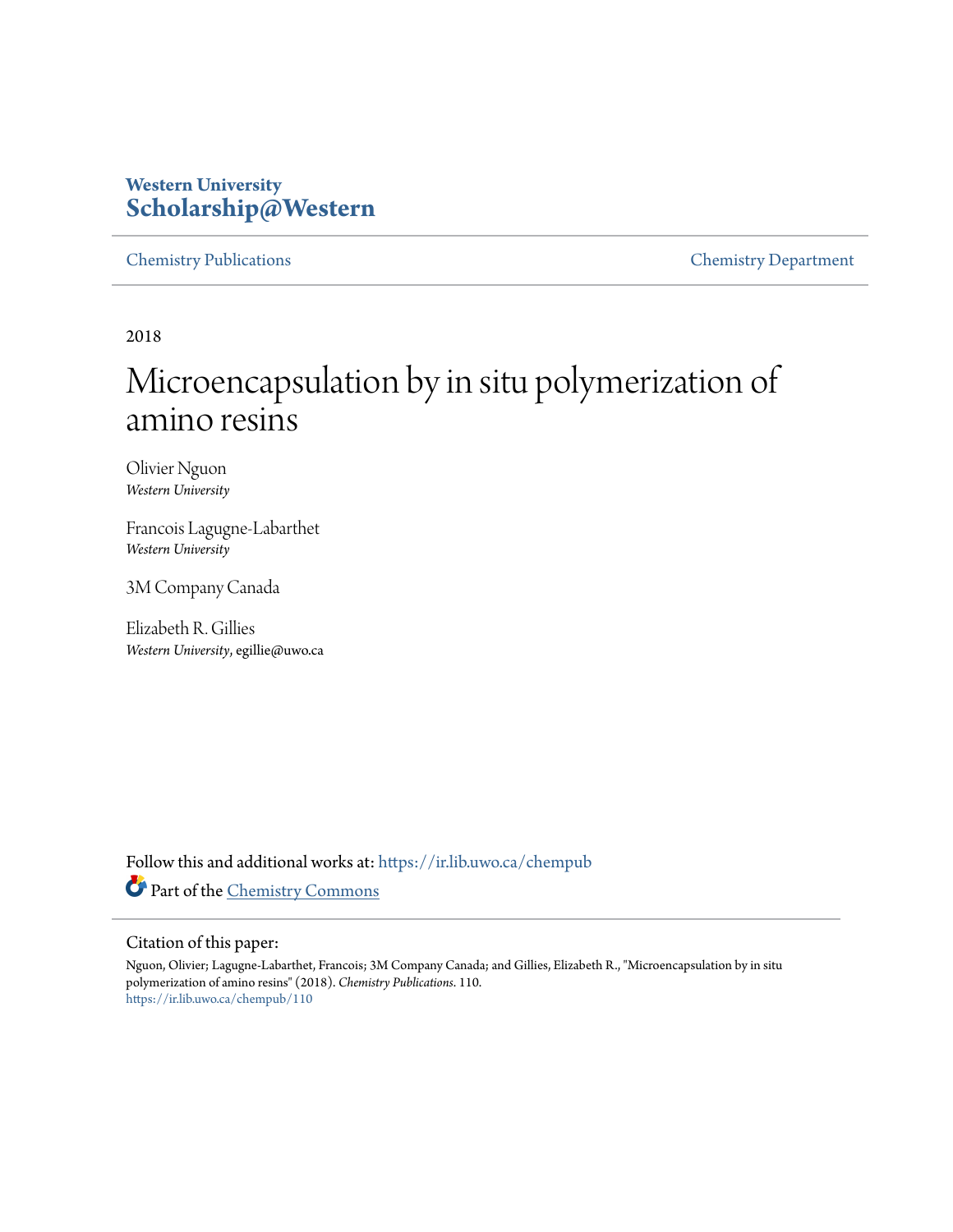## **Microencapsulation by in situ polymerization of amino resins**

Olivier Nguon,<sup>*a,b*</sup> François Lagugné-Labarthet,<sup>*a*</sup> Frank Brandys,<sup>*b*</sup> Jian Li,<sup>*b*,\*</sup> and Elizabeth R.

Gillies,<sup>*a,c,*\*</sup>

*<sup>a</sup> Department of Chemistry, The University of Western Ontario, 1151 Richmond Street, London, Ontario, Canada N6A 5B7*

*<sup>b</sup> 3M Canada Company, 1840 Oxford Street East, London, Ontario, Canada N5V 3R6*

*<sup>c</sup> Department of Chemical and Biochemical Engineering, The University of Western Ontario, 1151 Richmond Street, London, Ontario, Canada N6A 5B9*

\*Corresponding authors: Elizabeth R. Gillies (egillie@uwo.ca), Jian Li (jli35@mmm.com) **Keywords**: microcapsule, encapsulation, in situ polymerization, urea-formaldehyde, amino resin, mechanism

**Title running head**: Microencapsulation using amino resins

## **Abstract**

By surrounding small droplets with a coating, one can obtain micrometer-size capsules (microcapsules), and combine multiple properties into a single system. This technology has allowed the design of advanced and functional materials. Amino resins are composed principally of urea and/or melamine and formaldehyde, and exhibit advantages as wall-forming materials, such as high mechanical strength and chemical resistance. In this review, a general description of the encapsulation process by in situ polymerization of amino resins is given. Characterization methods, and the influence of the physical and design parameters are discussed. A mechanistic description, and some of the promising avenues of research are also presented.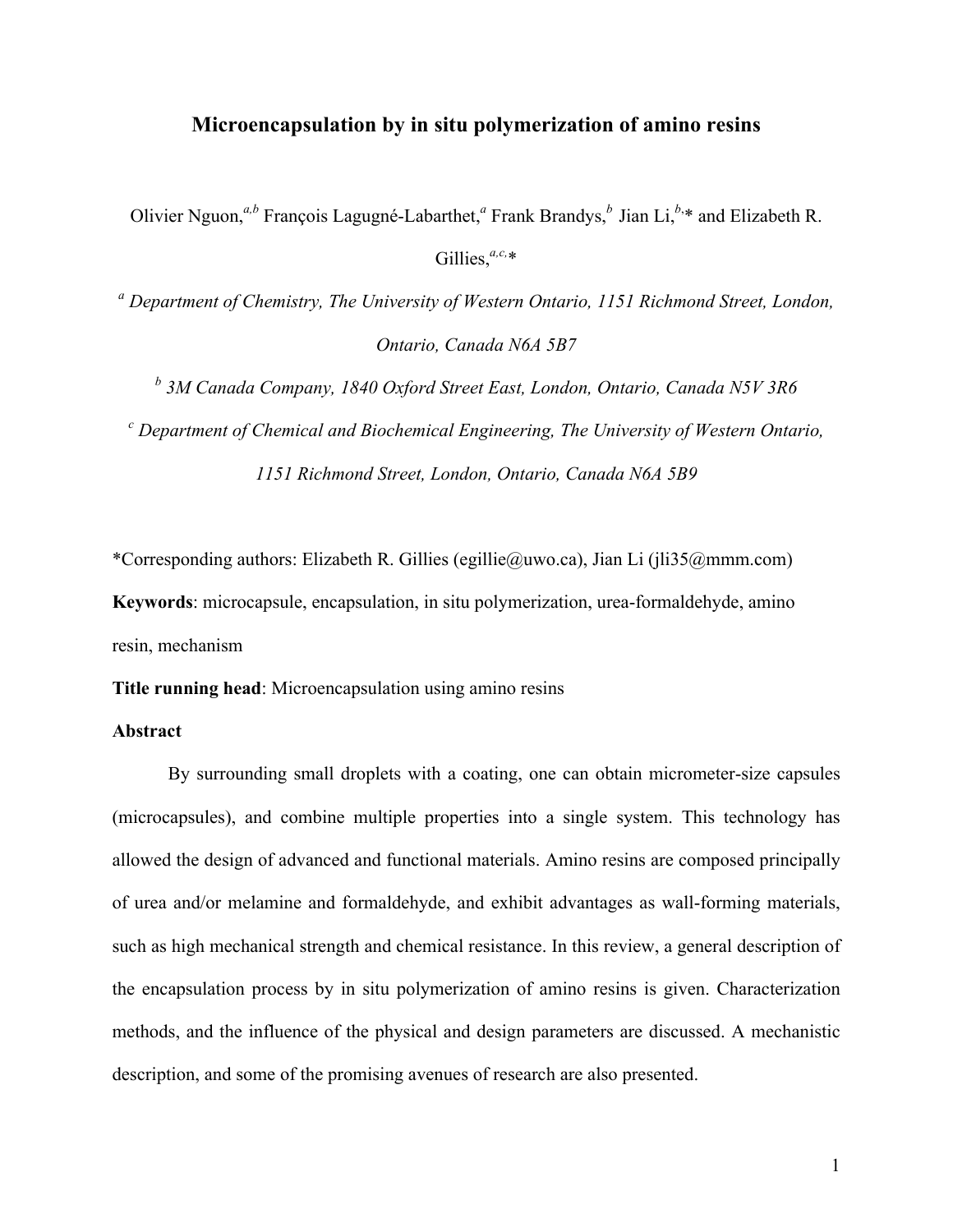1.Introduction

The surrounding of a core\* component by a wall<sup> $\phi$ </sup> material offers the possibility to combine the properties of multiple constituents into a single system. At the microscale level, the spherical construction thus formed is known as a microcapsule (MC). The process of encapsulation has been extensively employed in nature in numerous forms (e.g., cells, seeds, eggs), but microencapsulation came to prominence for material scientists after the seminal work by Green in the mid-1950s.<sup>1-3</sup> The encapsulation process has since been described in the patent literature, in reviews,  $4-17$  and in books.<sup>18–21</sup> This versatile technology enables the segregation of a core material from its environment for preservation, safety, controlled release, or the enhanced processing, mixing and handling of a material.<sup>21</sup> This process has been exploited in a variety of industries ranging from pharmaceuticals, cosmetics, food additives, pesticides, to industrial chemicals and adhesives.<sup>14</sup> In recent years, microencapsulation has gained new interest thanks in part to the numerous applications that can be envisioned. For instance, the controlled release of a core material enables the formulation of versatile adhesives or drugs with enhanced or even unique properties. Currently, the design of smart or multi-functional materials from MCs represents a promising field for both academic research and industries.<sup>5</sup>

Since the first application of microencapsulation technology to the production of carbonless copy paper,<sup>1</sup> many synthetic protocols (well over  $200^{22,23}$ ) and applications have been reported. A broad range of core materials has been encapsulated using various wall materials such as organic polymers, fats, waxes,  $2^{2,24}$  and more recently inorganic compounds.<sup>25</sup>

MCs composed of urea and/or melamine and formaldehyde (Figure 1) as wall-forming materials, often termed amino resins or aminoplasts, are of particular interest due to their excellent properties including high mechanical strength,  $^{26}$  high loading, good thermal stability,  $^{27}$  water  $^{28}$  and chemical resistance,  $2^{9,30}$  long term storage stability,  $3^{10}$  low toxicity of the cured resin,  $3^{1}$  low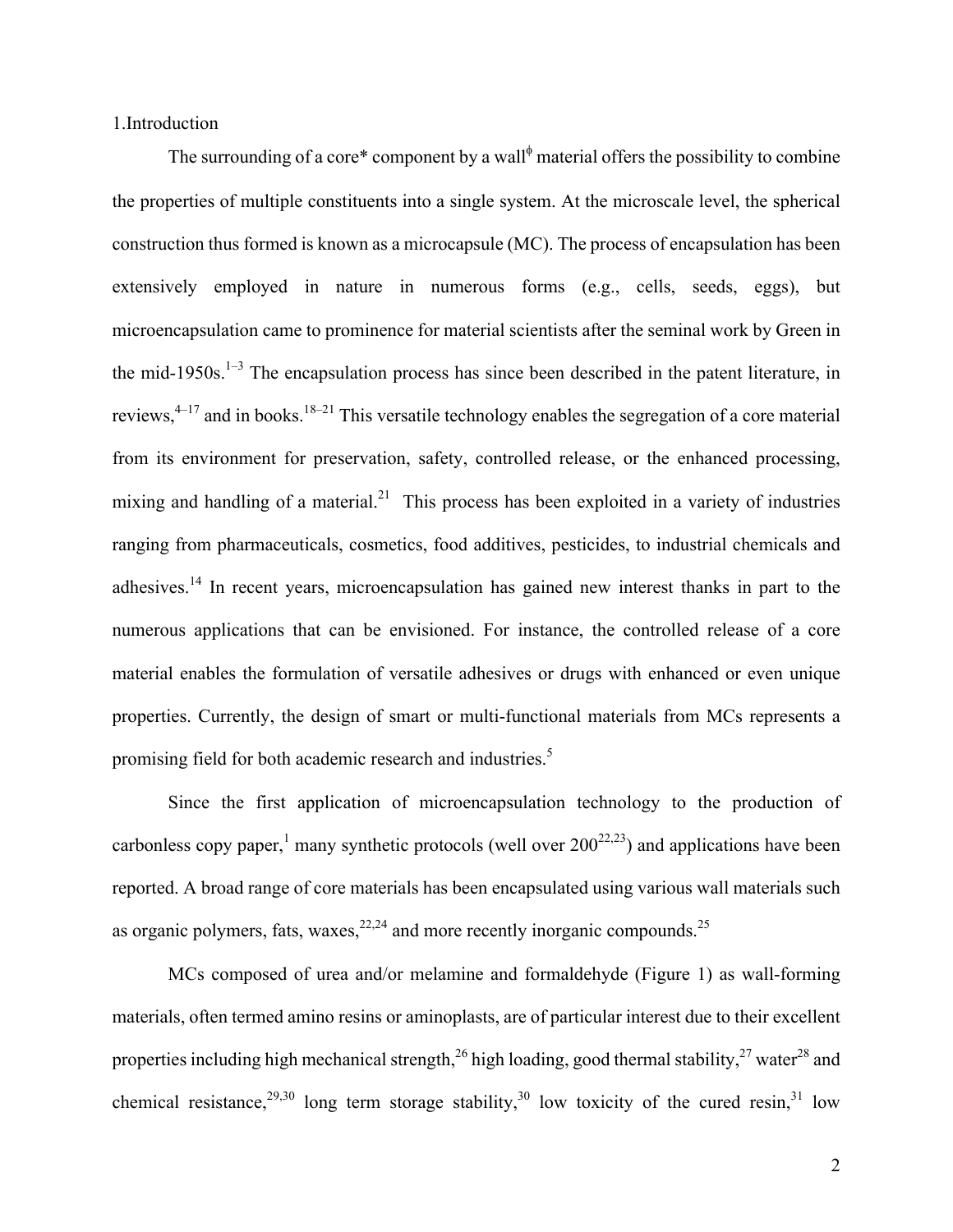permeability, $32$  low cost, and the propensity for industrial scale-up.<sup>31</sup> However, a precise control over the microencapsulation process is critical to the rational design and performance of MCs in targeted applications. Although many reports exist for the encapsulation of various core materials, few recent articles have reviewed the preparation and application of amino resins.<sup>23,33–35</sup> The complexities of the process render material design challenging, and it has often remained an empirical endeavor. However, renewed interest in the field has shed light on some of the mechanistic details of microencapsulation by in situ polymerization.

After introducing the major types of encapsulation processes (coacervation, interfacial polymerization, and in situ polymerization), the chemistry of amino resins is described. The utilization of amino resin as wall-forming materials for microencapsulation is then covered in detail. Particular attention is placed on the influence of the processing parameters. A more general mechanistic description of the encapsulation technology then follows, before concluding the review with a discussion of some of the promising opportunities for research.

## 1.1 Microencapsulation techniques

Synthetic strategies for microencapsulation can be broadly divided among two categories, namely chemical (or type A) and physical/mechanical (or type B) methods<sup> $\varphi$ </sup> (Table 1).<sup>10,12,36</sup> Processes in the first category rely solely on wet chemistry protocols for capsule formation, and proceed from the reaction of monomers, oligomers, or preformed polymeric species as starting materials. As illustrated in Figure 2, chemical microencapsulation methods generally involve the initial dispersion or emulsion of the core material, followed by capsule-wall deposition, and ultimately recovery of the  $MCs$ <sup>37</sup> Among such methods, important processes include complex coacervation, interfacial polymerization, and in situ polymerization. Physical/mechanical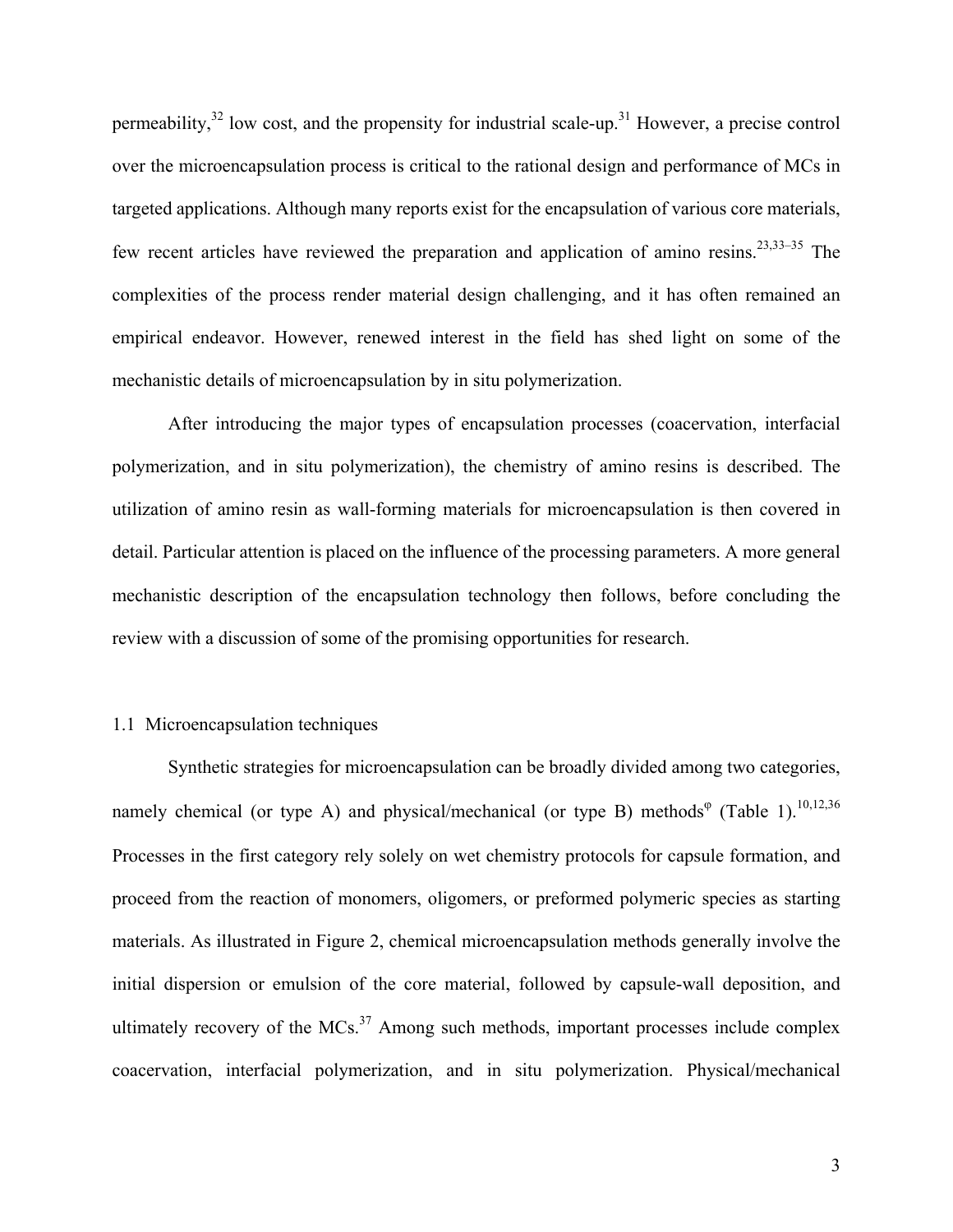processes on the other hand typically involve a gas phase medium during deposition or spraying of a coating material.<sup>12</sup> The latter techniques, including spray-drying,  $38,39$  have been historically important in foraying current microencapsulation technology and have been presented in detail elsewhere. 36

## 1.2 Chemical processes

### 1.2.1 Complex coacervation

Chemical processes have proven to be versatile methods in the design of multi-functional materials, and in the study of the mechanism of encapsulation.<sup>10</sup> In the process of coacervation (from the Latin *acervus*, heap), partial desolvation of a polymer solution yields two liquid phases, one rich and one poor in polymer (Figure 3a).<sup>40</sup> Desolvation can be induced by addition of a salt,<sup>3</sup> precipitant, non-solvent, or polymer, as well as by a change in  $pH<sup>3</sup>$  or temperature.<sup>9</sup> Alternatively, coacervation can occur by precipitation of oppositely charged polymers in a process known as complex coacervation.<sup>3</sup> In the presence of a water-insoluble core material, the coacervate phase deposits as a thin film around the dispersed phase, and capsule formation occurs upon hardening of the polymeric film.<sup>41</sup> Coacervation processes have been widely applied to the formation of MCs; however, they exhibit some limitations. The process is dependent on the concentrations of the polymer and the electrolyte. The pH must be carefully adjusted during complex coacervation, particularly when employing polymers with isoelectric points.<sup>42</sup> Natural products are often employed for the capsule formation, but wall permeability, degradation and relatively high costs can mare the process.<sup>43</sup>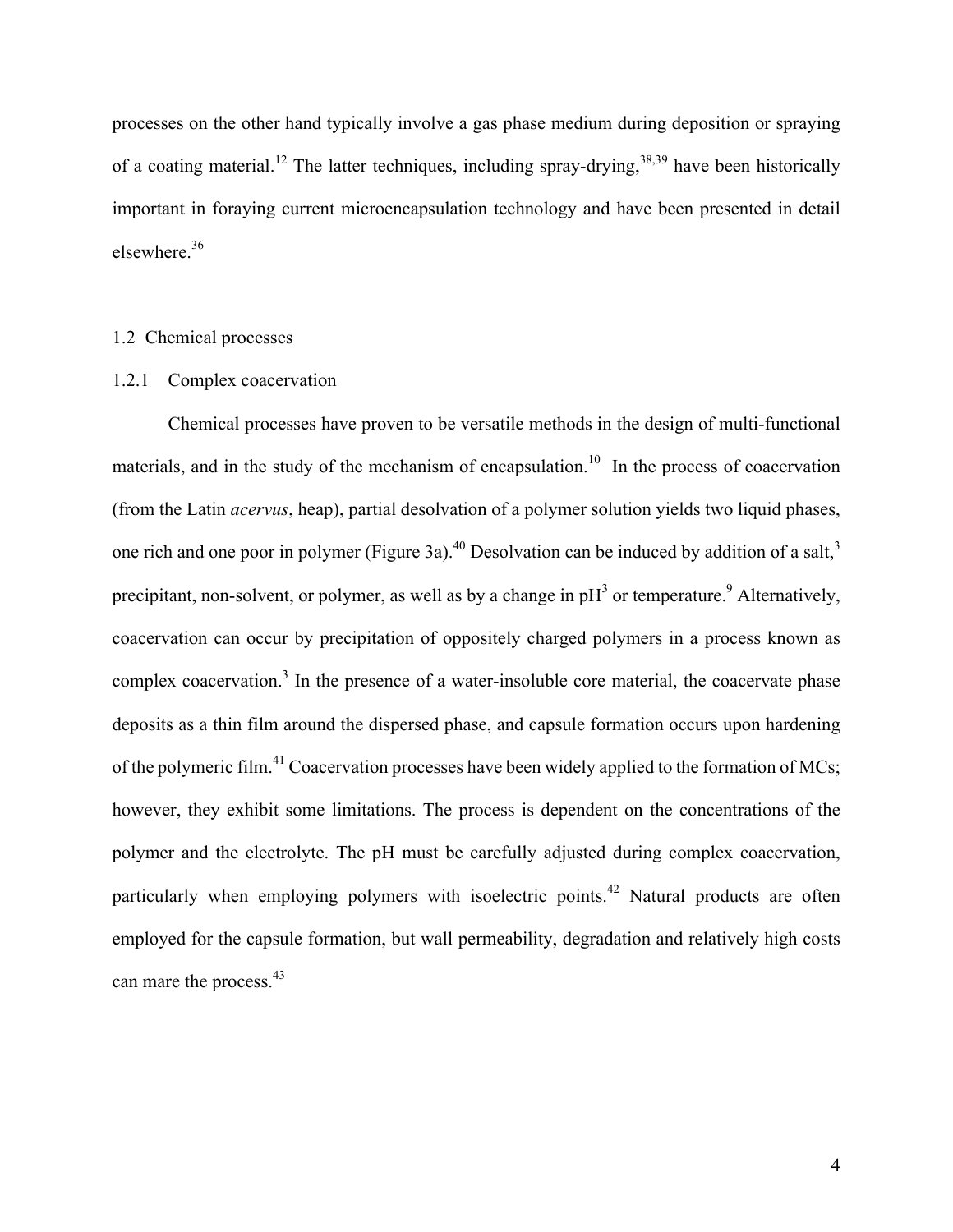## 1.2.2 Interfacial polymerization

Interfacial polymerization is another well-studied encapsulation technique. In this process, reactive monomers or prepolymers are dissolved in two immiscible phases (Figure 3b). Upon droplet formation by dispersion, polymerization takes place at/on the interface and results in MC formation.<sup>44</sup> This technique has been used to obtain relatively small capsules (3-6  $\mu$ m), and has been employed in a variety of applications (energy storage, pharmaceutics, cosmetics, agriculture, etc.). One disadvantage of the technique is that the formation of a thin interfacial polymeric layer between the reagents can hinder further reaction. Capsules with low mechanical integrity may then be produced.<sup>43</sup> The presence of a reactive monomer in the core phase can also be detrimental to the encapsulated species.<sup>41</sup> Additionally, diffusion of monomers into the core phase can promote the formation of solid microspheres rather than MCs.<sup>6</sup>

## 1.2.3 In situ polymerization

Several encapsulation processesrely on the in situ polymerization technique, and have been discussed briefly in several reviews.<sup>6,11,23,33–35,41,45</sup> In such processes, a solution of the monomeric or oligomeric wall material is added to the core phase, the latter being dispersed to the desired size (Figure 3c). Controlled deposition and precipitation of the polymer takes place at the interface by using precipitants, or a change in pH, temperature, or solvent quality.

Arshady and George distinguished three cases of in situ polymerization based on the solubility of the monomer and the polymer.<sup>6</sup> Suspension polymerization takes place when the monomer is insoluble in the dispersion medium and forms suspended monomer droplets that polymerize in solution to yield polymer microparticles. The polymerization reactor and stirring rate are thus important parameters in maintaining a uniform size distribution. In another case,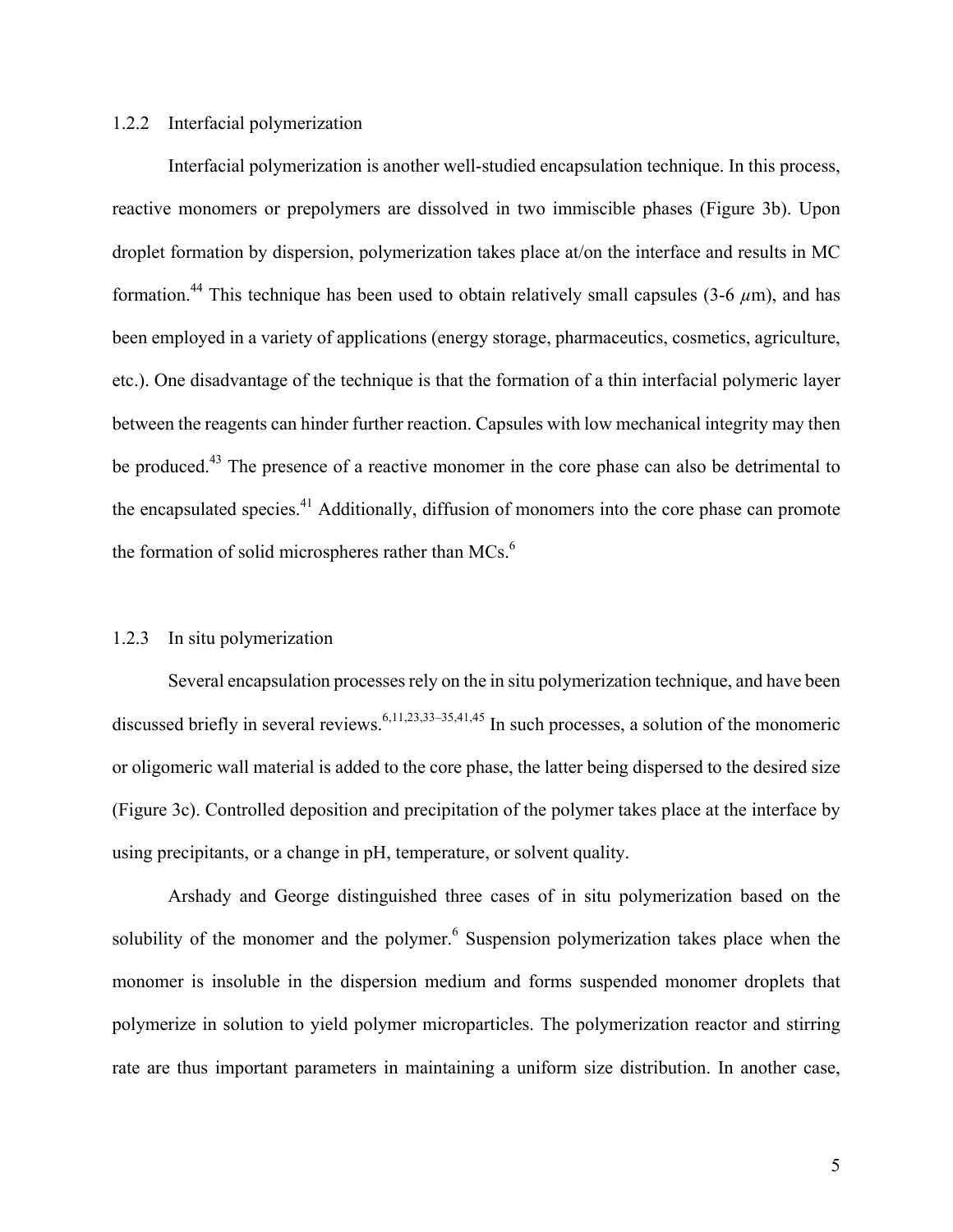precipitation polycondensation takes place when the monomer but not the polymer is soluble in the dispersion medium. As the reaction proceeds, flocculation and aggregation of a (low molar mass) polymer yield particles with a characteristically broad size distribution and irregular shape. Lastly, dispersion polycondensation takes place when the dispersion medium is a good solvent for the monomer, but a poor solvent for the polymer. Under such conditions, swelling of the polymer rather takes place and microcapsule growth occurs by the sustained addition of monomer and oligomer to the particle. Microparticles with a narrow size distribution are formed under these conditions.

## 1.3 Amino resin microcapsules

The use of amino resins prepared from urea and/or melamine and formaldehyde constitutes the majority of the applications regarded as in situ polymerization. An early patent by Veatch and Burhans, in 1957, demonstrated the utilization of resins of phenol, formaldehyde, and urea or melamine for the preparation of hollow MCs using a spray-drying technique.<sup>46</sup> Subsequent patents by Macaulay<sup>39</sup> and Soloway<sup>47</sup> described a solution-based approach for encapsulating carbon black and natural liquid products, respectively, using urea-formaldehyde (UF) resins and surfactants. Impregnated particulates with biologically active compounds were also encapsulated with amino resins by Geary.<sup>48</sup>

The first commercially important procedure was patented by Matson for 3M Corporation. The inventor disclosed the large-scale preparation of UF MCs with superior properties, such as toughness and impermeability. <sup>49</sup> The procedure involved the formation of a precondensate (or prepolymer) composed of UF oligomers without the need for surfactants. The encapsulation of a variety of core materials was reported, including solids (sulfur), gases (air, vaporized organic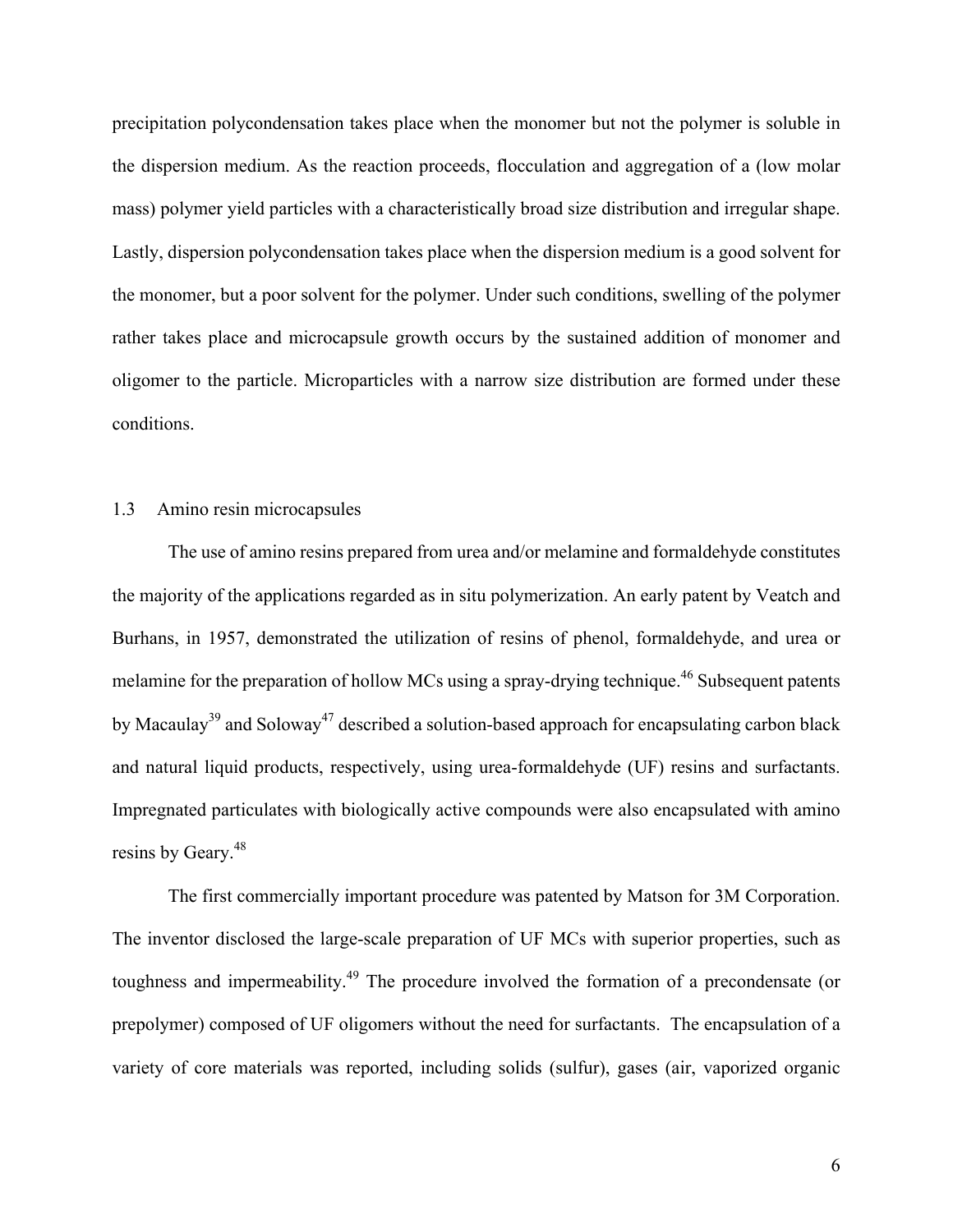solvents), and liquids. In the latter category in particular, a wide variety of suitable oily liquid cores was presented including fatty acids, solvents, dyes, polyacids, polysulfides, perfumes, agricultural chemicals, biological products, pharmaceuticals, adhesives, light-sensitive materials, photographic materials, cleaners, monomers and polymerization initiators. Interestingly, the properties of the polymeric wall could be modified by including co-reactants (modifiers) to the prepolymer solution such as guanidine hydrochloride, thiourea, phenol, hydrazine, and melamine. The capsule toughness and permeability were also controlled by adding a salt or by adjusting the pH during the synthesis. The formulation of the capsules onto sheets for cleaning, copying, printing or paper coating was proposed.<sup>50</sup> For instance, electrically rupturable capsules were obtained by deposition of a conductive layer onto the MCs, and used in copy and light sensitive sheets or to trigger the release and reaction of various chemicals.<sup>51</sup>

Since the reports by Matson et al., amino resin MCs have attracted great commercial interest, particularly for the design of pressure-sensitive recording and adhesive materials,<sup>52</sup> agrochemicals, perfumes, and vegetables oils. Dietrich et al. tabulated at least 205 patents filed among 20 companies by 1989.<sup>35</sup> More recently, as compiled by Duan, applications of interest include consumer products, flame retardants, phase change materials, electronic inks, thermalsensitive paper, self-healing agents, $53$  drag-reducing agents, smart coatings,  $54$  and polymer additives.<sup>33</sup> The renewed academic and industrial interest in recent years can be illustrated by the growing number of publications and patents in the area of amino resin microencapsulation, as shown in Figure 4.

Figure 5 illustrates the general process used for the preparation of MCs by in situ polymerization, and is based on the encapsulation of epoxy resins as a representative example.<sup>30,55–</sup> <sup>58</sup> Typically, the process starts from an aqueous precondensate (prepolymer) solution of urea and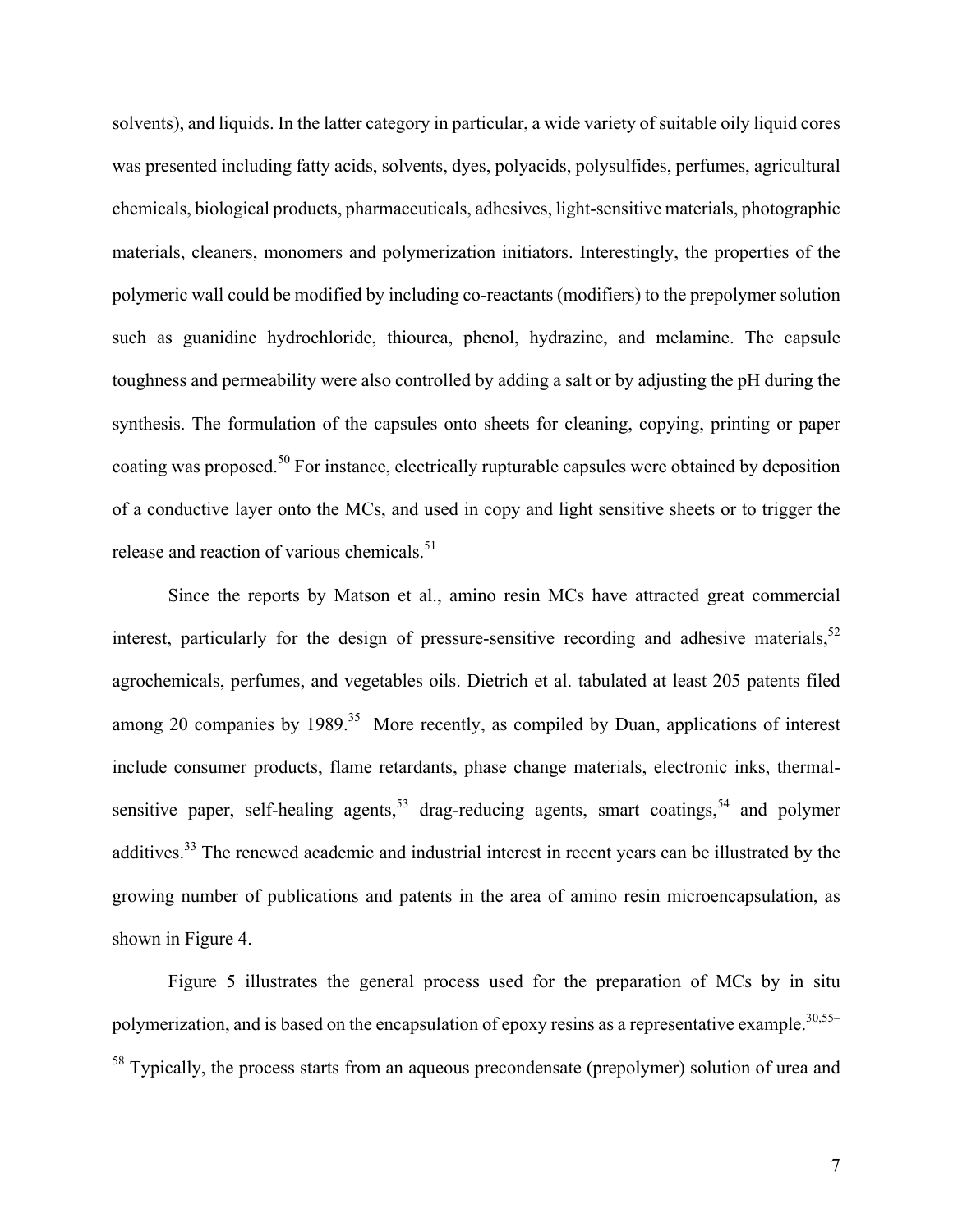formaldehyde, with triethanolamine used to adjust the pH to 8-9. Modifiers are also added. For instance, ammonium chloride is used as a hardener, and resorcinol promotes branching formation and increases water resistance.<sup>58</sup> The pH is then adjusted prior to the addition of the core material (e.g., epoxy resin, fragrance, pharmaceutical). Emulsification of the oil and water phases is achieved using mechanical stirring. It should be noted that the encapsulation process can also start from the dissolution of the amine monomer alone (e.g., urea), formaldehyde being added only after the emulsification stage. $58-60$  In situ polymerization is initiated by increasing the temperature, and/or adjusting the pH of the solution. At the end of the reaction, the solution is then neutralized. Scavengers can also be added to remove the unreacted formaldehyde. Recovery of the capsules is easily achieved by filtration, followed by several washes, and drying of the MCs.

## 2 Amino resins

## 2.1 Polycondensation reactions

Amino resin-based MCs have been predominantly prepared from the reaction of urea and/or melamine with formaldehyde.<sup>23,35</sup> As described above, the capsule synthesis is often a twostep process that first proceeds by the preparation of an amino prepolymer solution. Further condensation of the amino resin leads to the formation of a polymeric network that forms at the surface of the dispersed phase. The polycondensation reactions taking place are complex, owing to the multi-functionality of the reactants. Even though numerous reports have investigated the synthesis and properties of amino resins,  $61-86$  a complete understanding of the molecular mechanisms involved remains elusive.<sup>87</sup>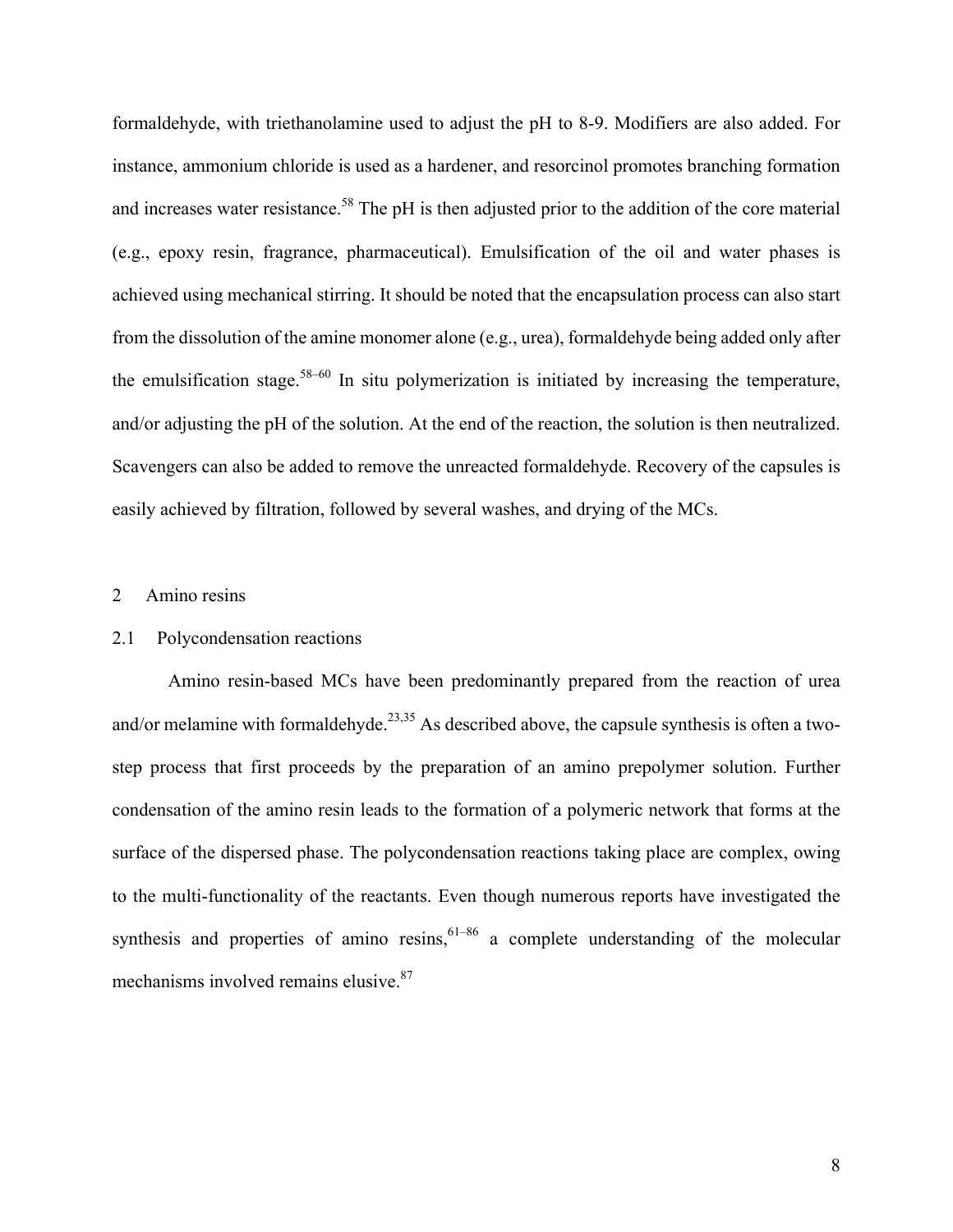## 2.2 Formaldehyde solution

In aqueous solution, formaldehyde is readily hydrated to methylene glycol, and only a trace amount of non-hydrated formaldehyde is present (typically less than 0.1 mol %). From measurements of the absorption rate of formaldehyde in water, Winkelman et al. determined the chemical equilibrium constant of hydration to be in the form  $K_h = e^{3769/T \cdot 5.494}$ , where *T* is the temperature in Kelvin (Scheme 1).<sup>88</sup> Further reaction of methylene glycol in water yields poly(methylene glycol)s. Commercial solutions frequently contain 30-55 mass percent (wt %) formaldehyde in water (formalin), and are acidic with a pH ranging from 2.5 to 4.5. $^{89,90}$  A progressive increase in the acidity occurs via formation of traces amount of formic acid according to the Cannizarro reaction (2 CH<sub>2</sub>O + H<sub>2</sub>O  $\rightleftharpoons$  HCOOH + CH<sub>3</sub>OH),<sup>91,92</sup> and/or the presence of methyl formate.<sup>93</sup>

The addition of an alcohol, such as methanol, inhibits the polymerization of formaldehyde by shifting the equilibrium towards monomeric or low-molar-mass oligomeric species, and promotes the formation of alkoxylated compounds, primarily hemiacetals (Scheme 1 and 2).<sup>90</sup> In fact, methanol is typically added as a stabilizer to formaldehyde solutions to prevent the formation of polymeric species whose solubility decreases when the degree of polymerization becomes greater than three.<sup>89</sup> In a detailed study of the equilibrium speciation by nuclear magnetic resonance (NMR) spectroscopy in aqueous methanol-formaldehyde solutions, Gaca et al. formulated a quantitative equilibrium model for the formation of methylene glycol dimers and trimers and the corresponding methoxylated products (Scheme 2).<sup>90</sup> They confirmed the shift of the equilibrium upon dilution towards the formation of monomeric species, and the nondependence of the equilibrium of formation of di(methylene glycol) on the temperature. Ott et al. calculated the rate constants of degradation of poly(methylene glycol)s in water or methanol and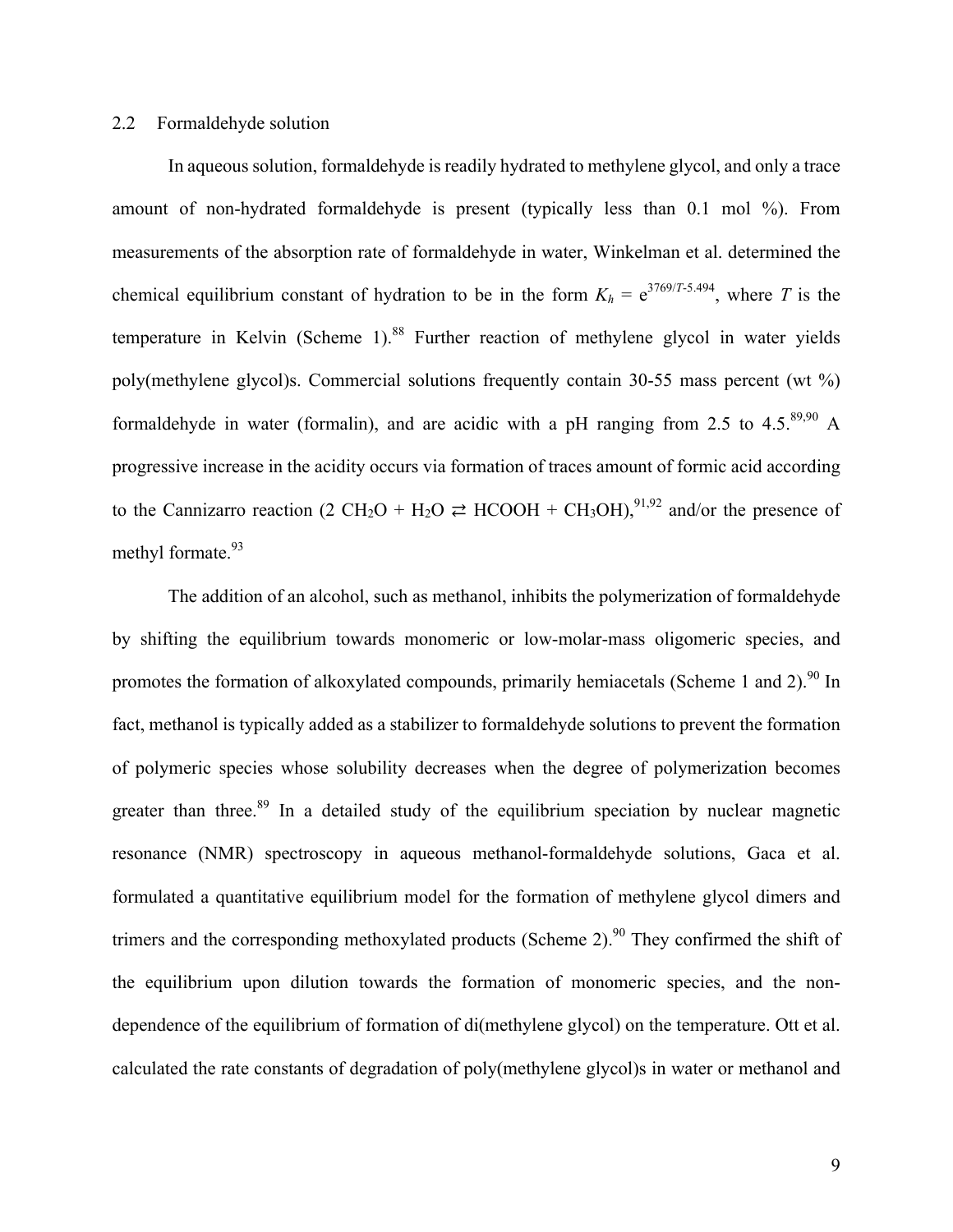revealed a correlation between dilution, higher temperatures and acidic or basic conditions and the formation of methylene glycol. $94$ 

## 2.3 Reaction of urea and formaldehyde

In the preparation of a polymeric network from formaldehyde and urea/melamine, four stages have been identified (Scheme 3).  $62,87$  In the first stage, condensation reactions between formaldehyde and the amino-containing compound yield hydroxymethylated products (methylolation). The multi-functionality of urea allows for the substitution reactions to take place at up to three of the amide protons (complete methylolation having not been reported). The reaction follows a general acid-base catalysis scheme, and is typically performed at a pH ranging from 7 to  $9.62,95,96$  In a second stage, further reaction between the methylol ureas and methylene glycol/formaldehyde form oligomeric hemiformals. This reaction is analogous to the formation of poly(methylene glycol) in aqueous formaldehyde solution, and is similarly hindered by the presence of alcohols. In the third stage, lowering of the pH promotes condensation reactions between the intermediate species and yields methylene-bridged and ether-bridged compounds. (One can note that UF resins are frequently synthesized under acidic conditions, while melamine containing resins are rather prepared under a mildly alkaline  $pH<sup>97</sup>$  Given the multi-functionality of the oligomers present, a thermoset network is then assembled in the last stage of the process.

The rates of the reactions taking place depend on the concentration of acid or base, and one can control the advancement of each stage by adjusting the pH during the process. The addition reaction of urea with formaldehyde is catalyzed both by acids and bases, while the condensation of methylol ureas with urea is predominantly acid-catalyzed (Figure 6).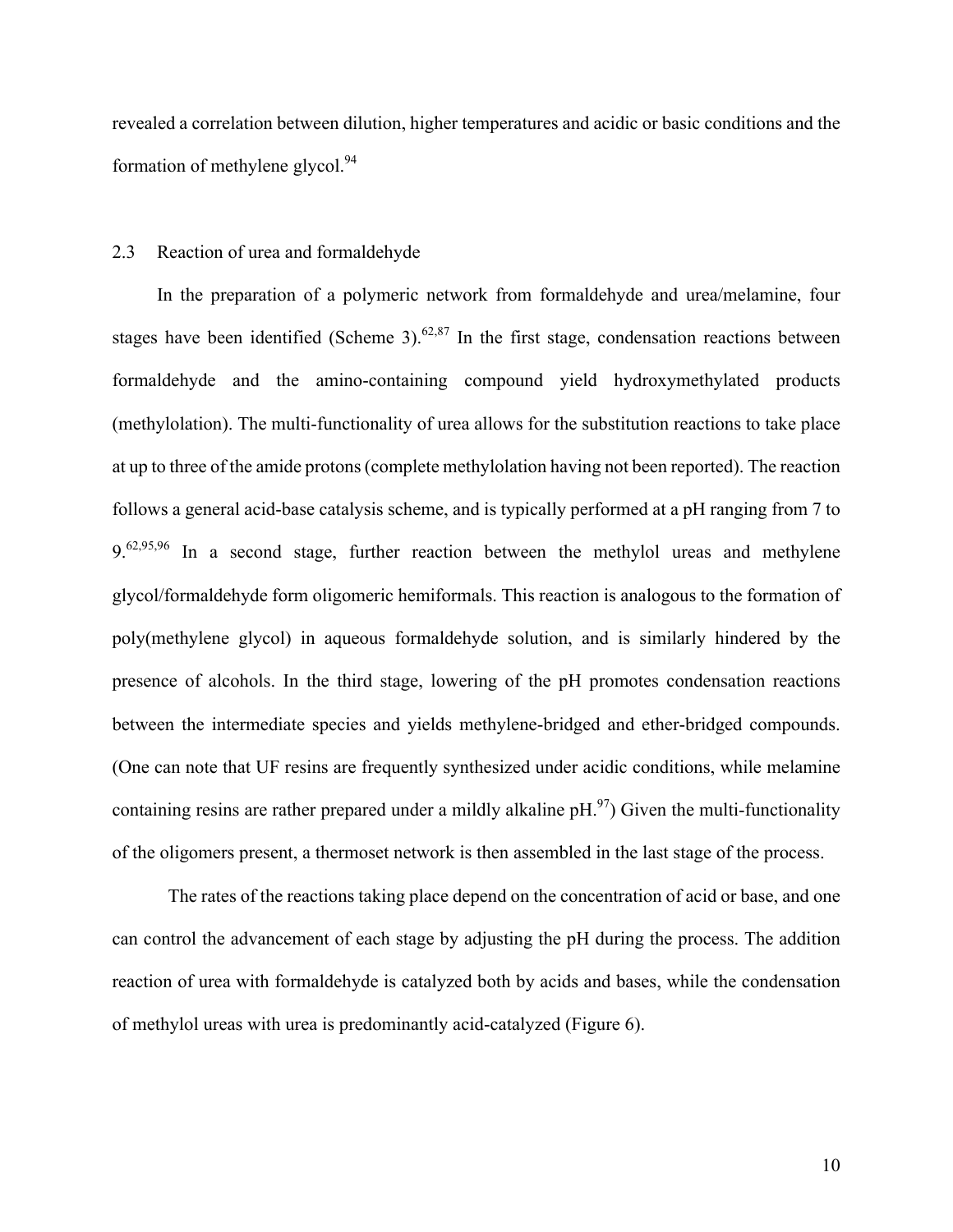While many studies have investigated the species formed during the reaction of urea and formaldehyde, few have studied the mechanism of formation of the polymeric network. Glutz and Zollinger demonstrated that the kinetics of the reaction between urea and formaldehyde follows an acid/base catalyzed mechanism.<sup>98</sup> The rate constants were found to exhibit minima at pH values ranging from 5 to 8. Participation of the dehydrated form of formaldehyde rather than methylene glycol was proposed,<sup>68</sup> while the formation of an intermediate carbonium ion during the reaction was suggested by several authors.<sup>65,69,74,96</sup>

From computational studies, Li et al. investigated the mechanism of the acid-catalyzed reaction of urea and formaldehyde.<sup>99</sup> The overall reaction pathway is shown in Scheme 4. The authors accounted for the slow reaction between formaldehyde and urea under neutral conditions, and argued that a strong  $p-\pi$  conjugation between the amino and the carbonyl groups in urea reduced the nucleophilic character of the molecule. Under acidic conditions, however, protonation of formaldehyde or methylene glycol catalyzed the reaction with urea according to an  $S_N2$ mechanism and resulted in the formation of *N*-protonated methylol urea. Proton transfer to the oxygen then proceeded via an intramolecular or a water-catalyzed mechanism. Dehydration of the protonated compound occurred at a relatively low energy cost (particularly via an intramolecular proton-transfer pathway) and yielded a stable methylol carbonium. This compound readily reacted with urea and formed a methylene-bridged diurea cation. Similarly, the reaction of *O*-protonated methyl urea with urea was determined to be exothermic and yielded diurea species. The eventual deprotonation of the methylene-bridge diurea cation in water occurred via a barrierless process when more than three water molecules were included in the calculation. Reaction of the *O*protonated methyl urea or methylol carbonium with methylol urea rather formed ether-bridged diurea species. These compounds were found to be less stable under acidic conditions however. It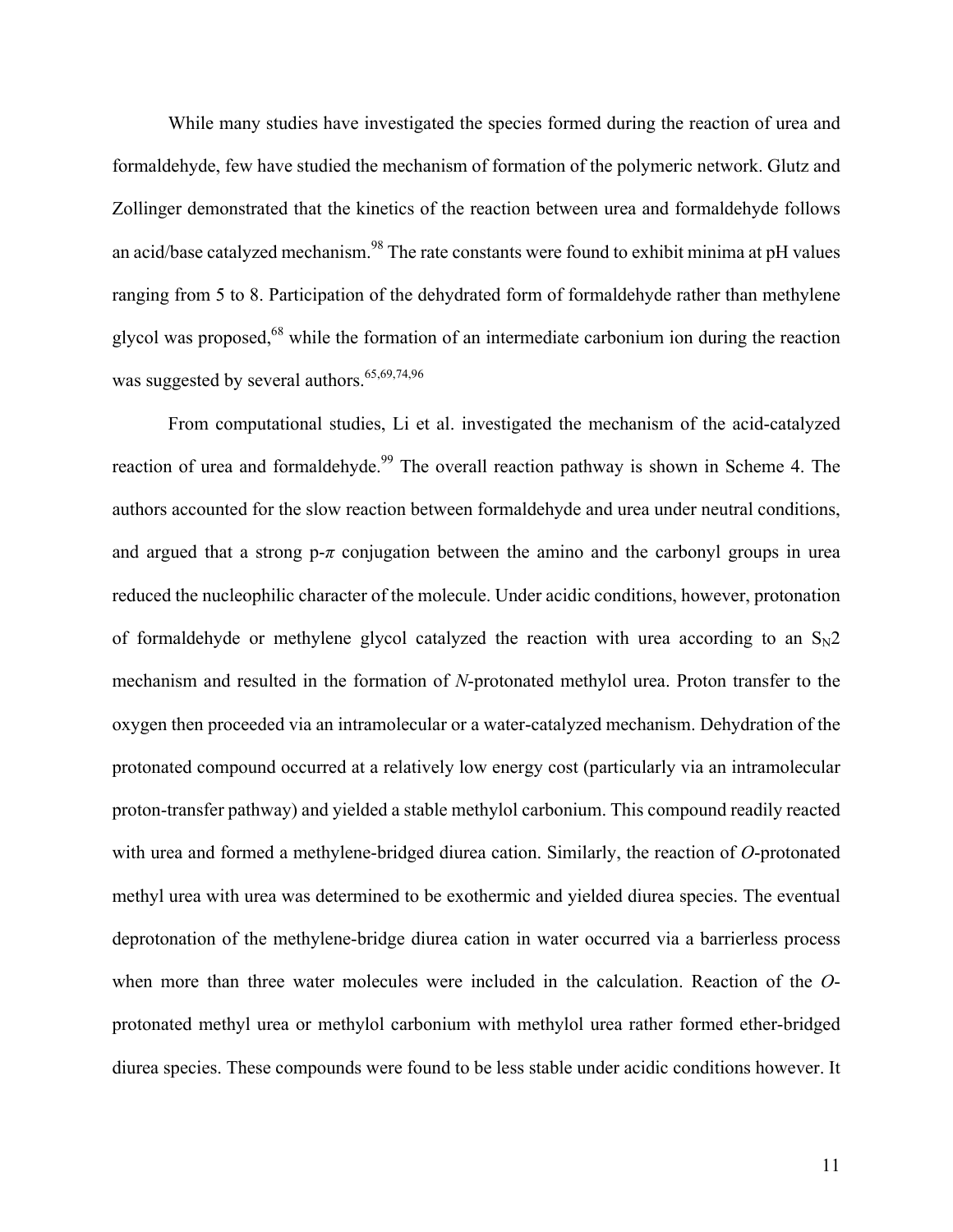is noteworthy that in the acid-catalyzed reaction of urea and formaldehyde, protonated urea was deemed non-reactive towards formaldehyde, and thought rather to hinder the reaction.

The effect of the pH on the reaction rate was confirmed experimentally by Nair and Francis who reported the predominant formation of methylene-bridged compounds under acidic conditions, while methylol ureas formed at a neutral or high  $pH.$ <sup>96</sup> A similar observation was made on insoluble resins using solid state NMR spectroscopy.<sup>100</sup> The addition of formaldehyde to urea was found to be increasingly difficult as the degree of substitution of the latter increased. The rate of methylolation was lowered by about a factor of three after each substitution reaction.<sup>65,73</sup> Similarly, further condensation reactions between urea and methylol ureas took place at a slower rate when the degree of methylolation increased.<sup>96</sup> The electron-withdrawing property of the methylol groups was suggested to be detrimental to substitutions, and to result in mutual deactivation in dimethylol urea. The growth of the polymeric chains continued predominantly by further addition of urea and formaldehyde molecules rather than condensation between oligomeric chains, which was attributed to the low reactivity of amide nitrogens.<sup>96</sup> Lastly, one should note that all the reactions are reversible, so that dissociation to urea and formaldehyde can potentially take place.

## 2.4 Colloidal properties

As described above, the complex series of reactions taking place during the preparation of amino resins yields a mixture of products with evolving properties. The formation of UF, melamine-formaldehyde (MF), and melamine-urea-formaldehyde (MUF) resins proceeds from soluble reagents that organize into an intermediate colloidal sol prior to gelation and precipitation (Figure 7a).<sup>101,102</sup> In the first stage of the polymerization reaction between urea and formaldehyde,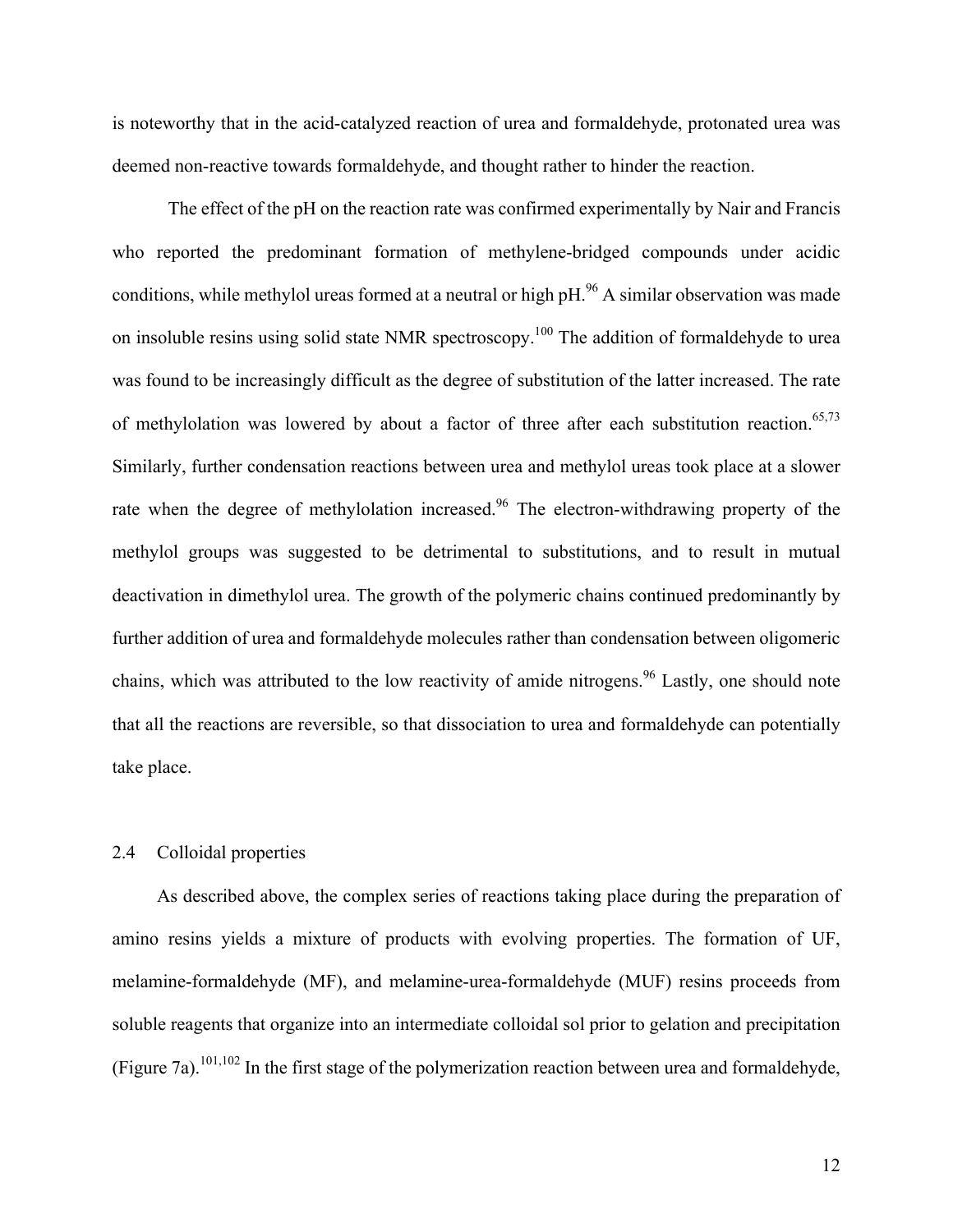a reduction in the number of hydrogen-bonding units on the oligomeric chains may induce aggregate formation.<sup>103</sup> From size exclusion chromatography analysis, the solubility limit for the linear oligomers occurred when urea-terminated species with 4-8 urea units were formed.<sup>104</sup> Interestingly, the molecular aggregation appears to be driven mainly by changes in terms of chemical composition ( $-OH$  group content), rather than molecular size.<sup>101</sup> The heterogeneous solution, therefore, contains a mixture of soluble oligomers and reagents, and swollen molecular aggregates. Imaging by electron microscopy indicated that the shape of sub-micron aggregates is dependent on the resin composition.<sup>102</sup> Lamellar morphologies were observed with UF resins. Indeed, in analogy to polypeptides, the formation of helical  $(π$ -helix) and planar  $(α$ -sheet) structures during curing has been postulated.<sup>103</sup> Globular aggregates were rather formed in MF resins, and an intermediate morphology was observed for MUF resins displaying short rod-like structures.

Several mechanisms have been proposed to account for the colloidal stability of the aggregates. The formation of a solvation layer by unreacted urea, hindering hydrogen bonding between aggregates, may contribute to the stabilization.<sup>101</sup> Electrostatic stabilization has also been postulated to occur through the formation of an ionic double layer composed of hydronium ions and formaldehyde molecules.<sup>105</sup> Ferra et al. discussed the participation of polymeric species with amphiphilic character distributed at the surface of the dispersed phase.<sup>101</sup> Hydrophilic end-groups (e.g., hydroxymethylene, monofunctionalized urea) on the polymer chains can interact with ionic species (e.g.,  $Na^+$  and  $H^+$ ) and generate electrostatic repulsions.

As the proposed stabilization mechanisms depend on the concentration of the charged species, flocculation of the aggregates can be induced upon dilution (Figure 7b). In fact, the size and extent of aggregate formation was found to depend on the level of condensation and ageing of

13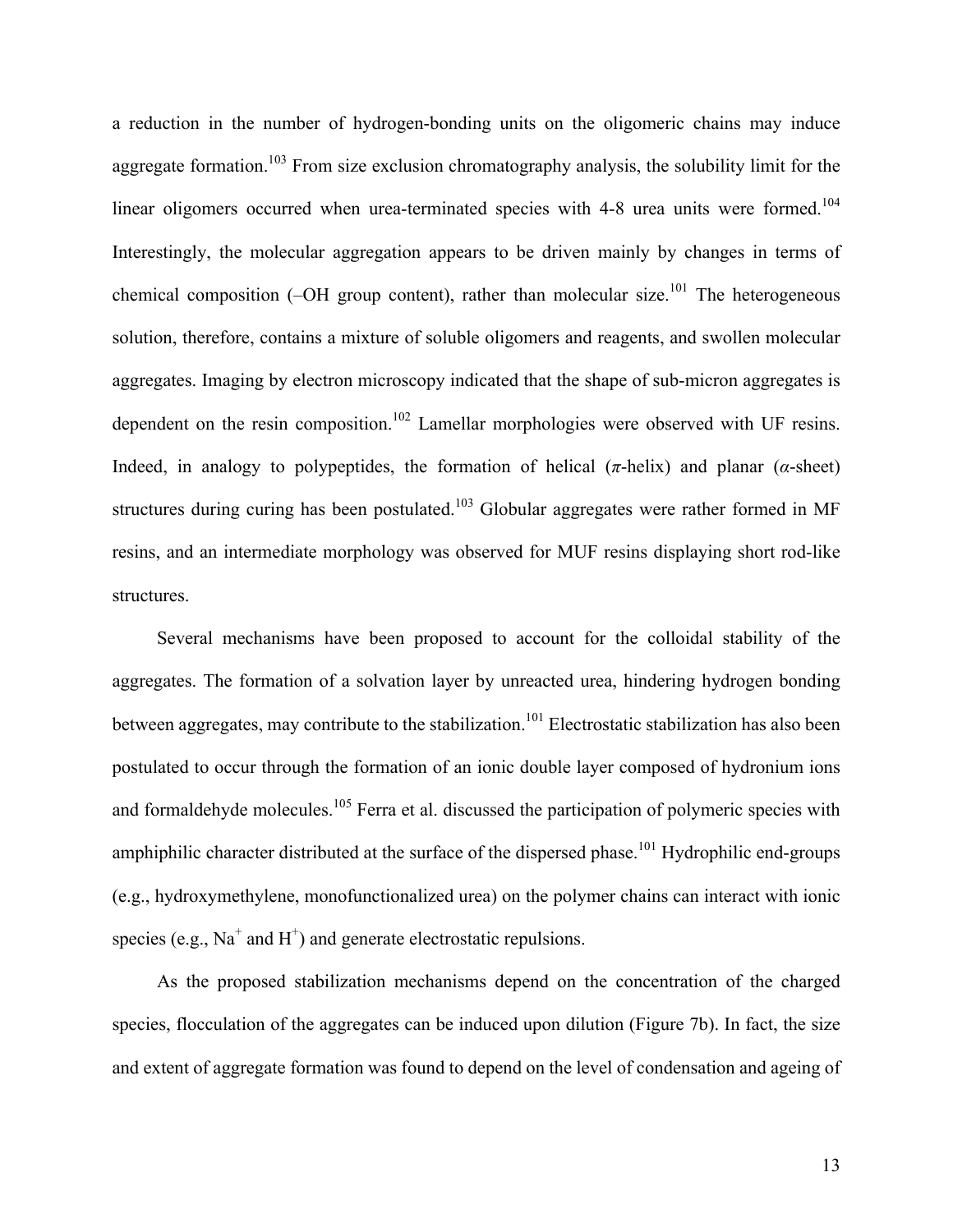the resin. Coalescence of particles in the aggregates yielded larger species, and resulted in a globular morphology prior to gelation.<sup>105</sup> The viscosity during the polymerization reaction was found to increase over time, and Mehdiabadi et al. proposed the relationship given by Equation 1, to account for the change in the kinematic viscosity *ν* (in cSt) as a function of the pH of the solution and time  $(t)$ .<sup>106</sup>

$$
\ln\left(\frac{v}{9.43}\right) = (0.001586 + 1337.938 \times 10^{-pH}) \times t \tag{1}
$$

#### 3 Control of the encapsulation process

## 3.1 Properties of microcapsules

Control over the properties of MCs is essential for the rational design of materials for targeted applications. The physical and chemical properties of MCs are a result of the synthesis and processing parameters employed in their preparation. Properties of MCs such as the morphology, size and size distribution, wall thickness, encapsulation efficiency, loading level, release profile, and mechanical properties will determine their end-application. The nature of the molecular species in the amino resins and the presence of surfactants are other parameters of importance. By adjusting the pH and the temperature, one can also influence the type of reactive species involved. The nature of the core material, as well as the ratio of the core/shell materials are other essential variables. Furthermore, additives such as salts and formaldehyde scavengers have been found to influence the capsule formation. Process parameters such as the design of the reactor, and stirring rate have also been found to be critical in the preparation of MCs and will be discussed below.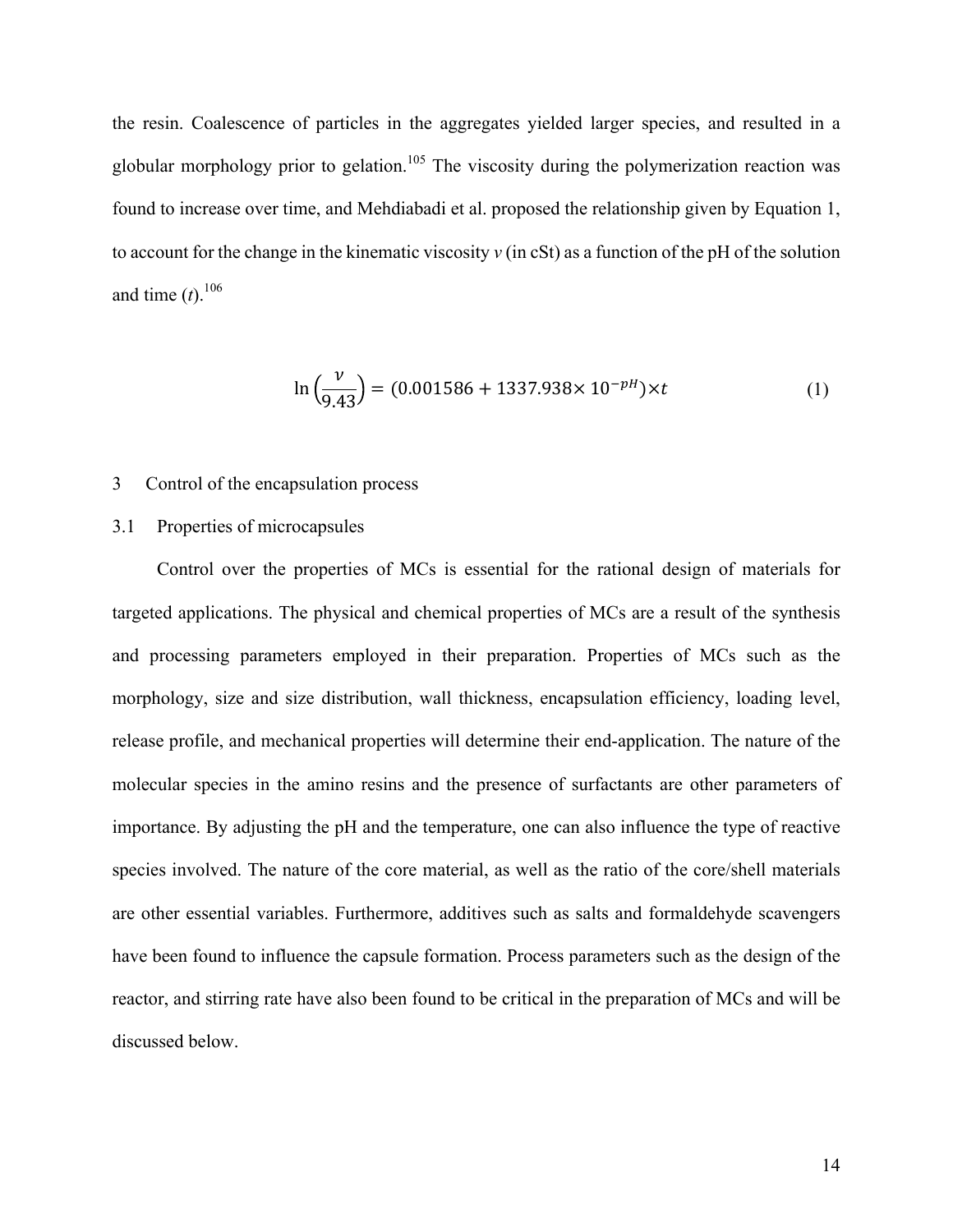## 3.2 Characterization of microcapsules

A range of characterization techniques is available to probe the influence of the process parameters, and to monitor MC quality during formulation, storage, application, and disposal/recycling. Y. Zhang and Rochefort,  $44$  and Z. Zhang and coworkers<sup>107</sup> reviewed important methods used for the characterization of the physicochemical, structural, and mechanical properties of MCs. The techniques for the characterization of physicochemical and structural properties are summarized in Table 2, while those used for measuring the mechanical properties are summarized in Table 3. In practice, the choice of the characterization technique will be dictated by the end-use of the MCs, although interdependency between properties is to be expected. For example, the wall thickness will affect the mechanical strength of the MCs, but it will also influence the release rate of a core material in load-delivery applications.

The size and size distribution of MCs are readily obtained from laser diffraction measurements.<sup>55</sup> For nanosized materials, dynamic light scattering (DLS) is preferred.<sup>108</sup> Inprocess measurements find important applications in industrial settings, and often rely on laserbeam analyzers measuring the microcapsule's chord length (geometric line on the surface of a particle).<sup>109</sup> Examples of such techniques include focused beam reflectance measurement, and spatial filtering velocity. More recently, photometric stereo imaging was used to obtain a 3D image and particle size distribution by using light pulses. $110$ 

Optical microscopy allows the rapid visualization of MCs, but the resolution is limited to about half of the minimum wavelength of visible light  $(0.2 \mu m)$ . Electron microscopy such as scanning electron microscopy  $(SEM)$ ,<sup>111</sup> environmental SEM  $(ESEM)$ ,<sup>112</sup> and transmission electron microscopy (TEM), $^{113}$  offer better resolution for the characterization of the surface roughness, and wall thickness. In combination with a focused ion beam (FIB) technique, an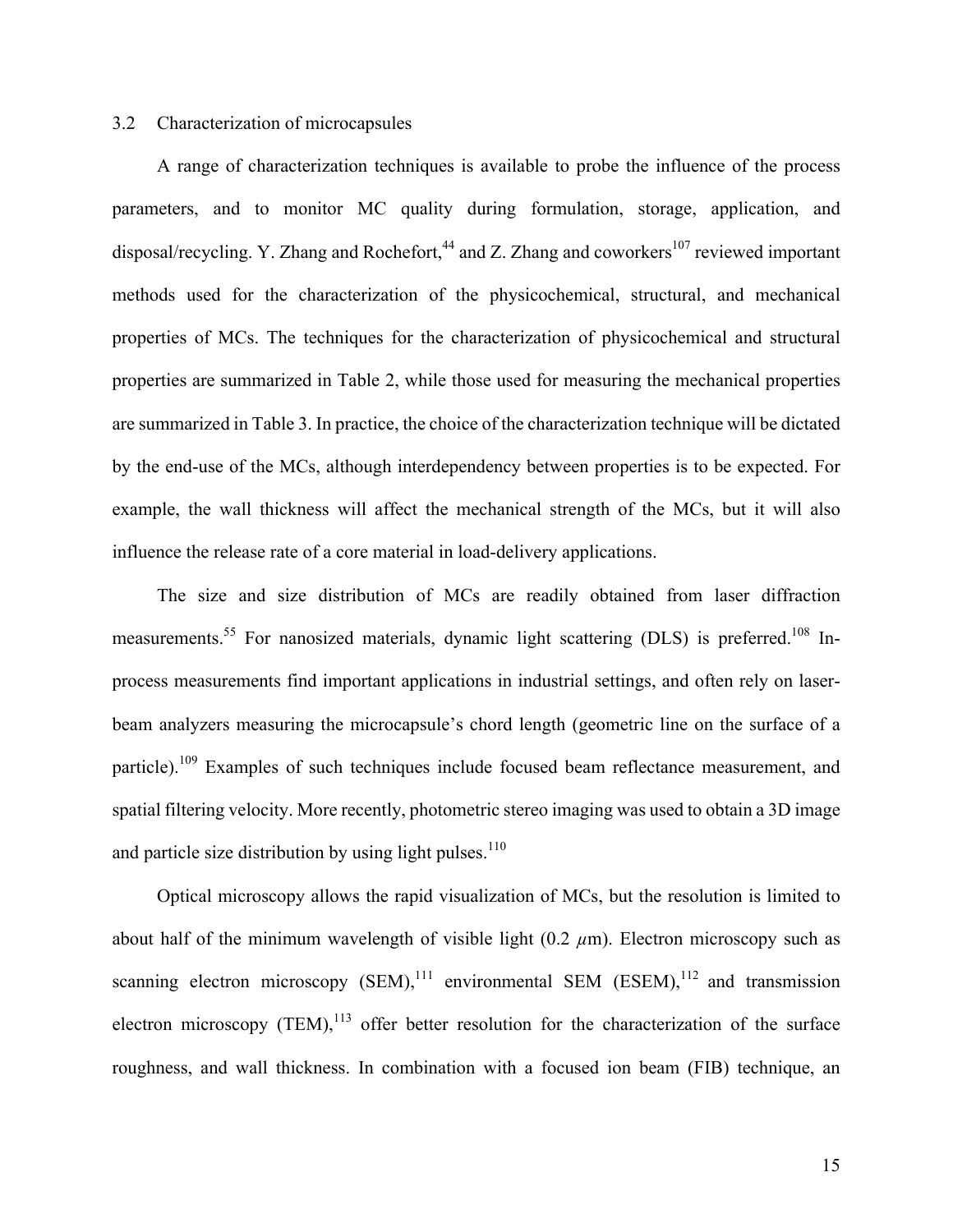accurate cross section of the microcapsules can be obtained and provide further information on the microcapsule structure.<sup>114</sup> Confocal laser scanning microscopy is another imaging technique with a resolution in the range of 0.2-0.5  $\mu$ m.<sup>115,116</sup> Atomic force microscopy (AFM) is a powerful technique that provides sub-atomic resolution of the surface morphology.<sup>117</sup> This technique has also been used in combination with reflection interference contrast microscopy (RICM) which relies on interference patterns of reflected monochromatic light from a surface at different positions.<sup>118</sup> Surface roughness has also been characterized by white-light interferometry with a resolution of 0.1 nm.<sup>119,120</sup> Scanning near-field optical microscopy (SNOM) is another surface characterization technique with a resolution in the nanometer size-range that could prove useful for micro- and nanoparticle characterization.<sup>121</sup>

Information about the formation, structure, and shape of MCs can be obtained in situ with high resolution by using small-angle X-ray scattering  $(SAXS)$ ,<sup>122</sup> X-ray computed tomography  $(CT)$ ,<sup>123</sup> or positron emission annihilation lifetime spectroscopy (PALS) for porous structures.<sup>124,125</sup> For instance, Zetterlund et al. used SAXS to monitor in situ the multi-wall formation of methacrylate nanocapsules. Wide-angle X-ray diffraction (XRD) is a method of choice for the characterization of crystalline domains.

The composition of MCs can be measured by Fourier-transform infrared spectroscopy (FTIR), Raman spectroscopy,<sup>59,126</sup> and thermogravimetric analysis (TGA).<sup>60</sup> The mass of the encapsulated core is often measured after crushing the capsules in a mortar and extracting it in a solvent (e.g., soxhlet extraction).<sup>30,127</sup> The mass ratio of the encapsulated core to the initially added core material corresponds to the encapsulation efficiency of the synthetic procedure.<sup>128</sup> Elemental composition can also be extracted from X-ray photoelectron spectroscopy  $(XPS)^{129}$  and energydispersive X-ray spectroscopy  $(EDS)$ <sup>130</sup> Time-of-flight secondary-ion mass spectrometry (TOF-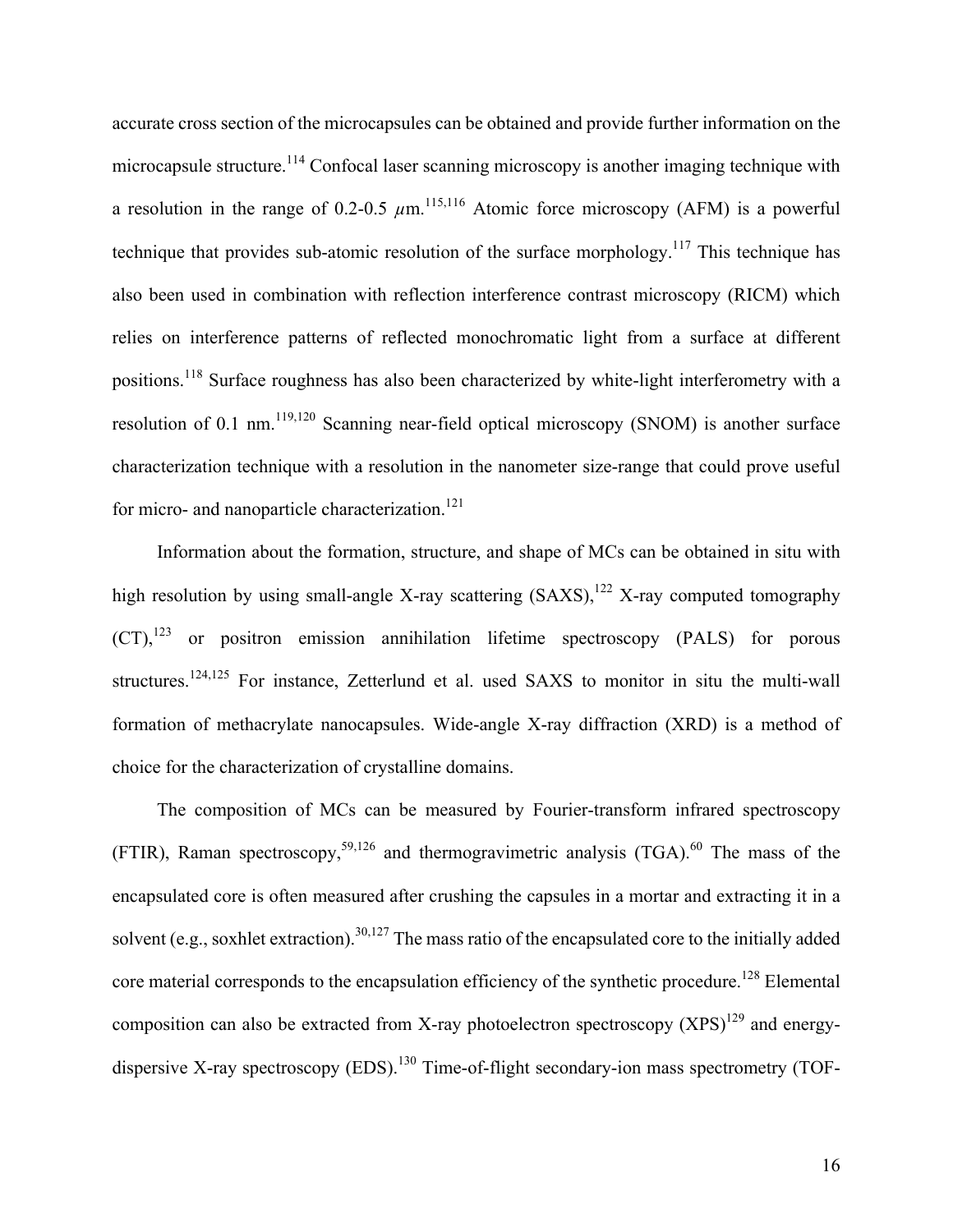SIMS) has been employed to characterize MC wall material by sputtering the surface with an ion  $beam<sup>131</sup>$ 

The surface charge of MCs governs the stability of their suspensions, and can be obtained by measuring the zeta-potential (e.g., streaming potential, electrophoresis).<sup>132</sup> Shi et al. measured the zeta potential of poly(urea-formaldehyde) (PUF) at pH values ranging from 1 to  $12^{133}$  The zeta potential decreased with increasing pH to about -16 mV, becoming negative past the isoelectric point at pH 2.5. Adsorption of polyelectrolytes at the surface of the MCs converted the zeta potential from negative to positive values.

The thermal properties of MCs play an important role in many applications, e.g., in phasechange or self-healing materials, and are typically measured by TGA and differential scanning calorimetry (DSC).134,135 From TGA measurements, Zhang et al. reported thermal stability for poly(melamine-formaldehyde) (PMF) MCs filled with *n*-octadecane up to ca. 160 °C. The thermal stability was improved up to 230 °C by promoting expansion space inside the MCs using a volatile component during the synthesis.<sup>136</sup> The decomposition of PUF wall materials takes place around 240 °C,<sup>30,57,137</sup> with a characteristic mass loss occuring at 100 °C corresponding to the elimination of residual water and formaldehyde. This temperature limit is also noted for PUF microcapsules; however, a step-wise decomposition profile is generally reported. Above the decompsition temperature of cross-linked PUF, crack formation in the MC shell occurs. In addition, during the decomposition of the wall material, reaction with the core can take place and decrease the rate of decomposition of the ensemble. The encapsulation process provides protection to the core materials and therefore improves thermal stability.<sup>137</sup>

The mechanical properties of MCs are an essential parameter for many applications, and both bulk and individual capsule measurements have been performed, as summarized in Table

17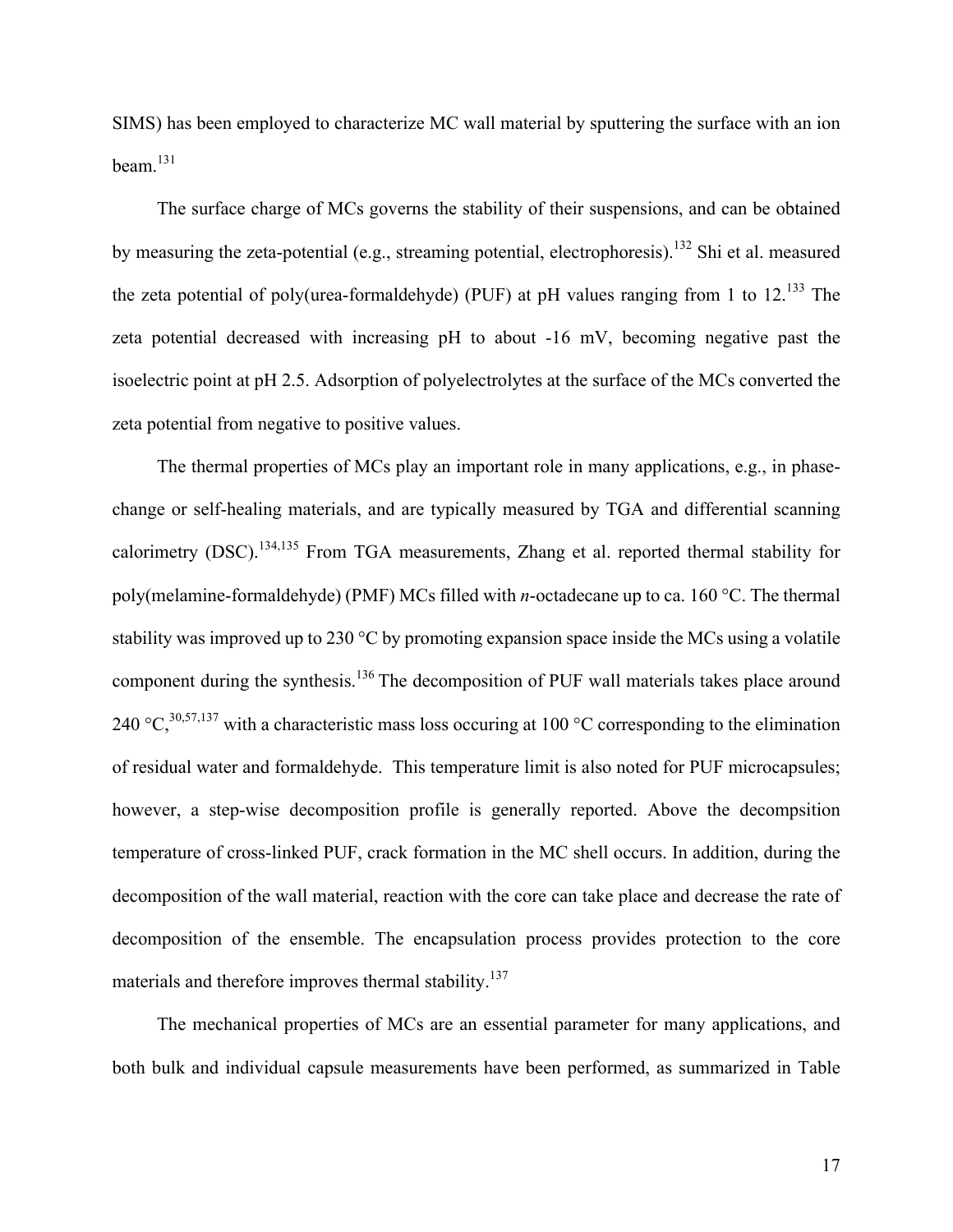3.<sup>138</sup> Micromanipulation compression measurements were used to monitor the stress-strain relationship during the deformation of PMF microcapsules.<sup>139</sup> The behavior of the material was proposed to correlate with an elastic-perfectly plastic model with strain hardening. The reported average failure strain was ca. 0.48, and the failure stress ca. 350 MPa.

A major application of MCs is for the controlled and targeted release of active agents. Characterization of the barrier properties but also of the release profile is therefore of importance. The delivery of the core material can take place according to a burst-release mechanism by breakage of the capsule or dissolution of the shell, or according to a controlled-release mechanism by diffusion through the wall.<sup>21</sup> Controlled release can furthermore take place continuously (extended-release) or intermittently (pulsatile release) over a period of time. The barrier properties of the wall are highly dependent on the wall thickness, and porosity. The total specific surface area can be measured with the Brunauer-Emmett-Teller (BET) analysis. This technique relies on the adsorption of nitrogen at varying pressures, and correlates the volume of adsorbed gas to the surface area of the microparticles. Pore volume and pore area distribution are obtained with the Barrett-Joyner-Halenda (BJH) analysis relying on nitrogen adsorption and desorption.<sup>140</sup>

The release profile of MCs is generally determined by dispersing of the particles in a solution and by measuring the evolution of the solute concentration over time. The release kinetics can be determined by a range of techniques adapted to the core content, such as spectroscopic techniques  $(UV\text{-vis},^{141} \text{ NMR}, \text{FTIR spectroscopic methods}),$  microscopy (fluorescence),  $(142,143)$ chromatography  $(GC_1^{114,144} HPLC^{145})$ , sensors (e-nose<sup>146</sup>) and TGA. Indirect measurements can also be performed by measuring the effect of the released core materials (e.g., cytotoxicity)<sup>147</sup>.

Mercadé-Prieto et al. derived a theoretical method to calculate the permeability of MF microcapsules containing a hydrophobic liquid core. The release profile of single MCs was shown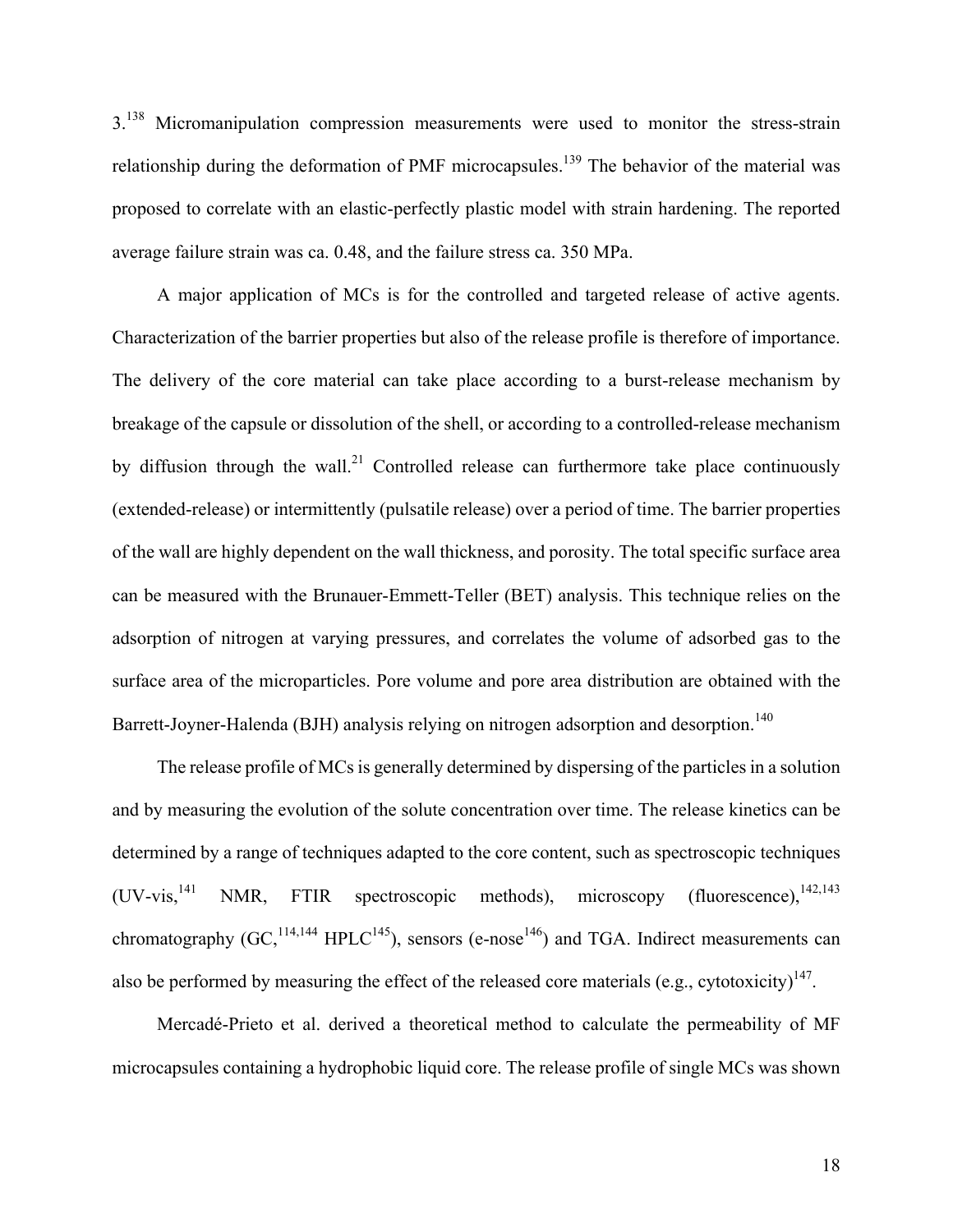to be linear; however, the size polydispersity of the sample yielded an exponential-like decay at higher relative release ratios. The permeability in aqueous solutions with low molar mass alcohols ranged from 0.5 to  $1 \times 10^{-12}$  m<sup>2</sup> s<sup>-1</sup>.

## 3.3 Amino resin composition

The ratio of formaldehyde to urea and/or melamine has important effects on the resin properties, and the kinetics of polymerization. PUF microcapsules are generally prepared using a 1:1.9 molar ratio of urea:formaldehyde.<sup>58,112</sup> Using a composition slightly lower than the stoichiometric ratio between the  $-NH<sub>2</sub>$  groups and formaldehyde favors the complete functionalization of the formaldehyde. This composition was found to provide maximum encapsulation efficiency for UF microcapsules filled with pesticides.<sup>126</sup> A molar ratio lower than 1:1.8 was noted to promote polymer precipitation upon acid addition.<sup>58</sup>

PMF microcapsules typically display greater mechanical strength and chemical resistance than PUF capsules.<sup>43</sup> The multi-functionality of melamine favors network formation, and introduces hydrophobic and rigid aromatic rings into the structure. For the preparation of MF microcapsules, Kage et al. determined an optimal molar ratio of 1:3 for melamine:formaldehyde, which corresponds to the stoichiometric ratio between the  $-NH<sub>2</sub>$  groups and formaldehyde.<sup>148</sup> Improved properties can also be obtained by the addition of melamine to UF (typically 6-8 wt  $\%$ ).<sup>55</sup> In some instances, MUF capsules are prepared by mixing separate batches of precondensate composed of UF and MF respectively.<sup>43</sup> The order of addition in this case is of importance as the MF precondensate was found to destabilize the dispersion.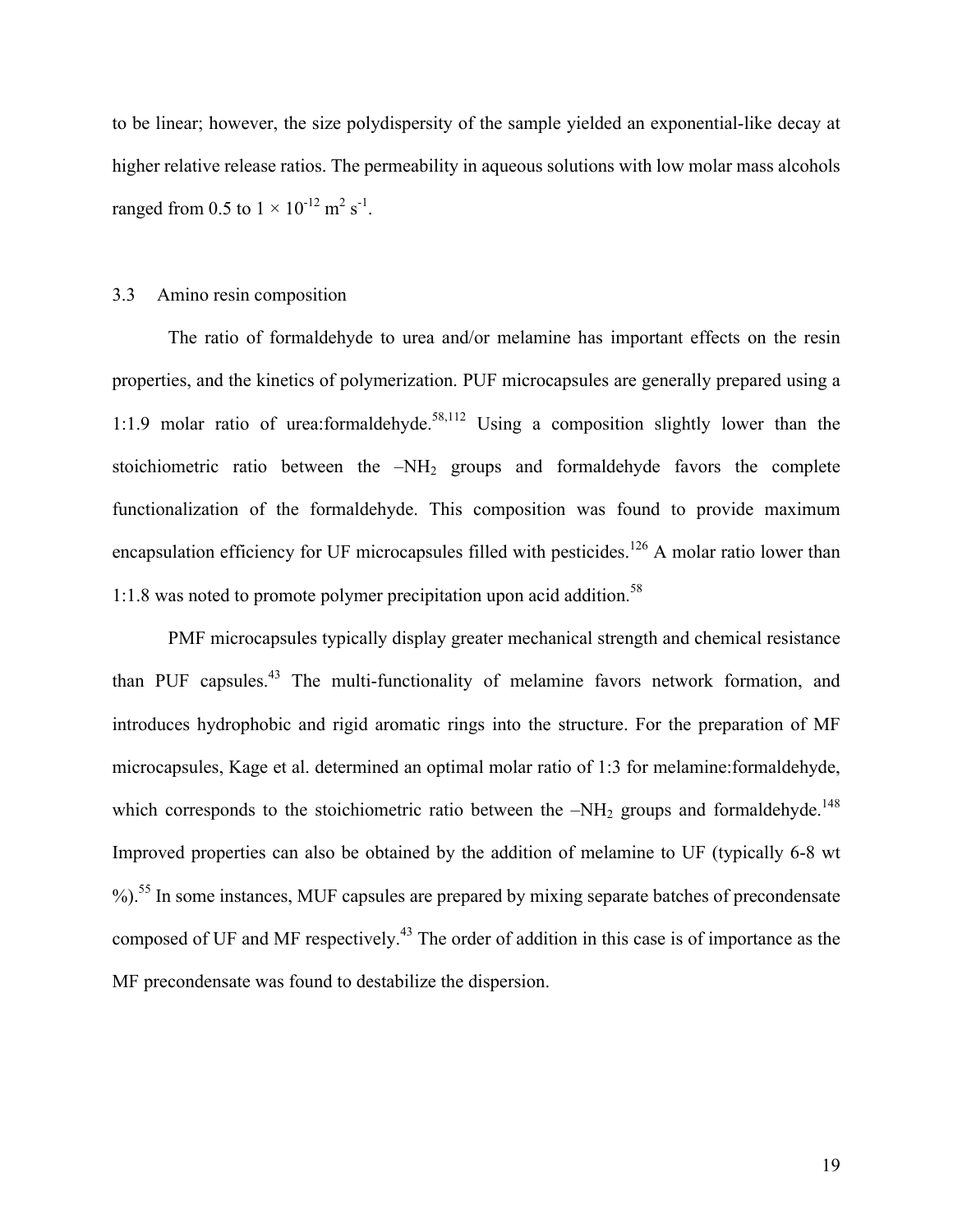## 3.4 Core material

The encapsulation process relies on a low degree of interactions and efficient phase separation between the core and shell materials. Hydrophobic compounds are most suitable for encapsulation by amino resins, and have been used in a wide range of applications. Reactive compounds (e.g., pharmaceuticals, adhesives, cosmetics) can also be encapsulated by prior dissolution, dispersion or suspension in a hydrophobic medium.

A wide range of compounds has been encapsulated for applications including pressuresensitive recording materials,  $^{149}$  adhesives,  $^{52}$  agrochemicals,  $^{147}$  perfumes,  $^{150}$  vegetables oils,  $^{151}$ consumer products, flame retardants,<sup>152</sup> phase change materials,<sup>153</sup> electronic inks,<sup>154</sup> thermosensitive paper, <sup>155</sup> self-healing agents, <sup>53</sup> drag-reducing agents, <sup>135</sup> smart coatings, <sup>54</sup> and polymer additives.<sup>33</sup> Core materials such as epoxy resins, for instance, are high performance adhesives and promising candidates for self-healing applications.<sup>56,59,60,156</sup> These reactive compounds were found suitable for the in situ encapsulation process, and did not react with the amino resin even at a low pH.<sup>30,59</sup> Other compounds such as fragrance oils,<sup>150</sup> corrosion inhibitors,<sup>157</sup> electrophoretic fluids,<sup>158</sup> chlorophyll,<sup>159</sup> and glass beads<sup>160</sup> have also been successfully encapsulated with amino resins.

In practice, the suitability of materials towards encapsulation is often determined empirically. However, some theoretical models have been suggested to guide the selection process. Sliwka proposed to consider Hildebrand's solubility parameters  $(\delta)$ , <sup>161</sup> which provide a semiquantitative assessment of the component interactions.<sup>12</sup> Solubility parameters as different as possible are desirable for the preparation of impermeable MCs. Hansen extended Hildebrand's expression by introducing separate parameters for dispersive  $(\delta_d)$ , dipolar  $(\delta_p)$  and hydrogenbonding ( $\delta_h$ ) interactions, such that  $\delta = \delta_d + \delta_p + \delta_h$ .<sup>162</sup> Based on Hansen solubility parameters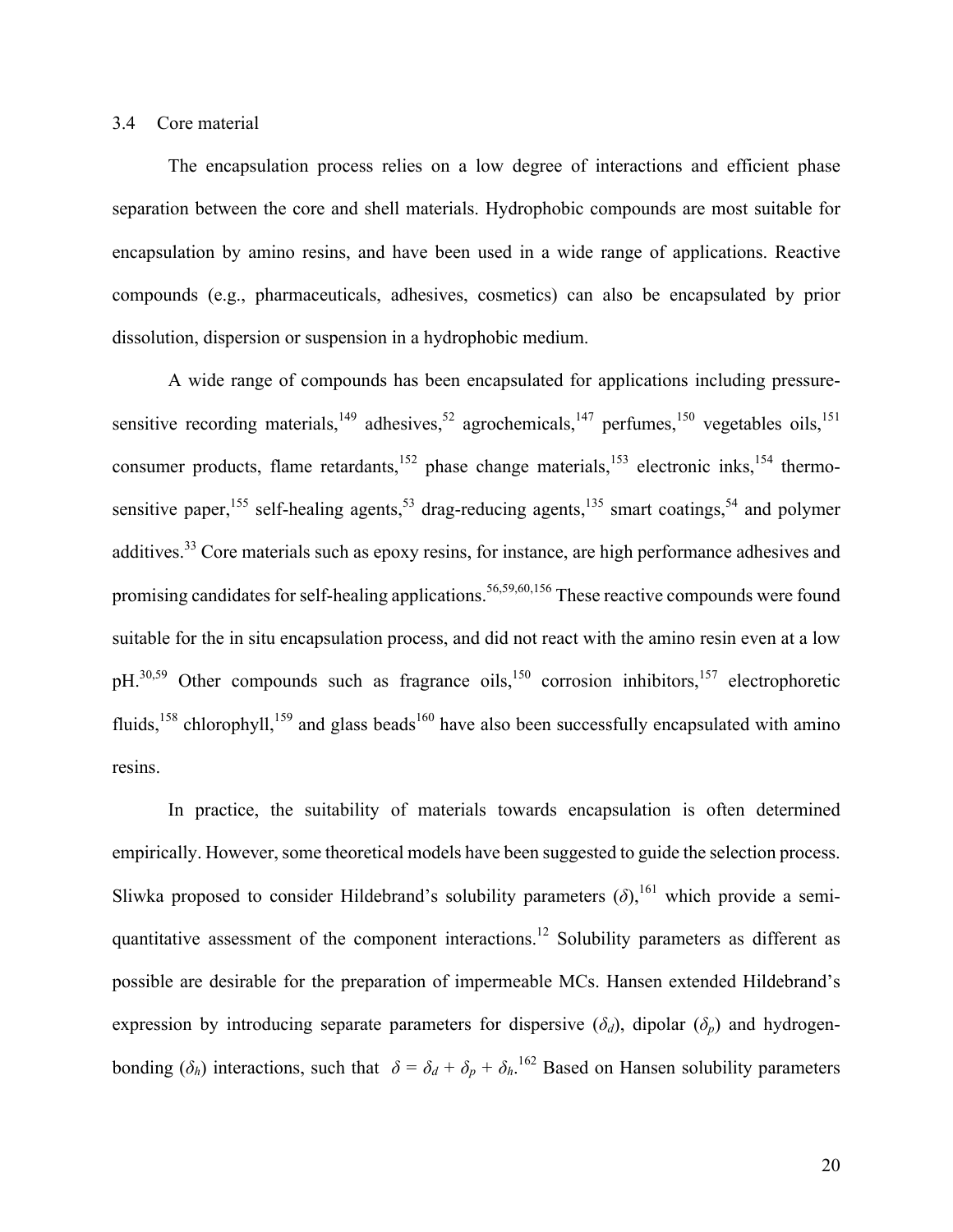(HSP), Stöver et al. recommended a value for the core material 3-8 MPa<sup>½</sup> below that of the polymer for the encapsulation of alcohols in polyurea MCs by interfacial polymerization.<sup>163</sup> Hofmeister et al. demonstrated a linear relationship between  $\delta_h$  and the encapsulation efficiency in nanocapsules prepared with an acid-functionalized acrylate copolymer. This work allowed the prediction of the encapsulation efficiency for various volatile compounds and their mixtures. The encapsulation of otherwise poorly encapsulated materials was improved by adding a mediator compound with a low *δ<sup>h</sup>* value. <sup>164</sup> Latnikova et al. demonstrated that HSP can be used to predict the morphology of MCs prepared by interfacial polymerization. The affinity between the polymer and the core material directed the formation of a core-shell, a multi-compartment, or a compact morphology.<sup>165</sup>

Table 4 compares the solubility parameters of UF resin ( $\delta = 25.7 \text{ MPa}^{1/2}$ ) to selected compounds. From the HSP of a pair of compounds 1 and 2, one can determine the solubility parameter distance  $R_a$ , as given by Equation 2:

$$
R_a^2 = 4\left(\delta_{d1} - \delta_{d2}\right)^2 + \left(\delta_{p1} - \delta_{p2}\right)^2 + \left(\delta_{h1} - \delta_{h2}\right)^2 \tag{2}
$$

The ratio of  $R_a$  to the radius of the solubility sphere  $R_0$  (obtained experimentally) yields the relative energy difference term *RED*, which provides information on the affinity between two compounds. A *RED* number lower than 1 denotes high affinity, while values progressively greater than unity signify lower affinities. The *R*<sup>0</sup> values for selected materials, and the corresponding *R*<sup>a</sup> and *RED* values with respect to UF resins are indicated in Table 4.

#### 3.5 Wall formation

## 3.5.1 Mechanism of wall formation

The mechanism of capsule wall formation was investigated by Brown et al. in the encapsulation of dicyclopentadiene with PUF. $^{112}$  By monitoring the MC formation by optical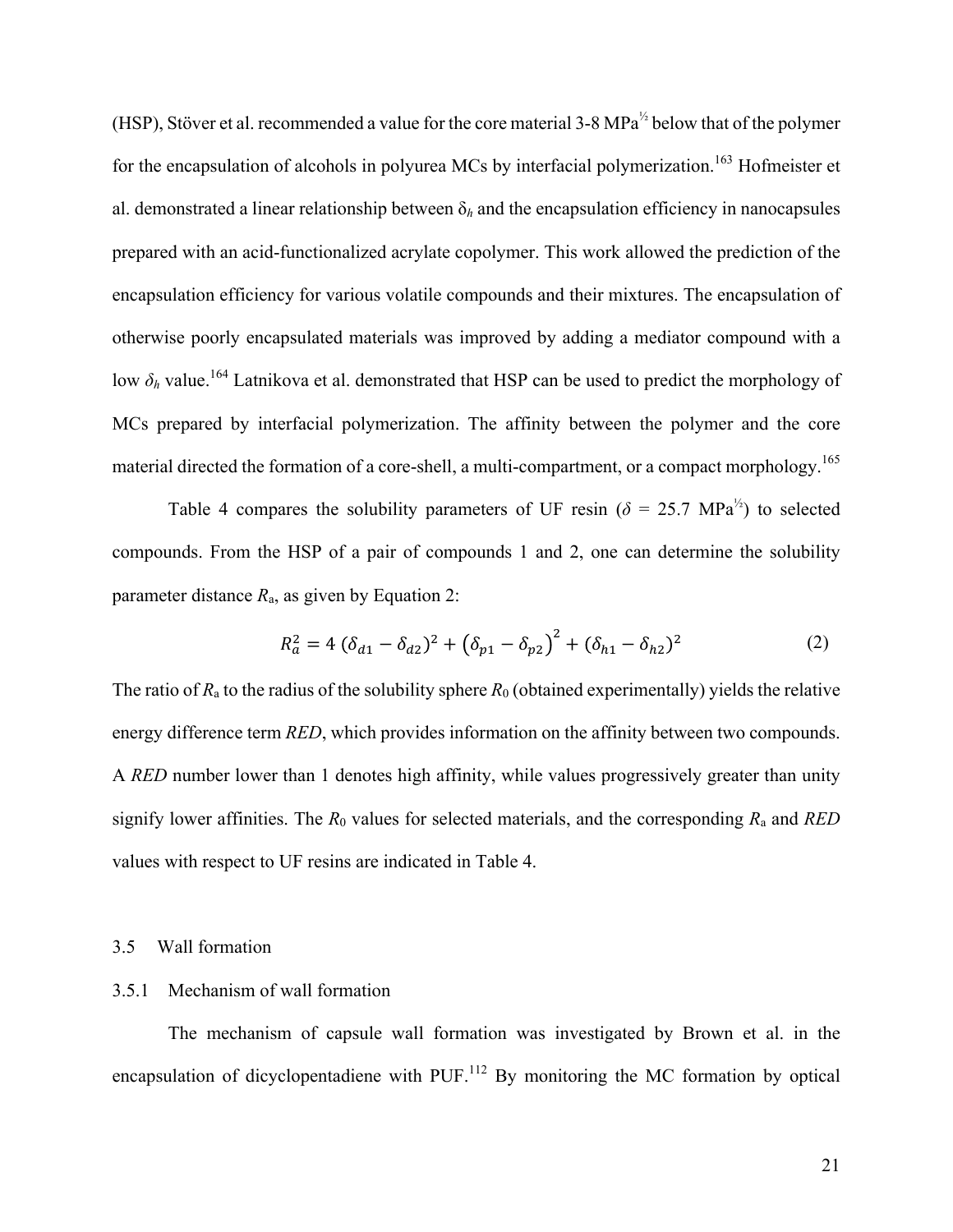microscopy and the evolution of the pH and temperature during the reaction, the authors uncovered four distinct phases (Figure 8a). The process started with the dispersion of the core materials in the aqueous solution in presence of the polymer precursor. The polymerization reaction was initiated by increasing the temperature and lowering the pH of the solution. During the second phase, soluble oligomeric species formed and deposited at the core/water interface as a smooth layer, while the emulsion solution turned cloudy. The interfacial tension between the hydrophobic core and aqueous continuous phase acted as the driving force for the deposition of polymer as a smooth layer until reaching a limit.<sup>160,166</sup> The third stage was marked by further polymer deposition, and the nanoprecipitation of the amino compounds both at the surface of the MCs and in solution. Growth of the capsule wall then continued by formation of a porous and rough surface. Scattering from the large aggregates turned the solution milky-white. This process was driven by the decreased solubility of the polymeric and colloidal species present in solution (Section 2.4). In the last phase of the reaction, the completion of the curing reaction was indicated by the clarification of the solution. The MCs were then easily separable from the reaction medium. This phenomenological description accounts for the wall formation, however, details about the underlying mechanism of microcapsules formation remains subject to discussion. In Section 4, proposed mechanisms are further discussed invoking a strictly in situ mechanism or elements of complex coacervation and interfacial polymerization.

## 3.5.2 Wall thickness

The wall formation during the different regimes typically yields a binary surface composed of a smooth inner membrane, and a porous outer surface.<sup>111,112</sup> The wall thickness of the inner membrane was found to be independent of the processing parameters, and ranged from 150 to 300

22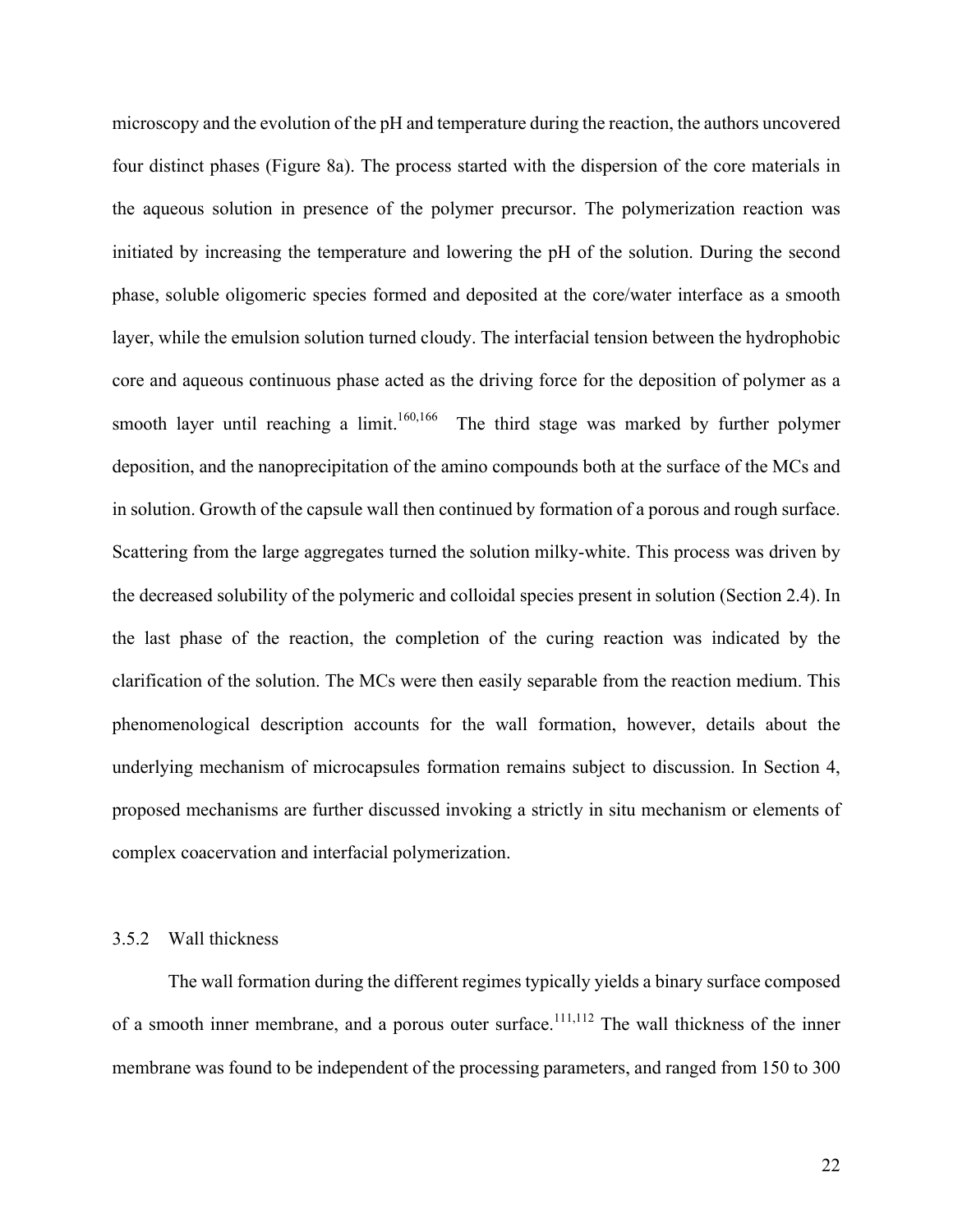nm (Figure 8b).<sup>60,111,112,160</sup> The outer layer thickness however depended on the nanoparticle (NP) formation process, and was affected by the rate of UF condensation reaction (i.e., pH, temperature, concentration), the ratio of core to wall material, and the mixing dynamics.<sup>160</sup> The porous outer layer increased the mechanical strength and the adhesion of the capsules but could display adverse effects on the optical properties in some applications.<sup>167–169</sup>

A comparable mechanism was noted during the preparation of MF microcapsules.<sup>148,170</sup> Sgraja et al. determined the capsule shell thickness from density measurements, and monitored its evolution as a function of wall material concentration per volume of dispersed phase  $(m_w/V_d)^{171}$ . For a core (tetradecene) volume fraction of 0.29, a plateau was observed above 100 g·L<sup>-1</sup>, which indicated the maximum wall concentration required for the encapsulation. Smooth capsules were obtained at concentrations below this limit. When using an excess of wall materials, NPs formed and deposited at the surface of the capsules. By taking into account the specific surface area of the emulsion, the shell thickness was plotted against the wall concentration over the total surface area of the droplets (Figure 9). The shell thickness was found to increase linearly with the wall concentration up to a critical size of 100 nm, which corresponded to the limit of smooth surface formation. In contrast to UF and MF microcapsules, MUF capsules were more resilient to the formation of NPs, and displayed a smooth and relatively thicker wall up to 700-900 nm.<sup>32</sup>

#### 3.5.3 Nanoporous surface

As indicated above, the formation of NPs in solution is dependent on the rate of polycondensation. An increase in the rate of polymer formation shortens the second stage of the encapsulation process (deposition on the core surface), and results in a greater formation of nanoprecipitate. Control over the kinetics of the reaction can be obtained by varying the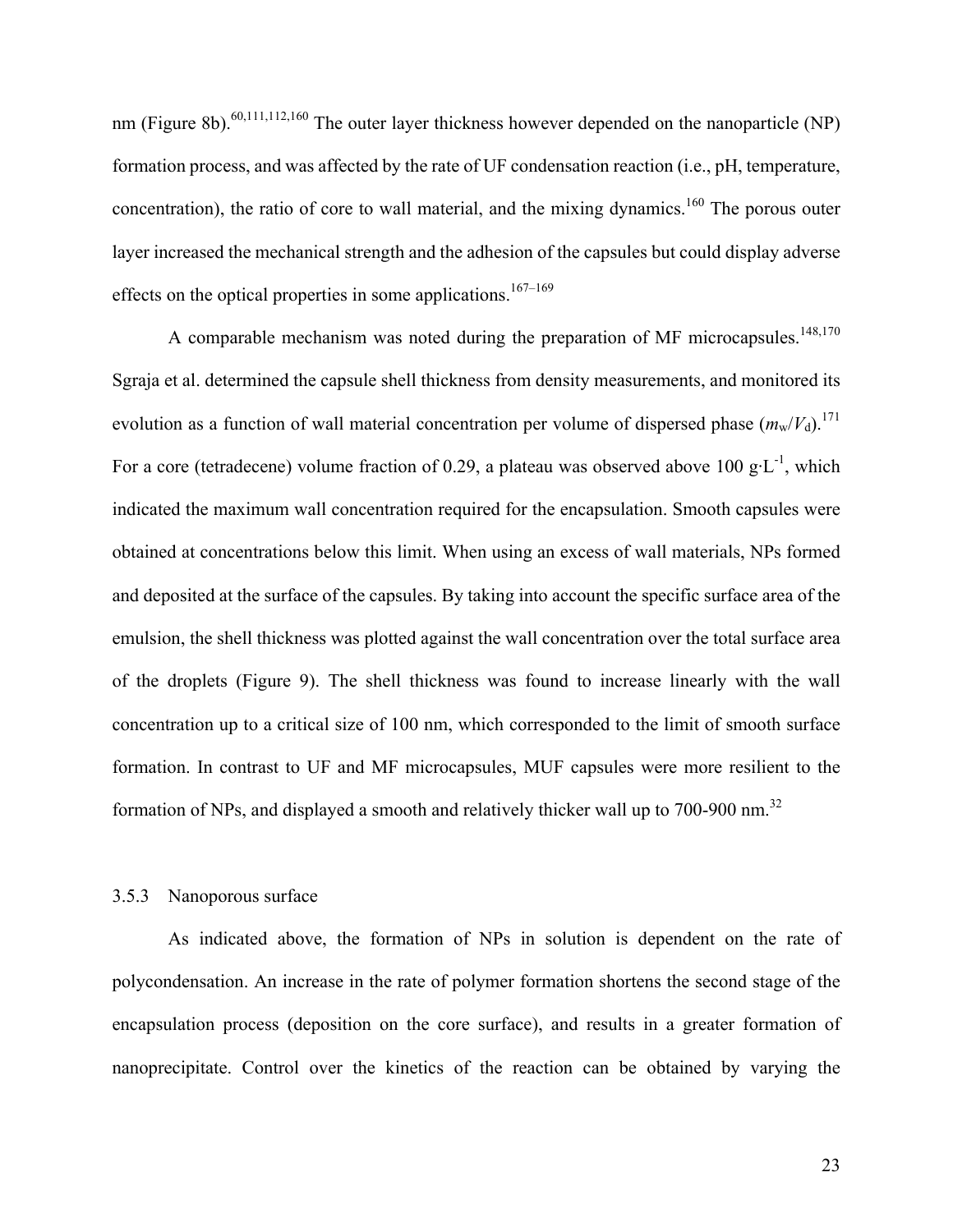temperature or the pH of the solution. For instance, an increase in the reaction temperature from 50 °C to 70 °C during the encapsulation of palm oil by UF was reported to increase the NP formation, and to reduce the encapsulation efficiency by over  $80\%$ <sup>172</sup> Chuanjie et al. studied the effect of the heating rate during the one-step encapsulation of tetrachloroethylene by UF, and noted the formation of a rough capsule surface when the heating rate was above  $0.5 \degree$ C/min (conditions: pH(initial) 3.5, [UF resin] = 36 g·L<sup>-1</sup>, [NaCl] = 50 g·L<sup>-1</sup>).<sup>111</sup> A marked decrease in the yield of the encapsulation was also observed with a heating rate above 1 °C/min. On the other hand, in the preparation of epoxy-encapsulated UF (epoxy@UF) MCs at 60  $^{\circ}$ C and 40  $^{\circ}$ C, Cosco et al. revealed that the low reaction temperature adversely affected the efficiency.<sup>59</sup> It was presumed that a poorer dispersion of the core material resulted in polymer precipitation in solution rather than at the core surface.

The pH also affects the kinetics of polymer formation. In a one-step process, two competing reactions take place at the beginning of the reaction: 1) The formation of water-soluble and surface active methylol ureas, and 2) the polycondensation reaction yielding an insoluble polymer. Fan et al. encapsulated glass beads with a UF wall in the presence of NH4Cl, and varied the initial pH from 2.5 to 4.5.<sup>160</sup> Smooth MCs were obtained when the initial pH value was 4.5. Upon lowering of the pH, NPs formed but remained in suspension and did not deposit on the surface of the capsules. MCs with a rough surface were obtained when the initial pH value was 3.5 or lower. A relatively high final pH (above pH 3) was also conducive to smooth capsule wall formation. In another study, Brown et al. showed that by maintaining a constant pH value (pH 3.5), smooth capsules were obtained, and the UF NPs remained in suspension.<sup>112</sup>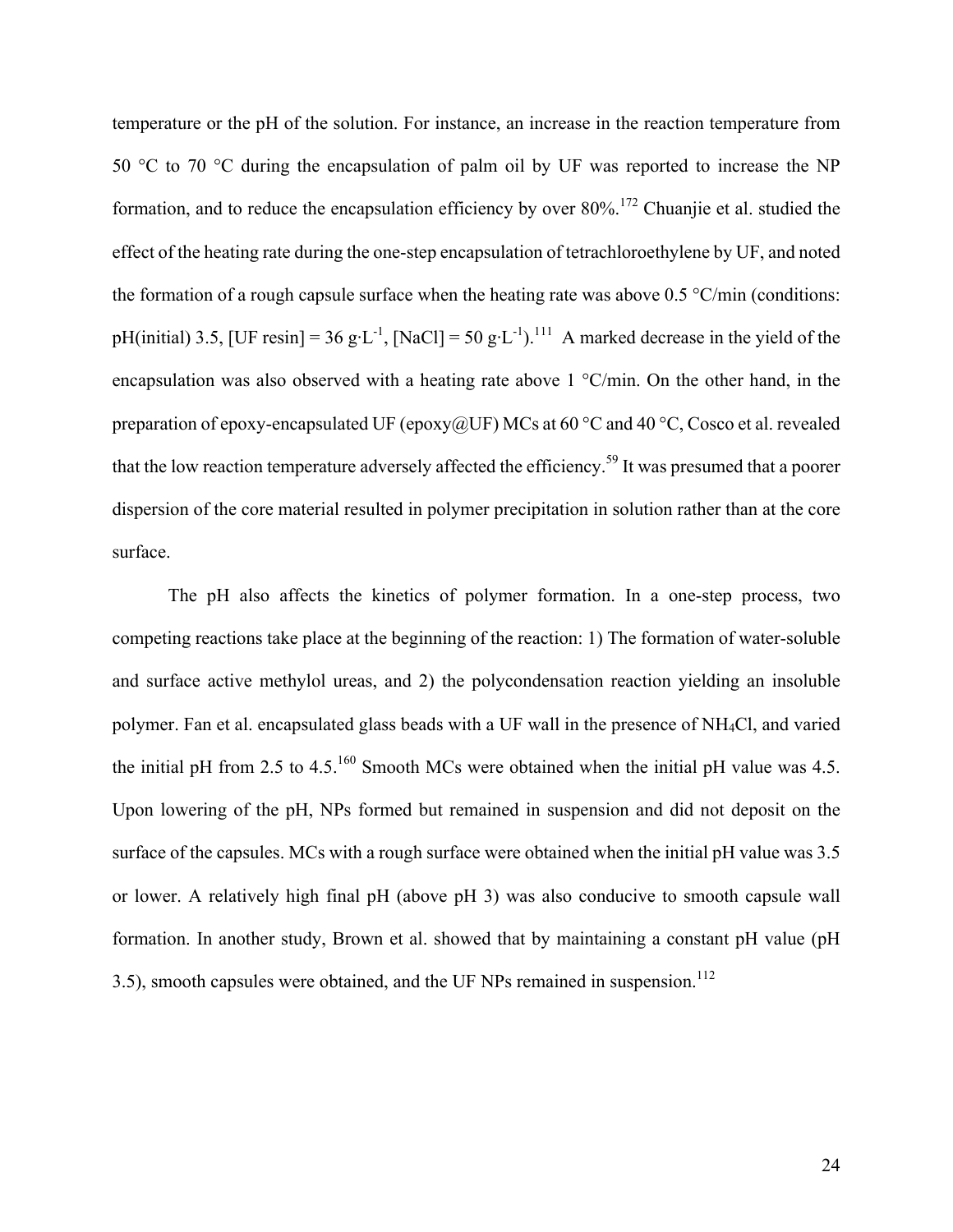## 3.6 Core/wall ratio and viscosity

The amount of core material affects the dispersion process and determines the surface area available to the wall material under specified conditions. The initial core/wall ratio is therefore of importance during the encapsulation process. In the preparation of epoxy $@$ UF MCs, the size was reported to increase from 203  $\mu$ m to 238  $\mu$ m when the core/wall ratio increased from 1.2 to 1.4, and a broader size distribution was noted.<sup>56</sup> A higher core content promoted the formation of larger droplets in solution.

An increase in core material was found also to result in a thinner and smoother capsule wall, which exhibited weaker mechanical strength and resulted in MC fracture during material handling.<sup>56</sup> It is expected that the dispersion of a larger amount of core material would be more difficult, as droplet coalescence takes place more readily. As reported by Liang et al, the yield decreased from 80% to 70% during the encapsulation of epoxy by UF when the core/wall ratio increased from 0.5 to 2.0.<sup>30</sup> The optimal ratio found in the study was 1.25 (other conditions: U/F: 0.5 w/w, 380 rpm, surfactant, pH 3-4, 60-65 °C, reaction time 3 h).<sup>30</sup>

A correlation between the viscosity of the core material and its dispersion can also be expected. In the preparation of UF and MF microcapsules for instance, the size was found to increase when the viscosities of the core materials (fragrance oils) increased.<sup>150,173</sup> It was argued that a higher surface tension resulted in larger droplet size during the emulsion. When the viscosity was greater than 30 cP however, droplet coalescence was instead hindered, resulting in smaller capsule sizes. In a water-in-oil emulsion, Sanghvi and Nairn investigated the influence of the viscosity ratio between the dispersed phase and the continuous oil phase.<sup>174</sup> The increase in MC size was also found to occur, but only above a critical viscosity ratio. At high viscosity ratio, the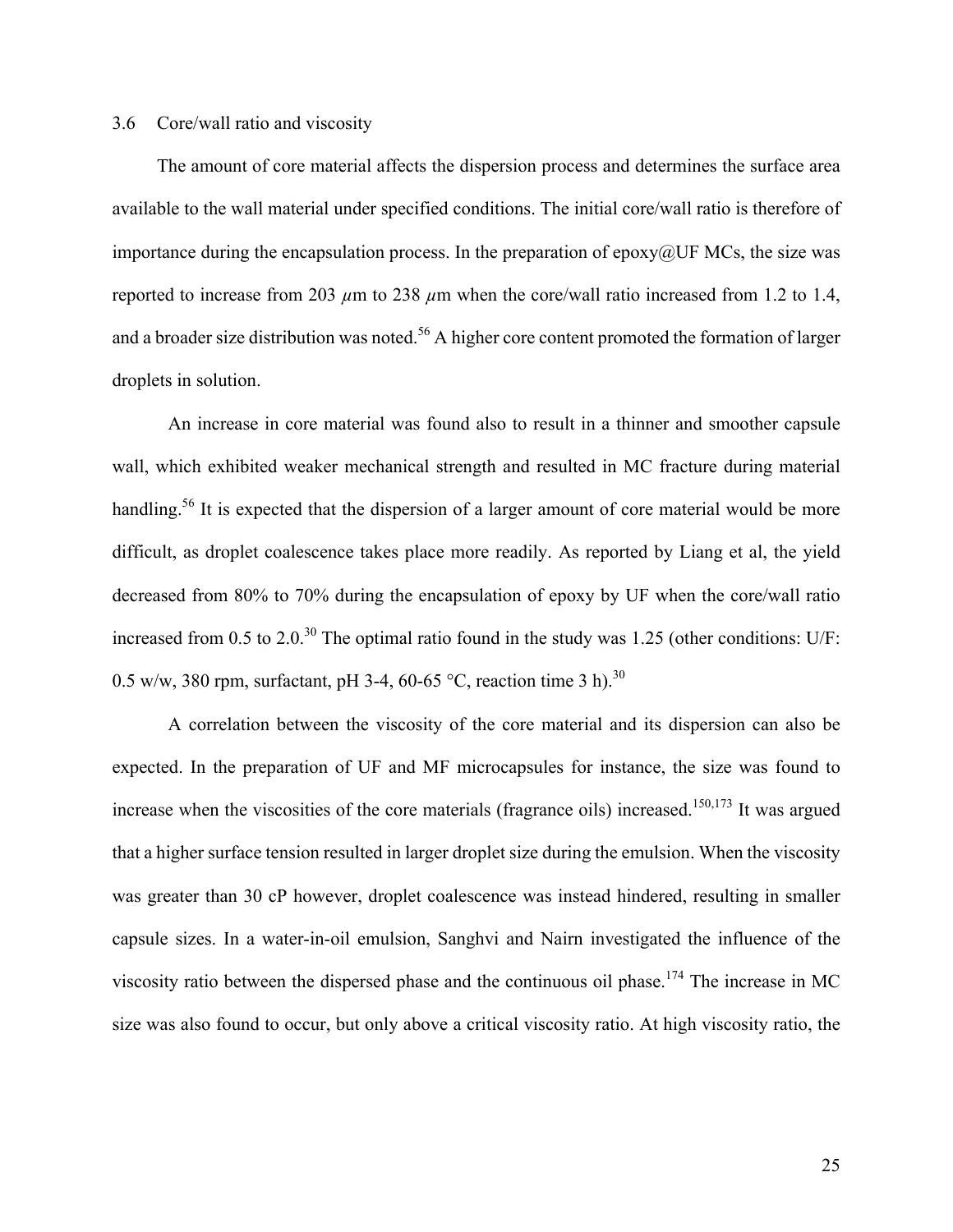break-up of the droplet was deemed more difficult and yielded larger MCs. Unstable dispersions also resulted when the viscosity of the dispersed phase was too high.

#### 3.7 Orthogonal experiments

The microencapsulation process relies on synergistic contributions of multiple factors, and depends on the composition of the formulation.<sup>33</sup> The many variables involved in the encapsulation process make it difficult to assign a particular outcome to the individual parameters. In order to address this issue, several groups used orthographic factorial design to determine the optimal experimental conditions for the preparation of capsules.<sup>56,111,175</sup>

For the encapsulation of two-phase core materials, Zhao et al. selected four variables and used the viscosity of the solution as a determining parameter.<sup>175</sup> The order of influence of the variables, and the optimum conditions established are shown in Table 5. The choice of the determining parameter was important, and affected the ranking of the variables. By studying the formation of epoxy@UF microcapsules, Wang et al. selected four different determining parameters: yield, core content, capsule diameter, and shell thickness.<sup>56</sup> The resulting ranking of the variables and their optimum values are indicated in Table 5. Chuanjie et al. determined the encapsulation yield for tetrachloroethylene@UF by separating the MCs from the undeposited polymeric materials.<sup>111</sup> The separation of the products was based on the difference in settling velocity owing to the density difference between the MCs and the precipitated polymer  $(1.60 \text{ g} \cdot \text{mL})$ <sup>1</sup> and 1.05 g·mL<sup>-1</sup>, respectively). Using this parameter, optimum conditions were also established (Table 5). The diversity of optimum conditions reported highlights the need to adjust each variable according to a particular encapsulation process. The selection of the parameters also depends on the choice of the specific determining parameter of interest.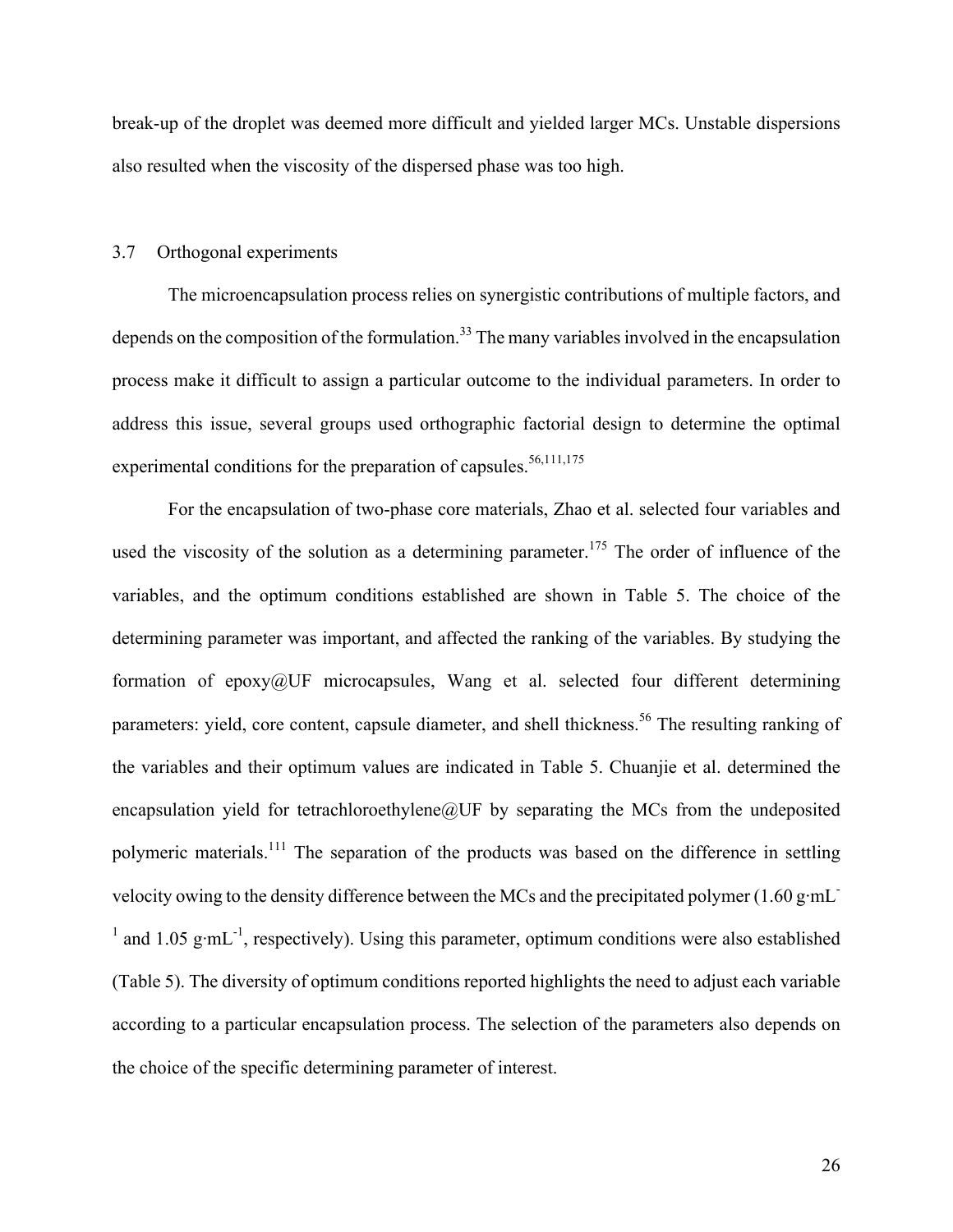## 3.8 Control of surface properties

## 3.8.1 Two-step and one-step protocols

The formation of PUF microcapsules relies on the efficient phase separation between the core and wall materials during encapsulation. As discussed above, the difference between the solubility parameters of the materials dictates the partition process. The synthetic scheme generally follows a two-step protocol starting with the preparation of a UF precondensate under alkaline conditions. The prepolymer may display surface active properties promoting the dispersion of a core material and its encapsulation under acidic conditions. The addition of surfactants has been found to provide additional control over the interfacial interactions, and to limit Ostwald ripening and droplet coalescence.<sup>176</sup> The surfactant can serve various roles, including as 1) accelerator for the dispersion of the core phase, 2) stabilizer for the emulsion, 3) accelerator for the wallformation, and 4) stabilizer for the MCs.<sup>35</sup> More stable dispersions allow the preparation of MCs in a one-step encapsulation protocol. In this case, the preparation of a precondensate solution prior to the encapsulation process is not required.  $112,132,167$ 

## 3.8.2 Surface tension

The interfacial tension is related to the work required to form new surfaces, and will influence the surface area and stability of the emulsion droplets. The equilibrium of a dispersion of two immiscible liquids (phase-1 and phase-3) in a third immiscible liquid (phase-2) can be expressed as a function of the interfacial tensions  $\gamma_{ij}$  and spreading coefficients ( $S_i = \gamma_{ij} - [\gamma_{ij} + \gamma_{ij}].$ Torza and Mason reported three sets of relations to account for the configuration of the system when  $\gamma_{12} > \gamma_{23}$  (S<sub>1</sub> < 0), as shown in Figure 10.<sup>177</sup> Complete phase encapsulation of phase-1 in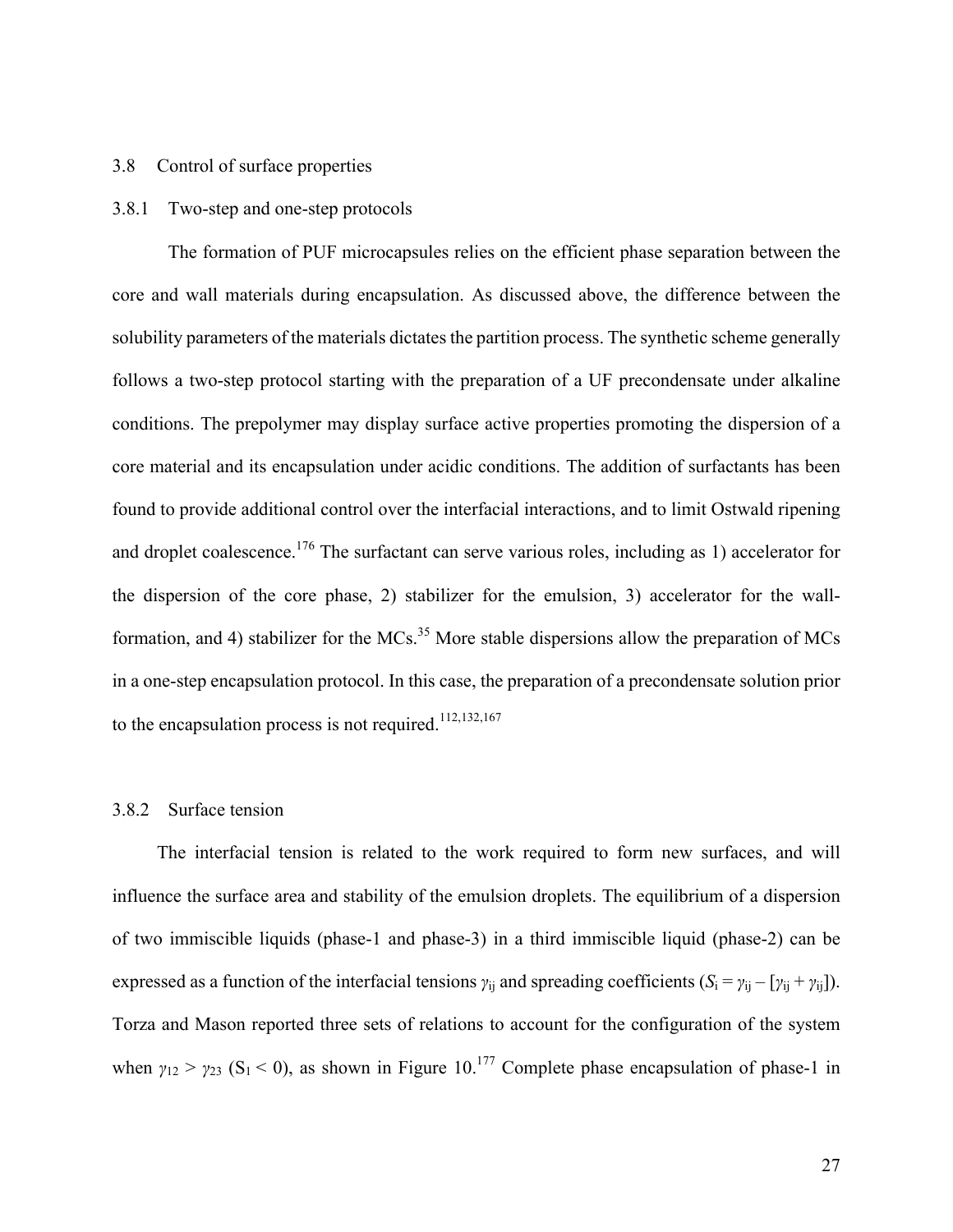phase-3 is established when  $S_3 < 0$ , while phase separation occurs when  $S_2 > 0$ . Only partial encapsulation is observed when all the spreading coefficients are negative.

In a model proposed by Van Oss,<sup>178</sup> the solubility (*S*) of a polymer (2) in a solvent (1) is related to the free energy of interfacial interaction  $(\Delta G_{212})$ , and is given by Equation 3.<sup>179</sup> The latter parameter is a function of the interfacial interaction parameters for each component, and takes into account Lifshitz-van der Waals and Lewis acid-base forces. Similar expressions are derived for a ternary system involving two distinct materials (2 and 3) dispersed in a solvent (1).

$$
RT \ln(S) = f(\Delta G_{212}) \tag{3}
$$

## 3.8.3 Amino resin surface activity

The surface activity of UF resins appears somewhat limited. Dietrich et al. reported no significant interfacial tension between UF resins in water against xylene.<sup>166</sup> On the other hand, Guo et al. determined modest surfactant properties for UF prepolymers by measuring a decrease in interfacial tension (from 43 mN·m<sup>-1</sup> to 35 mN·m<sup>-1</sup>) between water and tetrachloroethylene.<sup>180</sup> The authors argued that the surface activity of the oligomeric species promoted the encapsulation process. Additives such as ammonium chloride can also help to increase the surfactant properties of the UF polymers by promoting the formation of amine groups (Section 3.9.2).<sup>132</sup> MF resins have been demonstrated to exhibit more pronounced surfactant properties.<sup>166,171</sup> For instance, Sgraja et al. measured the surface tension of MF resins which decreased below 45 mN $\cdot$ m<sup>-1</sup> at a concentration above 50 g·L<sup>-1</sup>, and an interfacial tension between the resin and tetradecene below 12.2 mN·m<sup>-1</sup> at a concentration above 10 g·L<sup>-1</sup> (Figure 11).

Resins etherified by reaction with methanol displayed an enhanced surface activity.<sup>166</sup> Even better surfactant properties were obtained in the presence of an amino alcohol modifier such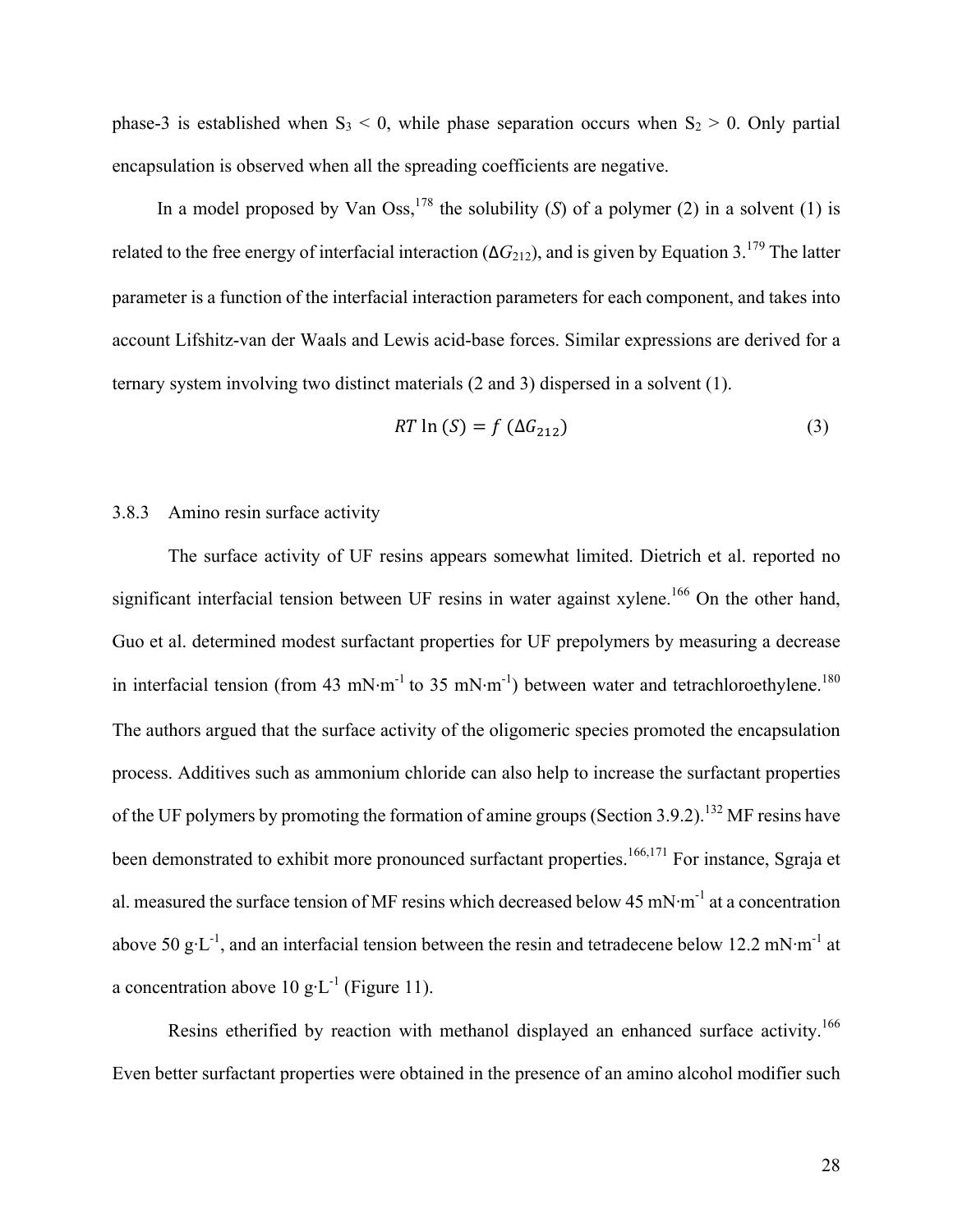as triethanolamine (Figure 12). Salaün et al. monitored the surface tension during the encapsulation of *n*-hexadecane with etherified MF, and noted three different stages (Figure 13).<sup>181</sup> Upon acid addition at the beginning of the reaction, protonation of the prepolymer increased the degree of etherification of the polymer. The ensuing drop in solubility lowered the surface tension of the solution. In the second stage, deposition of the polymer at the interface of the dispersed phase resulted in the recovery of the surface tension of the solution. The last stage was marked by a further decrease in the surface tension upon continuous polycondensation reactions taking place primarily at the surface of the MCs.

## 3.8.4 Hydrophilic-lipophilic balance

The ability of a surfactant to promote the emulsion of a core phase can be established on the basis of the balance of its hydrophilic and hydrophobic character. Griffin introduced a classification method for surfactants based on these parameters, coined the hydrophile-lipophile balance (HLB) method.<sup>182,183</sup> The HLB value is related to the weight percentage of the hydrophilic segment of a surfactant and can be calculated or determined experimentally.<sup>184–186</sup> For instance, as shown in Equation 4, Griffin proposed to calculate the HLB value of non-ionic surfactants by taking into account the molar masses of their hydrophilic  $(M_H)$  and lipophilic  $(M_L)$  segments.<sup>183</sup> This equation can equally be expressed as a function of the molar volume  $V_H(V_L)$  and density  $\rho_H$  $(\rho_L)$  of the hydrophile (lipophile) moieties, respectively. A low HLB value (< 9) is indicative of an affinity for non-polar solvents, while high values  $(> 11)$  characterize hydrophilic species. Stable emulsions can be obtained by matching the HLB value of the surfactant to that of the dispersed phase (*required* HLB). As illustrated in Table 6, the characteristics required for different applications correspond to a range of HLB values.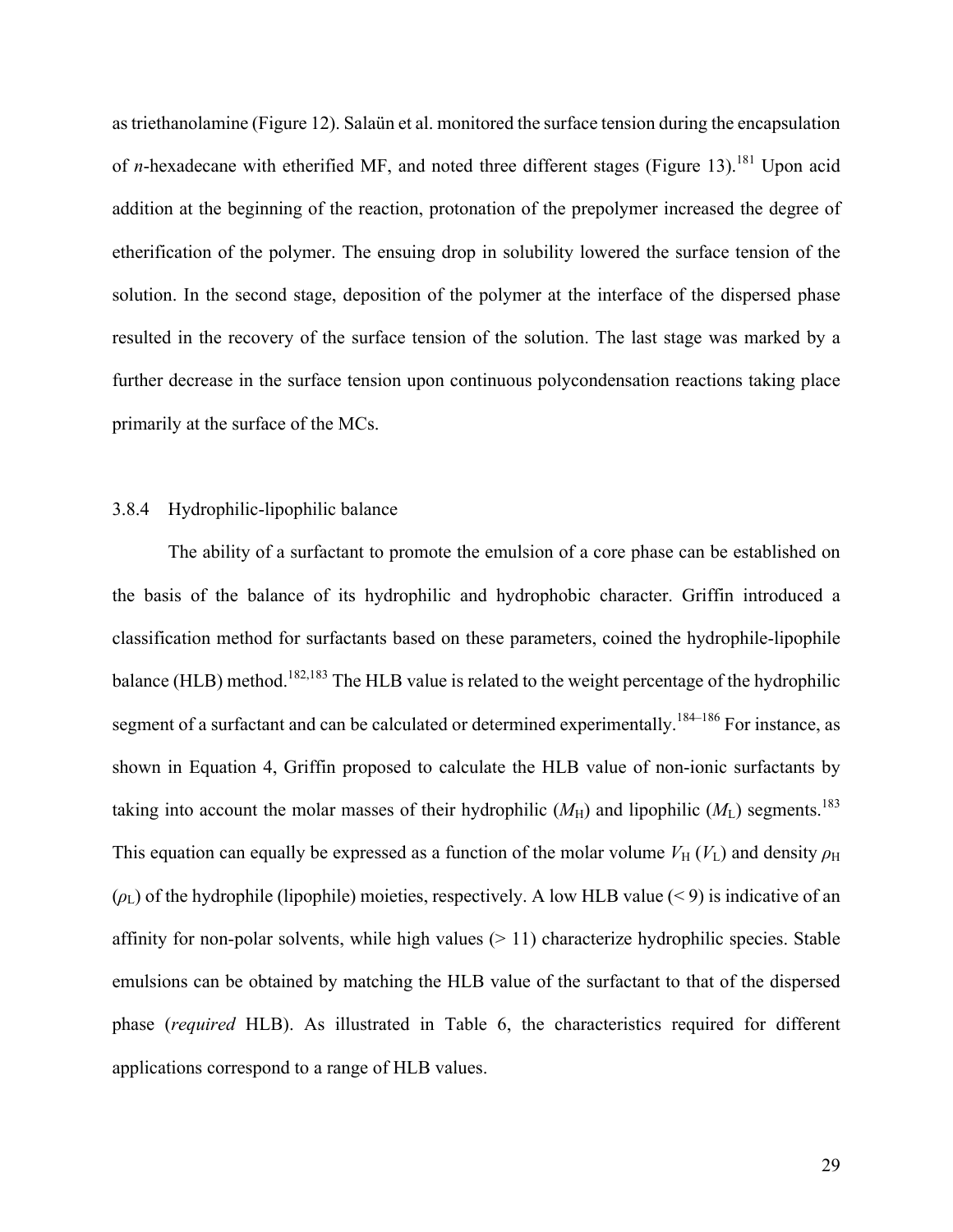$$
HLB = 20 \times \frac{M_H}{M_H + M_L} = 20 \times \frac{V_H \rho_H}{V_H \rho_H + V_L \rho_L}
$$
(4)

For the encapsulation of epoxy with UF polymers, Wang et al. recommended a HLB value for the surfactant ranging from 8-18, which is characteristic of oil-in-water (O/W) emulsion systems.<sup>56</sup> The encapsulation of water-soluble core materials, on the other hand, can be performed from water-in-oil (W/O) emulsions. Using UF polymers, Golden recommended a HLB value for the surfactant in the range of  $2-8$ .<sup>187</sup> The encapsulation of chlorophyll with UF polymer was obtained from multiple emulsions (W/O/W) and involved sorbitan oleate (Span 80) and polyoxyethylene sorbitan monooleate (Tween 80) with HLB values of 4.3 and 15.0, respectively.<sup>159</sup> The emulsification of *n*-hexadecanol using surfactants with HLB values near 15 was deemed ineffective, however, and larger molar mass stabilizers were preferred.<sup>188</sup>

It is noteworthy that a correlation has been drawn between the solubility parameters (Section 3.4), and the HLB value. This was applied to predict the formation of microparticles.<sup>189</sup> For instance, Little proposed the empirical relationship shown in Equation 5 for a series of surfactants between the HLB values and Hildebrand parameter  $\delta$  (in MPa<sup>1/2</sup>).<sup>190</sup>

$$
HLB = 54 \times \left(\frac{\delta - 16.8}{\delta - 12.3}\right) \tag{5}
$$

Beerbower et al. rather determined the HLB values from Hansen's solubility parameters for dispersive  $(\delta_d)$ , dipolar  $(\delta_p)$  and hydrogen-bonding  $(\delta_h)$  interactions.<sup>191</sup> Using Griffin's definition (Equation 4), the authors expressed the cohesive energy ratio  $R_c$ , as proposed by Winsor (Equation 6),  $192$  as a function of the HLB value (Equation 7).

$$
R_c = \frac{V_L(\delta_d^2 + 0.25\delta_p^2 + 0.25\delta_h^2)}{V_H(\delta_d^2 + 0.25\delta_p^2 + 0.25\delta_h^2)_H}
$$
(6)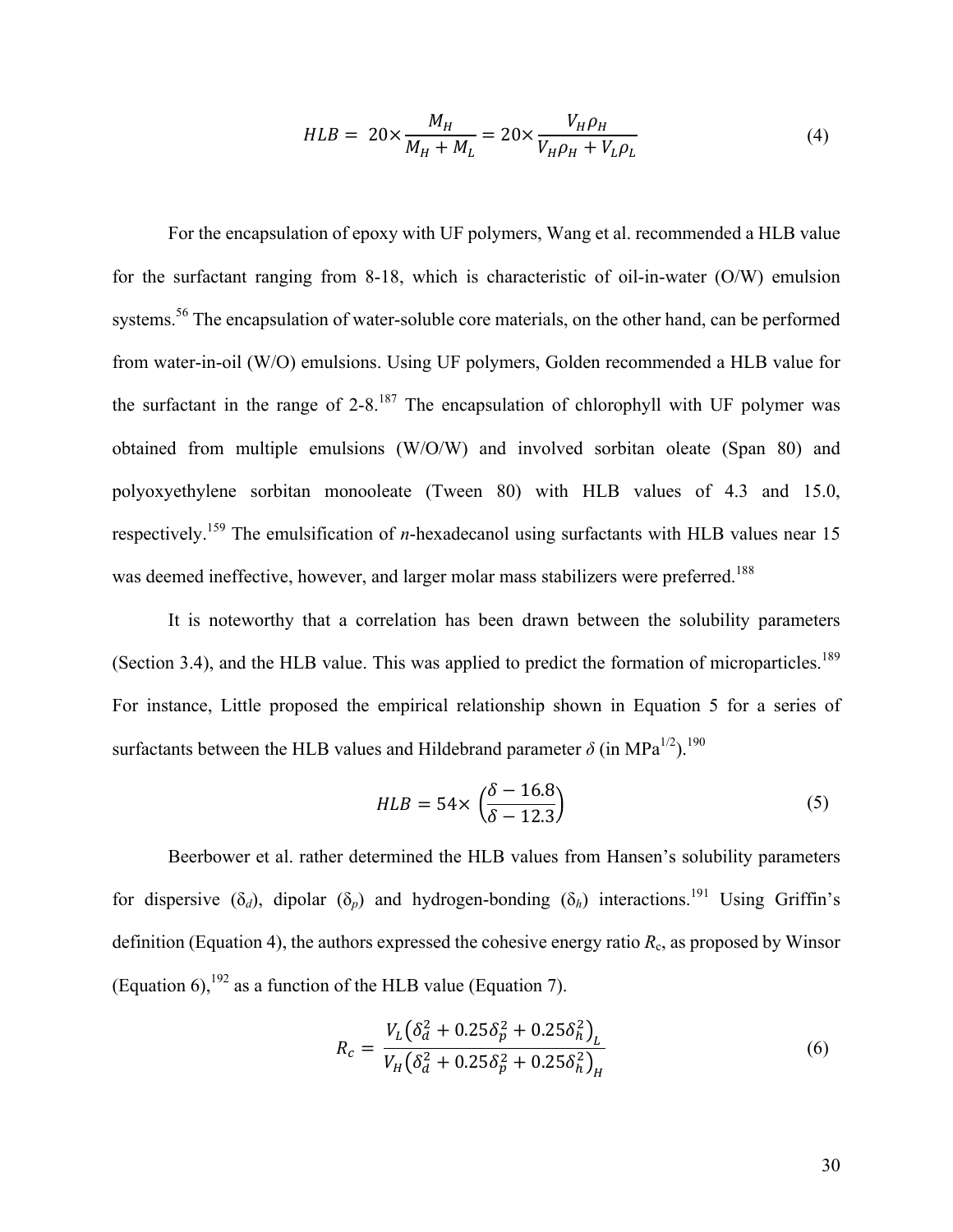$$
R_c = \frac{\rho_H}{\rho_L} \times \left(\frac{20}{HLB} - 1\right) \times \frac{\left(\delta_d^2 + 0.25\delta_p^2 + 0.25\delta_h^2\right)_L}{\left(\delta_d^2 + 0.25\delta_p^2 + 0.25\delta_h^2\right)_H}
$$
(7)

The surfactant is selected with the aim to promote chemical compatibility between the hydrophilic moiety and the water phase, and between the lipophilic moiety and the oil phase. The *required*  $HLB<sub>0</sub>$  for the oil phase can be estimated from Equation 8:

$$
HLB_0 = \frac{20}{1 + R_c \frac{\rho_L \left(\delta_d^2 + 0.25 \delta_p^2 + 0.25 \delta_h^2\right)_H}{\rho_H \left(\delta_d^2 + 0.25 \delta_p^2 + 0.25 \delta_h^2\right)_L}}
$$
(8)

## 3.8.5 Surfactant and microcapsule synthesis

A variety of surfactants have been used for the preparation of amino resin MCs, including sodium dodecyl sulfate (SDS), sodium dodecylbenzene sulfonate (SDBS), and octylphenol ethoxylates (OP). Natural polymers have similarly been used, and encompass gum arabic, $^{193}$ alginic acid, cellulose,<sup>168</sup> gelatin, starch, lignin, and their derivatives (e.g., carboxymethylated, sulfated, phthalated, sulfonated). Synthetic polymers have found widespread use and include copolymers of maleic anhydride, <sup>194–196</sup> polyacids such as polymers containing (meth)acrylic acid, and vinylbenzenesulfonic acid,  $193,197$  polyesters and polyacrylamides,  $43$  (carboxyl-functionalized) polyvinyl alcohols, and polyiso(thio)cyanates.<sup>35,198</sup> Poly(ethylene glycol) acts as a stabilizer according to a depletion-stabilization mechanism.<sup>171</sup> Cross-linkable surfactants can also be obtained from the amino resin itself by etherification with alcohols.<sup>199</sup>

Under certain circumstances, the addition of surfactants can alternately promote or hinder the encapsulation process. In the preparation of epoxy-filled PUF microcapsules, Yuan et al. investigated the influence of surfactants including SDBS, OP, SDS, and styrene-maleic anhydride copolymer (SMA). Only SDBS was found to improve the encapsulation process, and promote the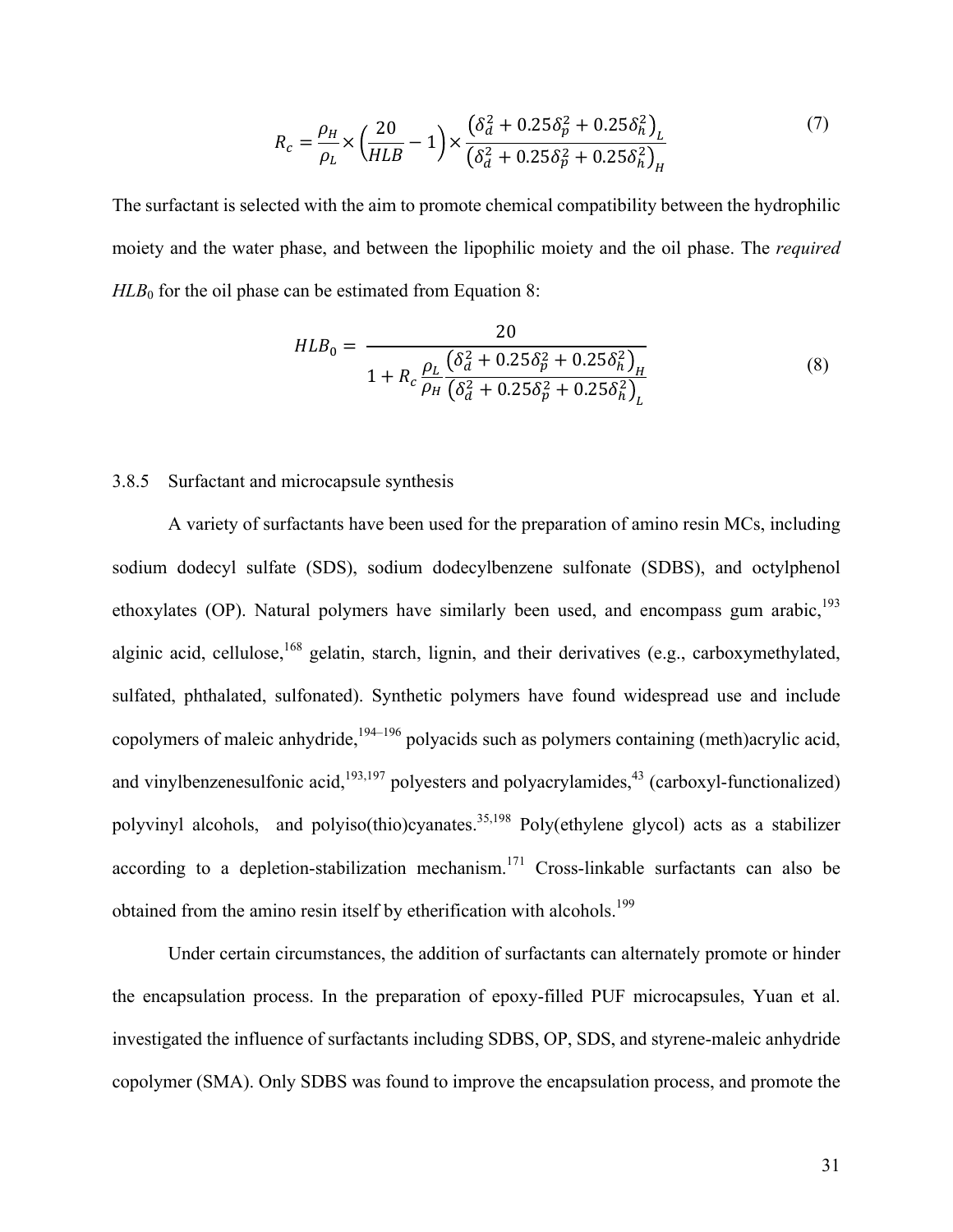formation of capsules with smooth surfaces. The authors argued that an increase in the solution viscosity after addition of OP or SMA hindered the polymer deposition. Smaller capsules with a narrower size distribution were obtained with increasing SDBS concentration, although an enhanced surface roughness was noted. An increase in viscosity stemming from a rise in electrostatic repulsions between the surfactant-stabilized species was invoked to account for the particle roughness.

Low molar-mass surfactants, such as SDS and SDBS, have a relatively low surface coverage, and show inconsistent effects.<sup>150,168</sup> However, such compounds find applications as costabilizers when used in combination with other surfactants. For instance, complexes of SDBS with gum arabic,<sup>167</sup> or SDS with sodium carboxymethyl cellulose  $(CMC)^{168}$  showed improved performance as stabilizers when compared to their individual components.

The ratio between the surfactant and co-surfactants was found critical to promote phase separation and wall formation. Salaün et al. reported better performance when using a mixture of Tween-20 (polyoxyethylene sorbitan monolaurate), and Brij-35 (polyoxyethylene lauryl ether) surfactants rather than either individual surfactant.<sup>181</sup> Attractive interactions between the polar heads of the surfactants were thought to yield synergistic interactions at the interface. As shown in Figure 14, the interaction of the surfactant with the acid affected the surface tension of the solution, and displayed a minimum for a pH value dependent on the pKa values of the acid ( $[pKa<sub>1</sub>]$  $+$  pKa<sub>2</sub>]/2).

Yoshizawa *et al*. reported that surfactants such as poly(ethylene-*alt*-maleic anhydride) (poly(E-MA)) in addition to stabilizing the oil phase dispersion, introduced reactive sites that promoted the condensation reaction of urea and formaldehyde.<sup>200</sup> Inert surfactants such as SDS and poly(vinyl alcohol) were found ineffective for the MC formation, while oil-soluble compounds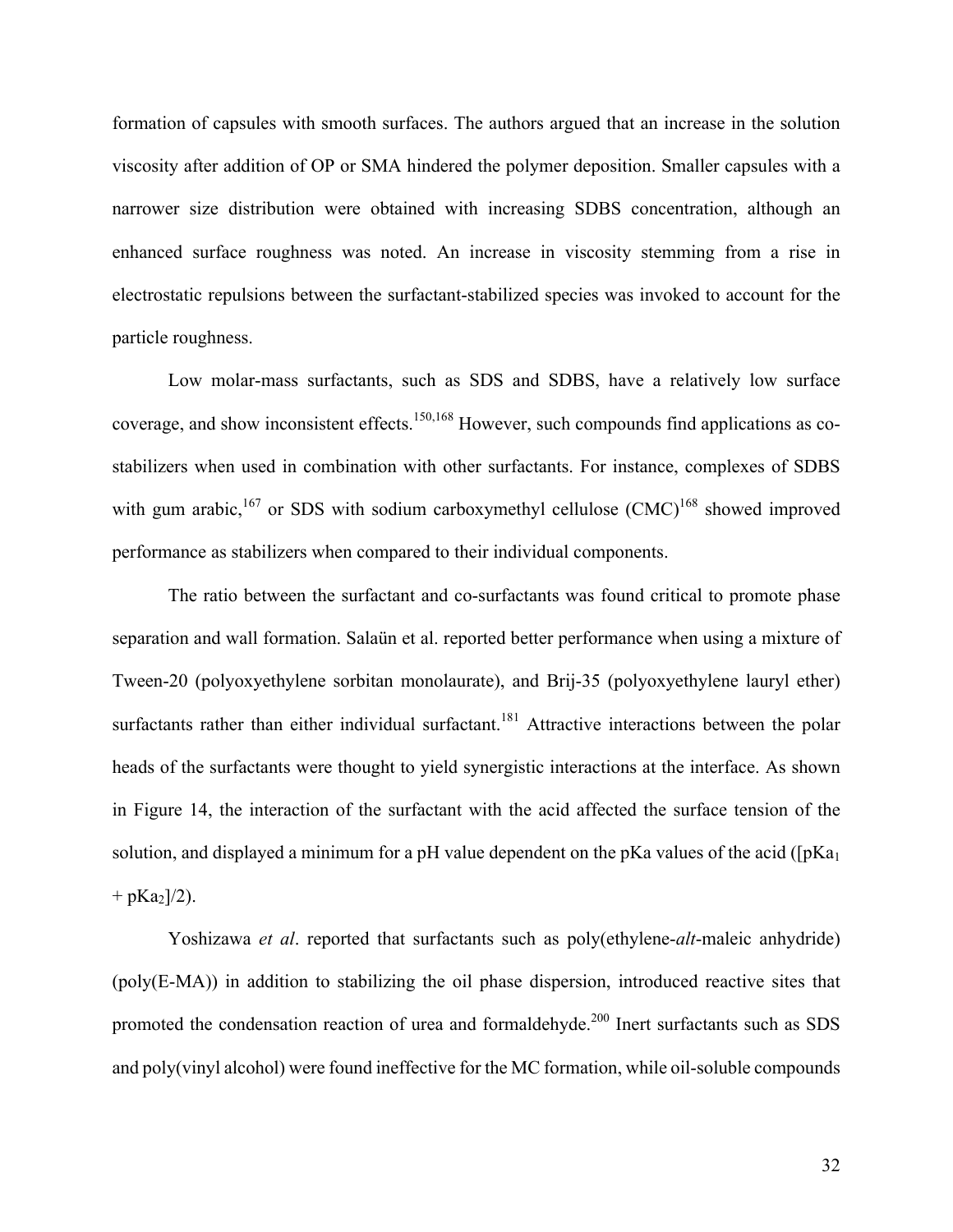(Solsperse 17,000) hindered the deposition of other surfactants and prevented MC formation (Figure 15).<sup>201</sup> Reactive functional groups such as maleic anhydride were deemed preferable over carboxylic acid groups in comparable copolymers. Notably, the minimum concentration of poly(E-MA) required for encapsulation corresponded to the critical micelle concentration of the surfactant.<sup>200</sup> The deposition of the surfactant at the core/water interface was promoted for systems displaying large interfacial activity and high molar masses.

Hoshi and Matsukawa also reported that the introduction of reactive sites in the oil phase, by using polyvalent iso(thio)cyanates, could improve the colloidal stability and capsule formation.<sup>198</sup> During the preparation of MF microcapsules, Powell employed a styrene-maleic acid copolymer and suggested that an interfacial reaction mechanism took place between the amino resin and the copolymer, favoring MC formation.

Amphiphilic compounds such as poly(E-MA) were found to deposit at the surface of the core materials and catalyze polymer precipitation around the polymer. A *hedgehog* morphology resulted during the encapsulation of glass beads (Figure 16).<sup>160,167</sup> By increasing the concentration of the amphiphile, the colloidal stabilization of UF NPs occurred instead and promoted the formation of smooth MCs.

#### 3.9 Modified amino resins

#### 3.9.1 Nanoadditives

In addition to surfactants, other additives may be employed to promote the formation of capsules and to improve their properties. Modifiers such as nanomaterials, salts, and cross-linkers have been reported. As a general rule, the amount of modifier ranges from 0.75 wt % to 10 wt %.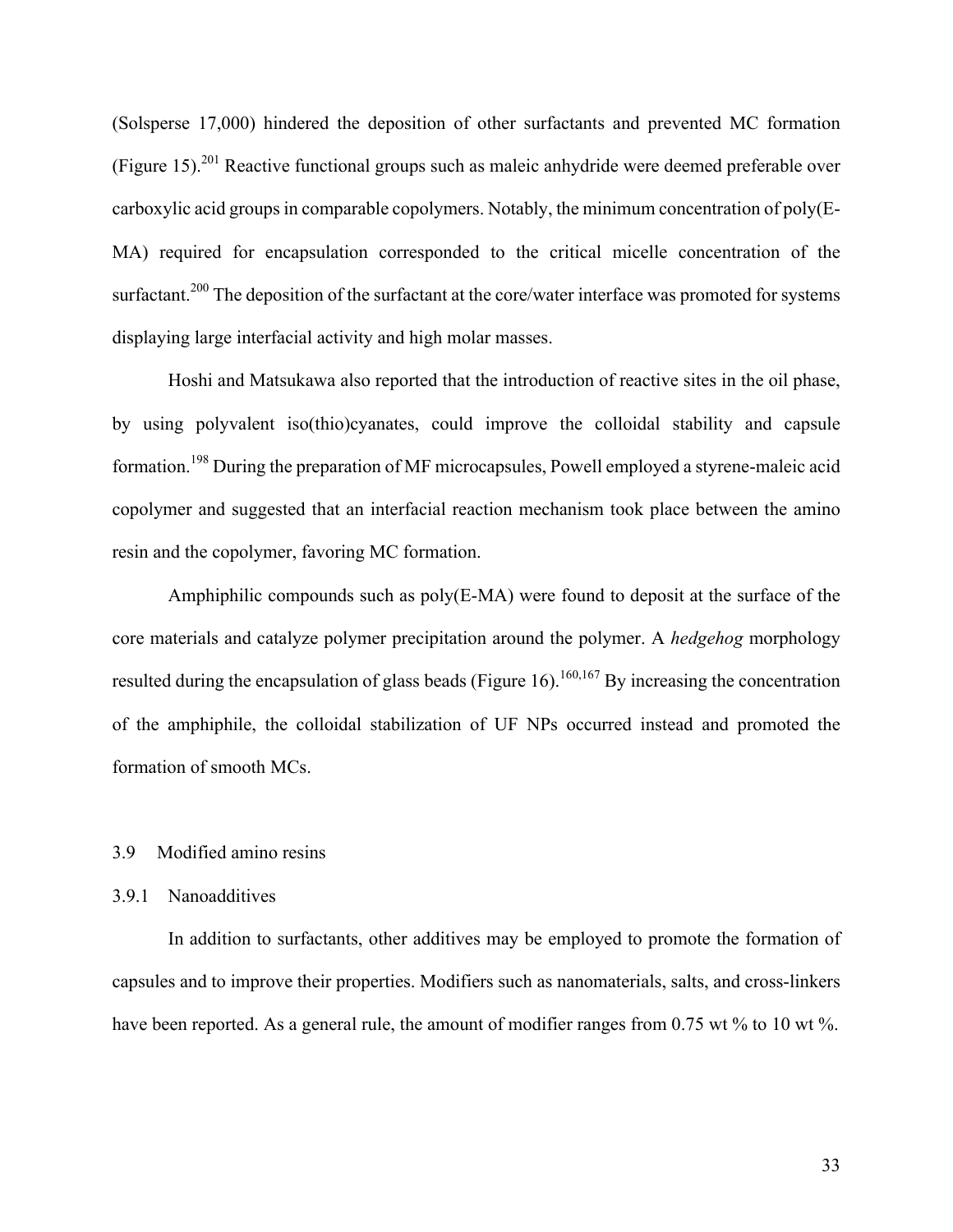Nanomaterials can be incorporated in the capsule wall during synthesis, and yield hybrid capsules with unique properties. For example, aluminum oxide NPs,  $^{202}$  silver NPs,  $^{203}$  titanium oxide NPs,  $^{204}$ or single-walled carbon nanotubes<sup>202</sup> have been used to increase the mechanical strength,  $205$  and the thermal and water resistance of PUF microcapsules. The presence of the nanomaterials was found to decrease the surface roughness by controlling the rate of the polymerization reaction, and to produce smaller capsules.<sup>205</sup> Sun et al. proposed a model for PUF microcapsules formation, and highlighted the role of hydrophobic NPs in the stabilization of the dispersion by deposition at the core/wall interface (Figure 17). The incorporation of iron NPs yielded MCs with magnetic properties that could be collected using a magnet (Figure 18a, b).<sup>206</sup> The in situ polymerization of urea and formaldehyde was also favorable for the exfoliation of nanoclays, that once incorporated, increased the barrier properties of the capsules by increasing the diffusion path (*p* and *p*') of a core material (Figure 18c).<sup>169</sup>

## 3.9.2 Salts

Stronger capsule walls and improved barrier properties were obtained by addition (2-20 wt %) of the water soluble salt of a strong acid and a strong base (typically NaCl).<sup>49</sup> When added to tetrachloroethylene@UF MCs, NaCl improved the core retention by 30% at a concentration of 25  $g \cdot L^{-1}$ , but only limited increased benefit was noted above this concentration.<sup>111</sup> Similarly, lower viscosity and improved core retention were noted upon addition of 1-10 wt % of salts composed of cations from the group 1 elements, and chloride, sulfate, phosphate, and nitrate anions (particularly  $KH_2PO_4$ ).<sup>207</sup> The addition of salt increased the ionic strength of the solution, and was thought to promote aggregation and surface deposition by destabilizing the double electric layer of the colloidal UF species (Section 2.4). Additionally, in the presence of a negatively charged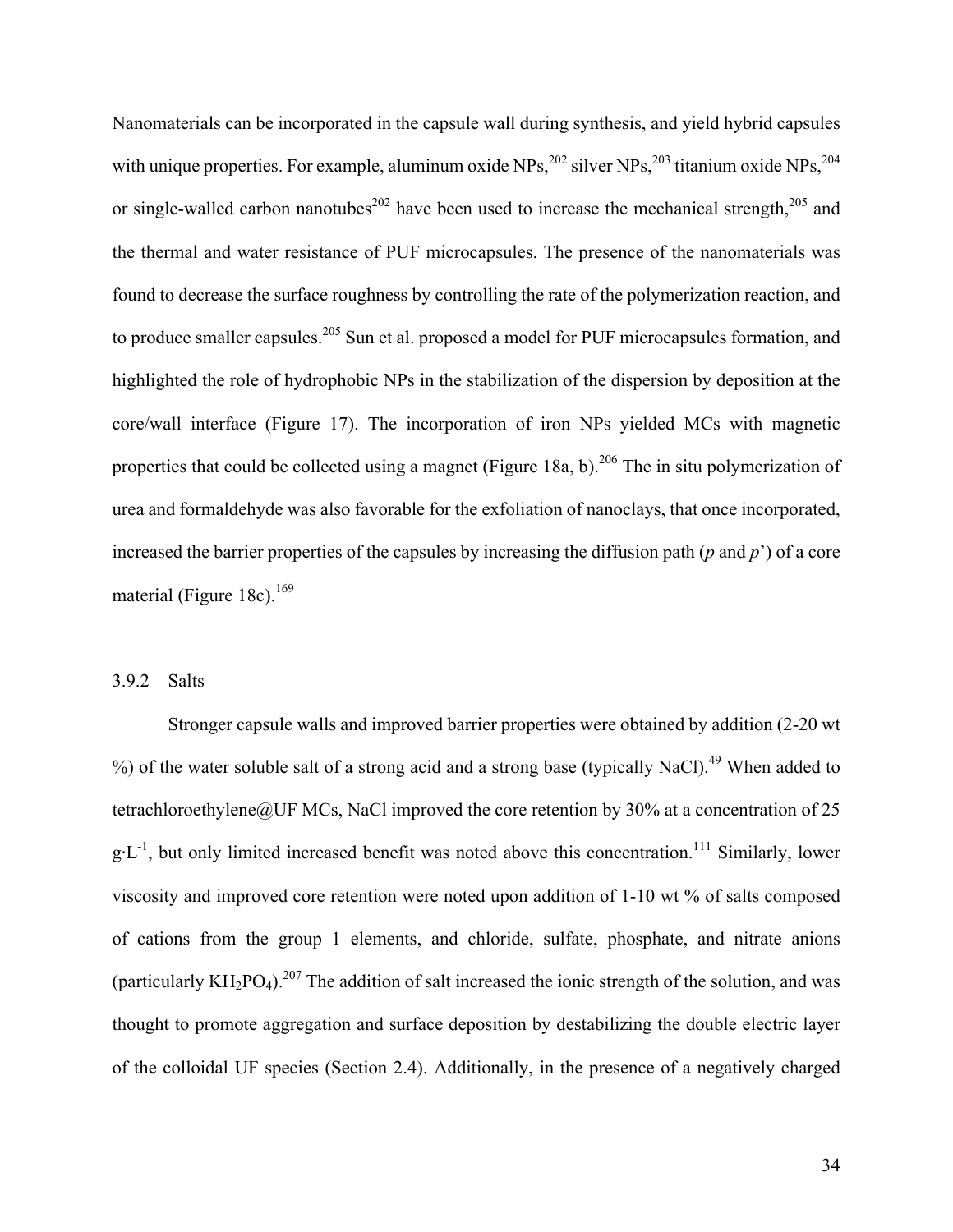surfactant such as gum arabic, electrolytes (e.g., NaCl) were hypothesized to interact with the charged compounds and to promote greater surface activity.<sup>111</sup>

Reactive compounds such as NH4Cl have been found to yield PUF microcapsules with low permeability and improved mechanical strength, heat resistance, and shelf life.<sup>160,197</sup> In addition to disrupting the electric double layer, ammonium chloride may act as an acid catalyst during the reaction and lower the pH of the solution (Figure 19, Equations 9-10). The pH change provides control over the rate of polymerization (Scheme 5). Further investigation by Fan et al. suggested that the reaction between NH4Cl and the UF resin may also form surface active species that promote UF nanoparticle deposition at the surface of the dispersed phase (Equation 11).<sup>132,208</sup>

$$
4 NH4Cl + 6 HCHO \implies (CH2)6N4 + 4 HCl + 6 H2O
$$
 (9)

$$
NH_4^+ + H_2O \qquad \Longrightarrow \qquad NH_3^H_2O + H^+ \tag{10}
$$

$$
\begin{array}{ccc}\n & & & 0 & (11) \\
& & & & \n\end{array}
$$
\n
$$
H_2N-C-NH-CH_2-OH + NH_4^+ \longrightarrow H_2N-C-NH-CH_2-NH_2 + H_3O^+
$$

## 3.9.3 Other additives: cross-linkers, hydrophobes, and scavengers

The addition of a cross-linker during the capsule wall formation can improve the mechanical strength, and reduce the emission of free formaldehyde. Polyhydroxy compounds can react with urea and formaldehyde, and incorporate into the wall structure. Resorcinol is commonly used during the preparation of UF capsules. For instance, fast reaction of resorcinol with UF promoted network formation, and imparted epoxy $@$ UF microcapsules with improved water resistance.<sup>59,209</sup> Carboxymethyl cellulose displays a crystalline structure, and was used in the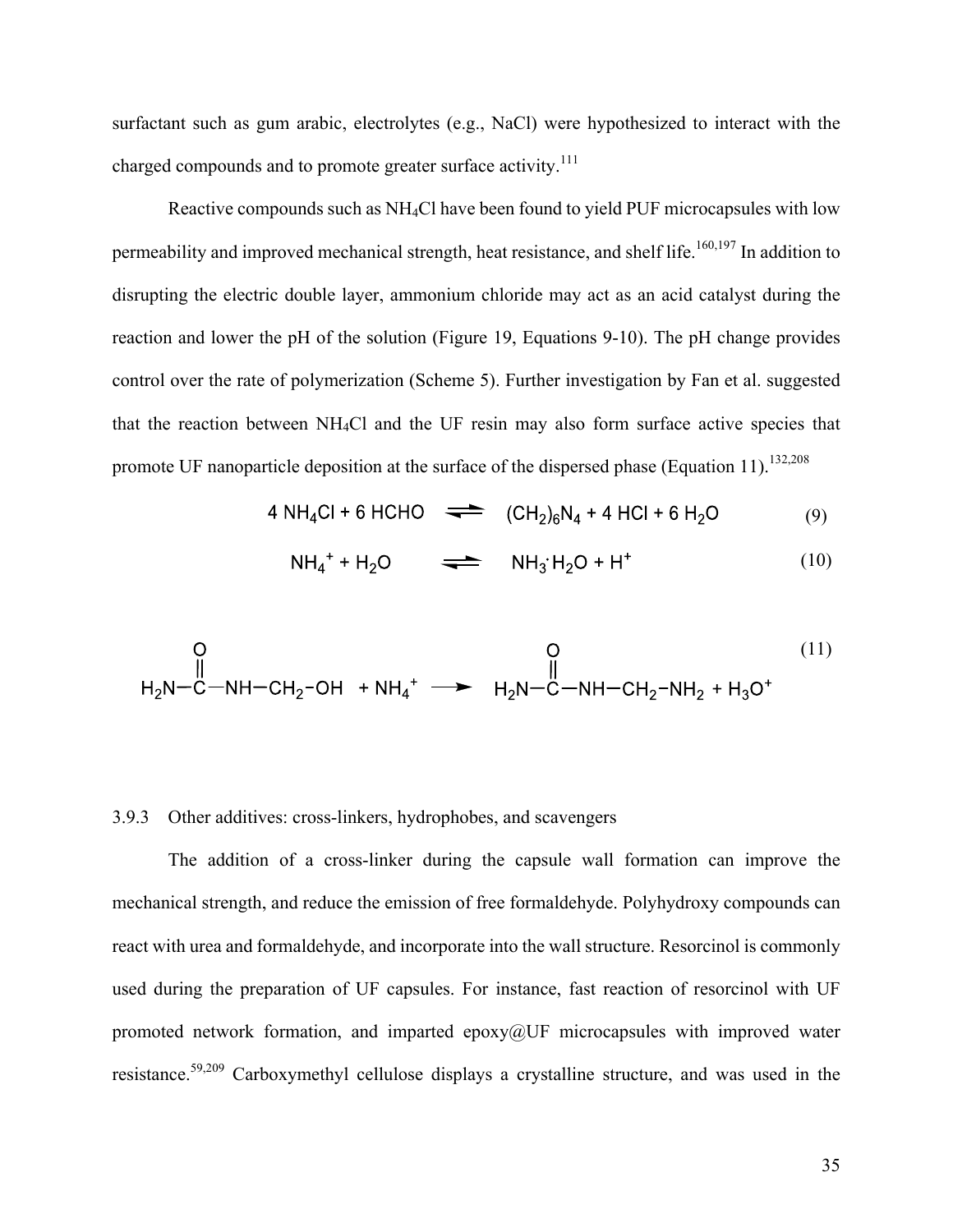preparation of paraffin $@$ UF MCs.<sup>210</sup> Good mechanical resistance, and thermal stability were obtained.

Another method to increase the capsule water resistance is through the addition of hydrophobic additives such as waxes.<sup>28</sup> Ultrahydrophobes (e.g., hexadecane, octane) have been added to the core material and used as co-stabilizers during the encapsulation process.<sup>211</sup> The increased hydrophobicity reduced the Ostwald ripening process and yielded nanosized MCs upon sonication and stirring. Capsules as small as 220 nm, with a shell thickness of 20 nm were thus obtained.

The emission of formaldehyde upon hydrolysis of the amino resin has long been regarded as a drawback in commercialization. Formaldehyde has been classified as carcinogenic to humans,<sup>212</sup> and its use is strictly regulated. In order to limit the emission of formaldehyde from aminoplast capsules, scavengers have been added to the formulation. The most common scavengers such as urea, ammonia, melamine, and 2-cyanoguanidine are primary or secondary amines or their derivatives.  $35,213,214$  More recently, sulfur-based compounds have proved to be effective scavengers.<sup>215</sup> For instance  $K_2SO_3$  reacts with formaldehyde to form a bisulfite adduct (Equation 12), and was able to prevent the discoloration of formulations containing MCs.<sup>216</sup>

$$
HCHO + K2SO3 + H2O \implies KOH + KSO3CH2OH
$$
 (12)

#### 3.10 Stirring rate and stirrer geometry

Dispersion of the core material during the in situ polymerization relies on the adequate mixing of two immiscible phases and is typically achieved by mechanical stirring. A minimum shear rate is required for the formation of an emulsion. Above this minimum, the size of the droplets is inversely related to the stirring rate. A higher shear rate increases the turbulent kinetic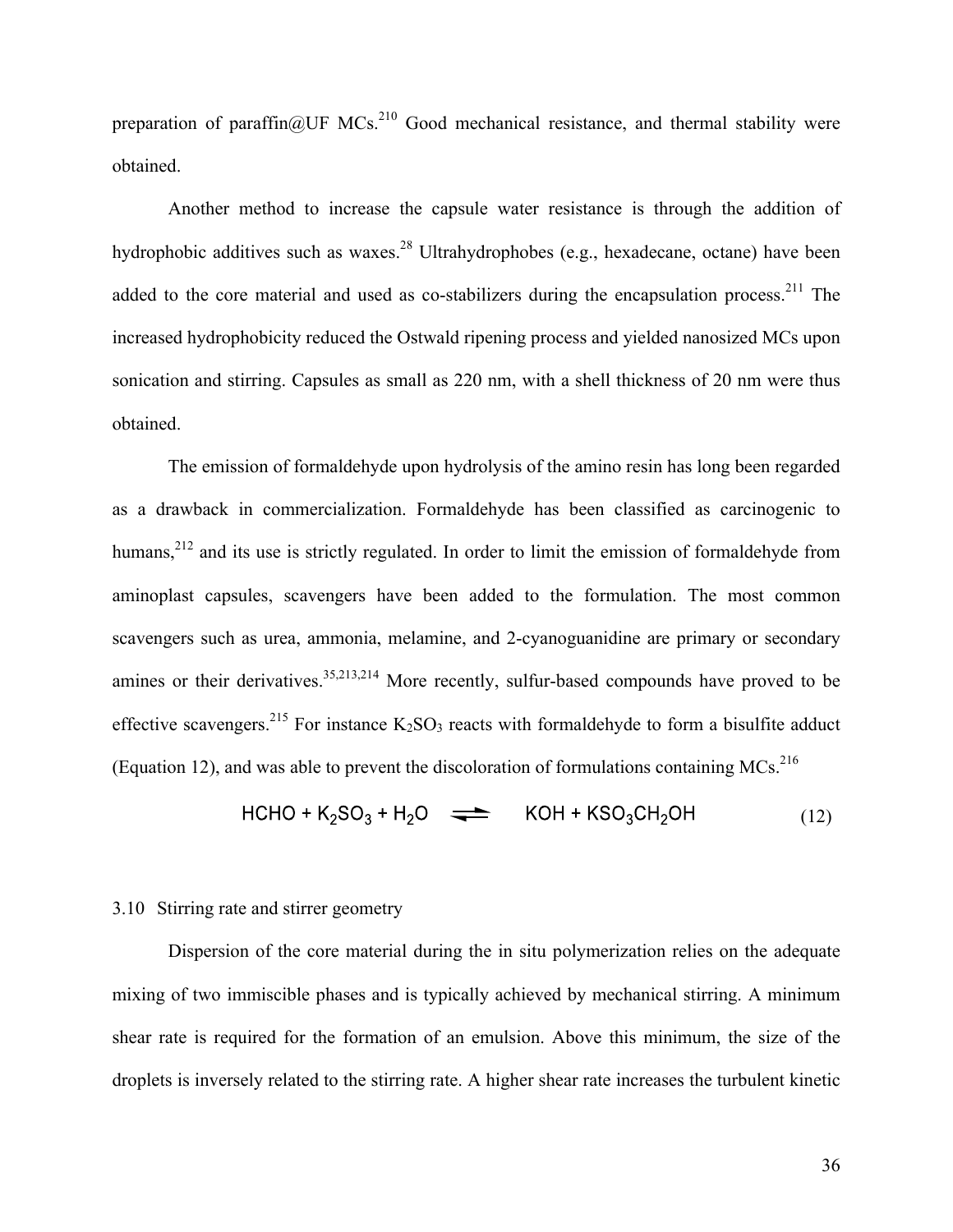energy provided to the system, and increases the rate of droplet dissociation.<sup>181</sup> Several expressions have been suggested to account for the change in particle size with the stirring rate.

The size and size distribution of droplets can be predicted on the basis of the Weber number theory that determines the average equilibrium droplet size in a turbulent continuous phase.<sup>217</sup> The droplet size is governed by the balance between disruptive forces (associated with the turbulent flow), and cohesive forces (associated with the interfacial tension and viscosity). From the proposition of local isotropy by Kolmogorov,<sup>218</sup> a relationship can be established between droplet diameter (related to the Sauter diameter,  $d_{3,2}$ )<sup>219</sup> and the droplet Weber number ( $W_e$ ). This is shown in Equations 13 and 14, where  $C_l$  is a constant, *L* is the stirrer diameter,  $\rho_i$  the density of the continuous phase, *ω* the stirring rate, and *γ* the interfacial tension.

$$
\frac{d_{3,2}}{L} = C_1 W_e^{-3/5}
$$
 (13)

$$
W_e = \frac{\rho_j \omega^2 L^2}{\gamma} \tag{14}
$$

By taking into account the decay of the turbulence, Equation 15 can be used to describe the change in droplet diameter with the stirring rate, where  $\phi_i$  is the volume fraction of the core material, and  $C_2$  a proportionality constant. The density  $\rho$  can further be expressed as the average density of the system if premixed phases are employed (Equation 16).

$$
d_{3,2} = C_1 (\gamma^{-1} \omega^2 L^{4/3} \rho)^{-3/5} (1 + C_2 \phi_i)
$$
 (15)

$$
\rho = \rho_j (1 - \phi_i) + \rho_i \phi_i \tag{16}
$$

This model was applied by Sgraja et al.<sup>171</sup> to describe the in situ polymerization of PMF microcapsules. The authors demonstrated the dependence of the capsule size to the stirring speed, by slightly adjusting the value of the exponent to account for deviation from a perfectly local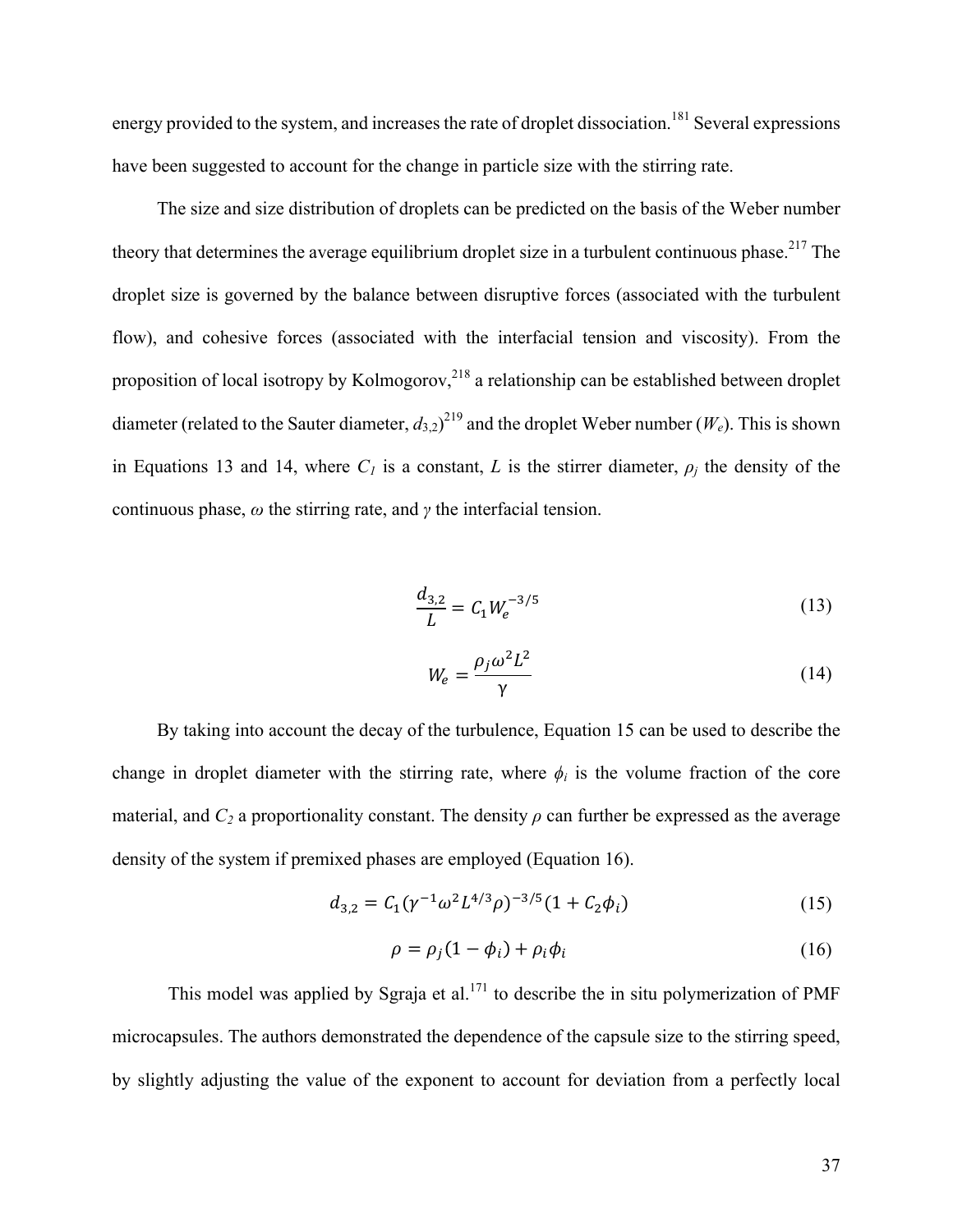isotropic turbulence. From surface tension measurements (Section 3.8.3), it was found that above a resin concentration of 30  $g \cdot L^{-1}$ , the surface activity was constant and thus yielded a constant droplet size distribution.

Dobetti and Pantaleo proposed to consider the hydrodynamic model of Armenante and Kirwan<sup>220</sup> in the case of small particles (< 30  $\mu$ m), to describe the formation of MCs from microeddies formed in the vicinity of the propeller during agitation.<sup>221</sup> The size of the microeddies increases in regions far from the propeller, and also results in a droplet size and size-distribution inversely proportional to the stirring rate  $(\omega)$ . The minimum diameter of the microeddies  $(d_e)$  is dependent on the solution viscosity *η* and density *ρ*, as well as L. It can be estimated from Equation 17:

$$
d_e = \frac{1}{\rho} \left( \frac{\eta^3 m}{N_p \omega^3 L^5} \right)^{1/4} \tag{17}
$$

Where *m* is the total mass of the solution in the reactor, and  $N_p$  is the power number. The latter term is indicative of the power consumed by the impeller. It is characteristic of the experimental setup and accounts for the type and position of the impeller, the design of the reactor, and the design features of the baffles if present.<sup>222</sup> In the preparation of UF MCs, an exponential relationship between the average MC diameter and the shear rate was reported by Brown et al. (Figure 20). 30,112

By studying the encapsulation of *n*-octadecane with a MF shell, Zhang et al. proposed Equation 18 to account for the increase in the capsule weight-average diameter or number-average diameter (d) with the stirring rate  $(\omega)$ : <sup>223</sup>

$$
d = d_0 + A_1 e^{-\frac{\omega}{\omega_1}}
$$
 (18)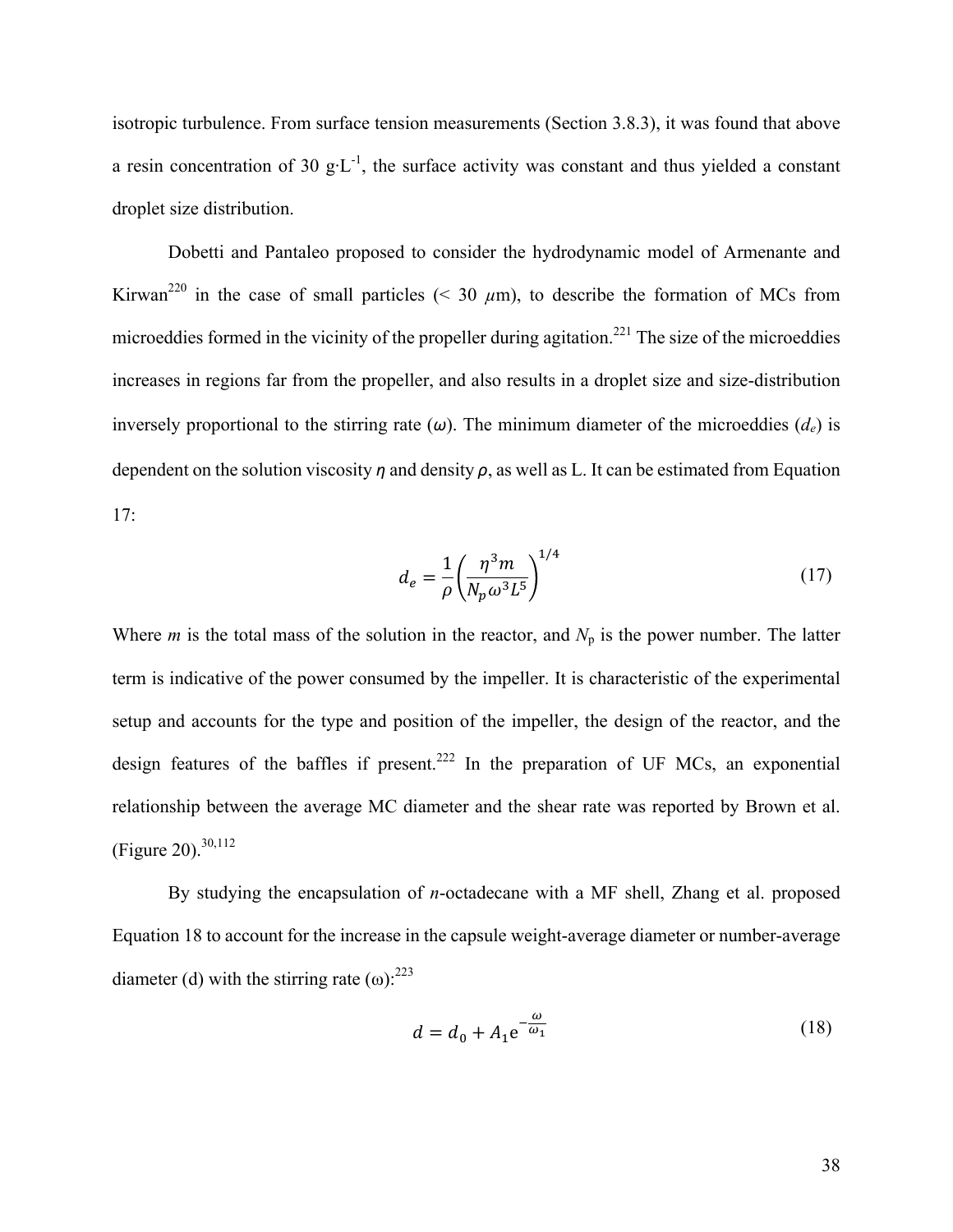The parameters  $d_0$ ,  $A_1$ , and  $\omega_1$  are fitting constants characteristic of the system. In the reported study, Equation 19 was found for the number-average diameter  $(d_n)$ :

$$
d_n = 0.94 + 334.49 e^{-\frac{\omega}{1018.72}}
$$
 (19)

In order to gain greater control over the size of UF microcapsules, Nesterova et al. compared four different stirrer geometries.<sup>224</sup> The four-bladed metal propeller (Figure 21a) yielded linseed oil@UF capsules 154  $\mu$ m in diameter at a stirring rate of 1200 rpm. Greater stirring rates resulted in the shearing of the capsules, and the formation of a larger number of nano-sized materials. A gentler stirring was obtained with the three-bar glass stirrer (Figure 21b) resulting in larger capsule sizes. The intense stirring produced with the glass disc (Figure 21c) damaged the capsule walls. Somewhat larger capsule sizes were formed with the commonly used three-blade metal propeller (Figure 21d).

## 4 Proposed mechanisms for capsule formation

Details regarding the mechanism of MC formation from amino resins are still lacking, and even the classification of the microencapsulation process remains unclear.<sup>36</sup> Various authors have postulated a process occurring strictly by in situ polymerization, by formation of a coacervation phase, or by their combination. The addition of a surfactant or additives may furthermore promote interfacial interactions, and thus implicate an interfacial polymerization process (Section 3.8.5).

As illustrated in Figure 2, Sliwka proposed a general description of the microencapsulation process in the case of complex coacervation for a mixture of gelatin and gum arabic according to four steps.<sup>12</sup> The core material was dispersed in the continuous phase, followed by precipitation of the coacervate in the continuous phase. The micro-coacervate phase gradually precipitated at the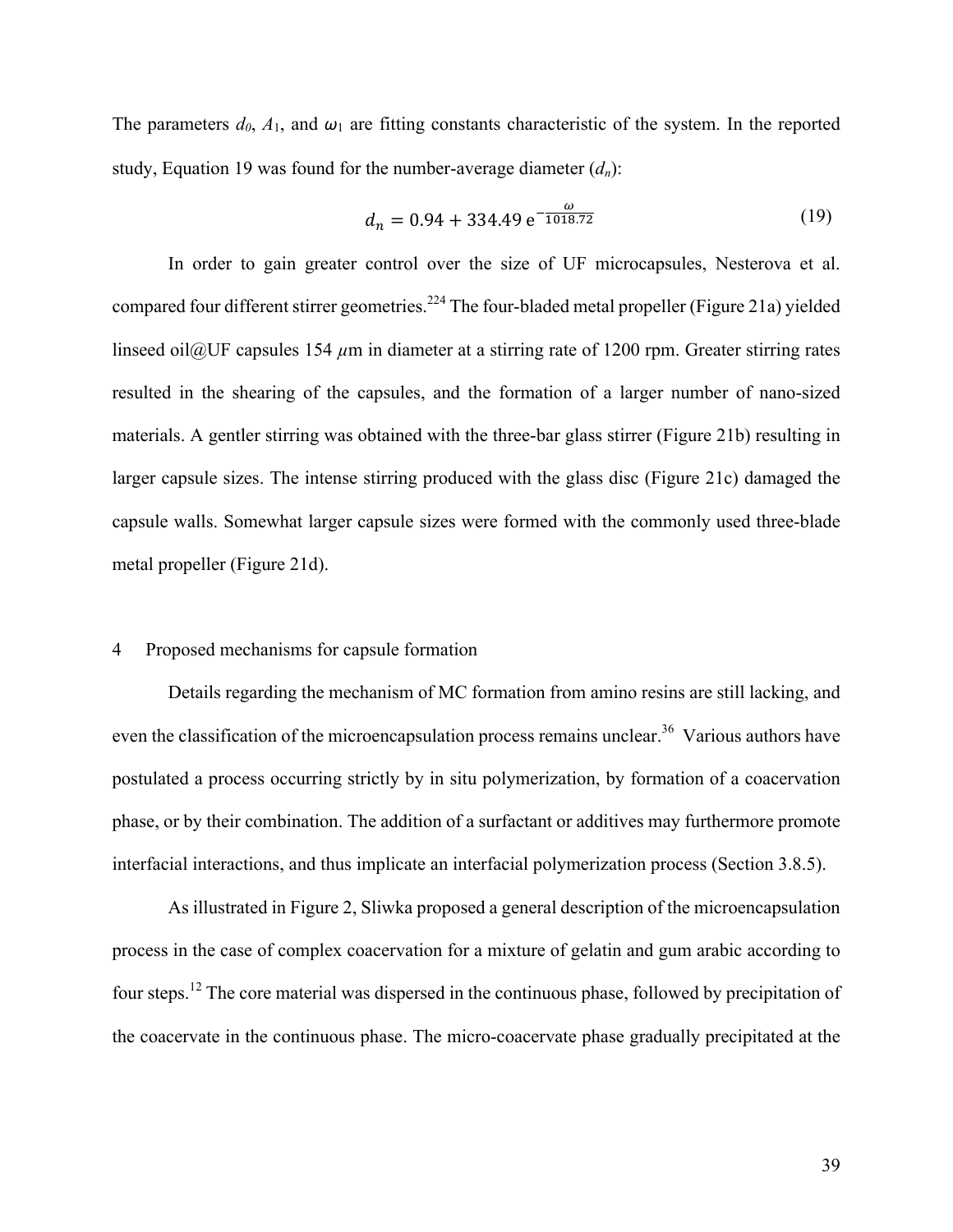surface of the core material, and eventually coalesced as a macro-coacervate phase to form the MC wall.

Dietrich *et al*. proposed a comparable and more detailed mechanism for the in situ polymerization of MF polymers over a hydrophobic core (methylparathion).<sup>166,225</sup> The process was divided into three stages.<sup>200,226</sup> In the first stage, a precondensate solution composed of oligomeric species was obtained by reacting melamine and formaldehyde under basic conditions at 80 °C. After addition of the core material to the aqueous prepolymer solution, dispersion of the oil phase was promoted by the surface activity of the amino species, and the interfacial tension between the continuous and dispersed phases. In the second stage, the polycondensation of the oligomeric species was induced by lowering the pH of the solution. The increased concentration of the encapsulant at the interface, favored by hydrophobic/hydrophilic and electrostatic interactions with the core material, increased the rate of polycondensation at the boundary relative to the rate in the continuous phase. This effect favored the formation of a well-defined core-shell structure. During the last stage of the process, strengthening of the capsule wall occurred by further polymer deposition and cross-linking, and was accompanied by a reduction in the capsule size. The recovered capsules often displayed a granular surface. The surface activity of the MF condensate was found to be enhanced when reacted with methanol or triethanolamine, and promoted MC formation. UF prepolymers displayed less pronounced surfactant properties rendering the encapsulation process more difficult.

Salaün *et al*. reported a similar mechanism for the encapsulation of *n*-hexadecane with a methanol-functionalized melamine-formaldehyde (MMF) resin in presence of an added surfactant.<sup>23,181</sup> By monitoring the surface tension during the microencapsulation process, the authors proposed a mechanism involving the inception of a polymer-rich liquid phase in the first

40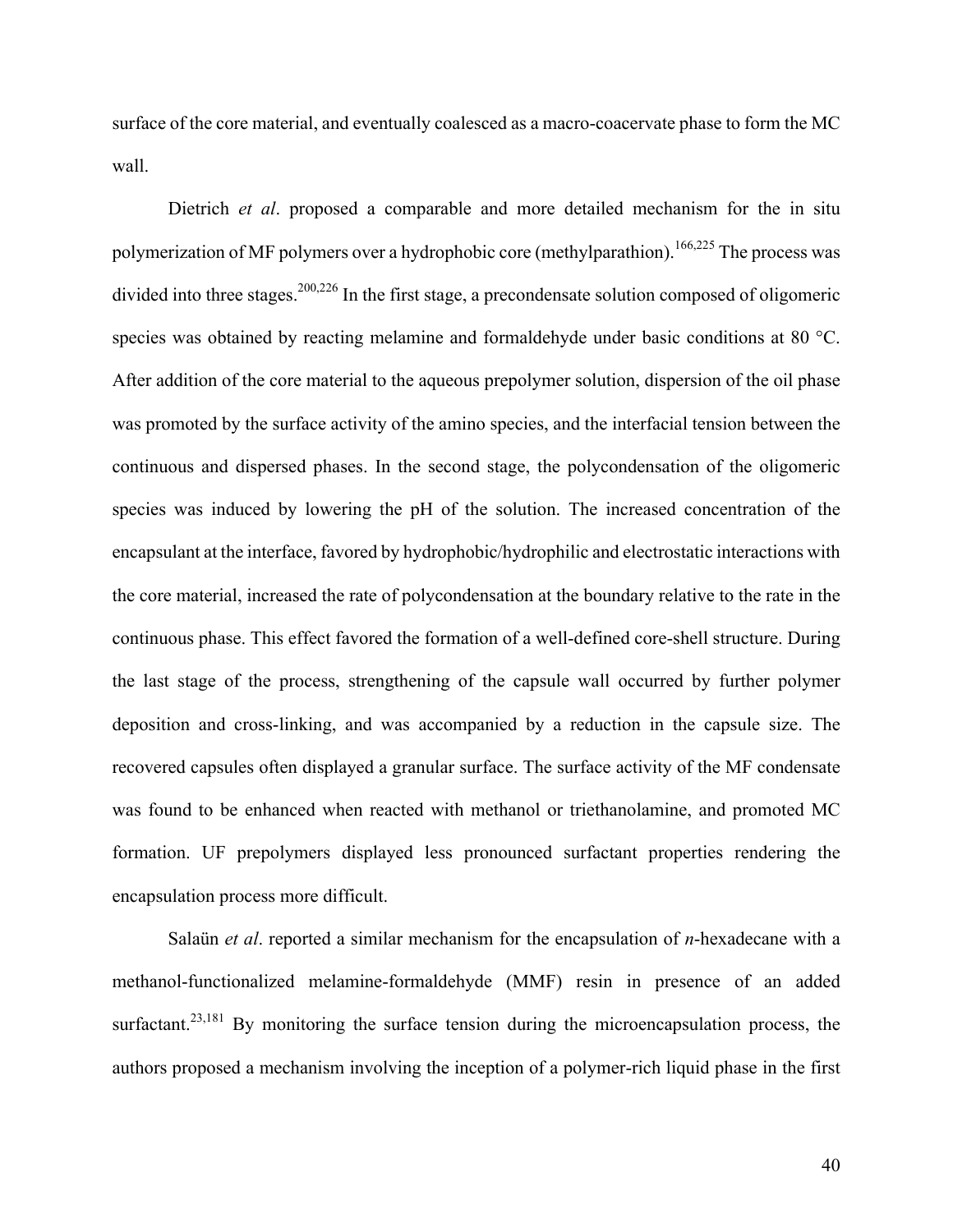stage, reminiscent of a coacervate phase (also proposed by other authors).<sup>195,226</sup> At the end of the reaction, the MCs displayed a rough surface which originated from the deposition and crosslinking of MF NPs. Fei *et al*. studied the encapsulation of a fragrance oil with a MMF resin in presence of poly(styrene-*co*-maleic anhydride) as a surfactant. The authors proposed a comparable mechanism, but they highlighted the change in particle size during the encapsulation process (Figure 22).<sup>31</sup> The surfactant was found to stabilize the dispersion of the oil phase while promoting the adsorption of the polymer resin at the surface by electrostatic interactions. After deposition of the prepolymer, however, a redispersion of the droplet was observed as evidenced by the rapid decrease in particle size. Several intermediate morphologies were noted during the strengthening phase at 60 °C including non-adsorbed prepolymer, and vesicles. By further increasing the temperature to 75 °C, MC formation occurred with a concomitant decrease in particle size.

#### 5 Current interest in urea-formaldehyde microencapsulation

#### 5.1 Trends in urea-formaldehyde microencapsulation

The ability to contain materials in a micron-sized environment has proven to be a versatile and powerful technique applicable to numerous systems. This process allows the protection of a core material from its surroundings, or alternatively protection of the environment from an active core component. MCs also offer the ability to control the distribution and release of a core material at targeted sites. Numerous applications have benefited from the use of MCs including pressuresensitive recording devices,  $39,227$  adhesive materials,  $52$  agrochemicals,  $49$  pharmaceuticals,  $18$  phasechange materials,<sup>228</sup> and electronic inks.<sup>154,158,229</sup> Current interest in the use of amino resin MCs lies in the design of functional materials, with tunable and stimuli-responsive properties. Although amino resins are not well-suited for stimuli-responsive behavior on their own, stimuli-responsive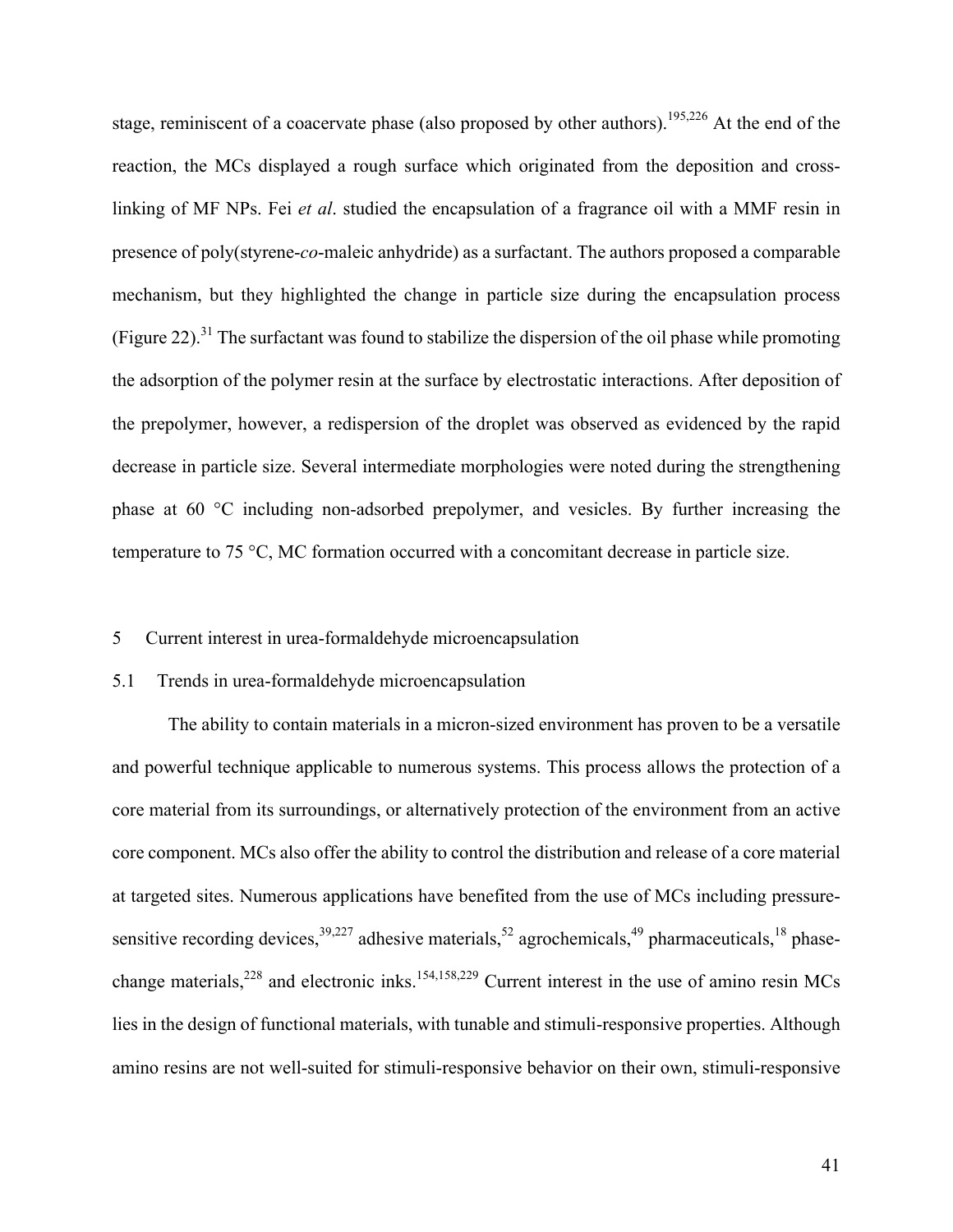materials can be incorporated in the core and wall of the microcapsule to provide stimuliresponsive properties. The concept was demonstrated for instance by Chu and co-workers by incorporating PNIPAM-co-PAAm sub-microspheres in the shell wall of chitosan microcapsules.<sup>230</sup> Other examples include decoration of the capsule-wall with micelles,<sup>231</sup> magnetic nanoparticles,<sup>206</sup> or using an electrophoretic fluid as core for displays.<sup>158</sup> Materials with self-healing properties,<sup>53</sup> tunable pore-size,<sup>230</sup> and controlled-release properties<sup>232</sup> are all examples of current research interests with promising applications in smart technologies.

## 5.2 Self-healing materials

Materials that can self-repair have attracted enormous interest in recent years, and are expected to play important roles in many engineering applications.<sup>233</sup> Self-healing materials can help reduce replacement cost, increase material performance, and improve safety. A seminal report by White et al. demonstrated the use of UF MCs containing dicyclopentadiene dispersed in an epoxy matrix containing Grubbs' catalyst (Figure 23).<sup>53</sup> The core material exuded when the capsules were under stress, due to induced crack formation, and polymerized when in contact with the catalyst. Relative to the damaged material, a significant improvement in the mechanical integrity of the material was obtained after healing.

## 5.3 Multi-walled microcapsules

MCs with varying wall composition have been prepared by relying on two different encapsulation processes, namely interfacial and in situ polymerization. Multi-walled MCs were obtained by using either a two-step or a one-step procedure. In the two-step approach, polyurethane capsules were first prepared by interfacial polymerization between a diisocyanate and a polyamine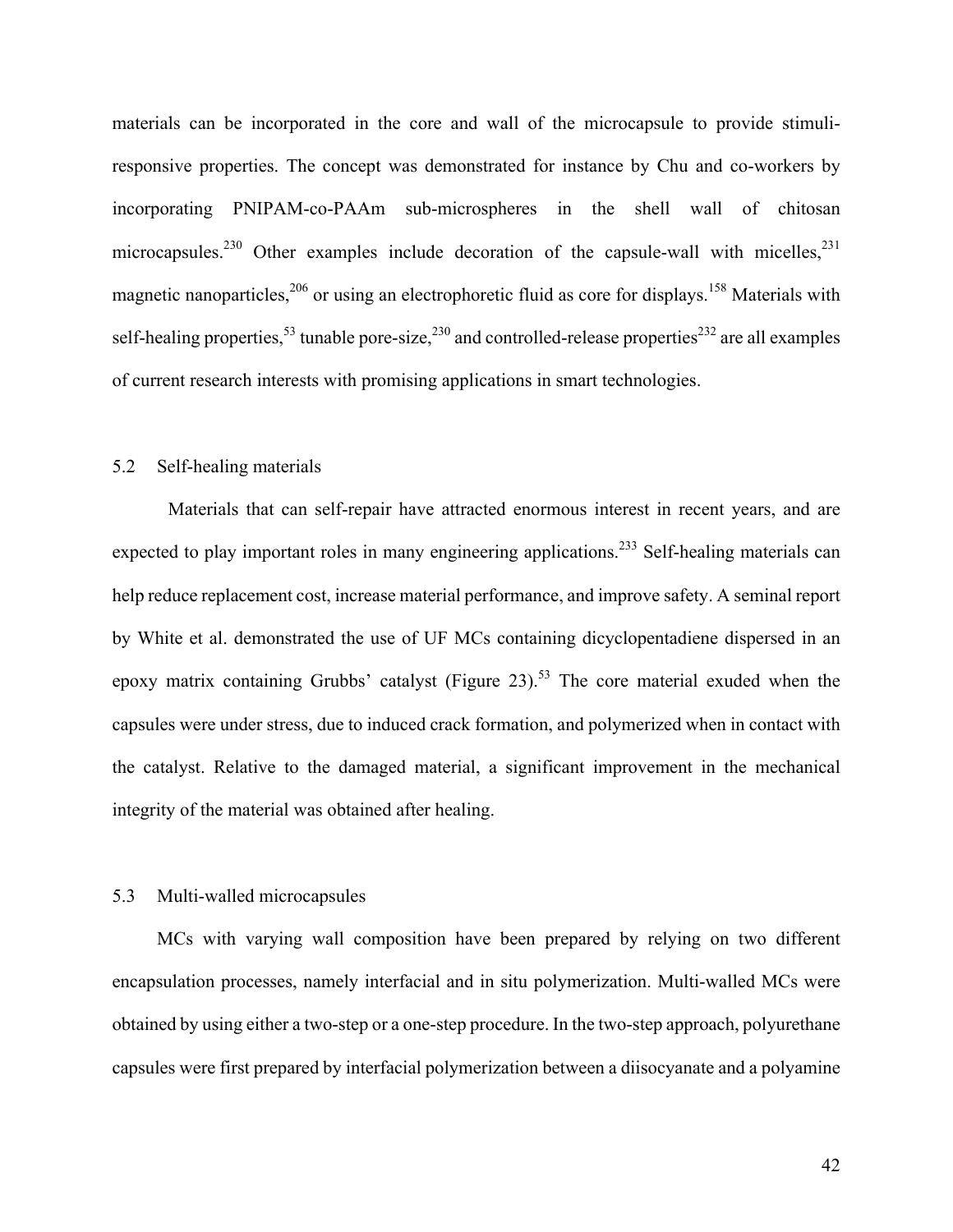compound.<sup>234</sup> The recovered MCs were subsequently used as a core for the deposition of a PUF wall by in situ polymerization. A one-step procedure was also reported by Caruso et al. involving the incorporation of a polyurethane prepolymer with isocyanate groups into the core material (ethyl phenylacetate).<sup>117</sup> Dispersion of the binary core material in an aqueous solution of urea with further addition of formaldehyde yielded PU/UF MCs with a wall thickness ranging from 200 nm to 675 nm (Figure 24). MCs with a high thermal stability were thus obtained.

## 5.4 Binary microcapsules

MCs have been used as Pickering stabilizers in the preparation of larger MCs. For instance, UF MCs encapsulating dibutylphthalate and having diameters approximating 1.4 *μ*m acted as stabilizers for the dispersion of dicyclopentadiene. The latter compound was used as a core material and was subsequently encapsulated by interfacial polymerization of an isocyanate and a polyol (Figure 25).<sup>235</sup> This strategy allowed the preparation of MCs containing two different cores. Such capsules could prove useful in self-healing material applications for instance.

# 5.5 Porous microcapsules

Nonionic surfactants can self-assemble into micelles above their cloud points. For example, upon an increase in temperature, dehydration of polyoxyethylene nonyl phenyl ether (NP-10) resulted in aggregation and micelle formation. When used during the encapsulation process, it was shown that these micelles could deposit at the surface of a core material, and migrate to the MC surface during the UF wall formation. Dissociation of the micelles upon lowering of the temperature resulted in pore formation on the MCs surface (Figure 26).<sup>231</sup> The pore size could be controlled by adjusting the temperature, and ranged from 5 to 200 nm in diameter. Porous MCs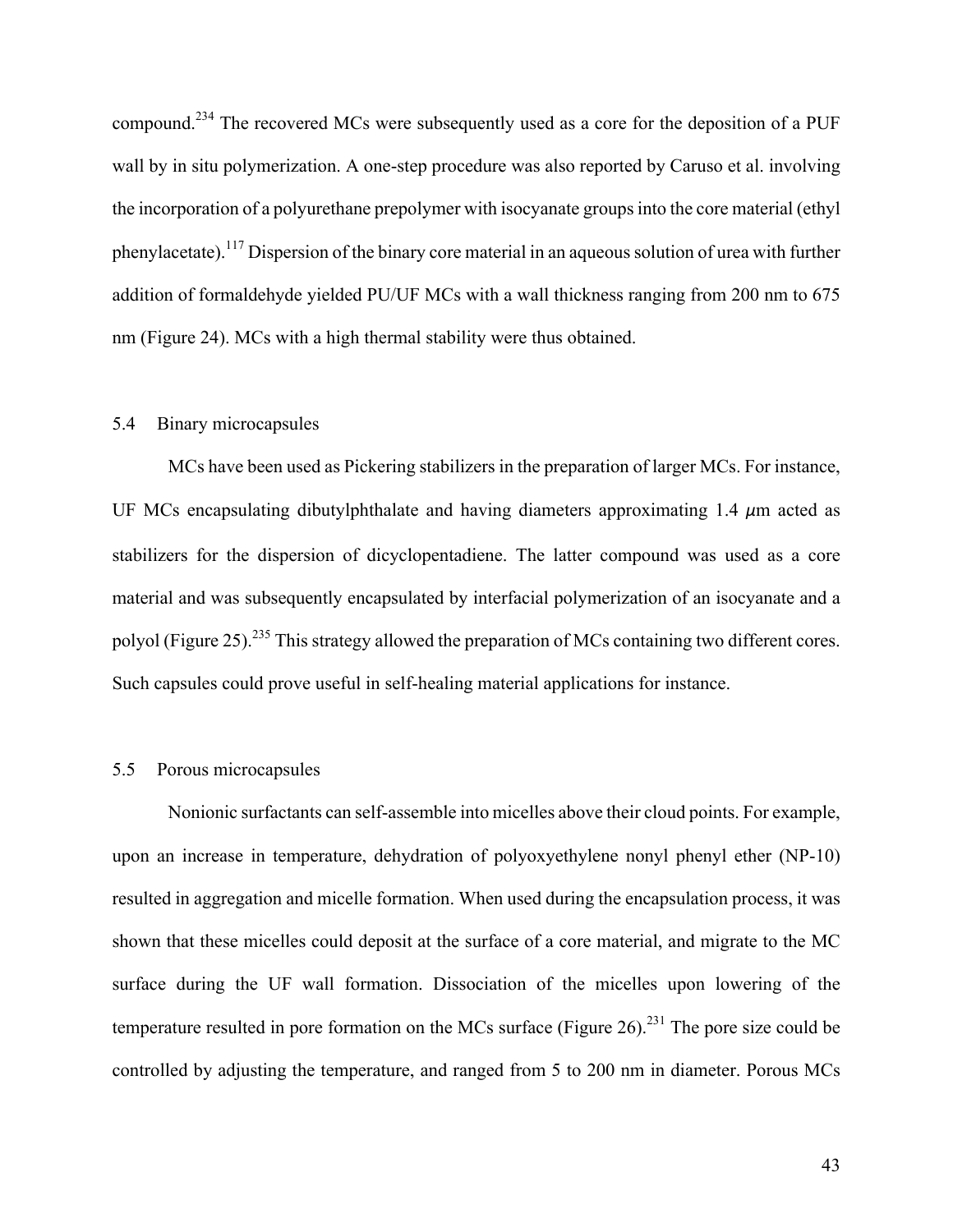displaying a large specific surface area, and adjustable permeability could prove useful for the controlled release of a core material in applications such as drug or catalyst delivery.

#### 5.6 Cell encapsulation

Major efforts have been made by researchers to develop encapsulation systems capable of a controlled and sustained delivery of a core material. Such systems may be of central importance in applications such as drug or pesticide delivery. Conventional single-walled MCs often do not provide sufficient control over the release of a core material, and are limited by a high initial burst release. Cells from microorganisms represent an attractive encapsulation system, and have been used in the encapsulation of various compounds (pharmaceuticals, anti-oxidants, essential oil, etc.). Zhang et al. demonstrated that algae cells are effective for the encapsulation of the pesticide tebuconazole (Figure 27).<sup>236</sup> Further modification of the negatively-charged cell membrane with UF prepolymers resulted in MCs displaying controlled core-release and a reduced burst release effect. The efficacy of these materials was demonstrated in the sustained protection of wheat.

# 6 Conclusions

Microencapsulation is a versatile process that has allowed for the rational design of a wide range of advanced and functional materials. The protection of an active core material for targeted release, or the isolation of reactive compounds from the environment into micrometer-sized domains has spawned numerous applications. Examples of encapsulated materials include pharmaceuticals, agrochemicals, inks, oils, fragrances, perfumes and adhesives. Amino resin polymers display unique properties, such as high mechanical strength, good thermal stability, water and chemical resistance, low permeability, and low cost, making them attractive as wall-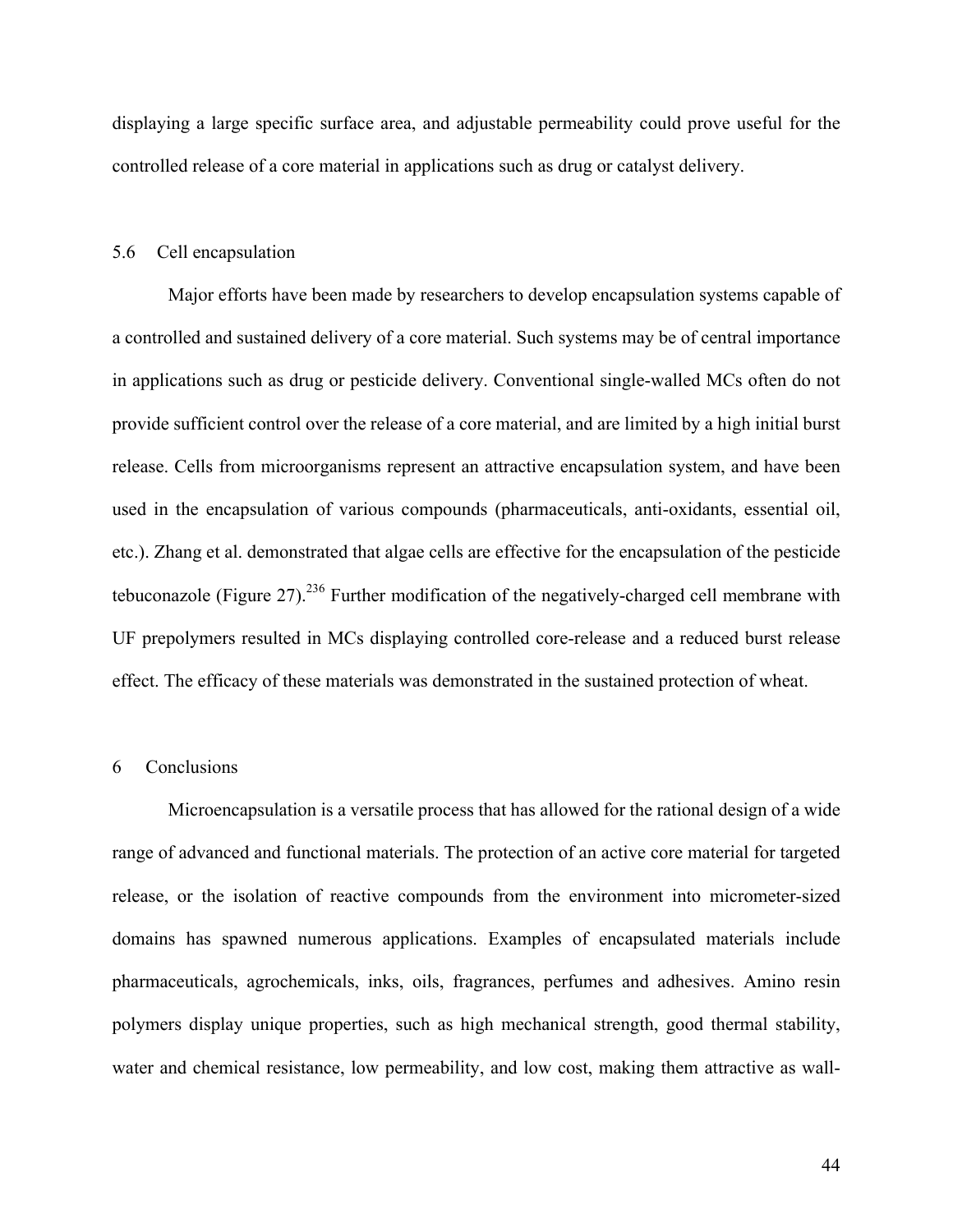forming materials. The encapsulation process using urea and/or melamine and formaldehyde relies on the complex chemistry of amino resins to form a polymer network. Both the composition and operating conditions employed during the preparation of MCs are important considerations. Chemical, physical, and physiochemical properties of the system all affect the MC formation and the resulting material properties. Although amino resin MCs have been extensively employed for more than 50 years, the complexity of the process renders the selection of the experimental parameters challenging, and thus it has often remained an empirical process. Recently, a renewed interest in the field has led to a number of investigations probing the influence of various parameters, and has allowed for a more detailed description of the encapsulation process. Mechanistic models have emerged describing microencapsulation by in situ polymerization of amino resins. A complete understanding, however, is still lacking, and further research is needed to predict accurately the outcome of the encapsulation process. New characterization methods, as well as advances in polymer chemistry, colloidal science, nanotechnology, and engineering are expected to help bring greater understanding to this exciting field. Furthermore, promising avenues of research are expected to yield increasingly functional and smart materials combining a range of properties. Applications such as phase change-materials, self-healing structures, electronic inks, thermo-sensitive paper, smart coatings, and drug-delivery vehicles are just a few examples that illustrate the versatility and scope of the microencapsulation technology.

## 7 References and footnotes

\* Also referred to as fill, payload, encapsulate, nucleus, internal phase, active ingredient, or active agent.

 $\Phi$ Also known as shell, shell wall, coating, external phase or membrane.

45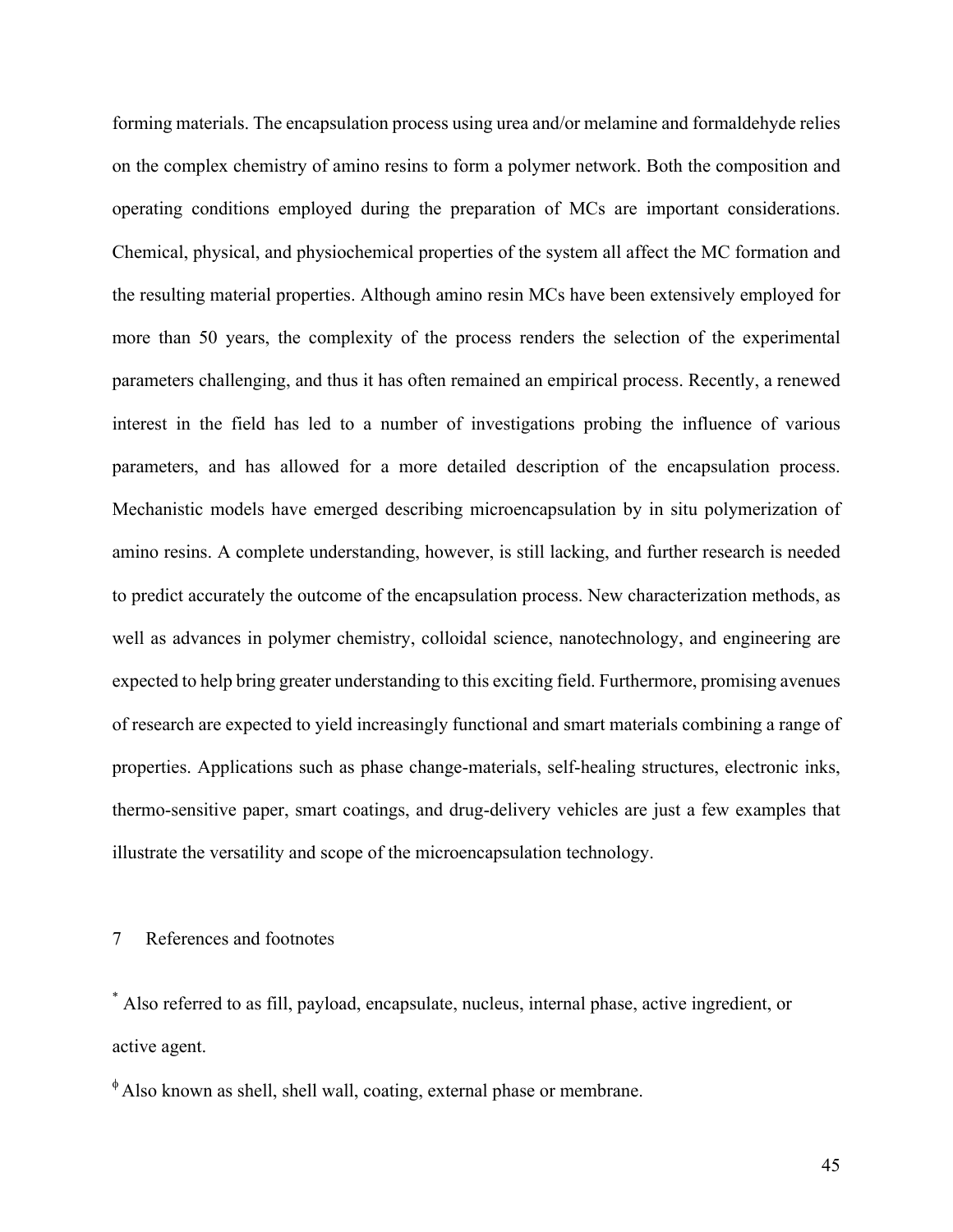j Microencapsulation techniques are sometimes divided among three categories, *viz*. chemical, physico-chemical, and physico-mechanical methods.<sup>239,240</sup>

<sup>Th</sup> situ polymerization in some instances is regarded as a type of interfacial polymerization.

- 1. Green, B. K. "Pressure sensitive record material" US Patent 2,712,507, 1955.
- 2. Green, B. K.; Schleicher, L. "Manifold record material" US Patent 2,730,456, 1956.
- 3. Green, B. K.; Schleicher, L. "Oil-containing microscopic capsules and method of making them" US Patent 2,800,457, 1957.
- 4. Cui, J.; Hao, J. "Nanoengineered polymer capsules: From fabrication to applications", In Self-Assembled Structures: Properties and Applications in Solution and on Surfaces; Hao, J., Ed.; CRC Press/Taylor and Francis: Boca Raton, 2011; p 236.
- 5. Arán-Ais, F.; Pérez-Limiñana, M. Á.; Sánchez-Navarro, M. M.; Orgilés-Barceló, C. "Developments in microencapsulation technology to improve adhesive formulations", J. Adhes. 2012, 88, 391–405.
- 6. Arshady, R.; George, M. H. "Suspension, dispersion, and interfacial polycondensation: A methodological survey", Polym. Eng. Sci. 1993, 33, 865–876.
- 7. Bansode, S. S.; Banarjee, S. K.; Gaikwad, D. D.; Jadhav, S. L.; Thorat, R. M. "Microencapsulation: A review", Int. J. Pharm. Sci. Rev. Res. 2010, 1, 38–43.
- 8. Gouin, S. "Microencapsulation: Industrial appraisal of existing technologies and trends", Trends Food Sci. Technol. 2004, 15, 330–347.
- 9. Jyothi, N. V. N.; Prasanna, P. M.; Sakarkar, S. N.; Prabha, K. S.; Ramaiah, P. S.; Srawan, G. Y. "Microencapsulation techniques, factors influencing encapsulation efficiency.", J. Microencapsulation 2010, 27, 187–197.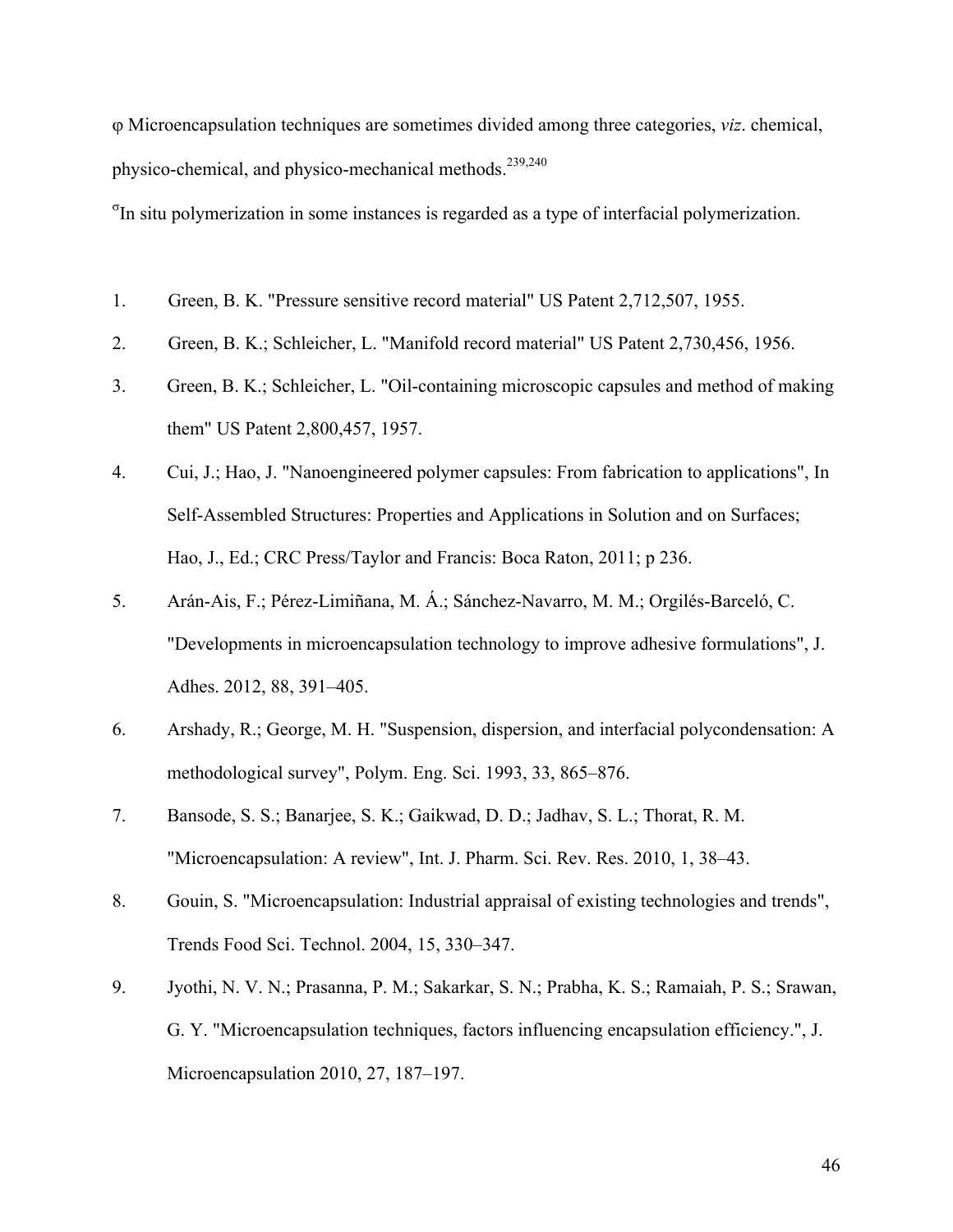- 10. Thies, C. "Microencapsulation", In Encyclopedia of Polymer Science and Technology; John Wiley and Sons, 2004; pp 1–29.
- 11. Shukla, P. G. "Microencapsulation of liquid active agents", In Functional Coatings; Ghosh, S. K., Ed.; Wiley-VCH: Weinheim, 2006; pp 153–186.
- 12. Sliwka, W. "Microencapsulation", Angew. Chemie Int. Ed. 1975, 14, 539–550.
- 13. Thies, C. "Physicochemical aspects of microencapsulation", Polym. Plast. Technol. Eng. 1975, 5, 1–22.
- 14. Umer, H.; Nigam, H.; Tamboli, A. M.; Nainar, M. S. M. "Microencapsulation : Process, techniques and applications", Int. J. Res. Pharm. Biomed. Sci. 2011, 2, 474–481.
- 15. Thies, C. "Microencapsulation", In Van Nostrand's Encyclopedia of Chemistry; 2005; pp 1–6.
- 16. Poncelet, D. "Microencapsulation: fundamentals, methods and applications", In Surface Chemistry in Biomedical and Environmental Science; Blitz, J. P., Gun'ko, V. M., Eds.; Springer: Dordrecht, 2006; pp 23–34.
- 17. Dubey, R.; Shami, T. C.; Bhasker Rao, K. U. "Microencapsulation technology and applications", Def. Sci. J. 2009, 59, 82–95.
- 18. "Microencapsulation: Methods and industrial applications"; Simon, B., Ed.; Marcel Dekker: New York, 1996.
- 19. "Functional coatings"; Ghosh, S. K., Ed.; Wiley-VCH: Weinheim, 2006.
- 20. "Microencapsulation: Processes and applications"; Vandegaer, J. E., Ed.; Plenum Press: New York, 1973.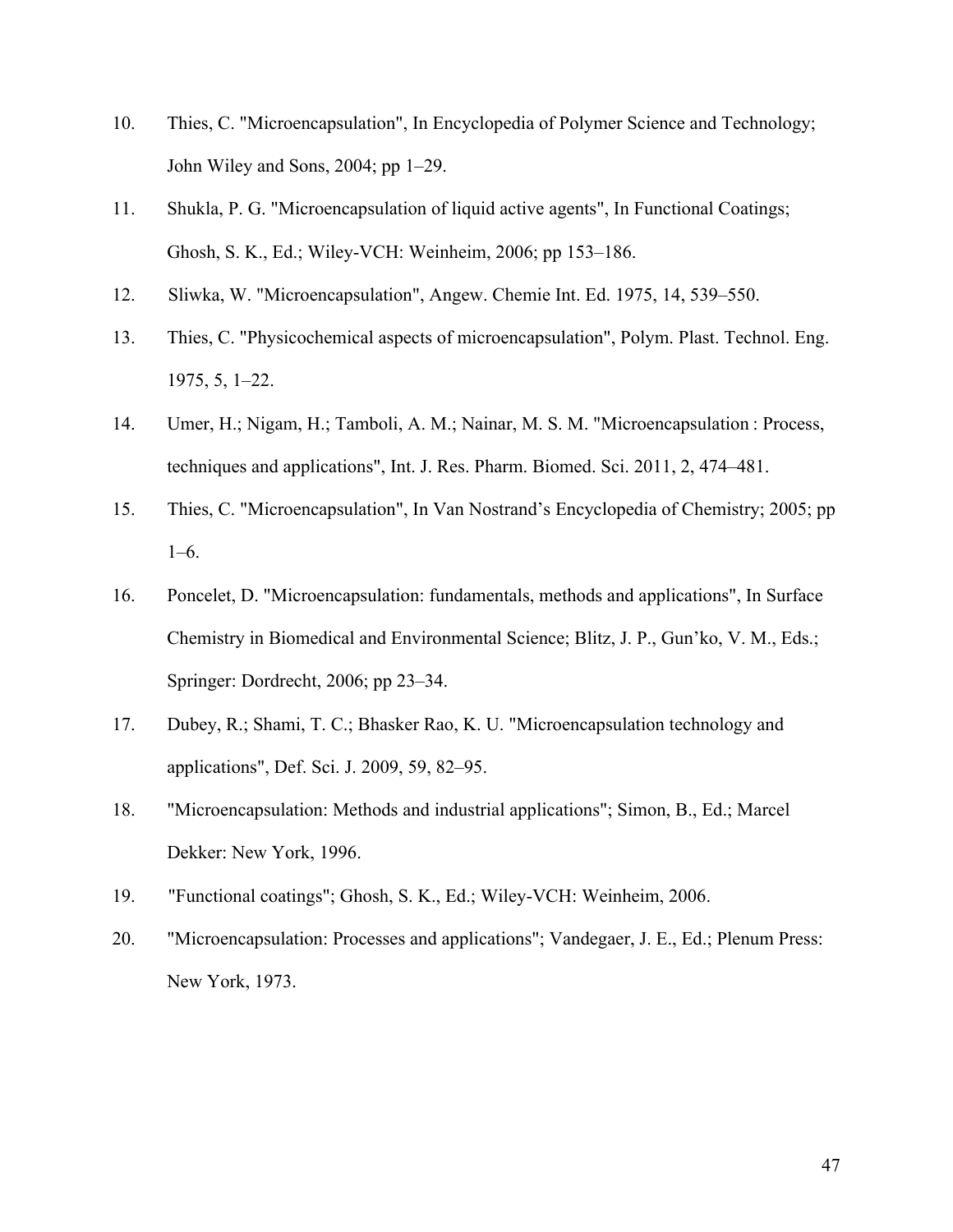- 21. Mishra, M. K. "Overview of encapsulation and controlled release", In Handbook of Encapsulation and Controlled Release; Mishra, M., Ed.; Taylor and Francis: Boca Raton, 2016; pp 3–19.
- 22. Lamprecht, A.; Bodmeier, R. "Microencapsulation", In Ullmann's Encyclopedia of Industrial Chemistry; Wiley-VCH, 2010; pp 157–172.
- 23. Salaün, F. "Microencapsulation by interfacial polymerization", In Encapsulation Nanotechnologies; Mittal, V., Ed.; Scrivener Publishing/Wiley: Salem, MA, 2013; pp 137–173.
- 24. Finch, C. A. "Industrial microencapsulation: polymers for microcapsule walls", In Encapsulation and Controlled Release; Karsa, D. R., Stephenson, R. A., Eds.; Woodhead Publishing Ltd: Abington, 1993; pp 1–12.
- 25. Marteaux, L. "Si-based inorganic microencapsulation", In Microencapsulation: Innovative Applications; Giamberini, M., Fernandez Prieto, S., Tylkowski, B., Eds.; de Gruyter: Berlin, 2015; pp 187–216.
- 26. Sun, G.; Zhang, Z. "Mechanical properties of melamine-formaldehyde microcapsules", J. Microencapsulation 2001, 18, 593–602.
- 27. Yuan, L.; Liang, G. Z.; Xie, J. Q.; Guo, J.; Li, L. "Thermal stability of microencapsulated epoxy resins with poly(urea-formaldehyde)", Polym. Degrad. Stab. 2006, 91, 2300–2306.
- 28. Powell, M. P. "Water-resistant micro-capsular opacifier system and products" US Patent 4,089,834, 1978.
- 29. Yuan, L.; Liang, G. Z.; Xie, J. Q.; Li, L.; Guo, J. "The permeability and stability of microencapsulated epoxy resins", J. Mater. Sci. 2007, 42, 4390–4397.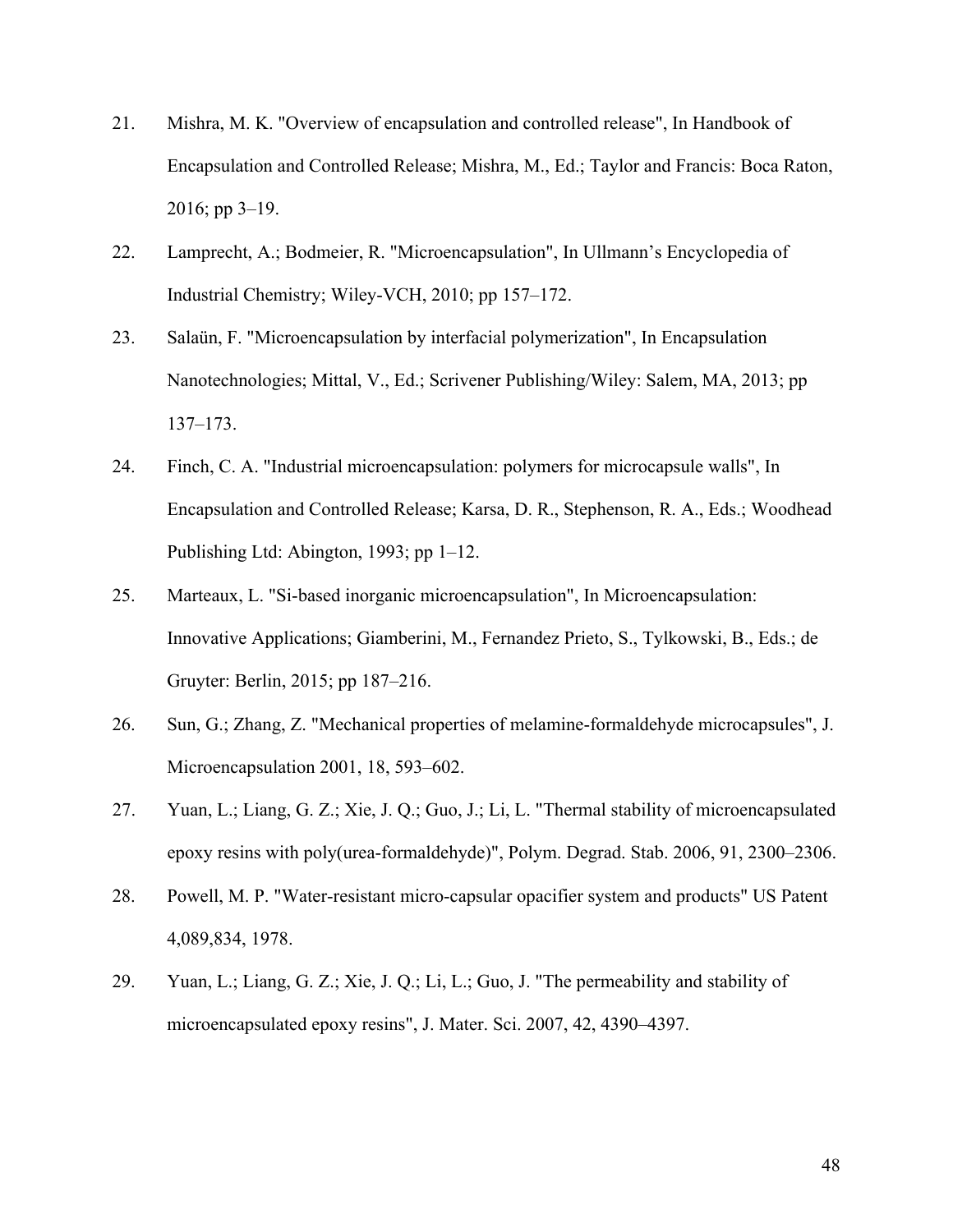- 30. Yuan, L.; Liang, G.; Xie, J.; Li, L.; Guo, J. "Preparation and characterization of poly(urea-formaldehyde) microcapsules filled with epoxy resins", Polymer 2006, 47, 5338–5349.
- 31. Fei, X.; Zhao, H.; Zhang, B.; Cao, L.; Yu, M.; Zhou, J.; Yu, L. "Microencapsulation mechanism and size control of fragrance microcapsules with melamine resin shell", Colloids Surf. A 2015, 469, 300–306.
- 32. Liu, X.; Sheng, X.; Lee, J. K.; Kessler, M. R. "Synthesis and characterization of melamine- urea-formaldehyde microcapsules containing ENB-based self-healing agents", Macromol. Mater. Eng. 2009, 294, 389–395.
- 33. Duan, B. "Microencapsulation via in situ polymerization", In Handbook of Encapsulation and Controlled Release; Mishra, M., Ed.; Taylor and Francis: Boca Raton, 2016; pp 307– 314.
- 34. Boh, B.; Sumiga, B. "In situ polymerisation microcapsules", Bioencapsulation Innov. 2013, 4–6.
- 35. Dietrich, K.; Herma, H.; Nastke, R.; Bonatz, E.; Teige, W. "Amino resin microcapsules. I. Literature and patent review", Acta Polym. 1989, 40, 243–251.
- 36. Sobel, R.; Versic, R.; Gaonkar, A. G. "Introduction to Microencapsulation and Controlled Delivery in Foods"; Gaonkar, A. G., Vasisht, N., Khare, A. R., Sobel, R., Eds.; Elsevier Inc., 2014.
- 37. Thies, C. "Physicochemical aspects of microencapsulation", Polym. Plast. Technol. Eng. 1975, 5, 1–22.
- 38. Percy, S. R. "Improvement in drying and concentrating liquid substances by atomizing" US Patent 125,406, 1872.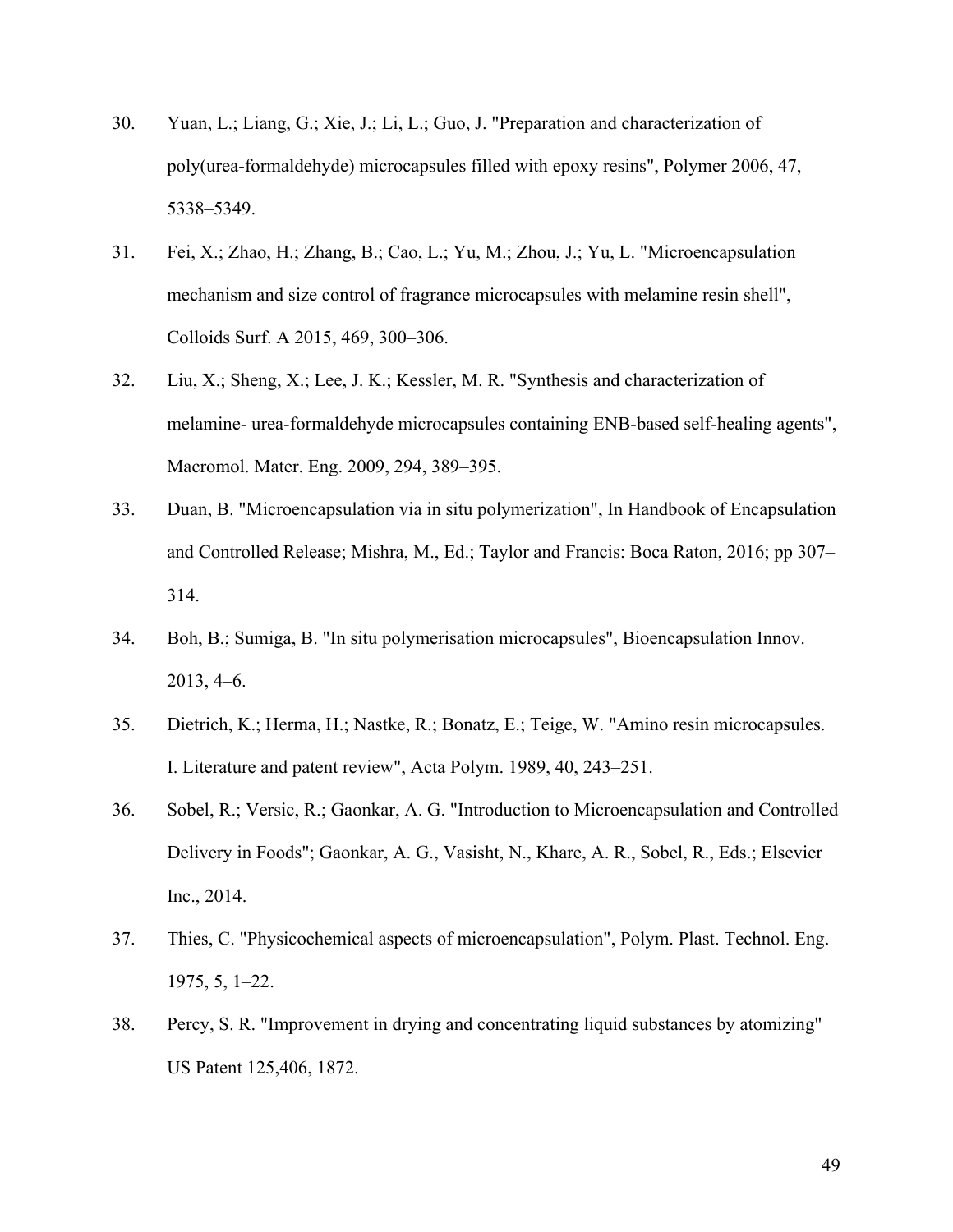- 39. Macaulay, N. "Recording paper coated with microscopic capsules of coloring material, capsules and method of making" US Patent 3,016,308, 1962.
- 40. Bungenberg de Jong, H. G.; Kruyt, H. R. "Koacervation", Kolloid Zeitschrift 1930, 50, 39–48.
- 41. Thies, C. "A survey of microencapsulation processes", In Microencapsulation Methods and Industrial Applications; Simon, B., Ed.; Marcel Dekker: New York, 1996; pp 1–19.
- 42. Vassiliades, A. E. "Microcapsules. process for their formation and transfer sheet record material coated therewith" US Patent 3,993,831, 1976.
- 43. Hasler, D. J.; McGhee, T. A. "Microcapsules methods for their preparation, and sheet material carrying microcapsules" US Patent 4,105,823, 1978.
- 44. Zhang, Y.; Rochefort, D. "Characterisation and applications of microcapsules obtained by interfacial polycondensation", J. Microencapsulation 2012, 29, 1–14.
- 45. Baxter, G. "Microencapsulation processes in modern business forms", In Microencapsulation: Processes and Applications; Vandegaer, J. E., Ed.; Plenum Press: New York, 1974; pp 127–143.
- 46. Veatch, F.; Burhans, R. W. "Process of producing hollow particles and resulting product" US Patent 2,797,201, 1957.
- 47. Soloway, S. "Encapsulation of natural products" US Patent 3,137,631, 1964.
- 48. Geary, R. J. "Particulate pesticidal composition coated with an amido-aldehyde resin polymerized in situ" US Patent 3,074,845, 1963.
- 49. Matson, G. W. "Microcapsules and process of making" US Patent 3,516,941, 1970.
- 50. Matson, G. W. "Microcapsules-containing paper" US Patent 3,516,846, 1970.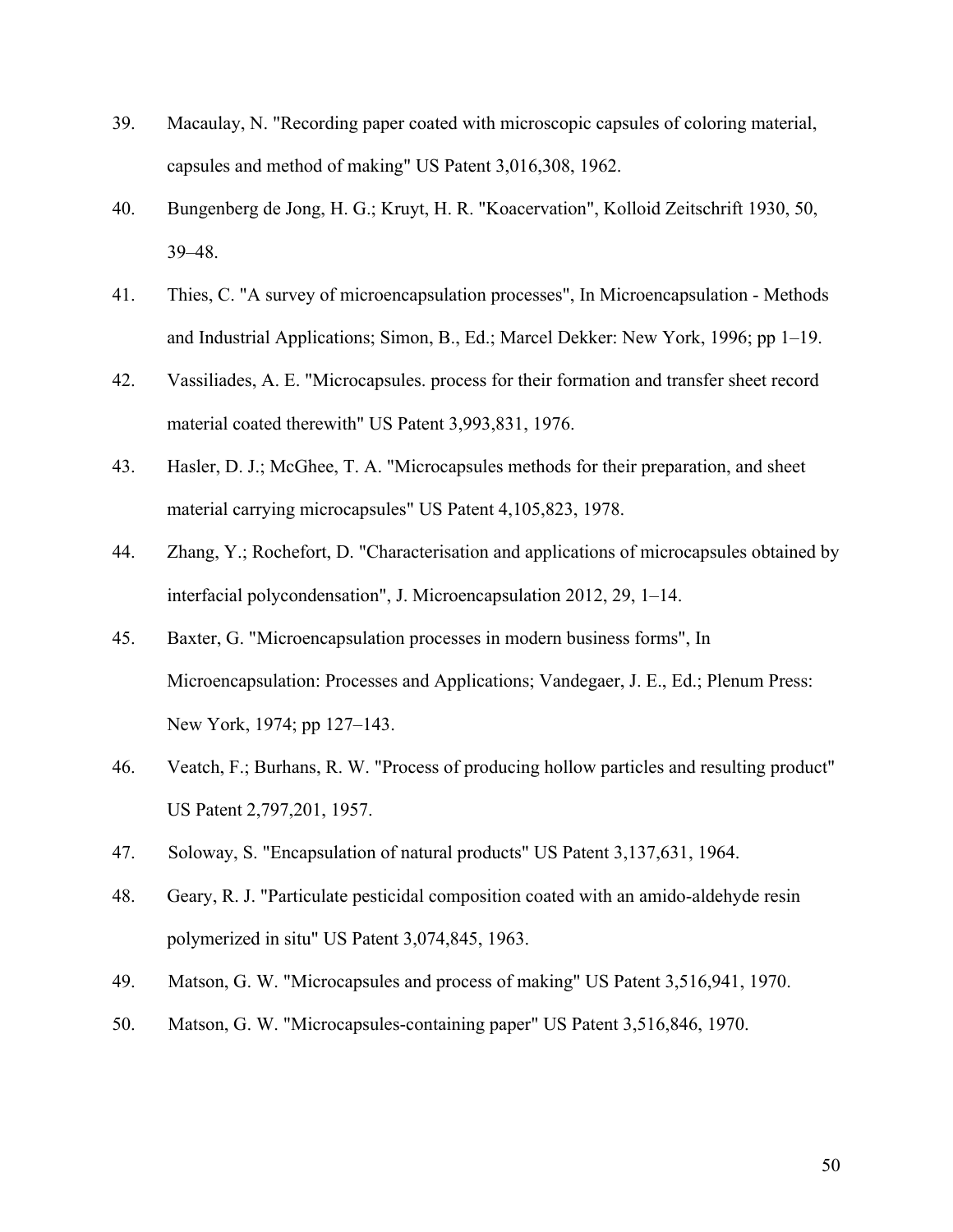- 51. Shrewsbury, R. W. "Copy sheet having a layer of thermally rupturable hollow microcapsules on a conductive backing and the method of use" US Patent 3,318,697, 1967.
- 52. Deckert, F. W.; Matson, G. W. "Sealant having epoxide encapsulated by aminoplast shell and polymeric binder" US Patent 3,642,937, 1972.
- 53. White, S. R.; Sottos, N. R.; Geubelle, P. H.; Moore, J. S.; Kessler, M. R.; Sriram, S. R.; Brown, E. N.; Viswanathan, S. "Autonomic healing of polymer composites", Nature 2001, 409, 794–797.
- 54. Shchukin, D.; Möhwald, H. "A coat of many applications", Science 2013, 341, 1458– 1459.
- 55. Tong, X.-M.; Zhang, T.; Yang, M.-Z.; Zhang, Q. "Preparation and characterization of novel melamine modified poly(urea-formaldehyde) self-repairing microcapsules", Colloids Surf., A 2010, 371, 91–97.
- 56. Wang, R.; Hu, H.; Liu, W.; He, X.; Guo, Q. "The Effect of synthesis condition on physical properties of epoxy-containing microcapsules", J. Appl. Polym. Sci. 2012, 124, 1866–1879.
- 57. Yin, T.; Rong, M. Z.; Zhang, M. Q.; Yang, G. C. "Self-healing epoxy composites Preparation and effect of the healant consisting of microencapsulated epoxy and latent curing agent", Compos. Sci. Technol. 2007, 67, 201–212.
- 58. Cosco, S.; Ambrogi, V.; Musto, P.; Carfagna, C. "Urea-formaldehyde microcapsules containing an epoxy resin: Influence of reaction parameters on the encapsulation yield", Macromol. Symp. 2006, 234, 184–192.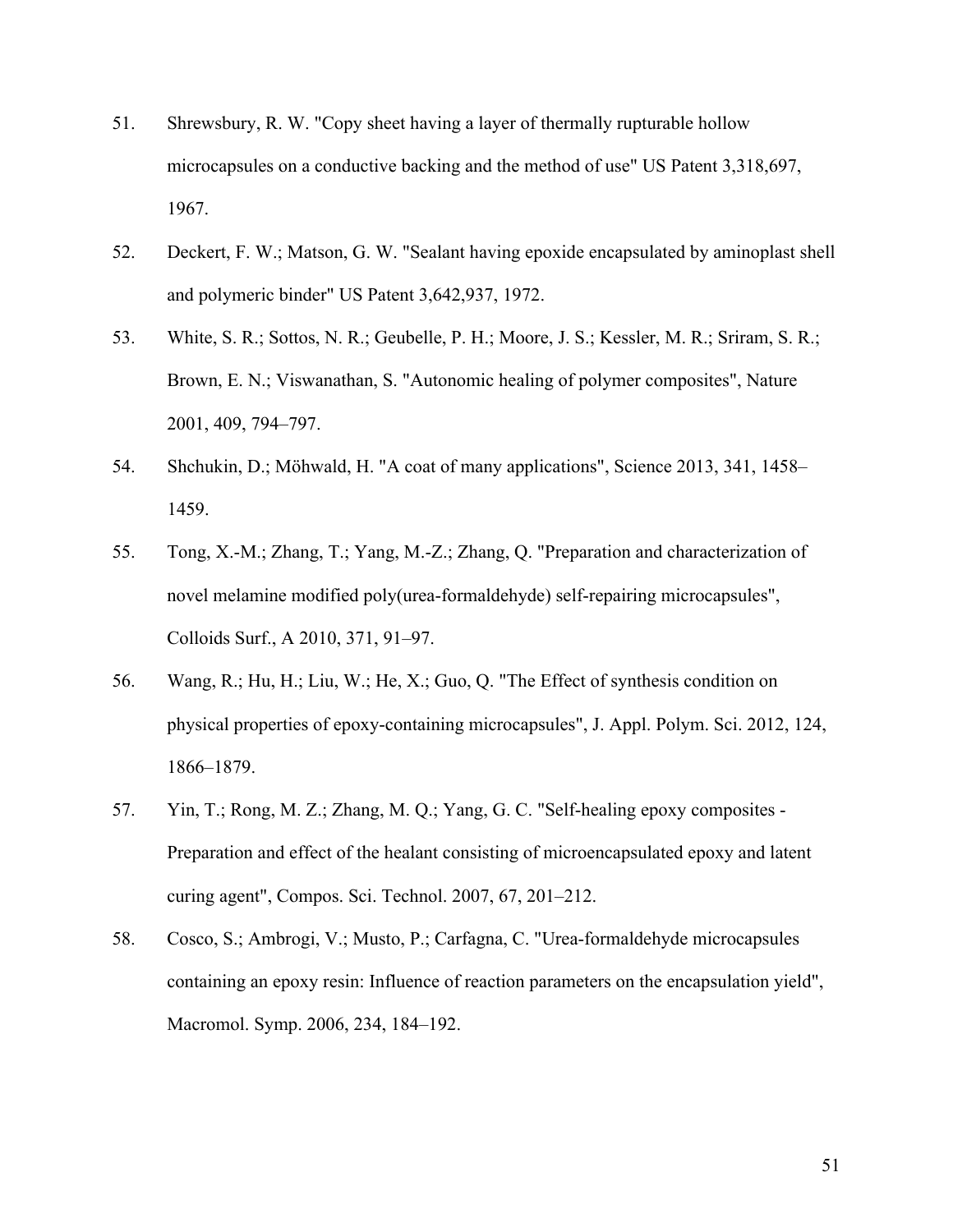- 59. Cosco, S.; Ambrogi, V.; Musto, P.; Carfagna, C. "Properties of poly(urea-formaldehyde) microcapsules containing an epoxy resin", J. Appl. Polym. Sci. 2007, 105, 1400–1411.
- 60. Blaiszik, B. J.; Caruso, M. M.; McIlroy, D. A.; Moore, J. S.; White, S. R.; Sottos, N. R. "Microcapsules filled with reactive solutions for self-healing materials", Polymer 2009, 50, 990–997.
- 61. Diem, H.; Matthias, G.; Wagner, R. A. "Amino resins", In Ullmann's Encyclopedia of Industrial Chemistry; WILEY-VCH Verlag, 2012; pp 79–106.
- 62. Braun, D.; Ritzert, H.-J. "Urea-formaldehyde and melamine-formaldehyde polymers", In Comprehensive Polymer Science and Supplements; Allen, G., Bevington, J. C., Eds.; Pergamon Press: Oxford, 1989; pp 649–665.
- 63. Brydson, J. A. "Aminoplastics". In Plastics Materials; Butterworth-Heinemann: Oxford, 1999; pp 668–693.
- 64. Dunky, M. "Urea–formaldehyde (UF) adhesive resins for wood", Int. J. Adhes. Adhes. 1998, 18, 95–107.
- 65. Pizzi, A. "Urea–formaldehyde adhesives". In Handbook of Adhesive Technology; Pizzi, A., Mittal, K. L., Eds.; Dekker: New York, 2003.
- 66. Williams, L. L. "Amino resins and plastics", In Encyclopedia of polymer science and technology; John Wiley & Sons, 2003; Vol. 1, pp  $340-371$ .
- 67. Crowe, G. A.; Lynch, C. L. "Urea-formaldehyde kinetic studies", J. Am. Chem. Soc. 1948, 70, 3795–3797.
- 68. Crowe, G. A.; Lynch, C. C. "Polarographic urea-formaldehyde kinetic studies", J. Am. Chem. Soc. 1949, 71, 3731–3733.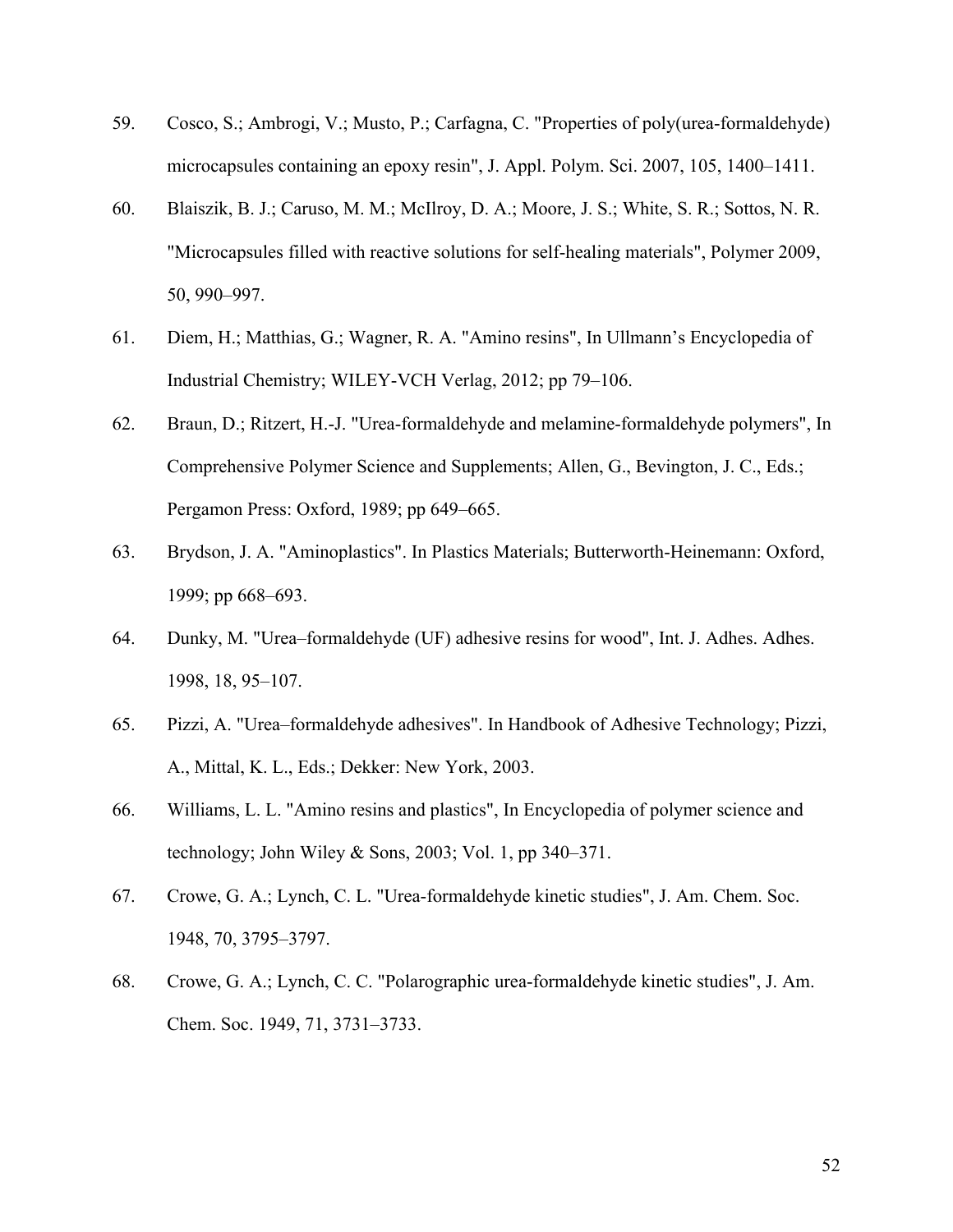- 69. Smets, G.; Borzee, A. "Réactions de condensation de formaldéhyde et d'urée", J. Polym. Sci. 1952, 8, 371–394.
- 70. de Jong, J. I. "Note on the reaction of urea and formaldehyde", Recl. des Trav. Chim. des Pays-Bas 1950, 69, 1566.
- 71. de Jong, J. I.; de Jonge, J. "The reaction of urea with formaldehyde", Recl. des Trav. Chim. des Pays-Bas 1952, 71, 643–660.
- 72. de Jong, J. I.; de Jonge, J. "The formation and decomposition of dimethylolurea", Recl. des Trav. Chim. des Pays-Bas 1952, 71, 661–667.
- 73. de Jong, J. I.; de Jonge, J.; Eden, H. A. K. "The formation of trimethylol urea.", Recl. des Trav. Chim. des Pays-Bas 1953, 72, 88–90.
- 74. de Jong, J. I.; de Jonge, J. "Kinetics of the formation of methylene linkages in solutions of urea and formaldehyde", Recl. des Trav. Chim. des Pays-Bas 1953, 72, 139–156.
- 75. de Jong, J. I.; de Jong, J. "The hydrolyis of methylene diurea", Recl. des Trav. Chim. des Pays-Bas 1953, 72, 202–206.
- 76. de Jong, J. I.; de Jonge, J. "Kinetics of the reaction between mono- methylolurea and methylene diurea", Recl. des Trav. Chim. des Pays-Bas 1953, 72, 207–212.
- 77. Landqvist, N. "On the reaction between urea and formaldehyde in neutral and alkaline solutions .1. Experimental studies of the rates of the equimolecular reaction", Acta Chem. Scand. 1955, 9, 1127–1142.
- 78. Landqvist, N. "On the reaction between urea and formaldehyde in neutral and alkaline solutions .2. Experimental studies of the rates of the equimolecular reaction between monomethylol urea and formaldehyde", Acta Chem. Scand. 1955, 9, 1459–1465.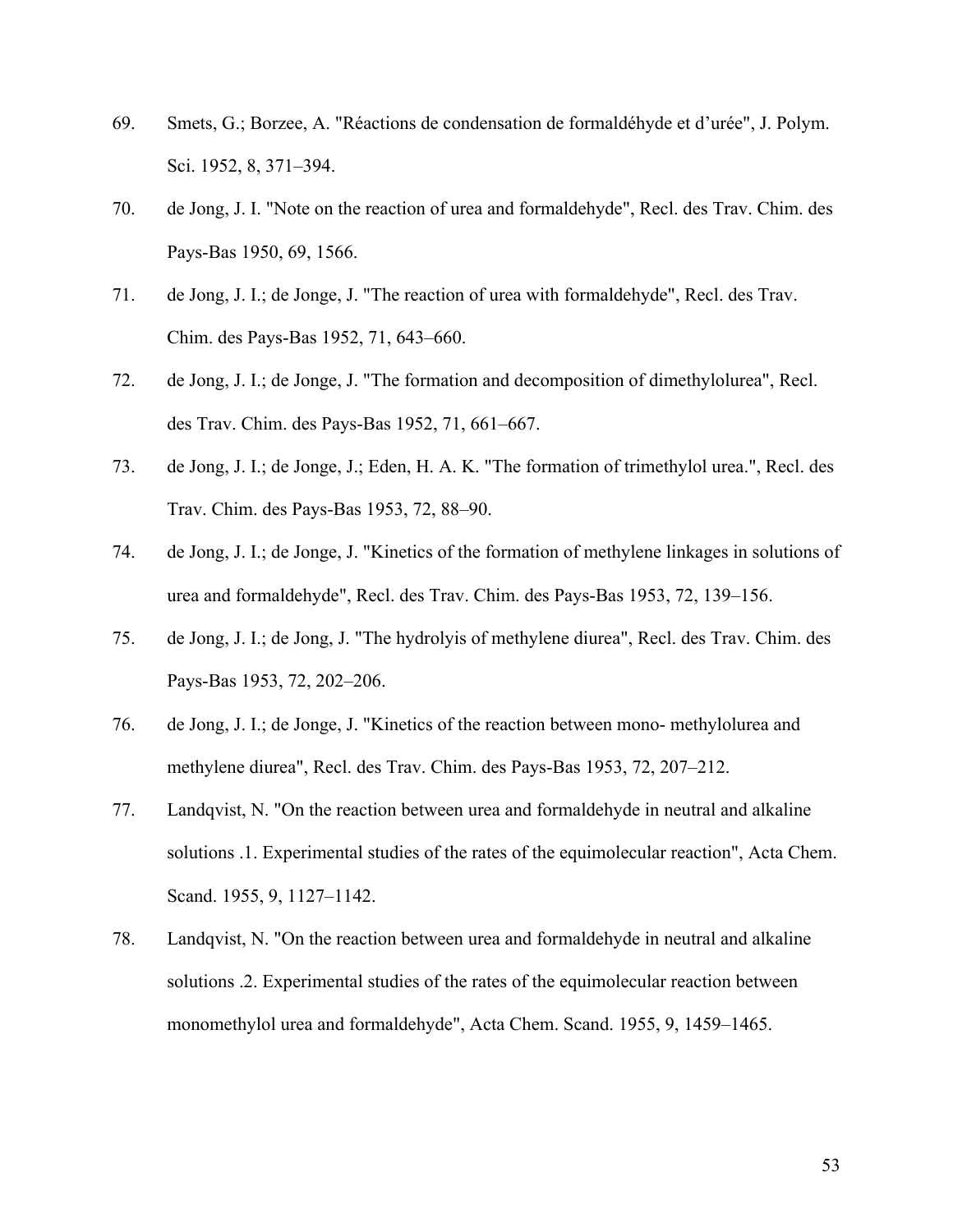- 79. Landqvist, N. "On the Reaction between urea and formaldehyde in neutral and alkaline solutions .3. Experimental studies of the rates of hydrolysis of monomethylol urea", Acta Chem. Scand. 1955, 9, 1466–1470.
- 80. Landqvist, N. "On the reaction between urea and formaldehyde in neutral and alkaline solutions .4. Experimental Studies of the Rates of hydrolysis of dimethylol urea", Acta Chem. Scand. 1955, 9, 1471–1476.
- 81. Landqvist, N. "On the reaction between urea and formaldehyde in neutral and alkaline solutions .5. Experimental studies of the order of the "equimolecular" reaction between urea and formaldehyde at equal concentrations of the reactants", Acta Chem. Scand. 1955, 9, 1477–1483.
- 82. Landqvist, N. "On the reaction between urea and formaldehyde in neutral and alkaline solutions .6. Experimental Studies of the activation energy and the heat of reaction", Acta Chem. Scand. 1956, 10, 244–248.
- 83. Landqvist, N. "On the reaction between urea and formaldehyde in neutral and alkaline solutions .7. A spectrophotometrical method for quantitative determination of urea and methylol ureas of the reaction mixture", Acta Chem. Scand. 1957, 11, 776–779.
- 84. Landqvist, N. "On the reaction between urea and formaldehyde in neutral and alkaline solutions .8. Studies of the reactions and equilibria at formaldehyde-urea molecular ratios in the range 1.4-2.0", Acta Chem. Scand. 1957, 11, 780–785.
- 85. Landqvist, N. "On the reaction between urea and formaldehyde in neutral and alkaline solutions .9. The influence of methanol on the rates of reaction", Acta Chem. Scand. 1957, 11, 786–791.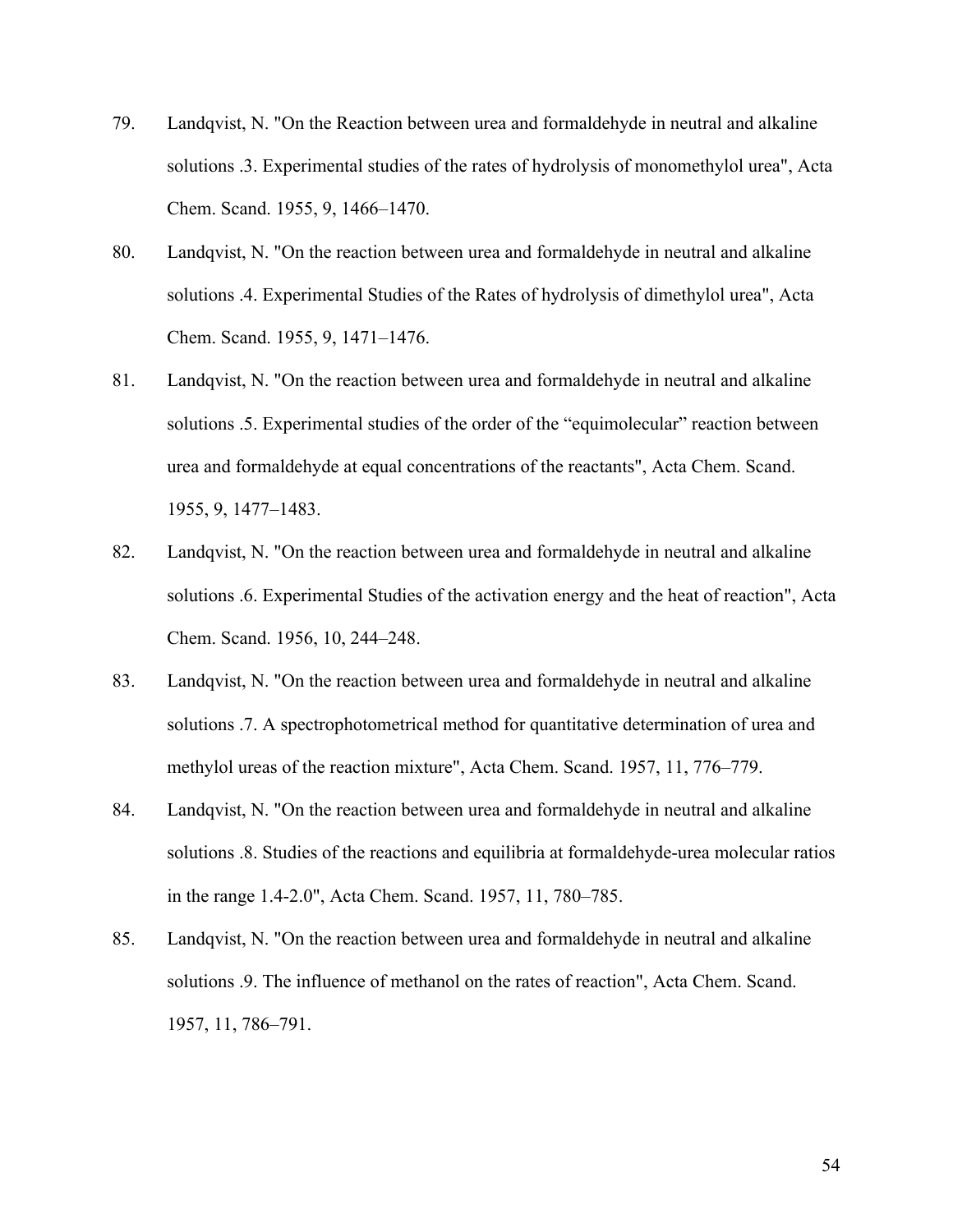- 86. Landqvist, N. "On the reaction between urea and formaldehyde in neutral and alkaline solutions. 10. Notes on the reaction mechanism", Acta Chem. Scand. 1957, 11, 792–803.
- 87. Steinhof, O.; Kibrik, É. J.; Scherr, G.; Hasse, H. "Quantitative and qualitative  ${}^{1}H, {}^{13}C,$ and <sup>15</sup>N NMR spectroscopic investigation of the urea-formaldehyde resin synthesis.", Magn. Reson. Chem. 2014, 52, 138–162.
- 88. Winkelman, J. G. M.; Voorwinde, O. K.; Ottens, M.; Beenackers, A. A. C. M.; Janssen, L. P. B. M. "Kinetics and chemical equilibrium of the hydration of formaldehyde", Chem. Eng. Sci. 2002, 57, 4067–4076.
- 89. Walker, J. F. "Formaldehyde"; Reinhold Publishing Corp.: New York, 1944.
- 90. Gaca, K. Z.; Parkinson, J. A.; Lue, L.; Sefcik, J. "Equilibrium speciation in moderately concentrated formaldehyde – methanol – water solutions investigated using <sup>13</sup>C and <sup>1</sup>H nuclear magnetic resonance spectroscopy", Ind. Eng. Chem. Res. 2014, 53, 9262–9271.
- 91. Wadano, M. "Über die saure Natur wäßriger Formaldehyd-Lösungen.", Berichte der Dtsch. Chem. Gesellschaft 1934, 67, 191–197.
- 92. Gaál, F. F.; Avramović, B. D. "Determination of total free acid in formaldehyde by coulometric catalytic thermometric titration", J. Therm. Anal. 1983, 26, 285–289.
- 93. Bowman, P. I.; Burton, J. "Stabilization of the acidity of formaldehyde solutions" US Patent 2,253,999, 1941.
- 94. Ott, M.; Fischer, H. H.; Maiwald, M.; Albert, K.; Hasse, H. "Kinetics of oligomerization reactions in formaldehyde solutions: NMR experiments up to 373 K and thermodynamically consistent model", Chem. Eng. Process. Process Intensif. 2005, 44, 653–660.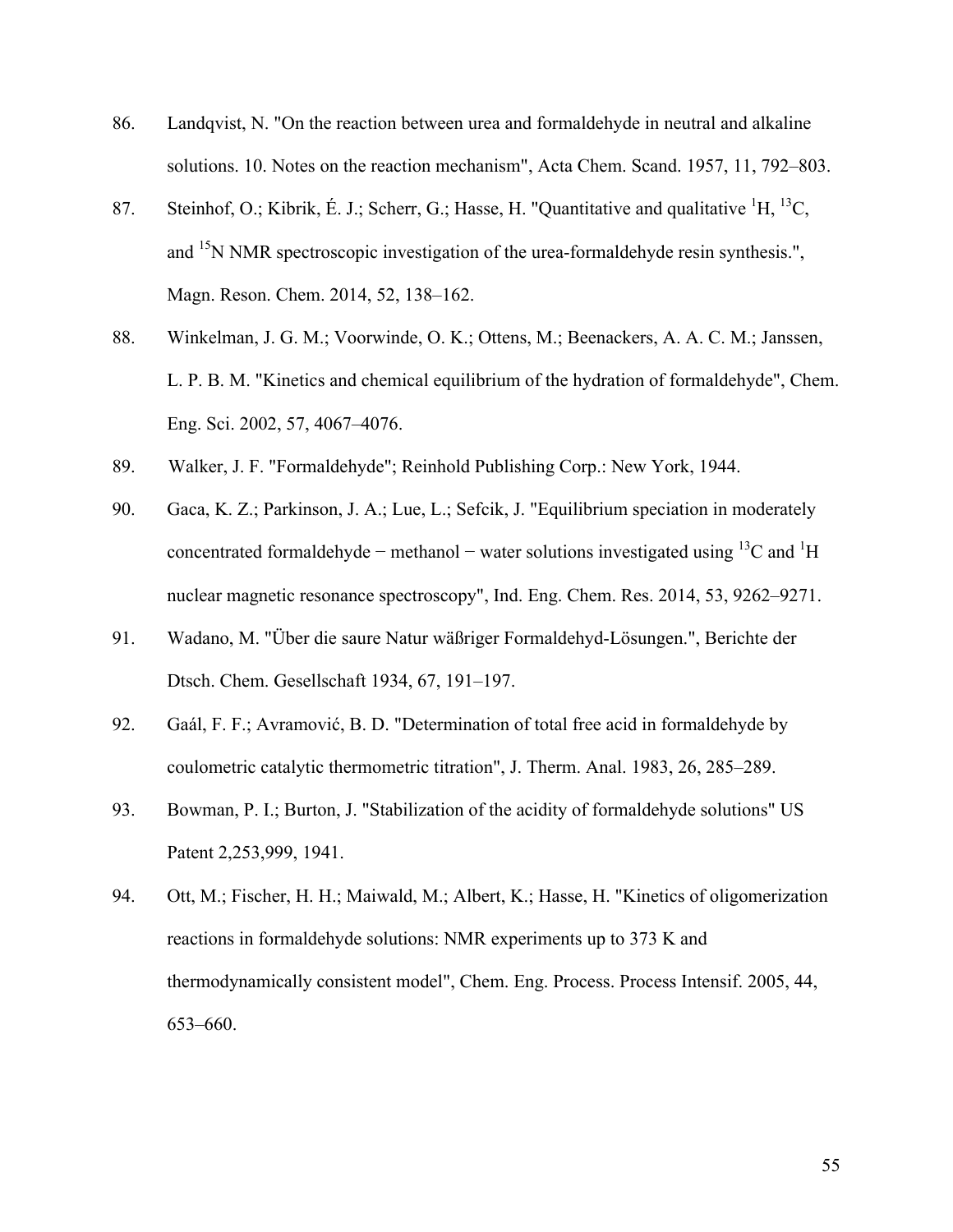- 95. Glutz, B. R.; Zollinger, H. "Allgemeine Säure-Basen-Katalyse der Monomethylol-Bildung aus Harnstoff und Formaldehyd in Wasser", Helv. Chim. Acta 1976, 52, 1976– 1984.
- 96. Nair, B. R.; Francis, D. J. "Kinetics and mechanism of urea- formaldehyde reaction", Polymer 1983, 24, 626–630.
- 97. Lei, H.; Frazier, C. E. "Curing behavior of melamine-urea-formaldehyde (MUF) resin adhesive", Int. J. Adhes. Adhes. 2015, 62, 40–44.
- 98. Glutz, B. R.; Zollinger, H. "Allgemeine Säure-Basen-Katalyse der Monomethylol-Bildung aus Harnstoff und Formaldehyd in Wasser", Helv. Chim. Acta 1969, 52, 1976– 1984.
- 99. Li, T. H.; Wang, C. M.; Xie, X. G.; Du, G. Ben. "A computational exploration of the mechanisms for the acid-catalytic urea-formaldehyde reaction: new insight into the old topic", J. Phys. Org. Chem. 2012, 25, 118–125.
- 100. Chuang, I.-S.; Maciel, G. E. "<sup>13</sup>C CP/MAS NMR study of the structural dependence of urea-formaldehyde resins on formaldehyde-to-urea molar ratios at different urea concentrations and pH values", Macromolecules 1992, 25, 3204–3226.
- 101. Ferra, J. M. M.; Mendes, A. M.; Costa, M. R. N.; Carvalho, L. H.; Magalhães, F. D. "A study on the colloidal nature of urea-formaldehyde resins and its relation with adhesive performance", J. Appl. Polym. Sci. 2010, 118, 1956–1968.
- 102. Despres, A.; Pizzi, A. "Colloidal aggregation of aminoplastic polycondensation resins: Urea-formaldehyde versus melamine-formaldehyde and melamine-urea-formaldehyde resins", J. Appl. Polym. Sci. 2006, 100, 1406–1412.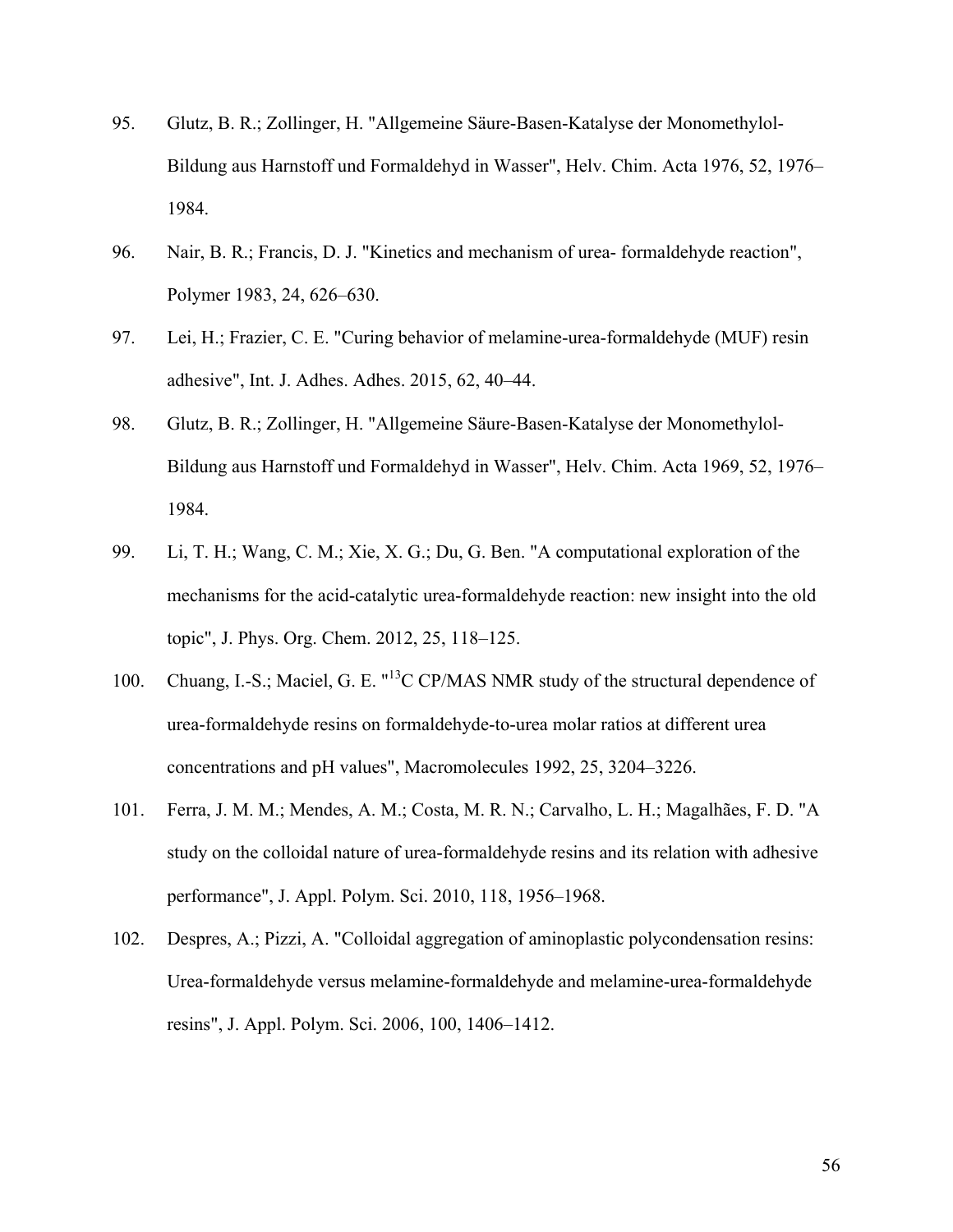- 103. Dunker, A. K.; John, W. E.; Rammon, R.; Farmer, B.; Johns, S. J. "Slightly bizarre protein chemistry: Urea-formaldehyde resin from a biochemical perspective", J. Adhes. 1986, 19, 153–176.
- 104. Motter, W. K. "The formation of the colloidal phase in low mole ratio urea-formaldehyde resins", Washington State University, 1990.
- 105. Pratt, T. J.; Johns, W. E.; Rammon, R. M.; Plagemann, W. L. "A novel concept on the structure of cured urea-formaldehyde resin", J. Adhes. 1985, 17, 275–295.
- 106. Mehdiabadi, S.; Nehzat, M. S.; Bagheri, R. "Correlating viscosity in urea-formaldehyde polymerization", J. Appl. Polym. Sci. 1998, 69, 631–636.
- 107. Gray, A.; Egan, S.; Bakalis, S.; Zhang, Z. "Determination of microcapsule physicochemical, structural, and mechanical properties", Particuology 2016, 24, 32–43.
- 108. Bao, L.; Zhang, F.; Chen, T.; Cao, J.; Chen, Y.; Bai, Y. "Novel submicron poly(ureaformaldehyde) and essence of jasmine microcapsules with enhanced sustained release", Flavour Fragr. J. 2015, 30, 459–466.
- 109. Silva, A. F. T.; Burggraeve, A.; Denon, Q.; Van Der Meeren, P.; Sandler, N.; Van Den Kerkhof, T.; Hellings, M.; Vervaet, C.; Remon, J. P.; Lopes, J. A.; De Beer, T. "Particle sizing measurements in pharmaceutical applications: Comparison of in-process methods versus off-line methods", Eur. J. Pharm. Biopharm. 2013, 85, 1006–1018.
- 110. Treffer, D.; Wahl, P. R.; Hörmann, T. R.; Markl, D.; Schrank, S.; Jones, I.; Cruise, P.; Mürb, R. K.; Koscher, G.; Roblegg, E.; Khinast, J. G. "In-line implementation of an image-based particle size measurement tool to monitor hot-melt extruded pellets", Int. J. Pharm. 2014, 466, 181–189.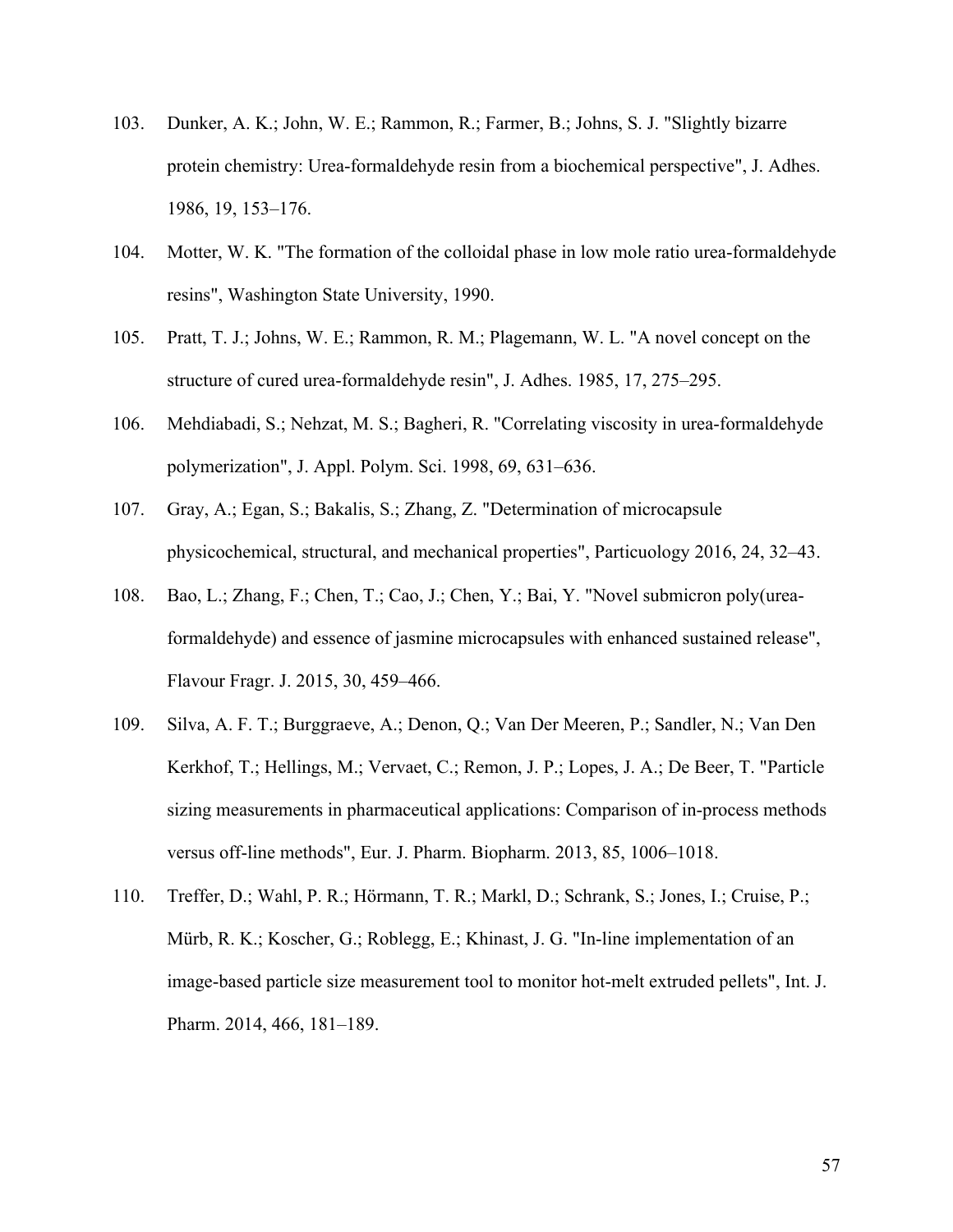- 111. Chuanjie, F.; Juntao, T.; Xiaodong, Z. "Effects of process parameters on the physical properties of poly (urea-formaldehyde) microcapsules prepared by a one-step method", Iran. Polym. J. (English Ed.) 2013, 22, 665–675.
- 112. Brown, E. N.; Kessler, M. R.; Sottos, N. R.; White, S. R. "In situ poly(ureaformaldehyde) microencapsulation of dicyclopentadiene.", J. Microencapsulation 2003, 20, 719–730.
- 113. Pretzl, M.; Neubauer, M.; Tekaat, M.; Kunert, C.; Kuttner, C.; Leon, G.; Berthier, D.; Erni, P.; Ouali, L.; Fery, A. "Formation and mechanical characterization of aminoplast core/ shell microcapsules", Appl. Mater. Interfaces 2012, 4, 2940–2948.
- 114. Ambrosi, M.; Fratini, E.; Baglioni, P.; Vannucci, C.; Bartolini, A.; Pintens, A.; Smets, J. "Microcapsules for confining fluids: Prediction of shell stability from advanced SAXS investigations", J. Phys. Chem. C 2016, 120, 13514–13522.
- 115. Yuan, L.; Chen, F.; Gu, A.; Liang, G.; Lin, C.; Huang, S.; Nutt, S.; Chen, G.; Gao, Y. "Synthesis of poly(urea-formaldehyde) encapsulated dibutyltin dilaurate through the selfcatalysis of core materials", Polym. Bull. 2014, 71, 261–273.
- 116. Lebedeva, O. V.; Kim, B. S.; Vinogradova, O. I. "Mechanical properties of polyelectrolyte-filled multilayer microcapsules studied by atomic force and confocal microscopy", Langmuir 2004, 20, 10685–10690.
- 117. Caruso, M. M.; Blaiszik, B. J.; Jin, H.; Schelkopf, S. R.; Stradley, D. S.; Sottos, N. R.; White, S. R.; Moore, J. S. "Robust, double-walled microcapsules for self-healing polymeric materials", ACS Appl. Mater. Interfaces 2010, 2, 1195–1199.
- 118. Dubreuil, F.; Elsner, N.; Fery, A. "Elastic properties of polyelectrolyte capsules studied by atomic-force microscopy and RICM", Eur. Phys. J. E 2003, 12, 215–221.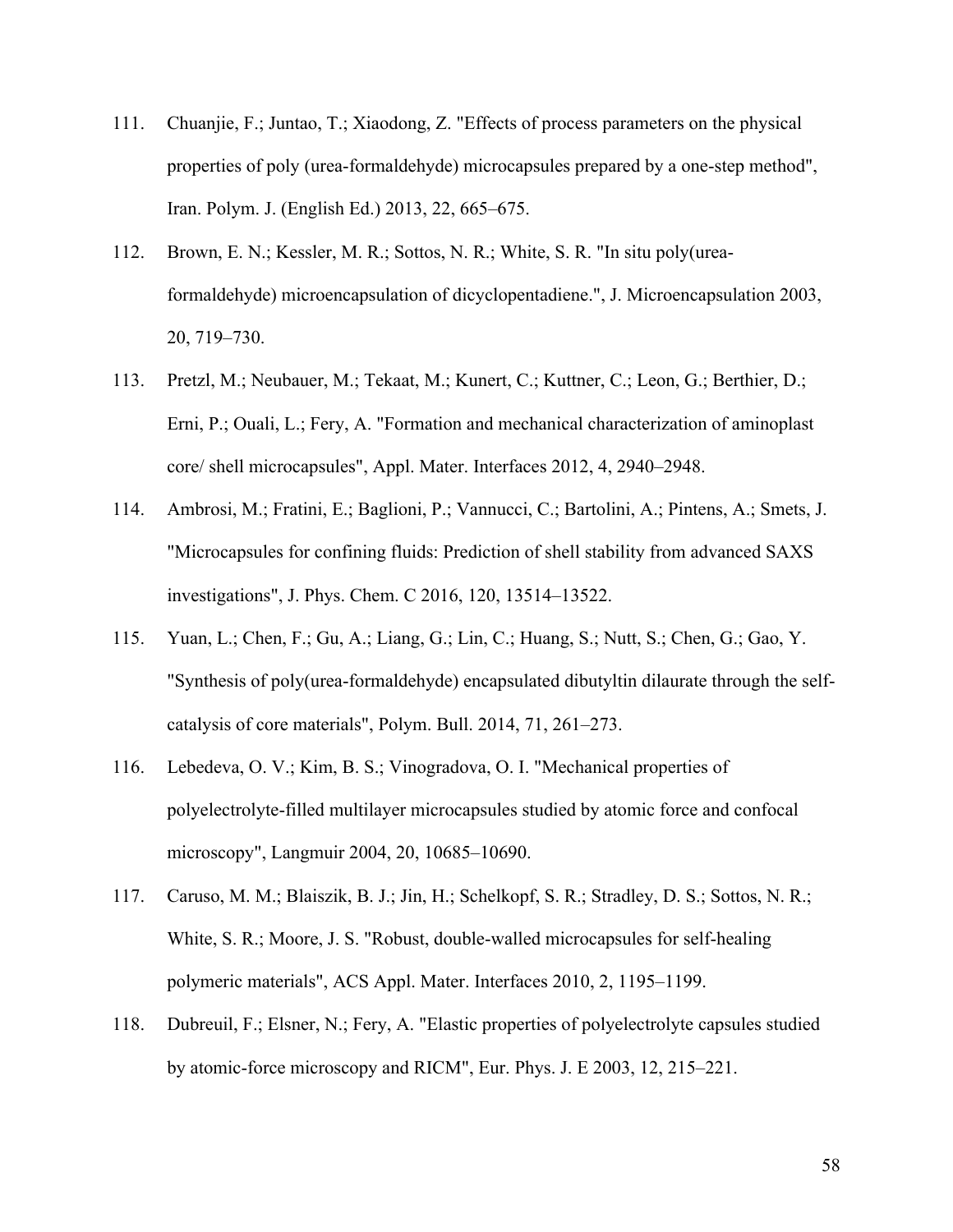- 119. Adi, S.; Adi, H.; Chan, H. K.; Young, P. M.; Traini, D.; Yang, R.; Yu, A. "Scanning white-light interferometry as a novel technique to quantify the surface roughness of micron-sized particles for inhalation", Langmuir 2008, 24, 11307–11312.
- 120. Xie, H. G.; Zheng, J. N.; Li, X. X.; Liu, X. D.; Zhu, J.; Wang, F.; Xie, W. Y.; Ma, X. J. "Effect of surface morphology and charge on the amount and conformation of fibrinogen adsorbed onto alginate/chitosan microcapsules", Langmuir 2010, 26, 5587–5594.
- 121. Kietzke, T.; Stiller, B.; Landfester, K.; Montenegro, R.; Neher, D. "Probing the local optical properties of layers prepared from polymer nanoparticles", Synth. Met. 2005, 152, 101–104.
- 122. Utama, R. H.; Dulle, M.; Förster, S.; Stenzel, M. H.; Zetterlund, P. B. "SAXS analysis of shell formation during nanocapsule synthesis via inverse miniemulsion periphery RAFT polymerization", Macromol. Rapid Commun. 2015, 36, 1267–1271.
- 123. Lv, L.; Yang, Z.; Chen, G.; Zhu, G.; Han, N.; Schlangen, E.; Xing, F. "Synthesis and characterization of a new polymeric microcapsule and feasibility investigation in selfhealing cementitious materials", Constr. Build. Mater. 2016, 105, 487–495.
- 124. Barigou, M. "Particle tracking in opaque mixing systems: An overview of the capabilities of PET and PEPT", Chem. Eng. Res. Des. 2004, 82, 1258–1267.
- 125. Zaleski, R.; Maciejewska, M.; Puzio, M. "Mechanical stability of porous copolymers by positron annihilation lifetime spectroscopy", J. Phys. Chem. C 2015, 119, 11636–11645.
- 126. Wang, Y.; Bai, W. Y.; Cui, Z. C. "Fourier transform infrared spectroscopic study of pesticide microcapsules influenced by formaldehyde to urea ratio", Spectrosc. Lett. 2015, 48, 259–264.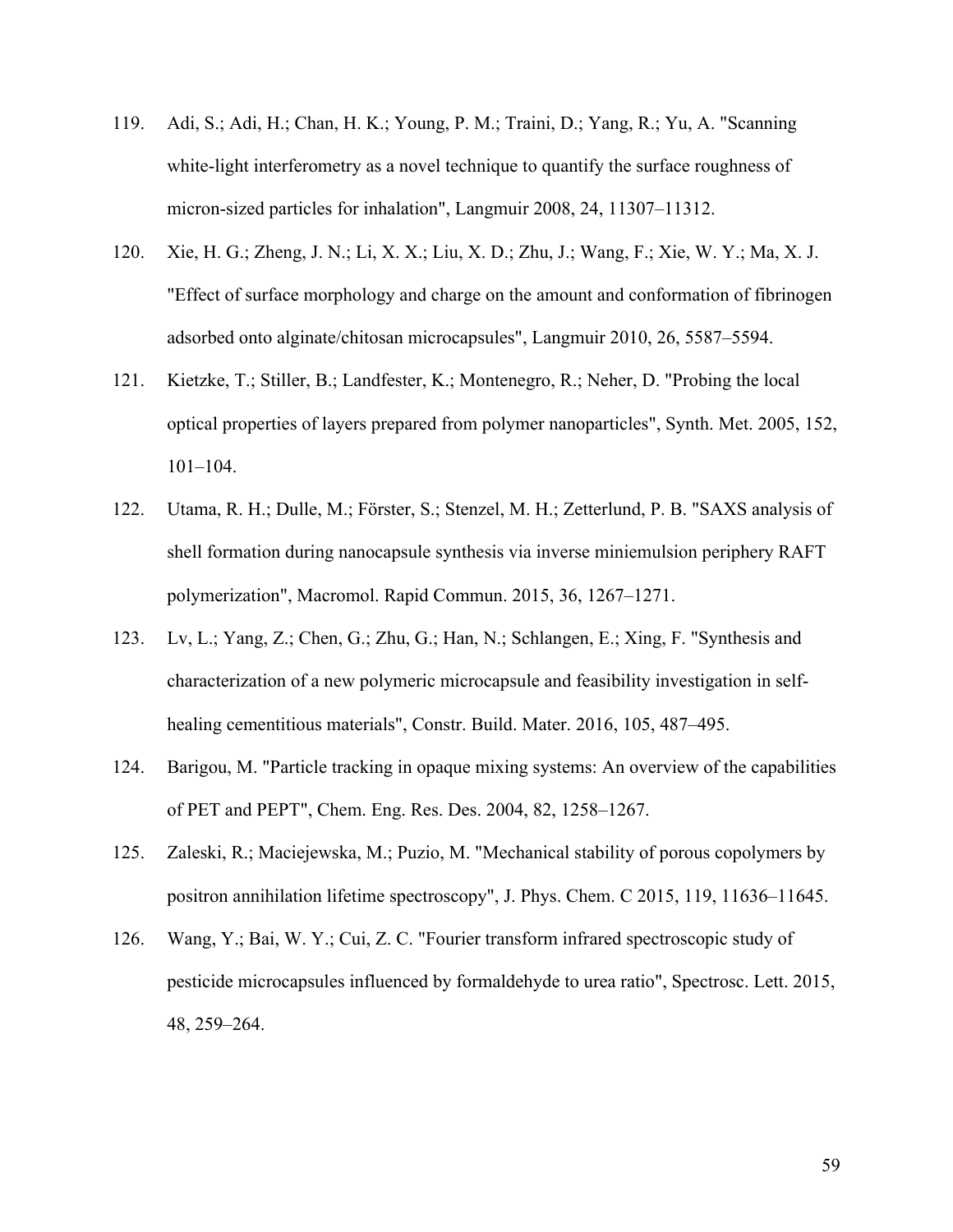- 127. Suryanarayana, C.; Rao, K. C.; Kumar, D. "Preparation and characterization of microcapsules containing linseed oil and its use in self-healing coatings", Prog. Org. Coatings 2008, 63, 72–78.
- 128. Zeng, F.; Polanuyer, B. "Method for measuring encapsulation efficiency for hydrophobic actives" US Patent 9,575,036, 2017.
- 129. Li, H.; Wang, R.; Hu, H.; Liu, W. "Surface modification of self-healing poly(ureaformaldehyde) microcapsules using silane-coupling agent", Appl. Surf. Sci. 2008, 255, 1894–1900.
- 130. Nguyen, L.-T. T.; Hillewaere, X. K. D.; Teixeira, R. F. a.; van den Berg, O.; Du Prez, F. E. "Efficient microencapsulation of a liquid isocyanate with in situ shell functionalization", Polym. Chem. 2015, 6, 1159–1170.
- 131. Caruso, M. M.; Blaiszik, B. J.; White, S. R.; Sottos, N. R.; Moore, J. S. "Full recovery of fracture toughness using a nontoxic solvent-based self-healing system", Adv. Funct. Mater. 2008, 18, 1898–1904.
- 132. Fan, C.; Tang, J.; Zhou, X. "Role of ammonium chloride in preparing poly(ureaformaldehyde) microcapsules using one-step method", J. Appl. Polym. Sci. 2013, 129, 2848–2856.
- 133. Shi, H.; Liu, F.; Han, E. H. "Surface-engineered microcapsules by layer-by-layer assembling for entrapment of corrosion inhibitor", J. Mater. Sci. Technol. 2015, 31, 512– 516.
- 134. Su, J.; Wang, L.; Ren, L. "Fabrication and thermal properties of microPCMs: Used melamine-formaldehyde resin as shell material", J. Appl. Polym. Sci. 2006, 101, 1522– 1528.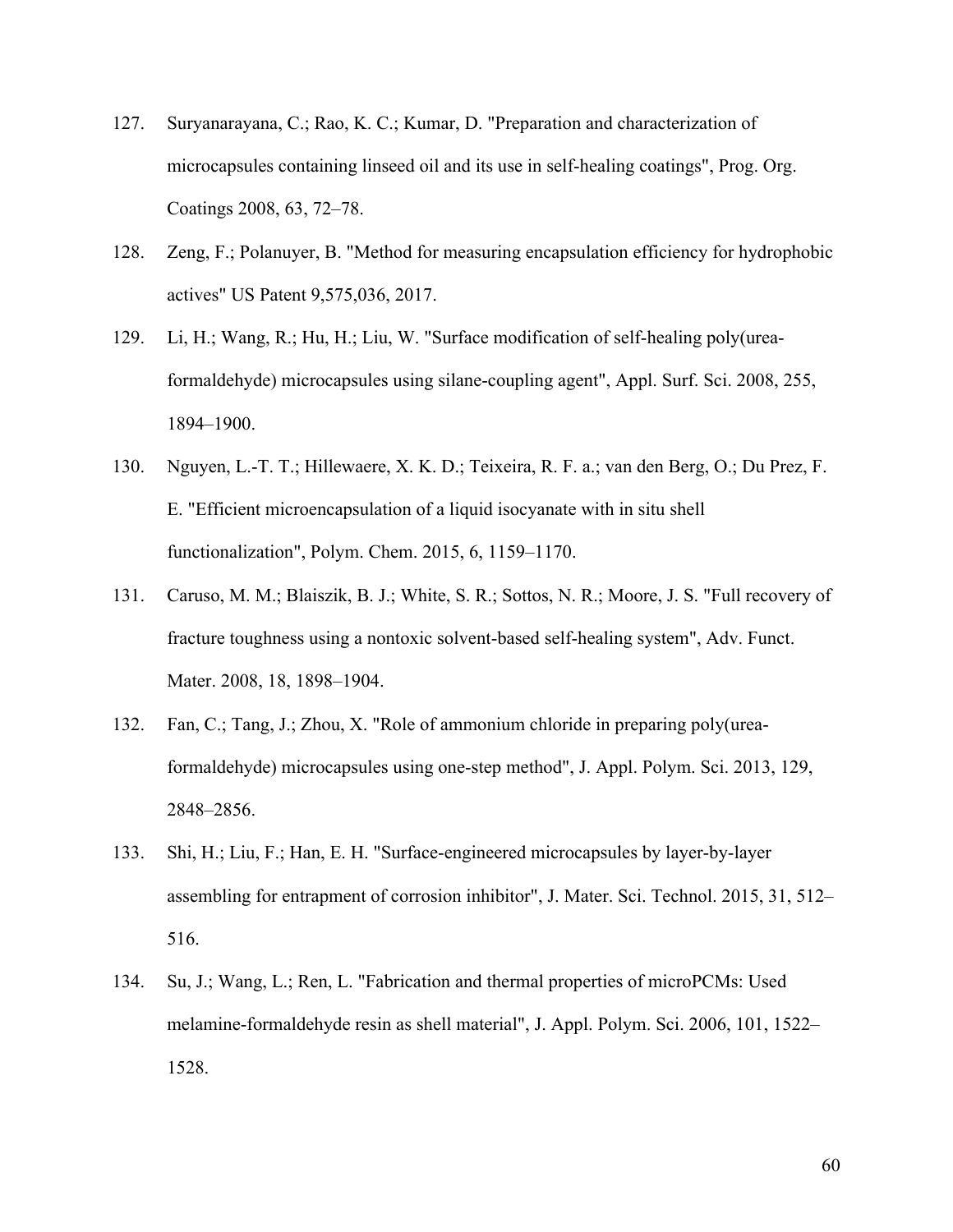- 135. Li, B.; Dong, G.; Zhang, C. "Storage stability and solubility of poly(urea- formaldehyde) microcapsules containing a-olefin drag reducing polymer", J. Appl. Polym. Sci. 2011, 122, 1450–1456.
- 136. Zhang, X. X.; Tao, X. M.; Yick, K. L.; Fan, Y. F. "Expansion space and thermal stability of microencapsulated *n*-octadecane", J. Appl. Polym. Sci. 2005, 97, 390–396.
- 137. Wang, R.; Li, H.; Hu, H.; He, X.; Liu, W. "Preparation and characterization of selfhealing microcapsules with poly(urea-formaldehyde) grafted epoxy functional group shell", J. Appl. Polym. Sci. 2009, 113, 1501–1506.
- 138. Neubauer, M. P.; Poehlmann, M.; Fery, A. "Microcapsule mechanics: From stability to function", Adv. Colloid Interface Sci. 2014, 207, 65–80.
- 139. Mercadé-Prieto, R.; Allen, R.; Zhang, Z.; York, D.; Preece, J. A.; Goodwin, T. E. "Failure of elastic-plastic core-shell microcapsules under compression", AIChE J. 2012, 58, 2674–2681.
- 140. Erkan, G.; Sariişik, M.; Pazarlioğlu, N. K. "The microencapsulation of terbinafine via in situ polymerization of melamine-formaldehyde and their application to cotton fabric", Polym. Appl. Polym. Sci. 2010, 118, 3707–3714.
- 141. Feng, C.; Zhang, C.; Kong, F.; Wang, J. "Synthesis of thiodiazole copper microcapsules and release behavior of inhibiting R. solanacearum", RSC Adv. 2014, 4, 4478–4486.
- 142. Noh, H. H.; Lee, J. K. "Microencapsulation of self-healing agents containing a fluorescent dye", Express Polym. Lett. 2013, 7, 88–94.
- 143. Mercadé-Prieto, R.; Pan, X.; Fernández-González, A.; Zhang, Z.; Bakalis, S. "Quantification of microcapsules deposited in cotton fabrics before and after abrasion using fluorescence microscopy", Ind. Eng. Chem. Res. 2012, 51, 16741–16749.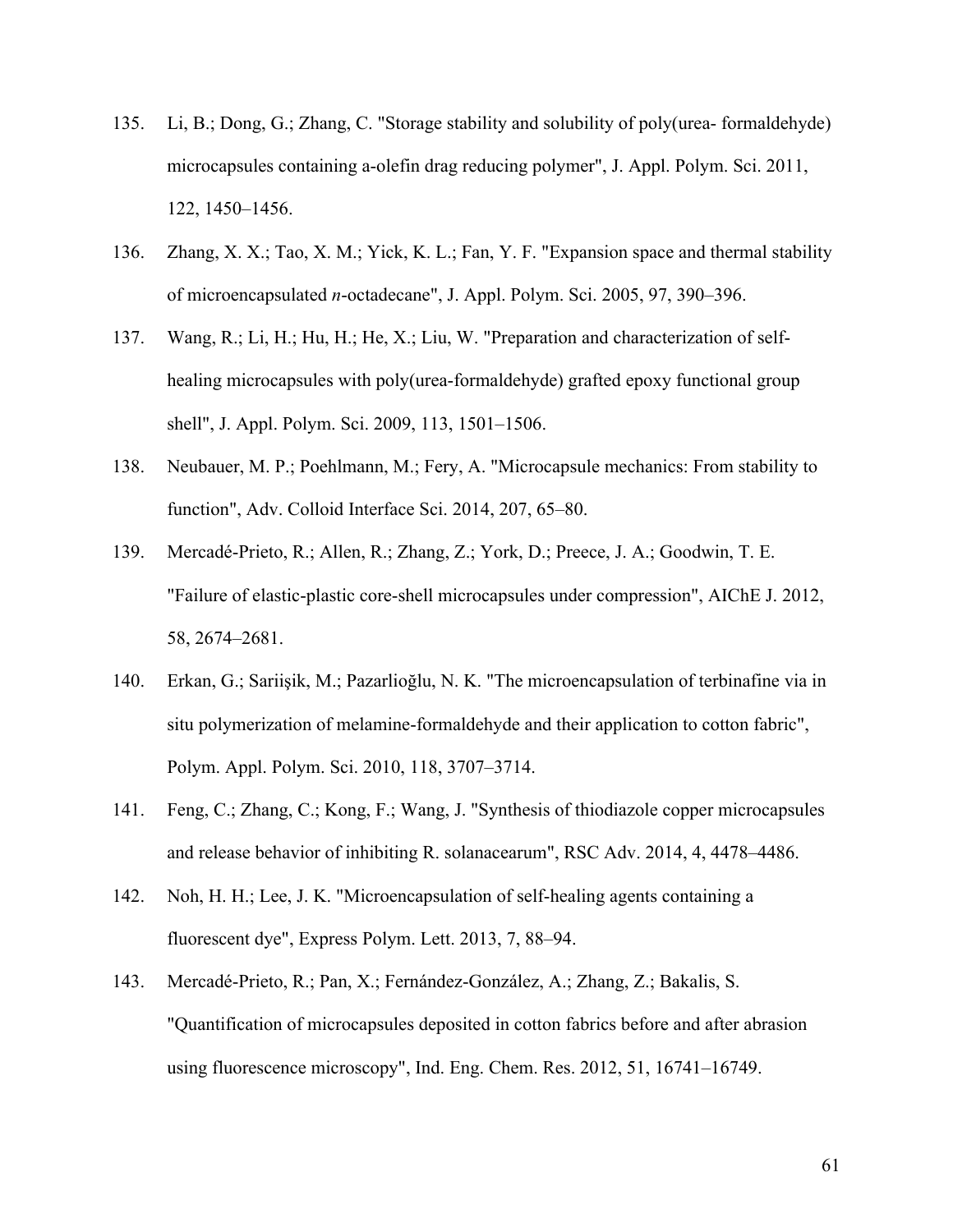- 144. Long, Y.; Vincent, B.; York, D.; Zhang, Z.; Preece, J. A. "Organic–inorganic double shell composite microcapsules", Chem. Commun. 2010, 46, 1718.
- 145. Igari, Y.; Hori, Y.; Okamoto, T. "Microcapsule and process for production thereof" US Patent 6,486,099, 2002.
- 146. Sansukcharearnpon, A.; Wanichwecharungruang, S.; Leepipatpaiboon, N.; Kerdcharoen, T.; Arayachukeat, S. "High loading fragrance encapsulation based on a polymer-blend: Preparation and release behavior", Int. J. Pharm. 2010, 391, 267–273.
- 147. Zhang, D. X.; Li, B. X.; Zhang, X. P.; Zhang, Z. Q.; Wang, W. C.; Liu, F. "Phoxim microcapsules prepared with polyurea and urea-formaldehyde resins differ in photostability and insecticidal activity", J. Agric. Food Chem. 2016, 64, 2841–2846.
- 148. Kage, H.; Kawahara, H.; Hamada, N.; Kotake, T.; Ogura, H. "Operating conditions and microcapsules generated by *in situ* polymerization", Adv. Powder Technol. 2002, 13, 265–285.
- 149. Charbonneau, J. W.; Law, R. S.; Ludwig, W. J.; Otteson, W. O. "Pressure-sensitive making materials" US Patent 4,201,404, 1980.
- 150. Park, S.-J.; Shin, Y.-S.; Lee, J.-R. "Preparation and characterization of microcapsules containing lemon oil", J. Colloid Interface Sci. 2001, 241, 502–508.
- 151. Petrovic, L. B.; Sovilj, V. J.; Katona, J. M.; Milanovic, J. L. "Influence of polymersurfactant interactions on o/w emulsion properties and microcapsule formation", J. Colloid Interface Sci. 2010, 342, 333–339.
- 152. Wu, K.; Wang, Z.; Hu, Y. "Microencapsulated ammonium polyphosphate with urea– melamine–formaldehyde shell: preparation, characterization, and its flame retardance in polypropylene", Polym. Adv. Technol. 2008, 19, 1118–1128.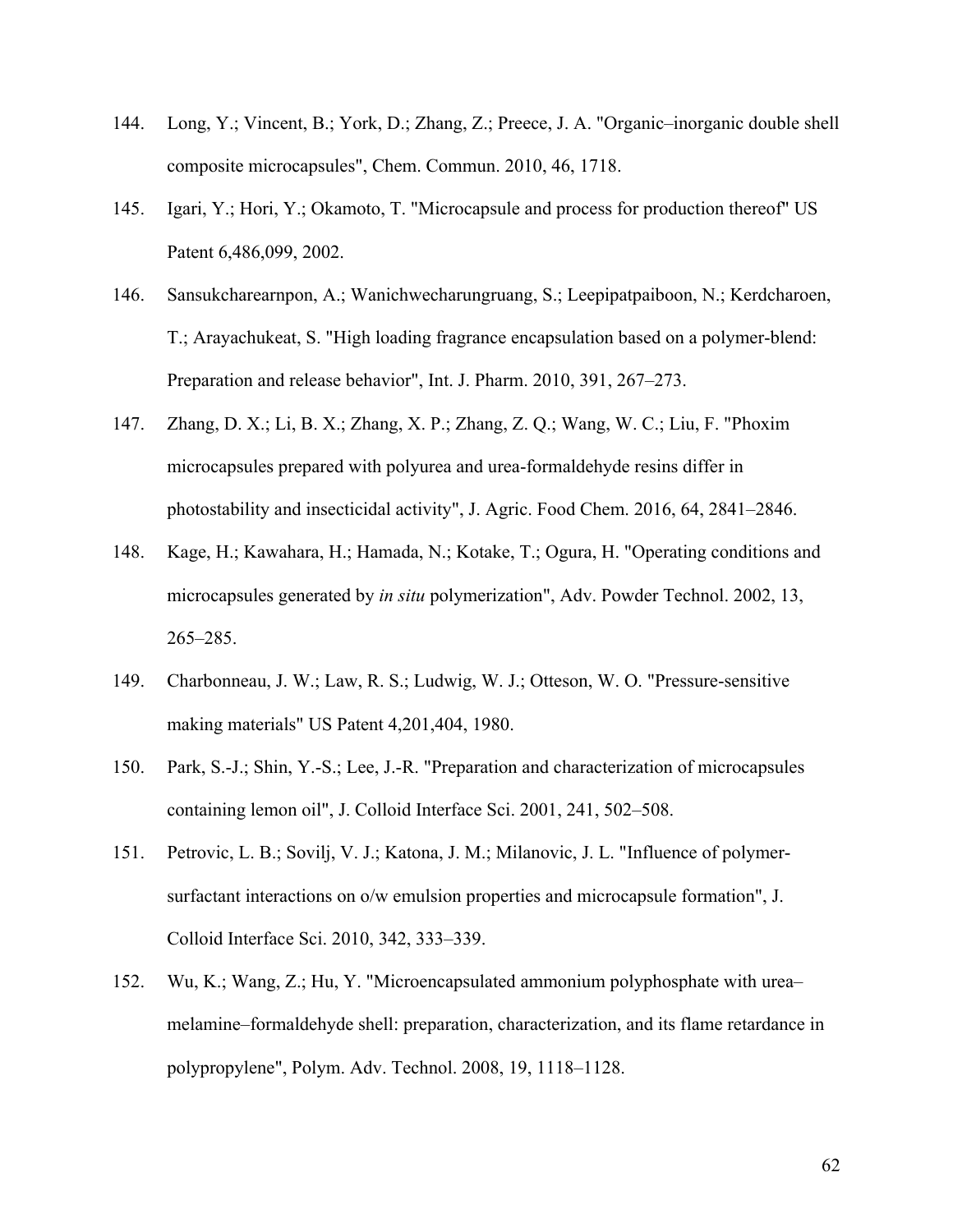- 153. Shin, Y.; Yoo, D. I.; Son, K. "Development of thermoregulating textile materials with microencapsulated phase change materials (PCM). II. Preparation and application of PCM microcapsules", J. Appl. Polym. Sci. 2005, 96, 2005–2010.
- 154. Wang, Y. T.; Zhao, X. P.; Wang, D. W. "Electrophoretic ink using urea-formaldehyde microspheres.", J. Microencapsulation 2006, 23, 762–768.
- 155. Morishita, S.; Matsushita, T. "Heat-sensitive recording sheet" US Patent 4,520,376, 1985.
- 156. Yuan, L.; Gu, A.; Liang, G. "Preparation and properties of poly(urea-formaldehyde) microcapsules filled with epoxy resins", Mater. Chem. Phys. 2008, 110, 417–425.
- 157. Marathe, R. J.; Chaudhari, A. B.; Hedaoo, R. K.; Sohn, D.; Chaudhari, V. R.; Gite, V. V. "Urea formaldehyde (UF) microcapsules loaded with corrosion inhibitor for enhancing the anti-corrosive properties of acrylic-based multifunctional PU coatings", RSC Adv. 2015, 5, 15539–15546.
- 158. Li, X. X.; Zhang, B.; Feng, Y. Q.; Li, X. G.; Wen, Z. Q. "Synthesis and characterisation of urea-formaldehyde microcapsules containing electrophoretic fluid with red-white particles", Mater. Res. Innov. 2012, 16, 261–266.
- 159. Qin, R.; Xu, G.; Guo, L.; Jiang, Y.; Ding, R. "Preparation and characterization of a novel poly(urea-formaldehyde) microcapsules with similar reflectance spectrum to leaves in the UV-Vis-NIR region of 300-2500 nm", Mater. Chem. Phys. 2012, 136, 737–743.
- 160. Fan, C.; Zhou, X. "Influence of operating conditions on the surface morphology of microcapsules prepared by in situ polymerization", Colloids Surfaces A Physicochem. Eng. Asp. 2010, 363, 49–55.
- 161. Hildebrand, J. H.; Scott, R. L. "The Solubility of Nonelectrolytes"; Reinhold: New York, 1950.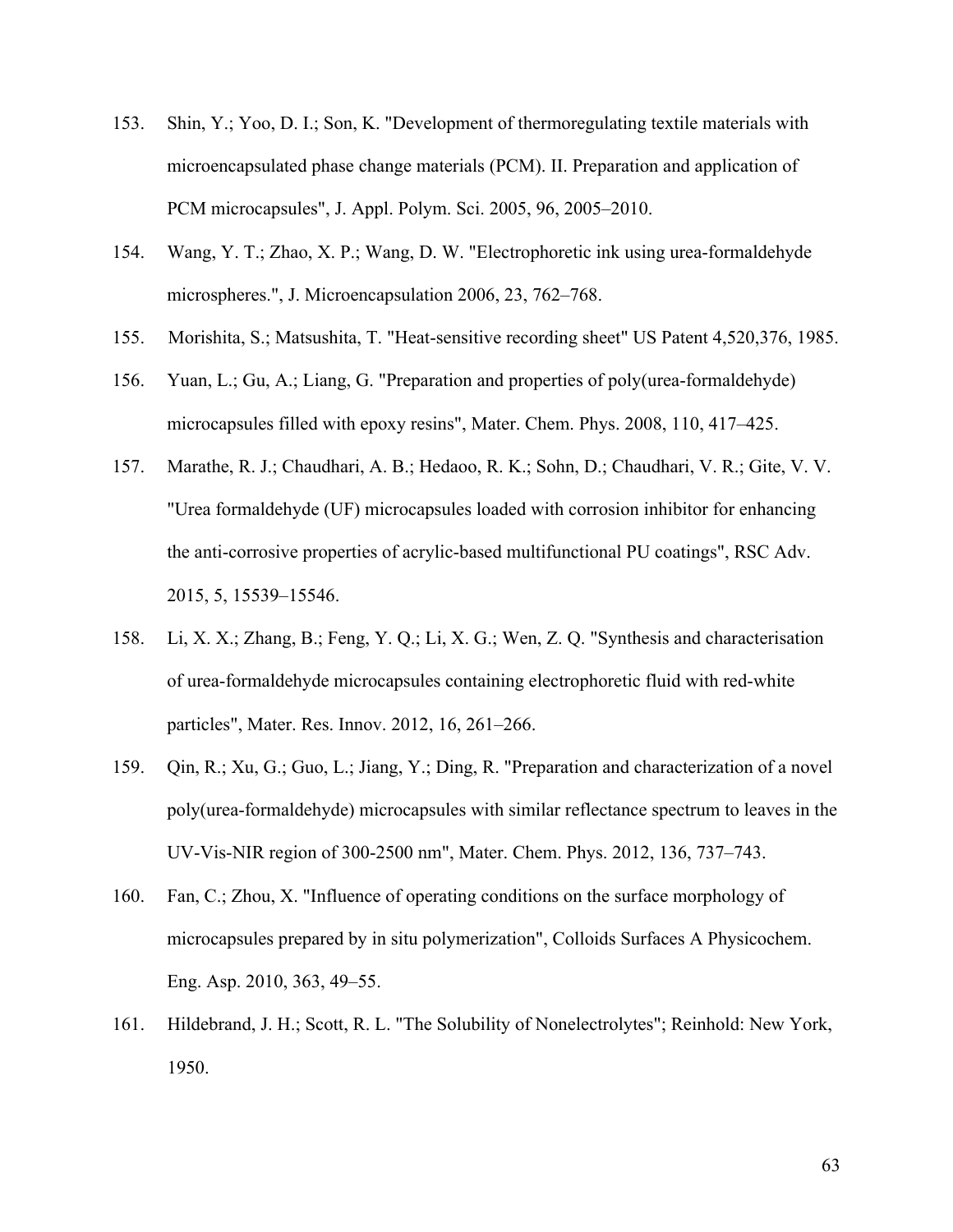- 162. Hansen, C. M. "Hansen solubility parameters: A user's handbook"; Hansen, C. M., Ed.; CRC Press: Boca Raton, 2000.
- 163. Stöver, H. D. H.; Li, W.-H.; Croll, L. M. "Method of encapsulating hydrophobic organic molecules in polyurea capsules" US Patent 0,271,735, 2005.
- 164. Hofmeister, I.; Landfester, K.; Taden, A. "Controlled formation of polymer nanocapsules with high diffusion-barrier properties and prediction of encapsulation efficiency", Angew. Chem. Int. Ed. 2015, 54, 327–330.
- 165. Latnikova, A.; Grigoriev, D.; Möhwald, H.; Shchukin, D. "Microgel containers for selfhealing polymeric materials: Morphology prediction and mechanism of formation", Polymer 2015, 73, 183–194.
- 166. Dietrich, K.; Bonatz, E.; Nastke, R.; Herma, H.; Walter, M.; Teige, W. "Amino resin microcapsules iv. Surface tension of the resins and mechanism of capsule formation", Acta Polym. 1990, 41, 91–94.
- 167. Fan, C.; Zhou, X. "Effect of emulsifier on poly(urea-formaldehyde) microencapsulation of tetrachloroethylene", Polym. Bull. 2011, 67, 15–27.
- 168. Tang, J.; Fan, C.; Lin, Q.; Zhou, X. "Smooth, stable and optically transparent microcapsules prepared by one-step method using sodium carboxymethyl cellulose as protective colloid", Colloids Surf., A 2014, 459, 65–73.
- 169. Chuanjie, F.; Xiaodong, Z. "Preparation and barrier properties of the microcapsules added nanoclays in the wall", Polym. Adv. Technol. 2009, 20, 934–939.
- 170. Lee, H. Y.; Lee, S. J.; Cheong, I. W.; Kim, J. H. "Microencapsulation of fragrant oil via in situ polymerization: Effects of pH and melamine-formaldehyde molar ratio.", J. Microencapsulation 2002, 19, 559–569.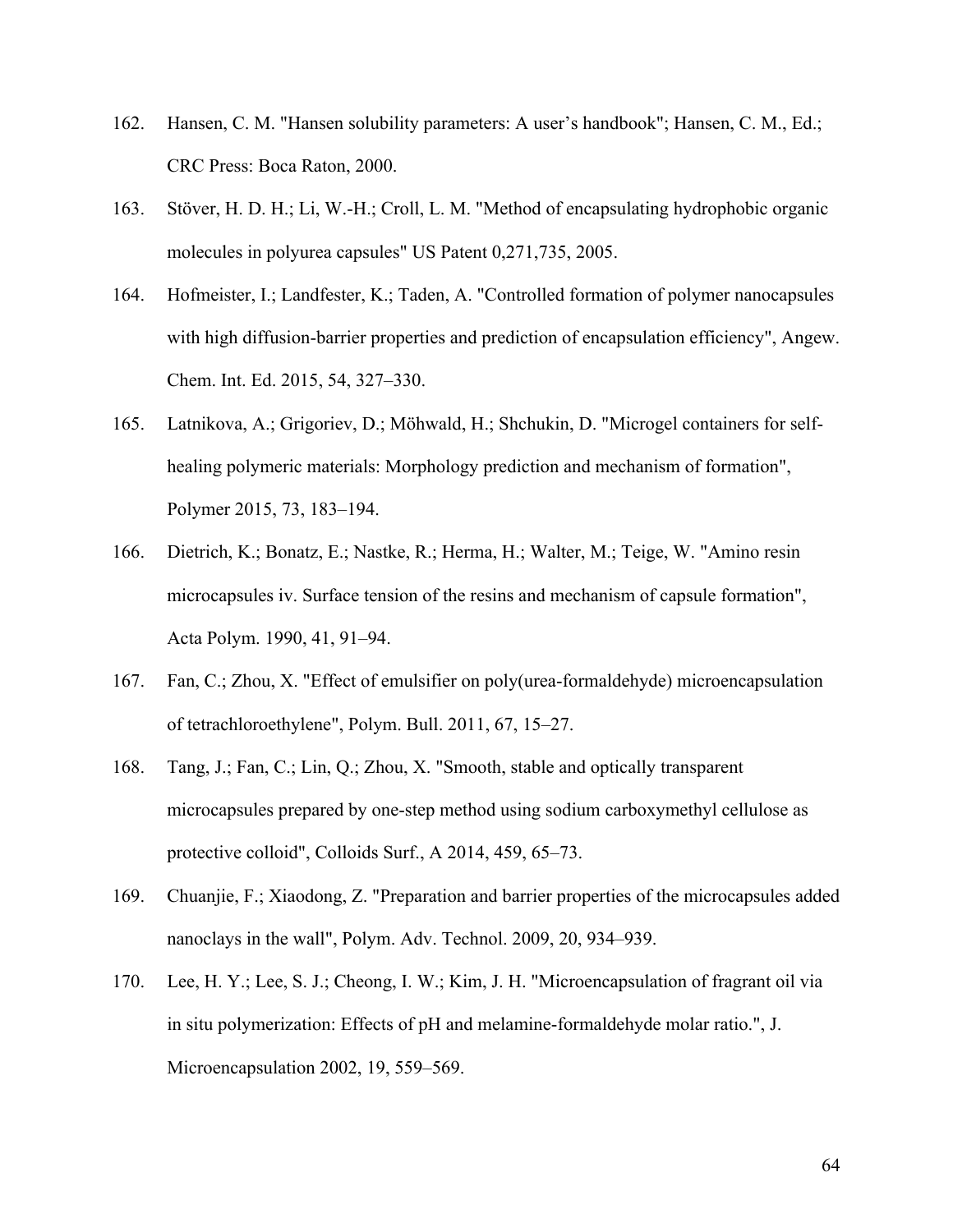- 171. Sgraja, M.; Blömer, J.; Bertling, J.; Jansens, P. J. "In situ encapsulation of tetradecene droplets in oil-in-water emulsions using amino resins", J. Appl. Polym. Sci. 2008, 110, 2366–2373.
- 172. Rochmadi, A. P.; Hasokowati, W. "Mechanism of microencapsulation with ureaformaldehyde polymer", Am. J. Appl. Sci. 2010, 7, 739–745.
- 173. Hwang, J.-S.; Kim, J.-N.; Wee, Y.-J.; Jang, H.-G.; Kim, S.-H.; Ryu, H.-W. "Factors affecting the characteristics of melamine resin microcapsules containing frangran oils", Biotechnol. Bioprocess Eng. 2006, 11, 391–395.
- 174. Sanghvi, S. P.; Nairn, J. G. "Effect of viscosity and interfacial tension on particle size of cellulose acetate trimellitate microspheres.", J. Microencapsulation 1992, 9, 215–227.
- 175. Wang, J.; Zhao, X.; Guo, H.; Zheng, Q. "Preparation of microcapsules containing twophase core materials", Langmuir 2004, 20, 10845–10850.
- 176. Landfester, K.; Bechthold, N.; Tiarks, F.; Antonietti, M. "Formulation and stability mechanisms of polymerizable miniemulsions", Macromolecules 1999, 32, 5222–5228.
- 177. Torza, S.; Mason, S. G. "Three-phase interactions in shear and electrical fields", J. Colloid Interface Sci. 1970, 33, 67–83.
- 178. Van Oss, C. J. "Polymer surfaces and interfaces II"; Feast, W. J., Munro, H. S., Richards, R. W., Eds.; Wiley: New York, 1993.
- 179. Thomasin, C.; Nam-Trân, H.; Merkle, H. P.; Gander, B. "Drug microencapsulation by PLA/PLGA coacervation in the light of thermodynamics. 1. Overview and theoretical considerations", J. Pharm. Sci. 1998, 87, 259–268.
- 180. Guo, H. L.; Zhao, X. P.; Wang, J. P. "The relation between narrow-dispersed microcapsules and surfactants.", J. Microencapsulation 2005, 22, 853–862.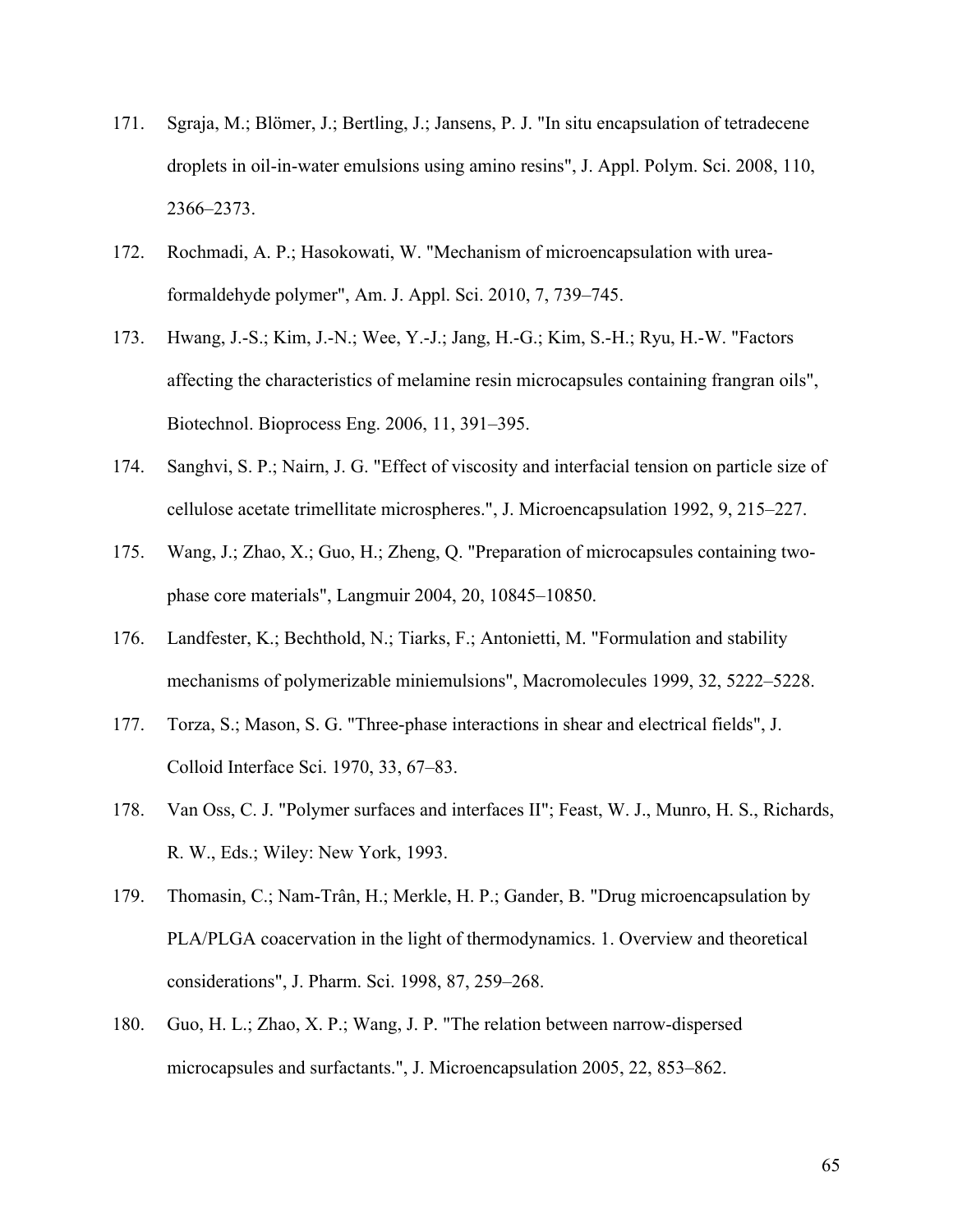- 181. Salaün, F.; Devaux, E.; Bourbigot, S.; Rumeau, P. "Influence of process parameters on microcapsules loaded with *n*-hexadecane prepared by in situ polymerization", Chem. Eng. J. 2009, 155, 457–465.
- 182. Griffin, W. C. "Classification of surface-active agents by "HLB"", J. Soc. Cosmet. Chem. 1949, 1, 311–326.
- 183. Griffin, W. C. "Calculation of HLB values of non-ionic surfactants", J. Soc. Cosmet. Chem. 1954, 5, 249–256.
- 184. Davies, J. T. "A quantitative kinetic theory of emulsion type. I. Physical chemistry of the emulsifying agent". In 2nd International Congress Surface Activitiy; Butterworths, London, 1957; pp 426–438.
- 185. ICI Americas. "The HLB System: A time saving guide to emulsifier selection"; Wilmington, 1980.
- 186. Pasquali, R. C.; Taurozzi, M. P.; Bregni, C. "Some considerations about the hydrophiliclipophilic balance system", Int. J. Pharm. 2008, 356, 44–51.
- 187. Golden, R. "Process for production of encapsulated water-dispersible materials" US Patent 4,157,983, 1973.
- 188. Yin, D.; Ma, L.; Geng, W.; Zhang, B.; Zhang, Q. "Microencapsulation of *n*-hexadecanol by in situ polymerization of melamine–formaldehyde resin in emulsion stabilized by styrene–maleic anhydride copolymer", Int. J. Energy Res. 2015, 39, 661–667.
- 189. Holtzscherer, C.; Candau, F. "Application of the cohesive energy ratio concept (CER) to the formation of polymerizable microemulsions", Colloids and Surfaces 1988, 29, 411– 423.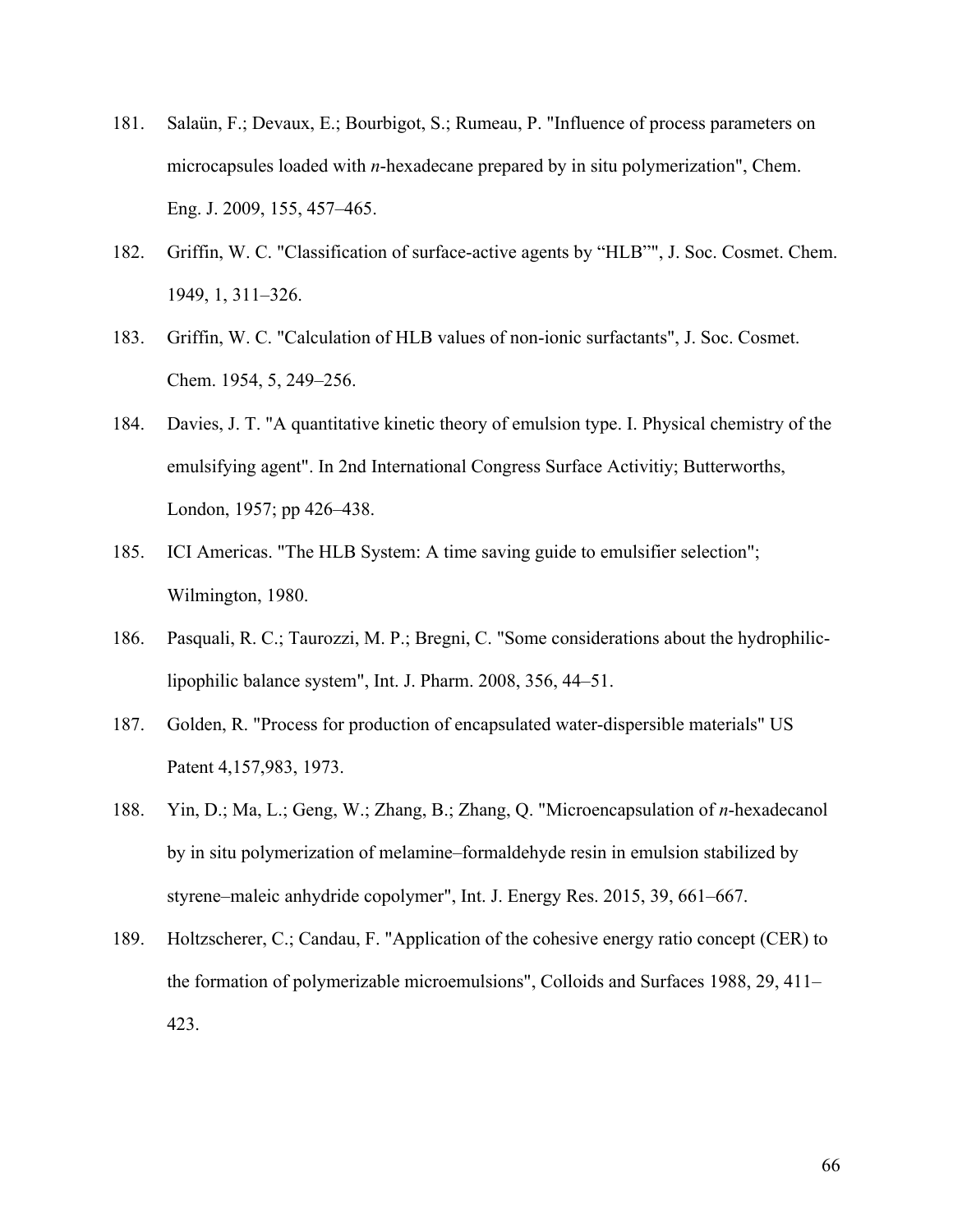- 190. Little, R. C. "Correlation of surfactant hydrophile-lipophile balance (HLB) with solubility parameter", J. Colloid Interface Sci. 1978, 65, 587–588.
- 191. Beerbower, A.; Hill, M. W. "Application of cohesive energy ratio (CER) concept to anionic surfactants", Am. Cosmet. Perfum 1972, 87, 85.
- 192. Winsor, P. A. "Solvent properties of amphiphilic compounds"; Butterworths: London, 1954.
- 193. Hoshi, Y.; Matsukawa, H. "Process for preparing microcapsules by polymerization of urea and formaldehyde in the presence of gum arabic" US Patent 4,221,710, 1980.
- 194. Foris, P. L.; Brown, R. W.; Phillips, P. S. J. "Capsule manufacture" US Patent 4,001,140, 1977.
- 195. Foris, P. L.; Brown, R. W.; Phillips, P. S. J. "Capsule manufacture "US Patent 4,100,103, 1978.
- 196. Fuchigami, M. "Micro-capsules and method for their production" US Patent 4,223,178, 1980.
- 197. Saeki, K.; Matsukawa, H.; Satomura, M. "Method for preparing microcapsules" US Patent 4,251,386, 1981.
- 198. Hoshi, Y.; Matsukawa, H. "Process for the production of microcapsules" US Patent 4,353,809, 1982.
- 199. Schibler, L. "Process for the encapsulation of dispersible materials" US Patent 3,594,328, 1971.
- 200. Yoshizawa, H.; Kamio, E.; Hirabayashi, N.; Jacobson, J.; Kitamura, Y. "Membrane formation mechanism of cross-linked polyurea microcapsules by phase separation method", J. Microencapsulation 2004, 21, 241–249.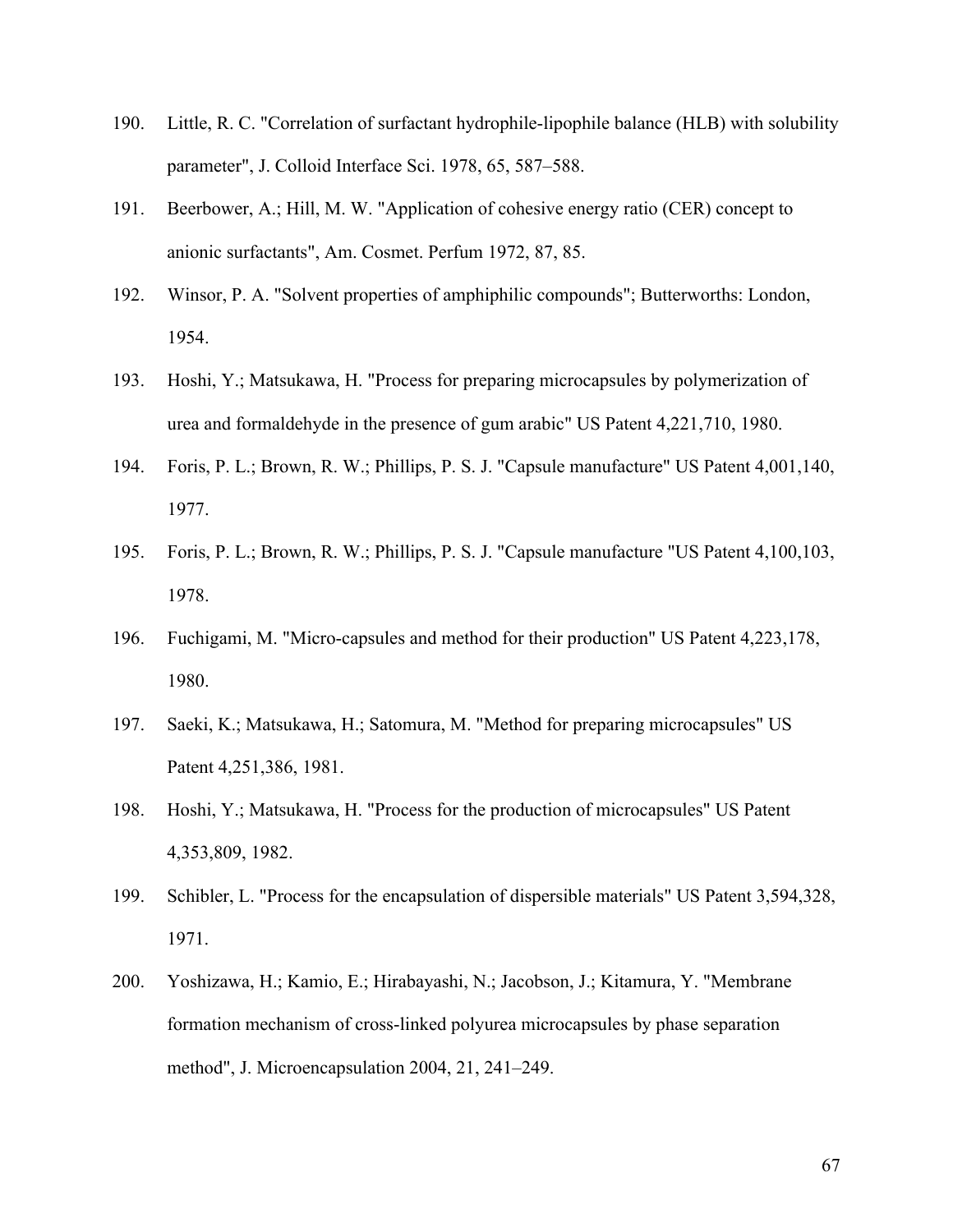- 201. Yoshizawa, H.; Kamio, E.; Kobayashi, E.; Jacobson, J.; Kitamura, Y. "Investigation of alternative compounds to poly(E-MA) as a polymeric surfactant for preparation of microcapsules by phase separation method.", J. Microencapsulation 2007, 24, 349–357.
- 202. Fereidoon, A.; Ghorbanzadeh Ahangari, M.; Jahanshahi, M. "Effect of nanoparticles on the morphology and thermal properties of self-healing poly(urea-formaldehyde) microcapsules", J. Polym. Res. 2013, 20.
- 203. Song, Q.; Li, Y.; Xing, J.; Hu, J. Y.; Marcus, Y. "Thermal stability of composite phase change material microcapsules incorporated with silver nano-particles", Polymer 2007, 48, 3317–3323.
- 204. Niu, X.-W.; Sun, Y.-M.; Ding, S.-N.; Chen, C.-C.; Song, B.; Xu, H.-B.; Qi, Z.-J.; Qi, Q. "Synthesis of enhanced urea-formaldehyde resin microcapsules doped with nanotitania", J. Appl. Polym. Sci. 2011, 124, 248–256.
- 205. Ghorbanzadeh Ahangari, M.; Fereidoon, A.; Jahanshahi, M.; Sharifi, N. "Effect of nanoparticles on the micromechanical and surface properties of poly(urea-formaldehyde) composite microcapsules", Compos. Part B Eng. 2014, 56, 450–455.
- 206. Huang, Y.; Xuan, Y. M.; Li, Q.; Che, J. F. "Preparation and characterization of magnetic phase-change microcapsules", Chinese Sci. Bull. 2009, 54, 318–323.
- 207. Hayford, D. E. "Capsule manufacture" US Patent 4,444,699, 1984.
- 208. Richmond, H. H.; Myers, G. S.; Wright, G. F. "The reaction between formaldehyde and ammonia", J. Am. Chem. Soc. 1948, 70, 3659–3664.
- 209. Scopelitis, E.; Pizzi, A. "Urea-resorcinol-formaldehyde adhesives of low resorcinol content", J. Appl. Polym. Sci. 1993, 48, 2135–2146.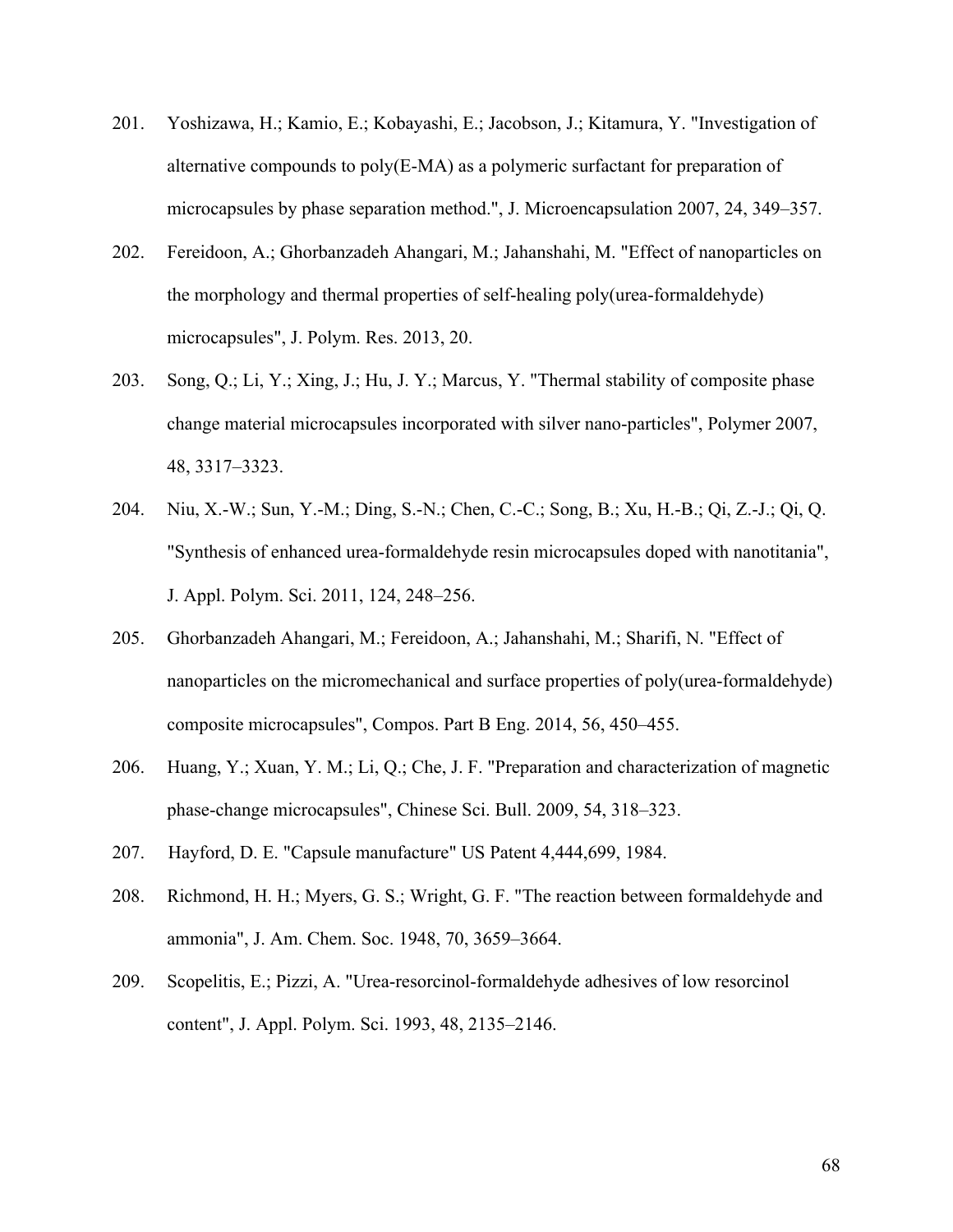- 210. Huang, Z.; Yu, X.; Li, W.; Liu, S. "Preparation of urea-formaldehyde paraffin microcapsules modified by carboxymethyl cellulose as a potential phase change material", J. For. Res. 2015, 26, 253–260.
- 211. Blaiszik, B. J.; Sottos, N. R.; White, S. R. "Nanocapsules for self-healing materials", Compos. Sci. Technol. 2008, 68, 978–986.
- 212. IARC. "Monographs on the evaluation of carcinogenic risk to humans"; Lyon, 2006; Vol. 88.
- 213. Smets, J.; Dihora, J. O.; Pintens, A.; Guinebretiere, S. J.; Druckrey, A. K.; Sands, P. D.; Yan, N. "Benefit agent containing delivery particle" US Patent 8,551,935, 2013.
- 214. Boran, S.; Usta, M.; Gümüşkaya, E. "Decreasing formaldehyde emission from medium density fiberboard panels produced by adding different amine compounds to urea formaldehyde resin", Int. J. Adhes. Adhes. 2011, 31, 674–678.
- 215. Costa, N. A.; Pereira, J.; Ferra, J.; Cruz, P.; Martins, J.; Magalhaes, F. D.; Mendes, A.; Carvalho, L. H. "Scavengers for achieving zero formaldehyde emission of wood-based panels", Wood Sci. Technol. 2013, 47, 1261–1272.
- 216. Braeckman, K. G.; Depoot, K. J. M.; Van Pachtenbeke, T. R. M.; Smets, J. "Composition comprising microcapsules" US Patent 0,235,525, 2014.
- 217. Calabrese, R. V.; Chang, T. P. K.; Dang, P. T. "Drop breakup in turbulent stirred tank contactors. Part I: Effect of dispersed phase viscosity.", AIChE J. 1986, 32, 657–666.
- 218. Kolmogorov, A. N. "The Local structure of turbulence in incompressible viscous fluid for very large Reynolds numbers", Dokl. Akad. Nauk SSSR 1941, 30, 301.
- 219. Sprow, F. B. "Distribution of drop sizes produced in turbulent liquid—liquid dispersion", Chem. Eng. Sci. 1967, 22, 435–442.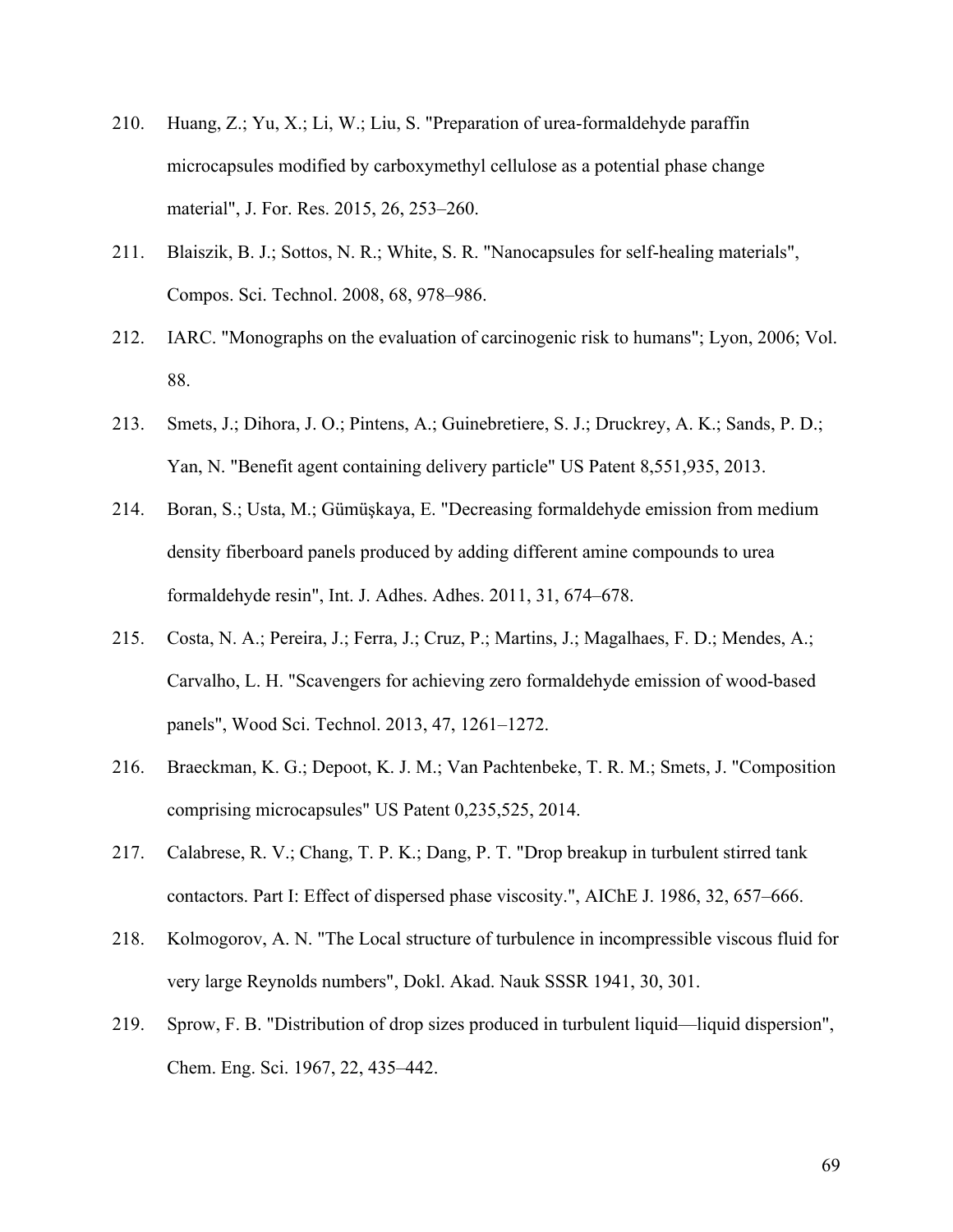- 220. Armenante, P. M.; Kirwan, D. J. "Mass transfer to microparticles in agitated systems", Chem. Eng. Sci. 1989, 44, 2781–2796.
- 221. Dobetti, L.; Pantaleo, V. "Application of a hydrodynamic model to microencapsulation by coacervation.", J. Microencapsulation 2002, 19, 139–151.
- 222. Furukawa, H.; Kato, Y.; Inoue, Y.; Kato, T.; Tada, Y.; Hashimoto, S. "Correlation of power consumption for several kinds of mixing impellers", Int. J. Chem. Eng. 2012, 2012, 106496.
- 223. Zhang, X. X.; Fan, Y. F.; Tao, X. M.; Yick, K. L. "Fabrication and properties of microcapsules and nanocapsules containing n-octadecane", Mater. Chem. Phys. 2004, 88, 300–307.
- 224. Nesterova, T.; Dam-Johansen, K.; Pedersen, L. T.; Kiil, S. "Microcapsule-based selfhealing anticorrosive coatings: Capsule size, coating formulation, and exposure testing", Prog. Org. Coatings 2012, 75, 309–318.
- 225. Dietrich, K.; Bonatz, E.; Geistlinger, H.; Herma, H.; Nastke, R.; Purz, H.-J.; Schlawne, M.; Teige, W. "Amino resin microcapsules. II. Preparation and morphology", Acta Polym. 1989, 40, 325–331.
- 226. Su, J.-F.; Huang, Z.; Ren, L. "High compact melamine-formaldehyde microPCMs containing n-octadecane fabricated by a two-step coacervation method", Colloid Polym. Sci. 2007, 285, 1581–1591.
- 227. Iwasaki, H.; Irii, S. "Microcapsules, method for their production and pressure sensitive copying sheet" US Patent 4,413,843, 1983.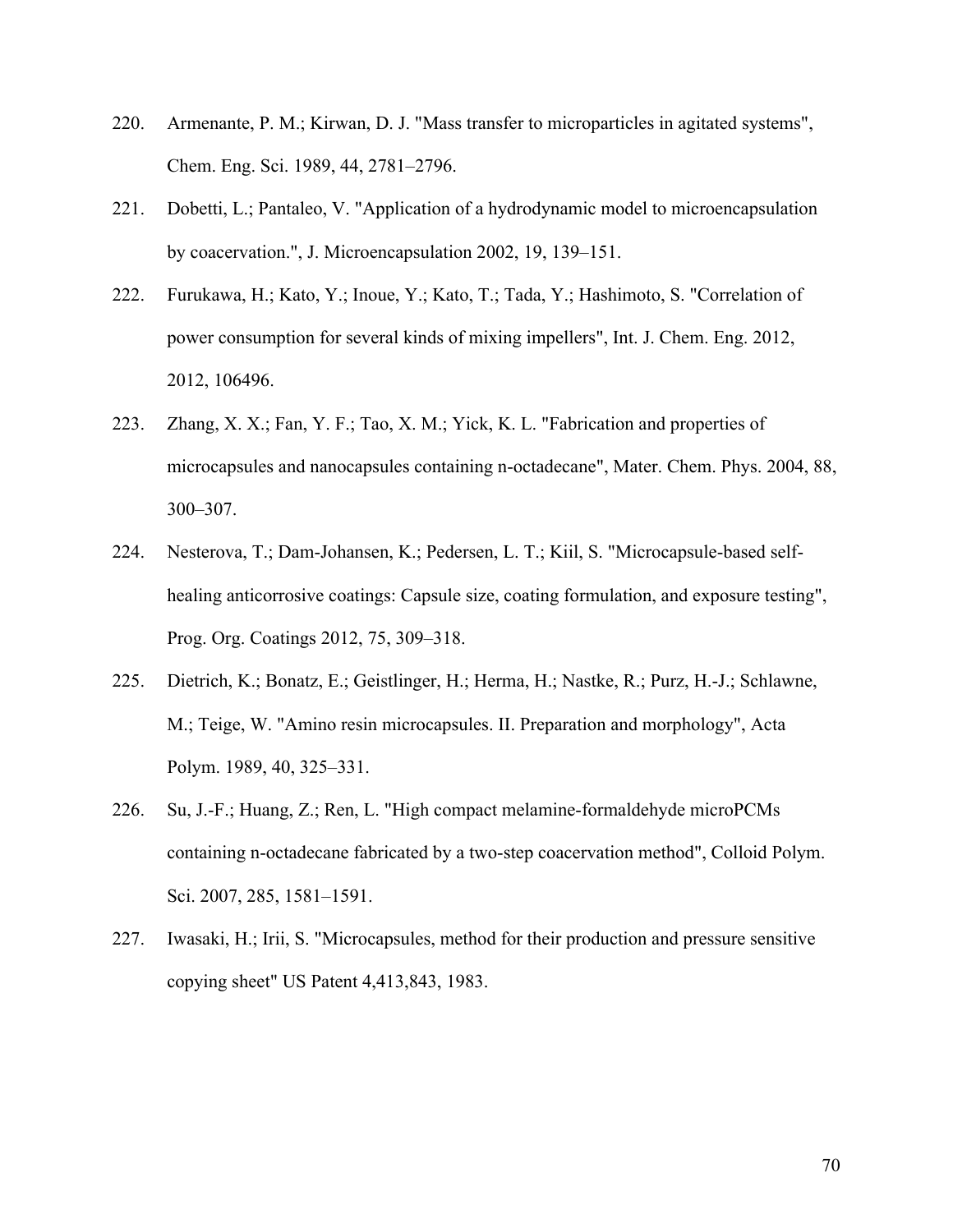- 228. Zhao, C. Y.; Zhang, G. H. "Review on microencapsulated phase change materials (MEPCMs): Fabrication, characterization and applications", Renew. Sustain. Energy Rev. 2011, 15, 3813–3832.
- 229. Song, J. K.; Choi, H. J.; Chin, I. "Preparation and properties of electrophoretic microcapsules for electronic paper.", J. Microencapsulation 2007, 24, 11–19.
- 230. Wei, J.; Ju, X. J.; Zou, X. Y.; Xie, R.; Wang, W.; Liu, Y. M.; Chu, L. Y. "Multi-stimuliresponsive microcapsules for adjustable controlled-release", Adv. Funct. Mater. 2014, 24, 3312–3323.
- 231. Fu, D.; Su, Y.; Xie, B.; Liu, G.; Li, Z.; Jiang, K.; Wang, D. "Pore decoration on microcapsule surface using nonionic surfactant micelles as template: Temperature effect and encapsulation mechanism investigation", Colloids Surf., A 2011, 384, 219–227.
- 232. Kulkarni, A. R.; Soppimath, K. S.; Aminabhavi, T. M. "Urea-formaldehyde nanocapsules for the controlled release of diclofenac sodium.", J. Microencapsulation 2000, 17, 449– 458.
- 233. Blaiszik, B. J.; Kramer, S. L. B.; Olugebefola, S. C.; Moore, J. S.; Sottos, N. R.; White, S. R. "Self-healing polymers and composites", Annu. Rev. Mater. Res. 2010, 40, 179–211.
- 234. Li, G.; Feng, Y.; Gao, P.; Li, X. "Preparation of mono-dispersed polyurea-urea formaldehyde double layered microcapsules", Polym. Bull. 2008, 60, 725–731.
- 235. Mookhoek, S. D.; Blaiszik, B. J.; Fischer, H. R.; Sottos, N. R.; White, S. R.; Van Der Zwaag, S. "Peripherally decorated binary microcapsules containing two liquids", J. Mater. Chem. 2008, 18, 5390–5394.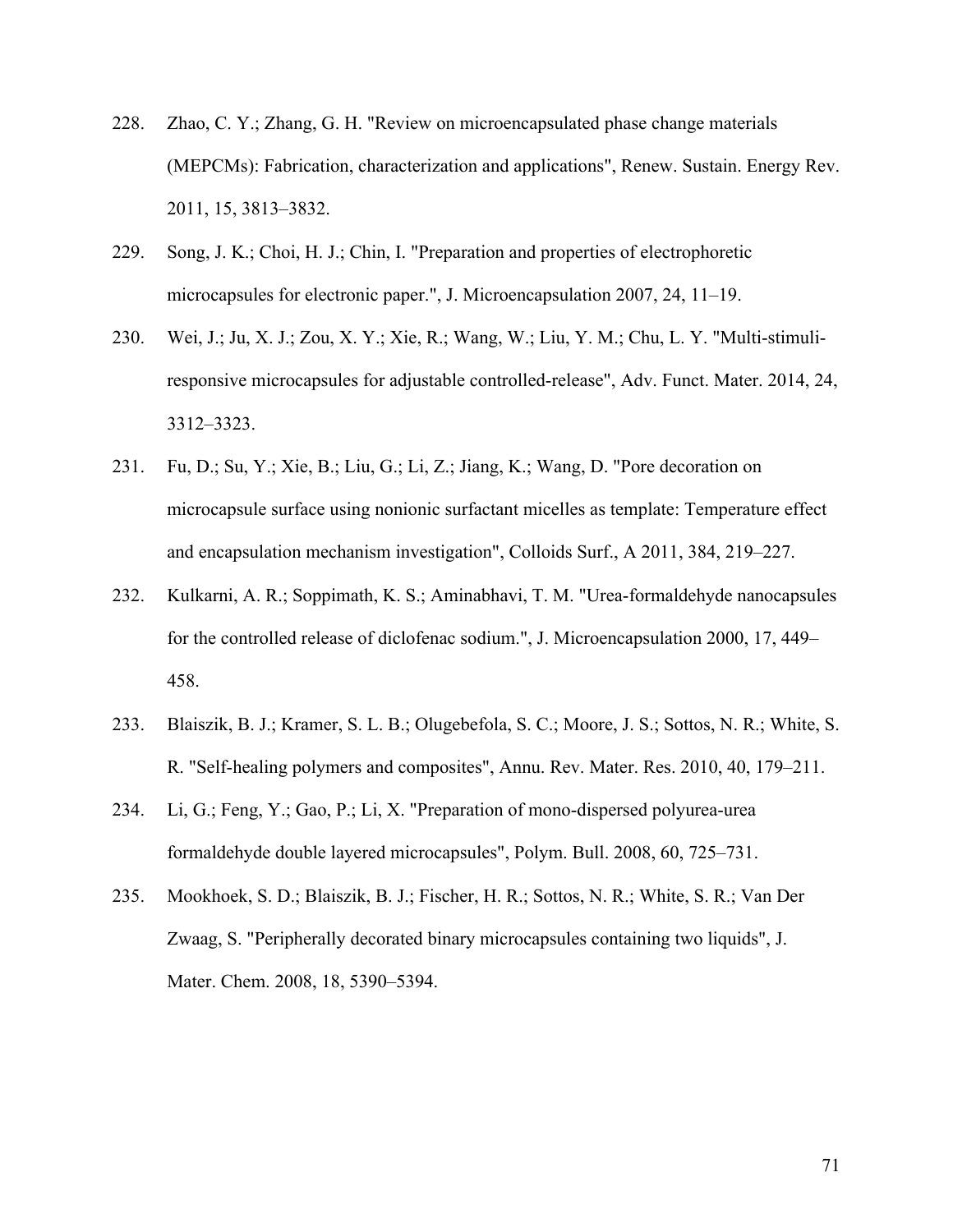- 236. Zhang, B.; Zhang, T.; Wang, Q.; Ren, T. "Microorganism-based monodisperse microcapsules: encapsulation of the fungicide tebuconazole and its controlled release properties", RSC Adv. 2015, 5, 25164–25170.
- 237. Mark, J. E. "Physical Properties of Polymers Handbook", 2nd Ed.; Mark, J. E., Ed.; Springer Science and Business: New York, 2007.
- 238. Li, T. H.; Wang, C. M.; Xie, X. G.; Du, G. Ben. "A computational exploration of the mechanisms for the acid-catalytic urea-formaldehyde reaction: new insight into the old topic", J. Phys. Org. Chem. 2012, 25, 118–125.
- 239. Ghosh, S. K. "Functional coatings and microencapsulation: A general perspective", In Functional Coatings; Ghosh, S. K., Ed.; Wiley-VCH: Weinheim, 2006; pp 1–28.
- 240. Jyothi, N. V. N.; Prasanna, P. M.; Sakarkar, S. N.; Prabha, K. S.; Ramaiah, P. S.; Srawan, G. Y. "Microencapsulation techniques, factors influencing encapsulation efficiency", J. Microencapsulation 2010, 27, 187–197.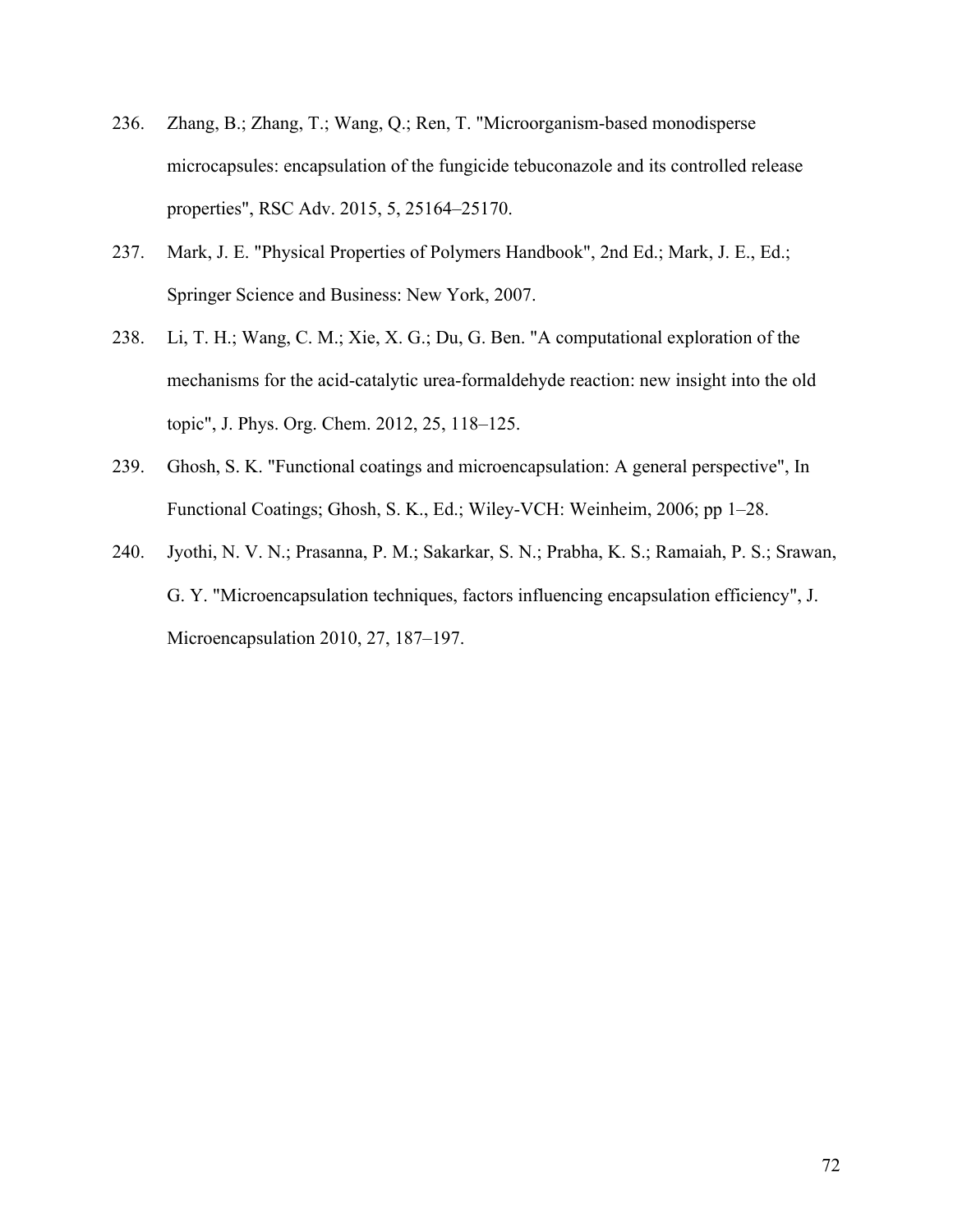## **Captions**

**Figure 1**. Chemical structures of formaldehyde, urea, and melamine.

**Figure 2**. Illustration of the microencapsulation process via in situ polymerization.

**Figure 3**. Illustration of some important chemical encapsulation processes (not to scale). Coacervation process: (a) Dispersion of a core material in a homogeneous polymer solution; (b) Formation of a coacervate phase upon a change in solution conditions; (c) coating of the core with the coacervate phase, and onset of coalescence; (d) formation of the shell. Interfacial polymerization: (a') Dissolution of monomer A in the continuous phase, and monomer B in the dispersed phase; (b') diffusion of the monomers to the interface; (c') polymerization reaction between the monomers. In situ polymerization: (a") Dissolution of the monomers A and B in the continuous phase; (b") polymer formation; (c") precipitation of the polymer and deposition at the interface. Adapted with permission from Ref. 12. Copyright 1975 Wiley-VCH.

**Figure 4**. Number of academic articles and patents published per year. (From Orbit™ and Web of Science<sup>™</sup>, using combinations of the keywords: \*capsul\*, formaldehyde, urea, melamine, amino resin and aminoplast.)

**Figure 5**. General process for the synthesis of microcapsules by in situ polymerization.

**Figure 6**. Reaction rate constants as a function of pH for the addition and condensation reactions in urea-formaldehyde aqueous solutions at 35 °C. U = urea; F = formaldehyde; UF = urea-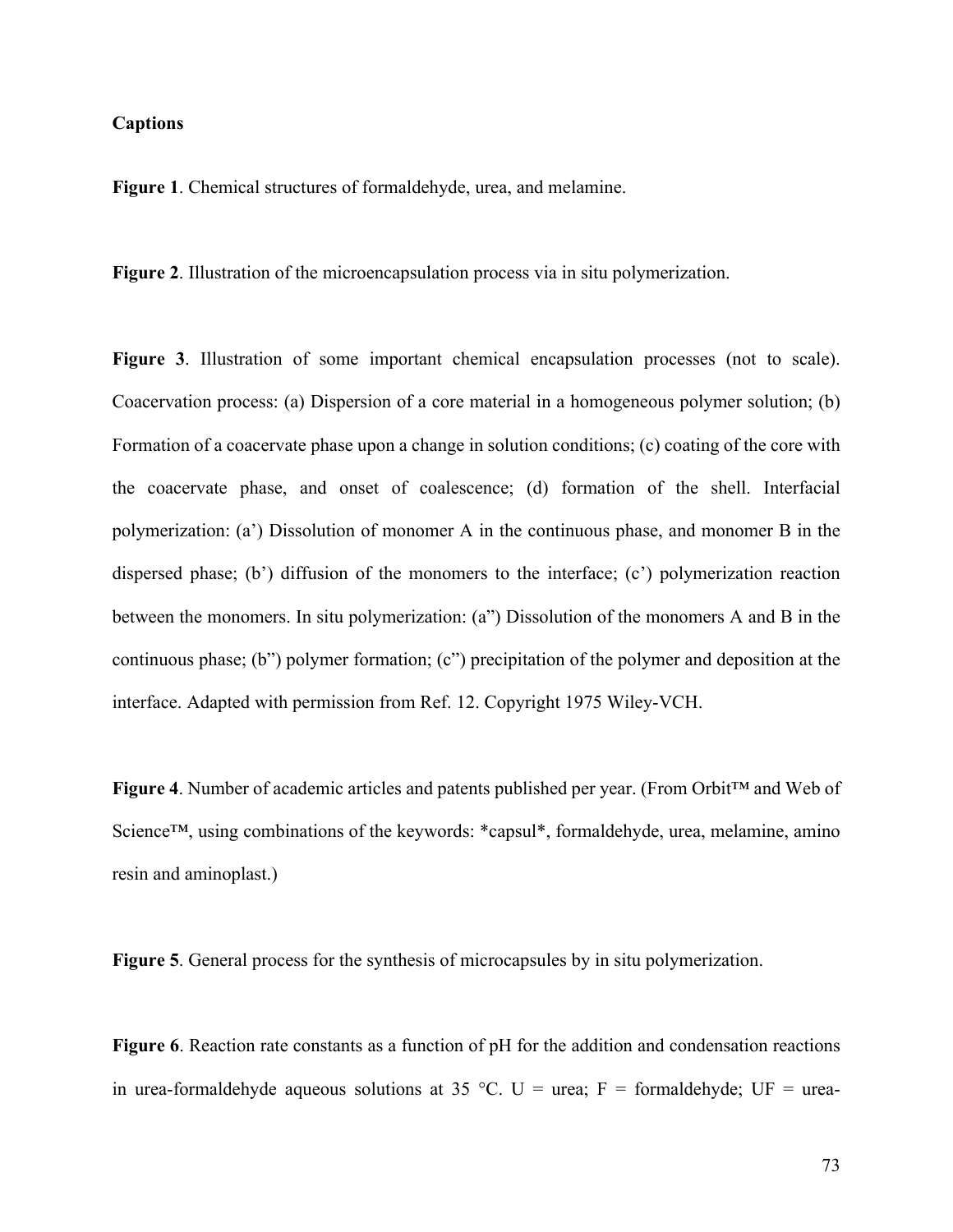formaldehyde;  $MMU =$  monomethylol urea;  $DMU =$  dimethylol urea. The addition reaction rate constant  $k = 0.56 \times 10^{-4} + 0.14$  [H<sup>+</sup>] + 1.7 [HO<sup>-</sup>], and condensation reaction rate constant are obtained from de Jong and de Jonge.<sup>71,74</sup>

**Figure 7**. Schematic of the composition of urea-formaldehyde solutions during resin synthesis. Solution (a) before and (b) after flocculation by dilution. Adapted with permission from Ref. 101. Copyright 2010 Wiley.

**Figure 8**. (a) Evolution of the pH, temperature, and capsule morphology during the microencapsulation of dicyclopentadiene with poly(urea-formaldehyde). (b) Formation of a binary surface composed of a smooth inner layer, and a rough outer surface. Reproduced with permission from Ref. 112. Copyright 2003 Taylor and Francis.

**Figure 9.** Evolution of the MF surface thickness with the wall material concentration  $(c_w)$  over the total droplet surface area (A) during encapsulation of tetradecene. A critical capsule wall ca. 100 nm can be noted. Adapted with permission from Ref. 171. Copyright 2008 Wiley.

Figure 10. Equilibrium configurations taking place between two liquid phases (phase-1, and phase-3) dispersed in a third liquid medium (phase-2) for different sets of  $S_i$  values. Adapted with permission from Ref. 177. Copyright 1970 Elsevier.

**Figure 11**. Surface and interfacial tension of melamine-formaldehyde resin. Reproduced with permission from Ref. 171. Copyright 2008 Wiley.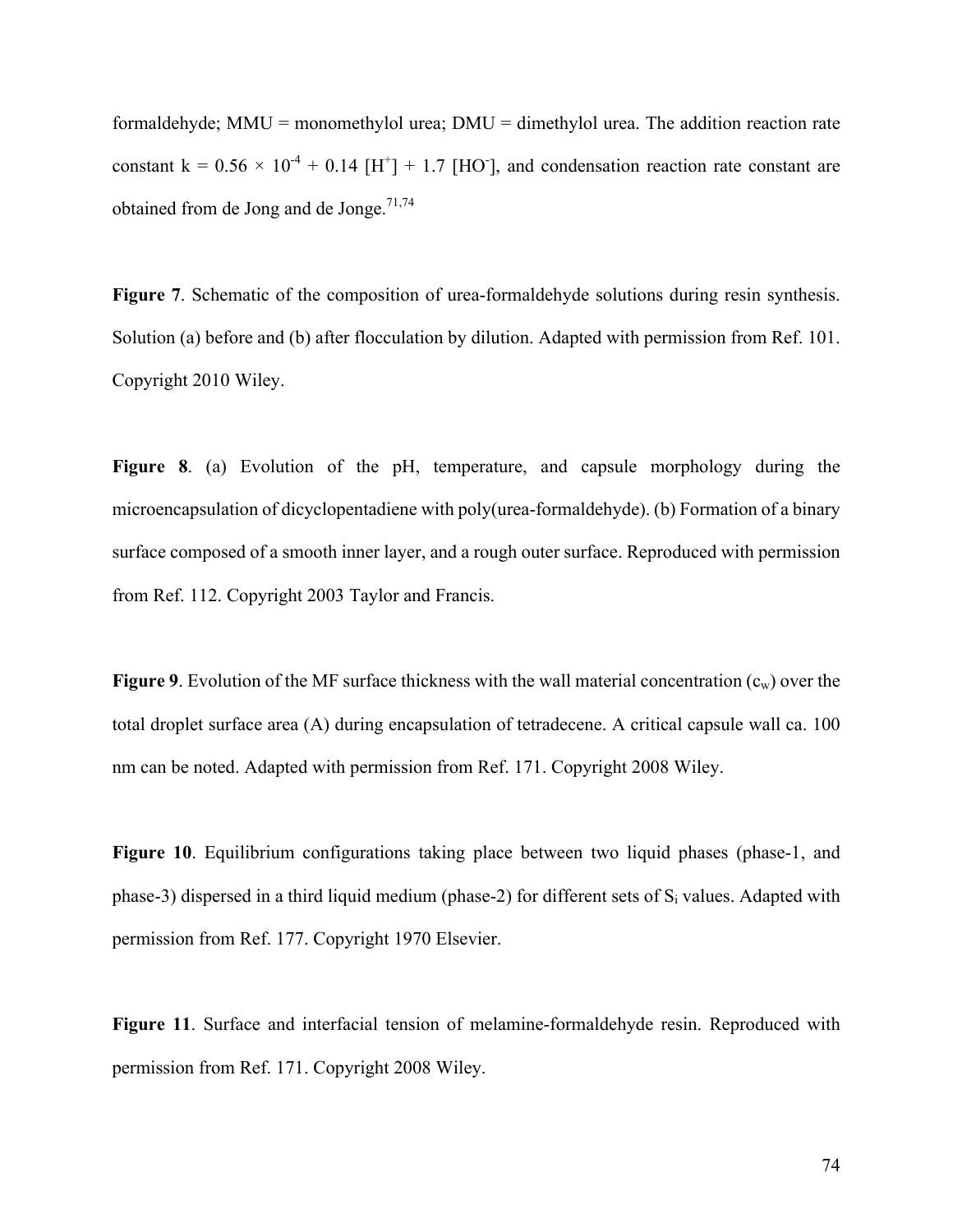**Figure 12**. Interfacial tension of amino resins composed of formaldehyde (FA), urea (U), melamine (M), and/or etherified methylol melamine (MeM). Ethanolamine (EA), diethanolamine (DEA), and triethanolamine were used as modifiers. Adapted with permission from Ref. 166. Copyright 1990 Akademie.

**Figure 13.** Evolution of the surface tension, melting enthalpy, and pH during the encapsulation reaction of n-hexadecane with etherified melamine-formaldehyde resin. Reproduced with permission from Ref. 181. Copyright 2009 Elsevier.

**Figure 14**. Effect of the pH on the surface tension during the encapsulation of n-hexadecane with melamine-formaldehyde in presence of various amounts of surfactants (Tween-20 and Brij-35) in water. Reproduced with permission from Ref. 181. Copyright 2009 Elsevier.

**Figure 15**. Schematic illustration of the adsorption of surfactants at the core/wall interphase during microencapsulation. a) Poly(ethylene-alt-maleic anhydride) introduced reactive sites favorable to membrane formation, while b) SDS and c) Solsperse 17,000 hindered further deposition of poly(E-MA). Adapted with permission from Ref. 200. Copyright 2004 Taylor and Francis.

Figure 16. Optical micrographs of microcapsules prepared using poly(ethylene-alt-maleic anhydride) in varying concentration: (a)  $0.2$  wt  $\%$ , (b)  $0.4$  wt  $\%$ , and (c)  $0.67$  wt  $\%$ . Reproduced with permission from Ref. 160. Copyright 2010 Elsevier.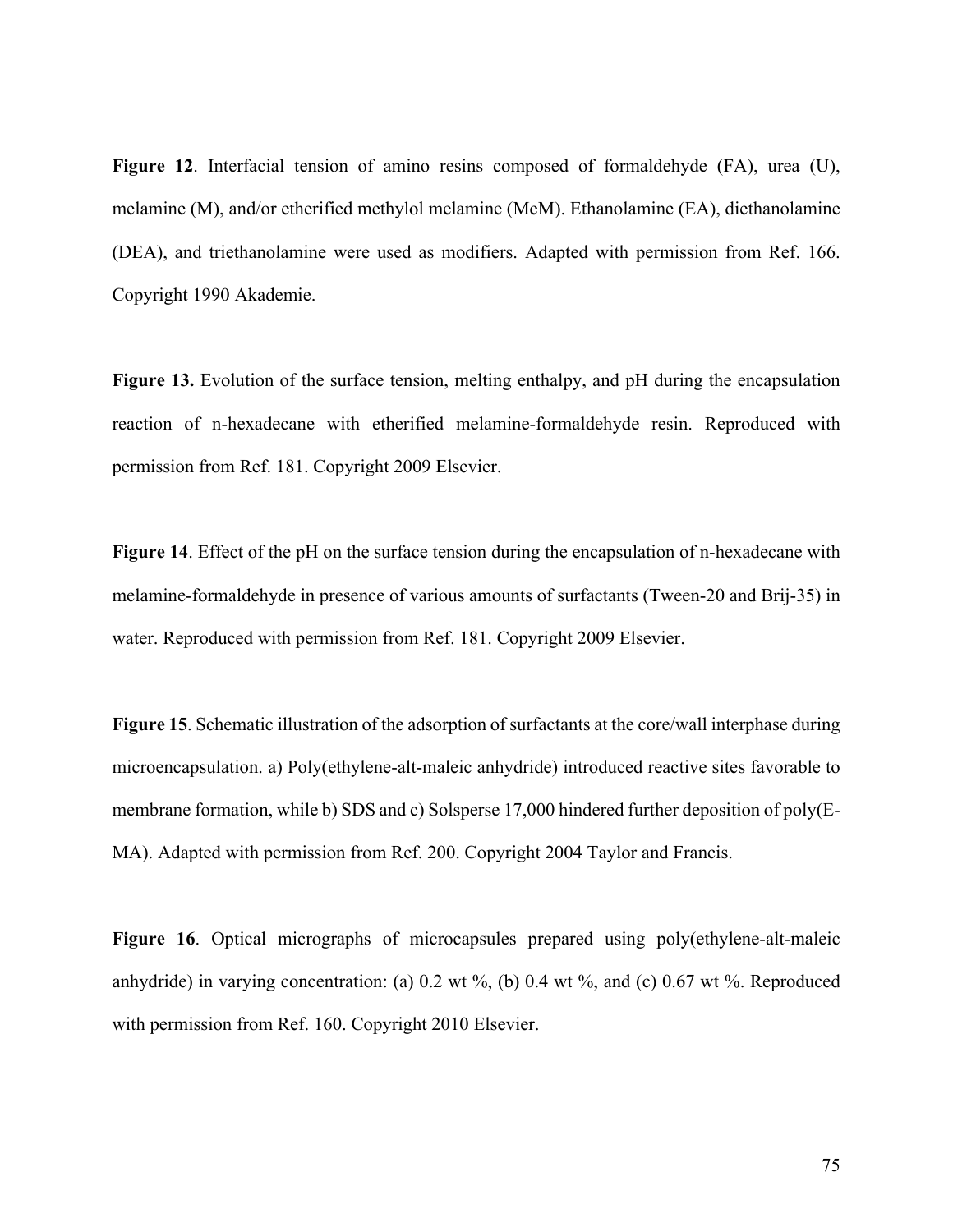**Figure 17**. Proposed model for the poly(urea-formaldehyde) microcapsule formation in presence of titania nanoparticles. Reproduced with permission from Ref. 204. Copyright 2001 Wiley.

**Figure 18**. (a) Poly(urea-formaldehyde)-iron oxide nanoparticle microcapsules dispersed in water, and collected with a magnet on the side of a beaker. Reproduced with permission from Ref.  $^{206}$ . Copyright Springer 2009 (c) Schematic of the effect of layered nanosilicates on the diffusion of a core material. Reproduced with permission from Ref. 169. Copyright Wiley 2008.

**Figure 19**. Effect of NH4Cl salt on the pH during the encapsulation of tetrachloroethylene with urea-formaldehyde. Reproduced with permission from Ref. 132. Copyright 2013 Wiley.

**Figure 20**. Variation of the average diameter of poly(urea-formaldehyde) microcapsules with the agitation rate. Reproduced with permission from Ref. 112. Copyright 2003 Taylor and Francis.

**Figure 21**. Different propellers used for the formation of poly(urea-formaldehyde) microcapsules: (a) pitched-blade metal turbine; (b) v-shaped glass propeller; (c) glass disc; (d) marine propeller. Reproduced with permission from Ref. 224. Copyright 2012 Elsevier.

**Figure 22**. Schematic illustration of the microencapsulation process by in situ polymerization. Reproduced with permission from Ref. 31. Copyright 2015 Elsevier B.V.

**Figure 23**. Self-healing material prepared by dispersing urea-formaldehyde microcapsules containing a healing agent: (a) The propagation of cracks in the matrix; (b) Rupture of the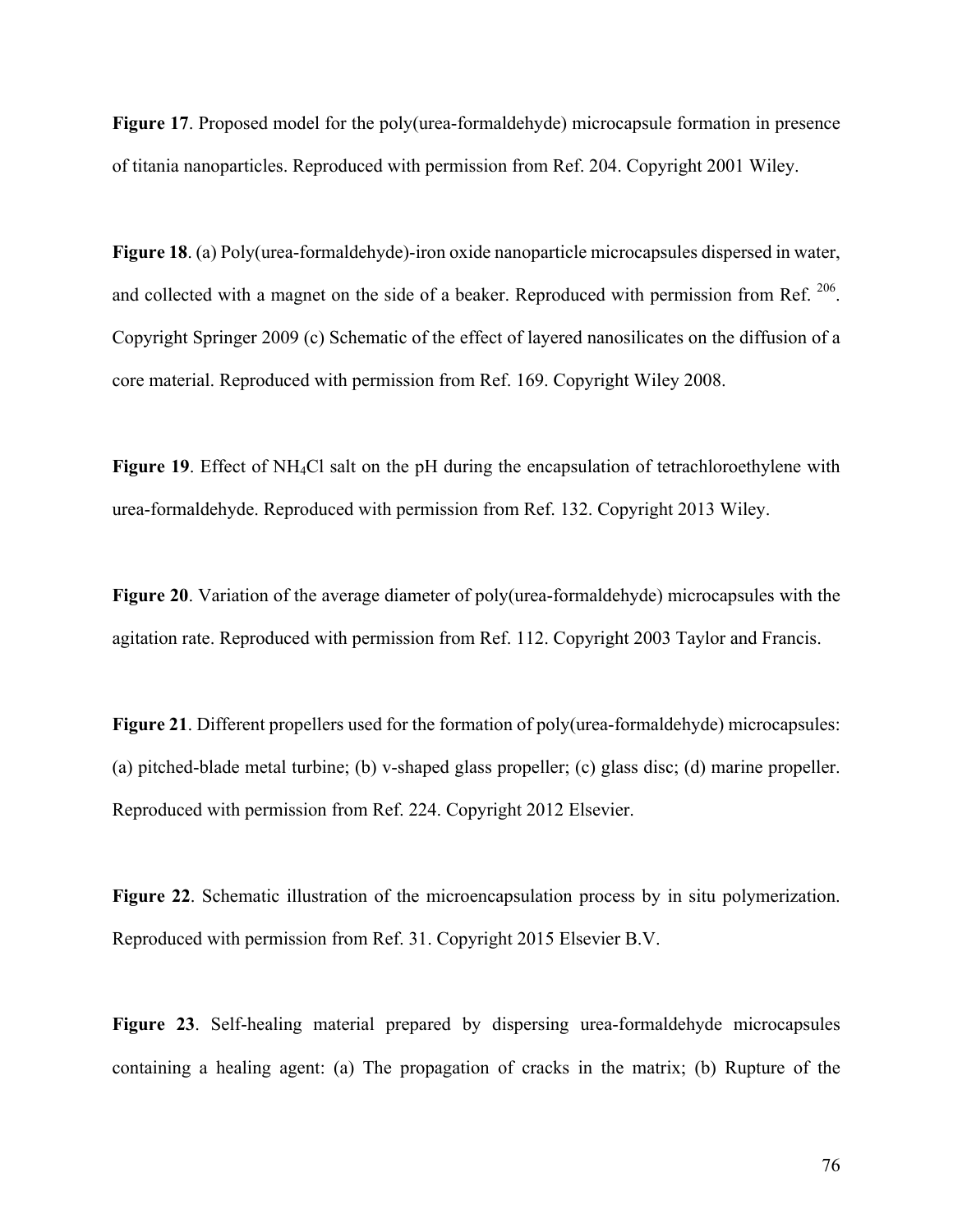microcapsules; (c) Release of the healing agent that polymerizes upon interaction with a catalyst. Reproduced with permission from Ref. 53. Copyright 2001 Nature Publishing Group.

**Figure 24**. AFM phase image displaying the multi-wall composition of a microtomed poly(urethane)/poly(urea-formaldehyde) microcapsule prepared by a one-step process. Reproduced with permission from Ref. 117. Copyright 2010 American Chemical Society.

**Figure 25**. Binary microcapsule obtained by Pickering emulsion with UF microcapsules. Reprinted with permission from Ref. 235. Copyright 2008 The Royal Society of Chemistry.

**Figure 26**. Schematic illustration of the preparation of porous microcapsules by in situ polymerization of melamine-formaldehyde in presence of self-assembled surfactants (micelles), A-G. H. SEM images of the porous microcapsules obtained from this method. Reproduced with permission from Ref. 231. Copyright 2011 Elsevier B.V.

**Figure 27**. Illustration of the preparation of microorganism-based microcapsules by encapsulation of algae cells within poly(urea-formaldehyde) for the controlled release of a load material. Adapted with permission from Ref. 236. Copyright 2015 The Royal Society of Chemistry.

**Table 1**. Common methods used in microencapsulation processes.

**Table 2**. Important methods used in the characterization of microcapsules. Adapted from Ref. 107.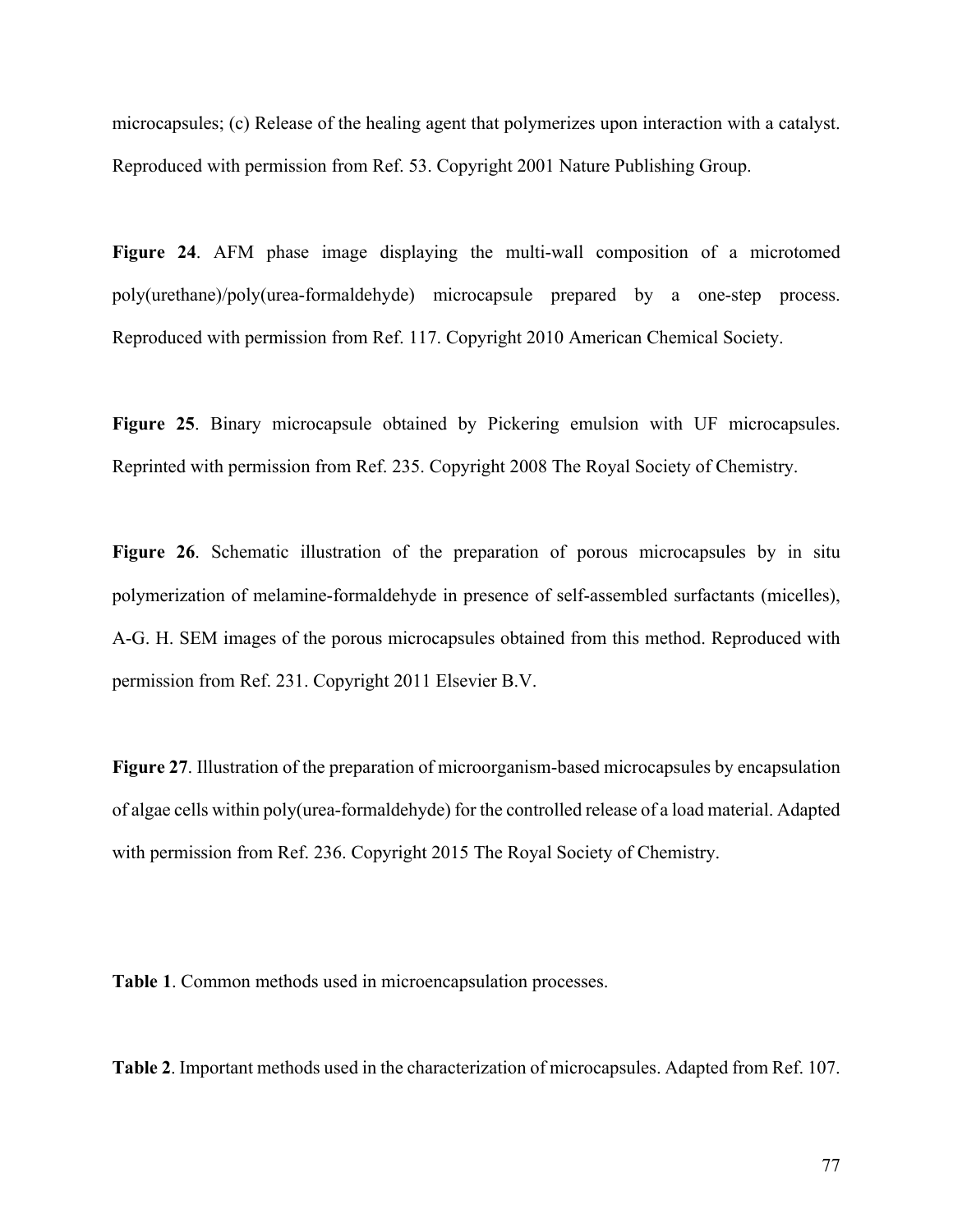**Table 3**. Techniques used for the characterization of the mechanical properties of microcapsules. Adapted from Ref. 107.

**Table 4**. Hansen solubility parameters, solubility sphere radius  $(R<sub>0</sub>)$ , solubility parameter distance  $(R_a)$ , and relative energy difference (RED) of representative compounds at 25 °C.<sup>237</sup>

**Table 5**. Order of importance (and optimal values) of the experimental conditions used in the encapsulation of epoxy resin in urea-formaldehyde microcapsules with respect to different determining parameters. Results obtained from orthogonal studies from Refs. 56,175 and 111.

Table 6. Suggested HLB values for surfactants used in various types of applications.<sup>183,185</sup>

**Scheme 1**. Condensation and alkoxylation reactions of formaldehyde in water-methanol mixtures. Formaldehyde is readily hydrated to methylene glycol in water  $(K_h = 1271$  at  $25 \degree C)^{88}$  and further reactions form poly(methylene glycol)s. In presence of an alcohol, alkoxylated species are also formed.

**Scheme 2**. Equilibrium speciation for formaldehyde solutions in water-ethanol mixtures. Equilibrium constants were recalculated from the data reported by Gaca et al.<sup>90</sup>

**Scheme 3**. Overview of the reactions taking place during the polymerization of urea and formaldehyde,  $ni \geq 0$ . Analogous reactions occur for melamine.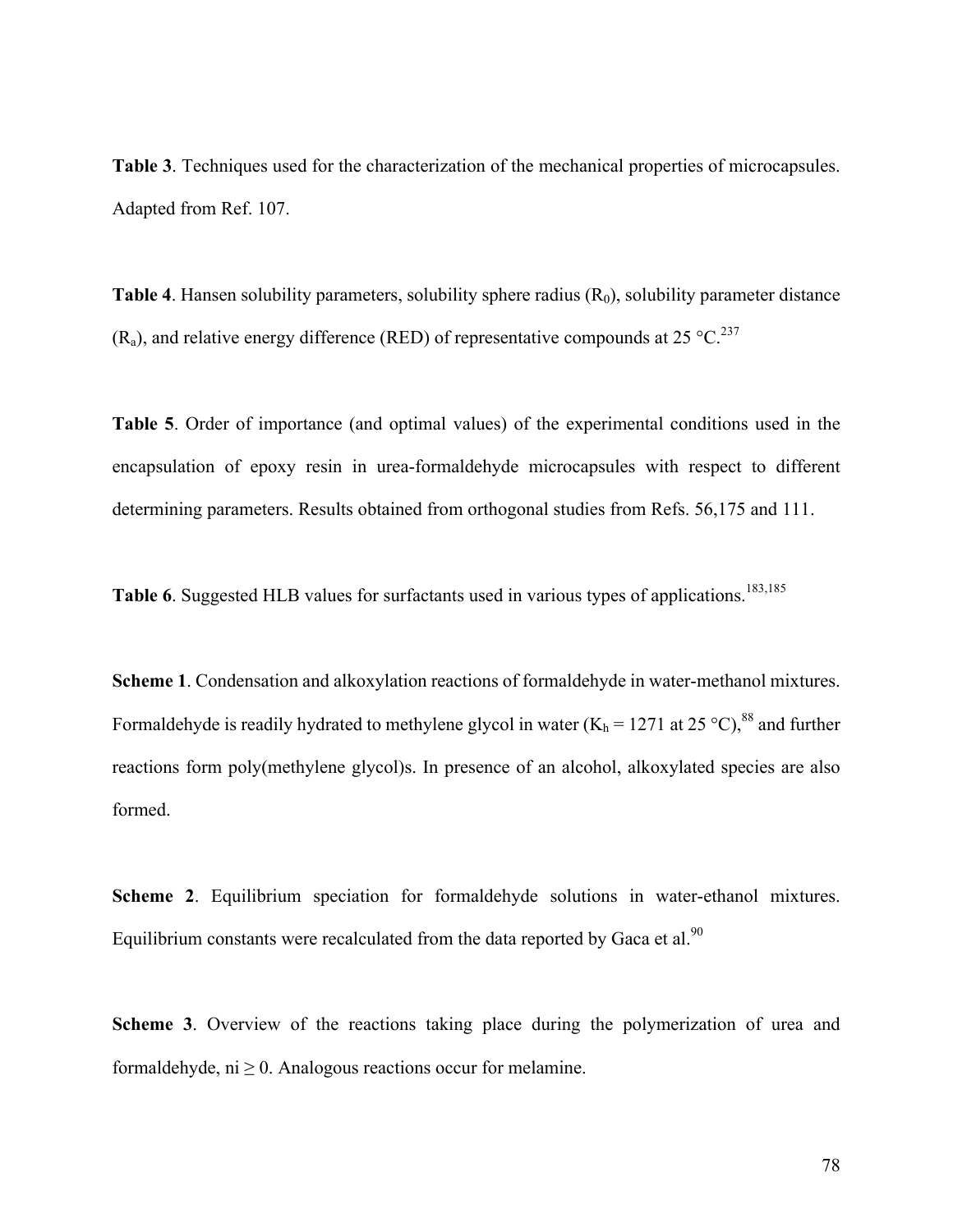**Scheme 4**. Proposed reaction mechanism and calculated relative energies for reaction intermediates involved in the acid-catalyzed reaction of urea and formaldehyde, computed by density functional theory by Li et al. Adapted from Ref. 238.

**Scheme 5**. Reactions of ammonium chloride with formaldehyde in water.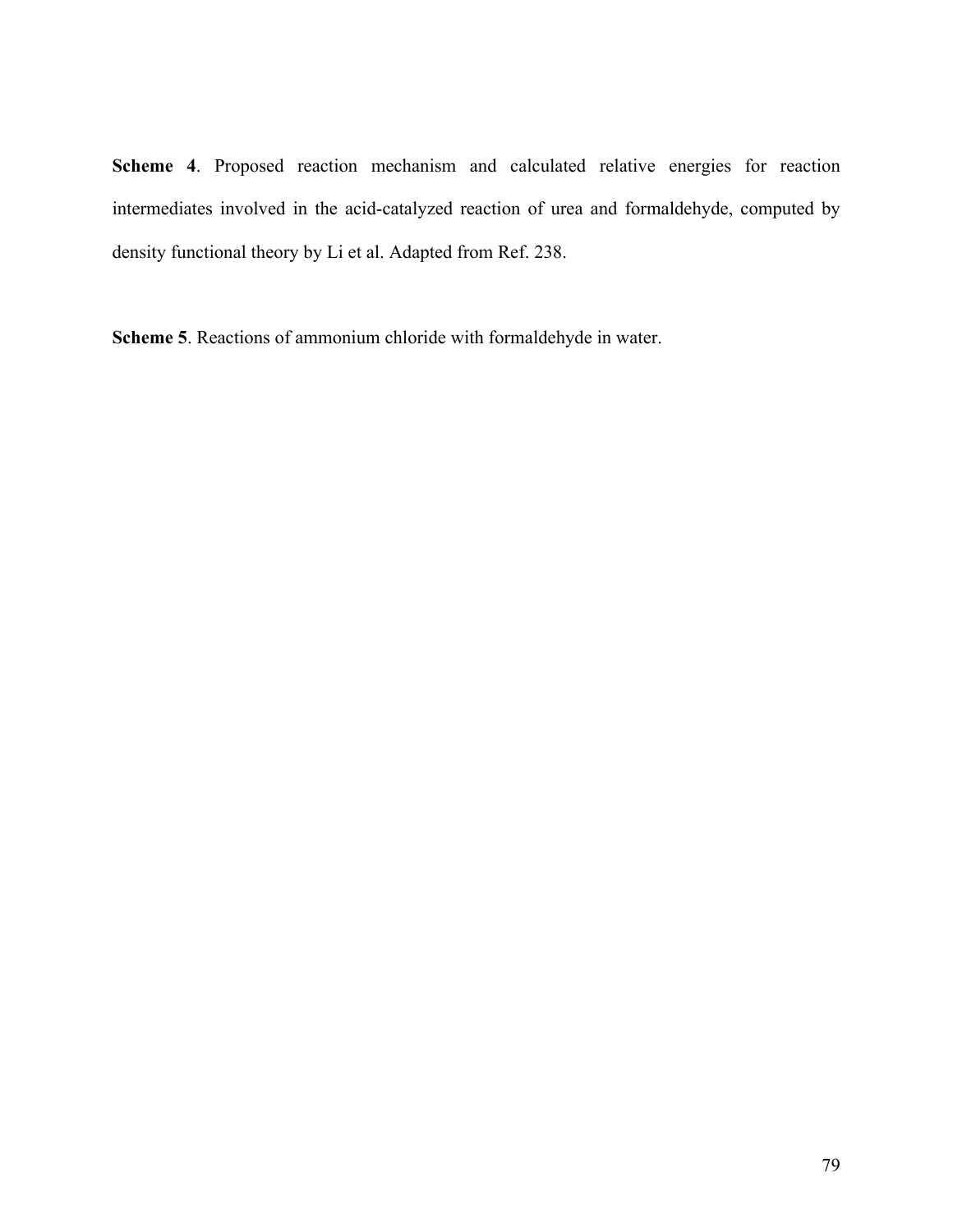|                            | Chemical methods (type A) Physical/mechanical methods (type B) |
|----------------------------|----------------------------------------------------------------|
| Interfacial polymerization | Spray drying                                                   |
| In situ polymerization     | Multiple nozzle spraying                                       |
| Polycondensation           | Fluidized bed coating                                          |
| Coacervation               | Centrifugal extrusion                                          |
| Phase separation           | Extrusion                                                      |
| Layer-by-layer assembly    | Microfluidic channels                                          |

**Table 1**. Common methods used in microencapsulation processes.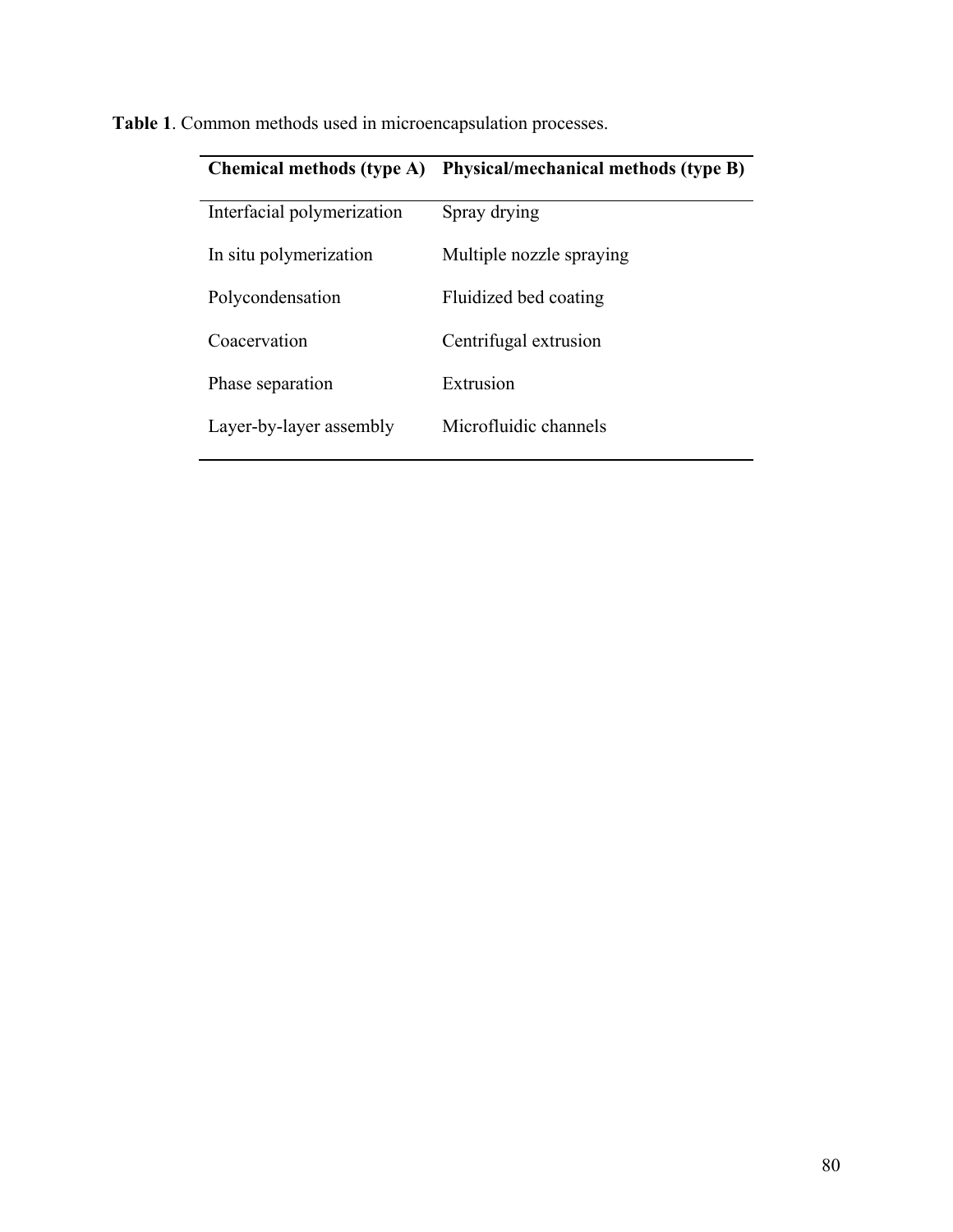**Table 2**. Important methods used in the characterization of microcapsules. Adapted from Ref. 107.

| <b>Property</b>   | <b>Method</b>                                  | <b>Resolution</b>              |
|-------------------|------------------------------------------------|--------------------------------|
| Size, size        | Dynamic light scattering (DLS)                 | 1 nm – 1 $\mu$ m               |
| distribution      |                                                |                                |
|                   | Laser diffraction (LD)                         | $10 \text{ nm} - 3 \text{ mm}$ |
|                   | Scanning electron microscopy (SEM)             | $>10$ nm                       |
|                   | Optical microscopy (OM)                        | $>400$ nm                      |
|                   | Chord length measurement:                      |                                |
|                   | Focused beam reflectance measurement (FBRM)    | $3 \mu m - 3 mm$               |
|                   | Spatial filtering velocimetry (SFV)            | 50 $\mu$ m – 6 mm              |
|                   | Photometric stereo imaging                     | $>$ 20 $\mu$ m                 |
|                   | Sieve analysis                                 | $>$ 38 $\mu$ m                 |
| Surface roughness | <b>SEM</b>                                     | qualitative                    |
|                   | Atomic force microscopy (AFM)                  | $< 1$ nm                       |
|                   | Interferometry                                 | $< 1$ nm                       |
| Chemical          | Fourier-transform infrared (FTIR) and Raman    | $\mu$ m                        |
| composition       | spectroscopies                                 |                                |
|                   | X-ray photoelectron spectroscopy (XPS)         | $< 100$ nm                     |
|                   | Time-of-flight secondary-ion mass spectrometry | $1-2$ nm                       |
|                   | (TOF-SIMS)                                     |                                |
|                   | Energy-dispersive X-ray spectroscopy (EDS)     | $<$ 2 $\mu$ m                  |
| Zeta potential    | Streaming potential                            |                                |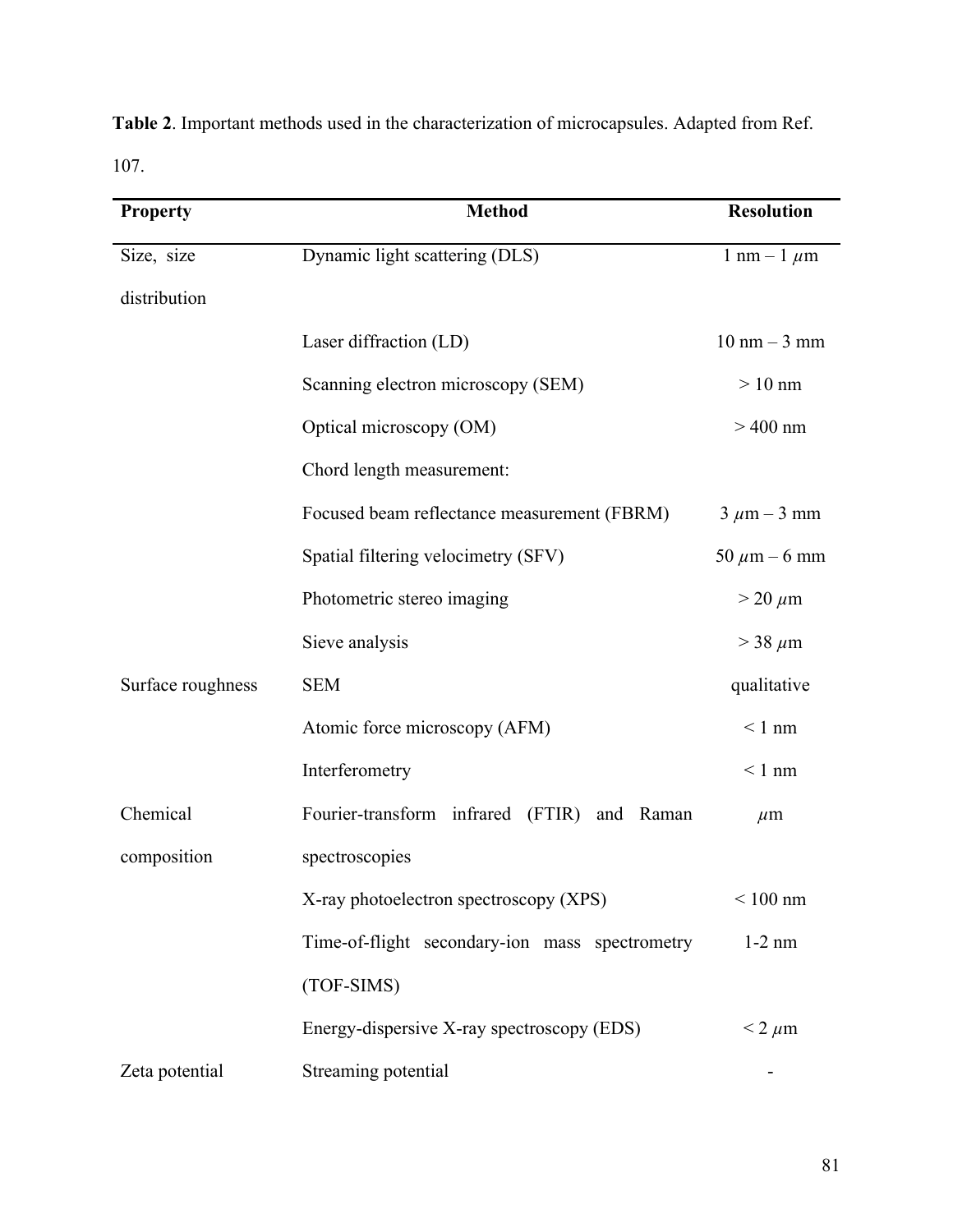|                    | Electrophoresis                                      | $<$ 30 $\mu$ m      |
|--------------------|------------------------------------------------------|---------------------|
| Wall thickness     | SEM, ESEM                                            | $>10$ nm            |
|                    | Focused ion beam (FIB) (coupled with SEM)            | $>10$ nm            |
|                    | Transmission electron microscopy (TEM)               | $0.2$ nm            |
|                    | Confocal laser scanning microscopy (CLSM)            | $0.2 - 0.5 \ \mu m$ |
|                    | Small-angle X-ray scattering (SAXS)                  | $<$ 200 nm          |
| Pore size          | X-ray computed tomography (CT)                       | 1-10 $\mu$ m        |
|                    | <b>AFM</b>                                           | $< 1$ nm            |
|                    | Positron emission annihilation lifetime spectroscopy | $<$ 30 nm           |
|                    | (PALS)                                               |                     |
| Thermal properties | Differential scanning calorimetry (DSC)              |                     |
|                    | Thermo-gravimetric analysis (TGA)                    |                     |
| Crystallinity      | Wide-angle X-ray diffraction (XRD)                   |                     |
|                    |                                                      |                     |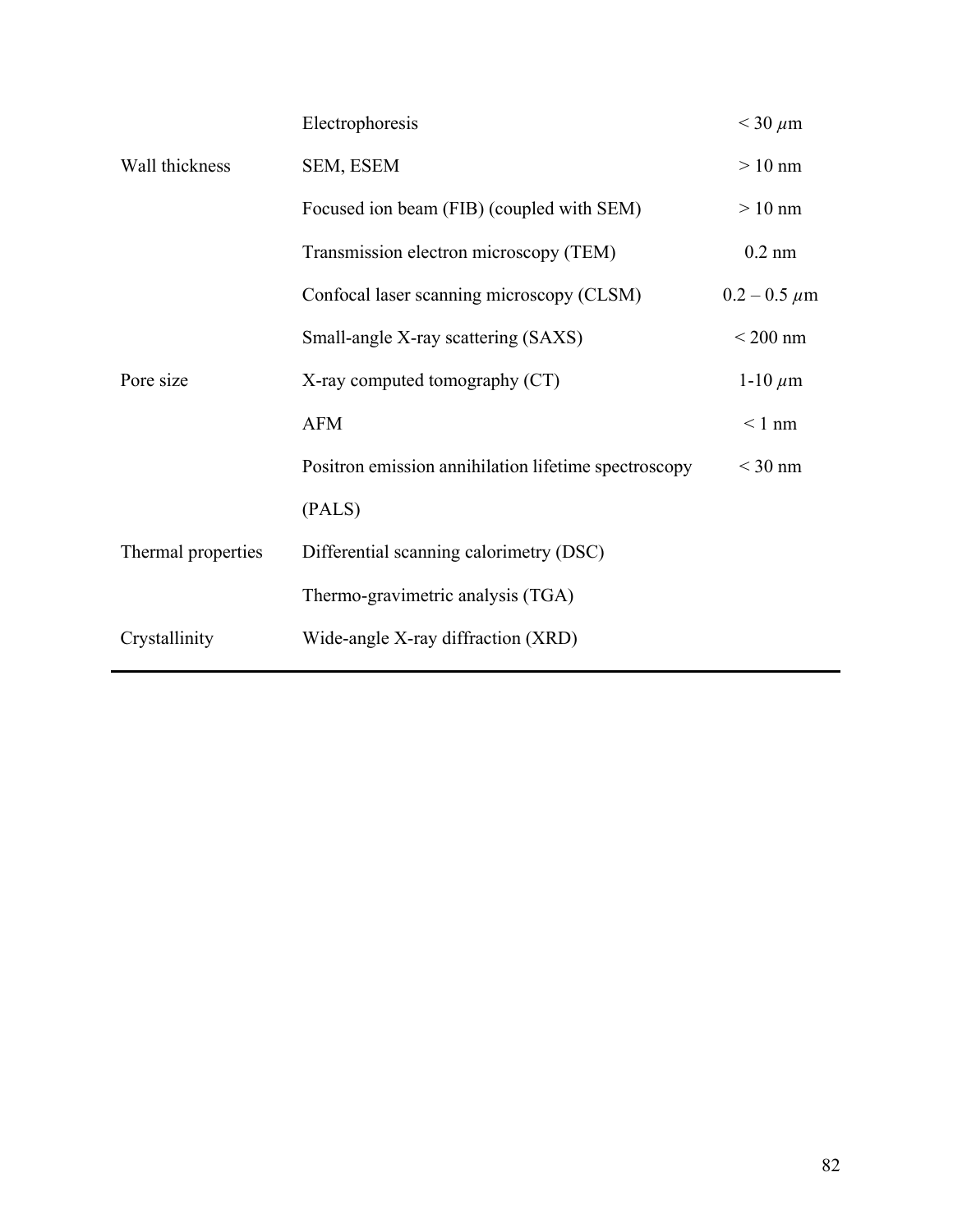| <b>Table 3</b> . Techniques used for the characterization of the mechanical properties of microcapsules. |
|----------------------------------------------------------------------------------------------------------|
| Adapted from Ref. 107.                                                                                   |

|                    | <b>Bulk characterization</b> Individual microcapsule |
|--------------------|------------------------------------------------------|
| Mechanical shaking | Optical tweezers                                     |
| Bubble column      | Shear flow                                           |
| Turbine reactor    | Micropipette aspiration                              |
| Compression        | AFM                                                  |
|                    | Micromanipulation                                    |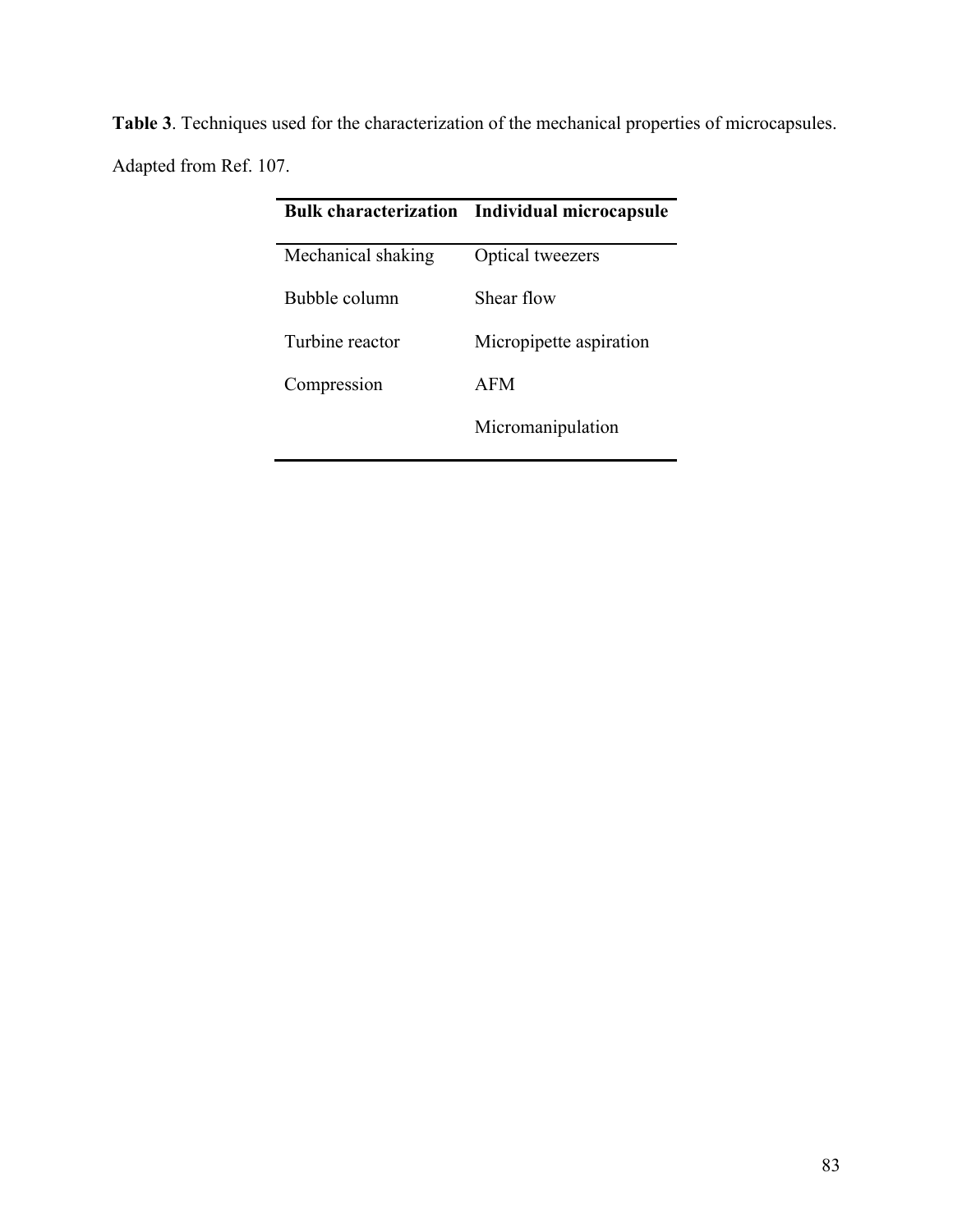|                                                  | $\left[\overline{\text{(MPa)}^{1/2}}\right]$ |            |            |            |                          |         |         |
|--------------------------------------------------|----------------------------------------------|------------|------------|------------|--------------------------|---------|---------|
| Compound                                         | $\delta$                                     | $\delta_d$ | $\delta_p$ | $\delta_h$ | $R_0$                    | $R_a^a$ | $RED^a$ |
| Urea-formaldehyde resin                          |                                              |            |            |            |                          |         |         |
| (Plastopal H, BASF) <sup>162</sup>               | 26.9                                         | 20.8       | 8.3        | 15.0       | 12.7                     |         |         |
| Epoxy resin (Epikote 1001, Shell) <sup>162</sup> | 26.3                                         | 20.4       | 12.0       | 11.5       | 12.7                     | 5.2     | 0.4     |
| Epoxy resin (Epon $1001$ ) <sup>162</sup>        | 23.2                                         | 18.1       | 11.4       | 9.0        | 9.1                      | 8.6     | 0.7     |
| Acetone                                          | 20.1                                         | 15.5       | 10.4       | 7.0        | $\overline{\phantom{0}}$ | 13.4    | 1.1     |
| Benzene                                          | 18.6                                         | 18.4       | 0.0        | 2.0        | $\blacksquare$           | 16.2    | 1.3     |
| Chloroform                                       | 19.0                                         | 17.8       | 3.1        | 5.7        | $\blacksquare$           | 12.2    | 1.0     |
| Diethyl ether                                    | 15.8                                         | 14.5       | 2.9        | 5.1        | $\overline{a}$           | 16.9    | 1.3     |
| Dioxane-1,4                                      | 20.5                                         | 19.0       | 1.8        | 7.4        | $\overline{a}$           | 10.6    | $0.8\,$ |
| Ethanol                                          | 26.0                                         | 15.8       | 8.8        | 19.4       | $\blacksquare$           | 10.9    | 0.9     |
| Styrene                                          | 19.0                                         | 18.6       | 1.0        | 4.1        | $\overline{\phantom{0}}$ | 13.8    | 1.1     |
| Tetrahydrofuran                                  | 19.4                                         | 16.8       | 5.7        | 8.0        | $\overline{\phantom{0}}$ | 10.9    | 0.9     |
| Toluene                                          | 18.2                                         | 18.0       | 1.4        | 2.0        | $\overline{\phantom{0}}$ | 15.7    | 1.2     |
| Water                                            | 47.9                                         | 15.5       | 16.0       | 42.4       | $\blacksquare$           | 30.4    | 2.4     |
| $X$ ylene $(o)$                                  | 18.0                                         | 17.8       | 1.0        | 3.1        | $\overline{\phantom{0}}$ | 15.2    | 1.2     |

**Table 4**. Hansen solubility parameters, solubility sphere radius (R<sub>0</sub>), solubility parameter distance (R<sub>a</sub>), and relative energy difference (RED) of representative compounds at 25 °C.<sup>237</sup>

a. Values relative to urea-formaldehyde resin.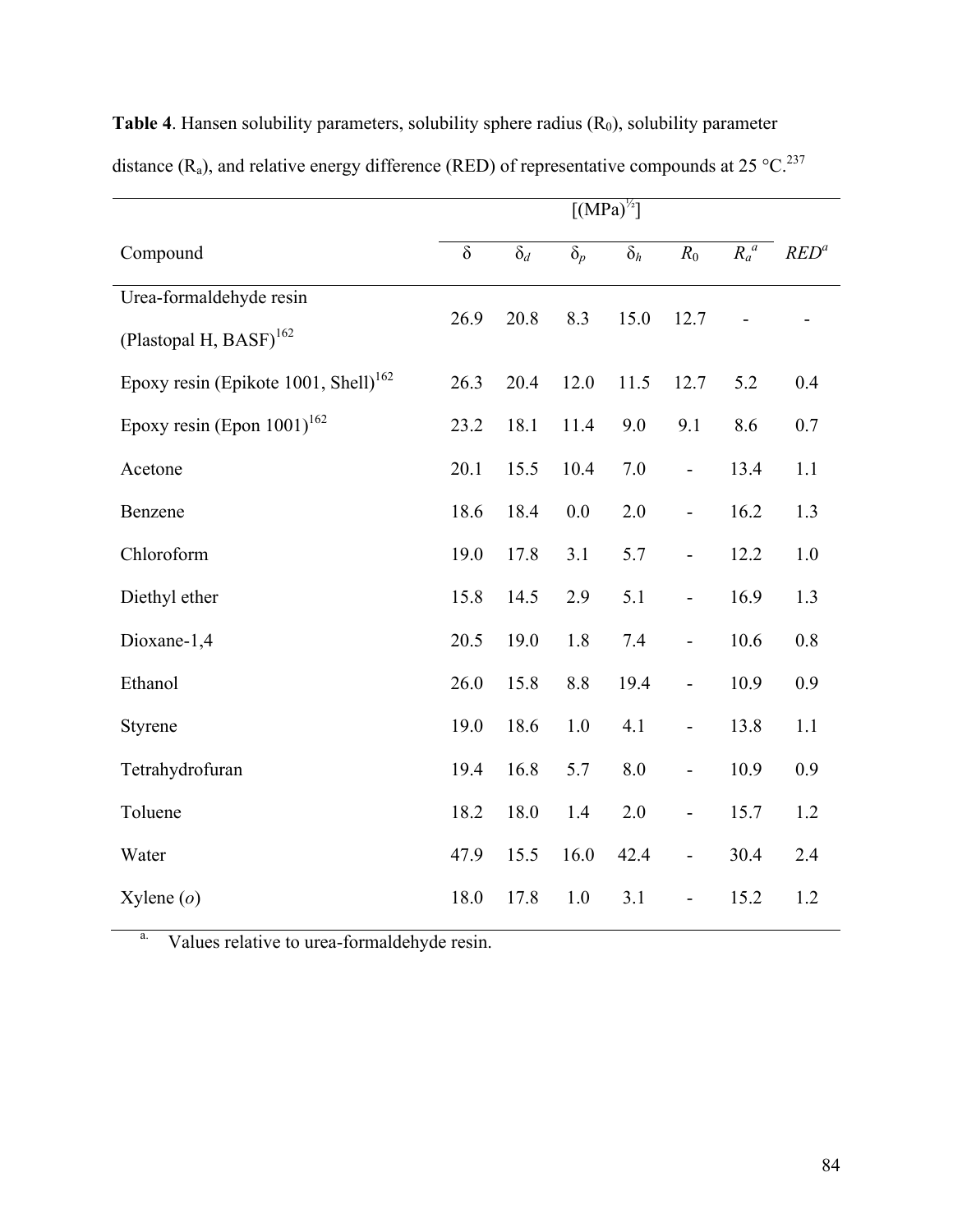**Table 5.** Order of importance (and optimal values) of the experimental conditions used in the encapsulation of epoxy resin in urea-formaldehyde microcapsules with respect to different determining parameters. Results obtained from orthogonal studies from Refs. 56,175 and 111.

| <b>Determining parameter</b> | Variable 1                  | Variable 2          | Variable 3                           | Variable 4                           |
|------------------------------|-----------------------------|---------------------|--------------------------------------|--------------------------------------|
| Viscosity                    | Time                        | Urea/FA mole ratio  | Temp.                                | Initial pH                           |
|                              | (1 h)                       | (1:1.75)            | (75 °C)                              | (9)                                  |
| Yield                        | Emulsifier                  | Time                | Core/shell                           | Stirring rate                        |
|                              | SDBS $(1.5 \text{ wt } \%)$ | (3 h)               | (1.4:1)                              | $(250$ rpm $)$                       |
| Core content                 | Core/shell                  | Time                | Stirring rate                        |                                      |
| Diameter                     | Stirring rate               | Time                | Core/shell                           |                                      |
| Shell thickness              | Stirring rate               | Core/shell          | Time                                 | Emulsifier                           |
| Yield                        | Initial pH                  | Heating rate        | Wall conc.                           | <b>NaCl</b>                          |
|                              | (pH 3.5)                    | $(0.5 °C·min^{-1})$ | $(36 \text{ g} \cdot \text{L}^{-1})$ | $(50 \text{ g} \cdot \text{L}^{-1})$ |